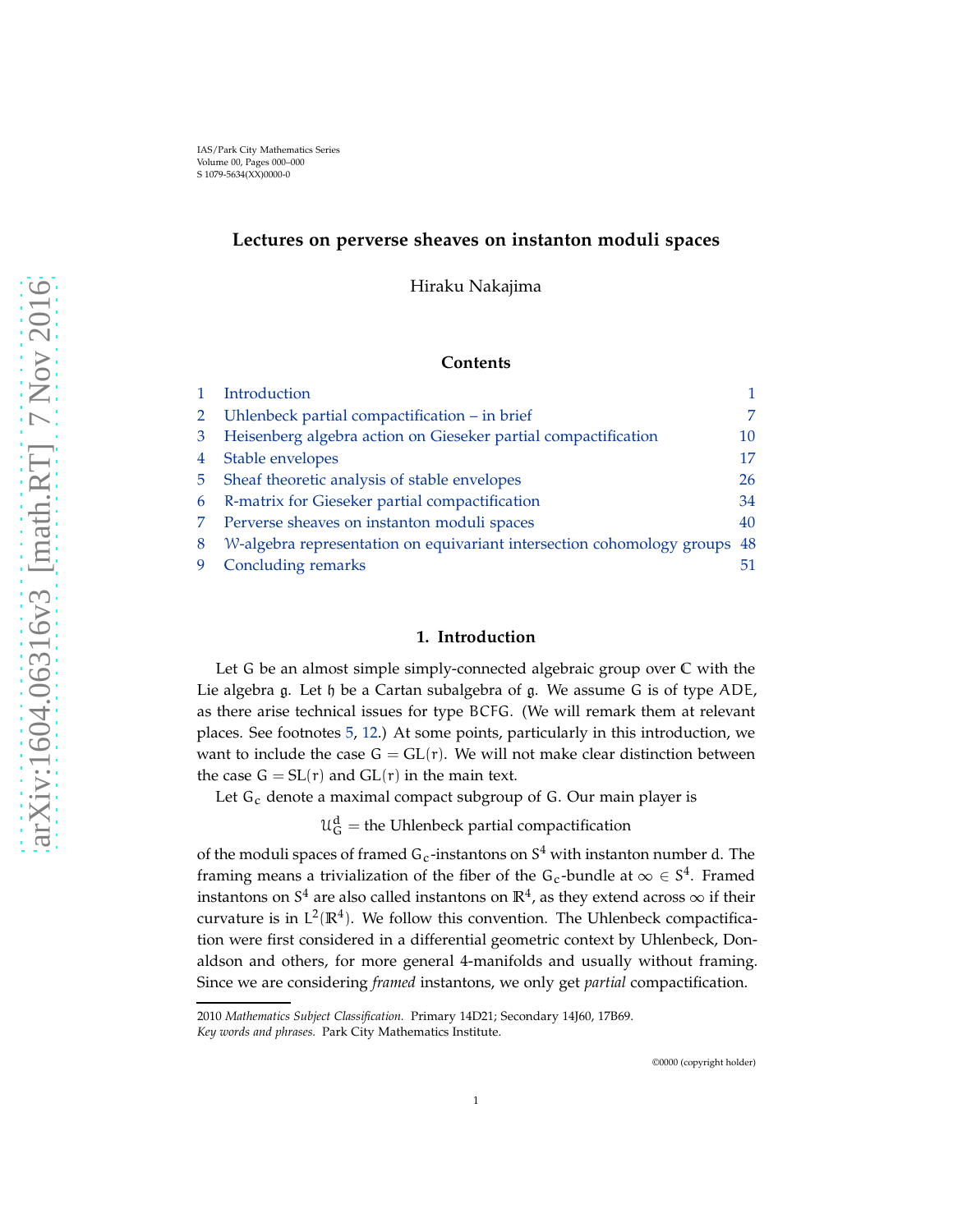<span id="page-1-1"></span>The Uhlenbeck compactification has been used to define differential topological invariants of 4-manifolds, i.e., Donaldson invariants, as integral of cohomology classes over moduli spaces of instantons: Moduli spaces are noncompact, therefore the integral may diverge. Thus compactification is necessary to make the integral well-defined. (See e.g., [\[17\]](#page-54-0).)

Our point of view here is different. We consider Uhlenbeck partial compactification of instanton moduli spaces on **R**<sup>4</sup> as objects in *geometric representation theory*. We study their intersection cohomology groups and perverse sheaves in view of representation theory of the affine Lie algebra of g or the closely related W-algebra.<sup>[1](#page-1-0)</sup> We will be concerned only with a very special 4-manifold, i.e.,  $\mathbb{R}^4$ (or  $\mathbb{C}^2$  as we will use an algebro-geometric framework). On the other hand, we will study instantons for any group G, while  $G_c = SU(2)$  is usually enough for topological applications.

We will drop 'Uhlenbeck partial compactification' hereafter unless it is really necessary, and simply say instanton moduli spaces or moduli spaces of framed instantons, as we will keep 'U' in the notation.

We will study *equivariant* intersection cohomology groups of instanton moduli spaces

$$
IH_{T\times C^{\times}\times C^{\times}}^{*}(\mathcal{U}_{G}^{d}),
$$

where T is a maximal torus of G acting by the change of the framing, and  $\mathbb{C}^{\times} \times \mathbb{C}^{\times}$ is a maximal torus of  $GL(2)$  acting on  $\mathbb{R}^4 = \mathbb{C}^2$ . The T-action has been studied in the original context: it is important to understand singularities of instanton moduli spaces around *reducible* instantons. The  $C^{\times} \times C^{\times}$ -action is specific for  $\mathbb{R}^{4}$ , nevertheless it makes the tangent bundle of **R**<sup>4</sup> *nontrivial*, and yields a meaningful counter part of Donaldson invariants, as Nekrasov partition functions. (See below.)

More specifically, we will explain the author's joint work with Braverman and Finkelberg [\[12\]](#page-54-1) with an emphasis on its geometric part in these lectures. The stable envelope introduced by Maulik-Okounkov [\[36\]](#page-55-0) and its reformulation in [\[47\]](#page-55-1) via Braden's hyperbolic restriction functors are key technical tools. They also appear in other situations in geometric representation theory. Therefore those will be explained in a general framework. In a sense, a purpose of lectures is to explain these important techniques and their applications.

It is not our intention to reproduce the proof of [\[12\]](#page-54-1) in full here. As lectures move on, we will often leave details of arguments to [\[12\]](#page-54-1). The author hopes that a reader is comfortable to read [\[12\]](#page-54-1) at that stage after learning preliminary materials assumed in [\[12\]](#page-54-1).

# **Prerequisite**

<span id="page-1-0"></span><sup>&</sup>lt;sup>1</sup>If G is not of type ADE, we need to replace the affine Lie algebra of  $\frak g$  by its Langlands dual  $\frak g_{{\rm aff}}^\vee$ It is a twisted affine Lie algebra, and should not be confused with the untwisted affine Lie algebra of the Langlands dual of g.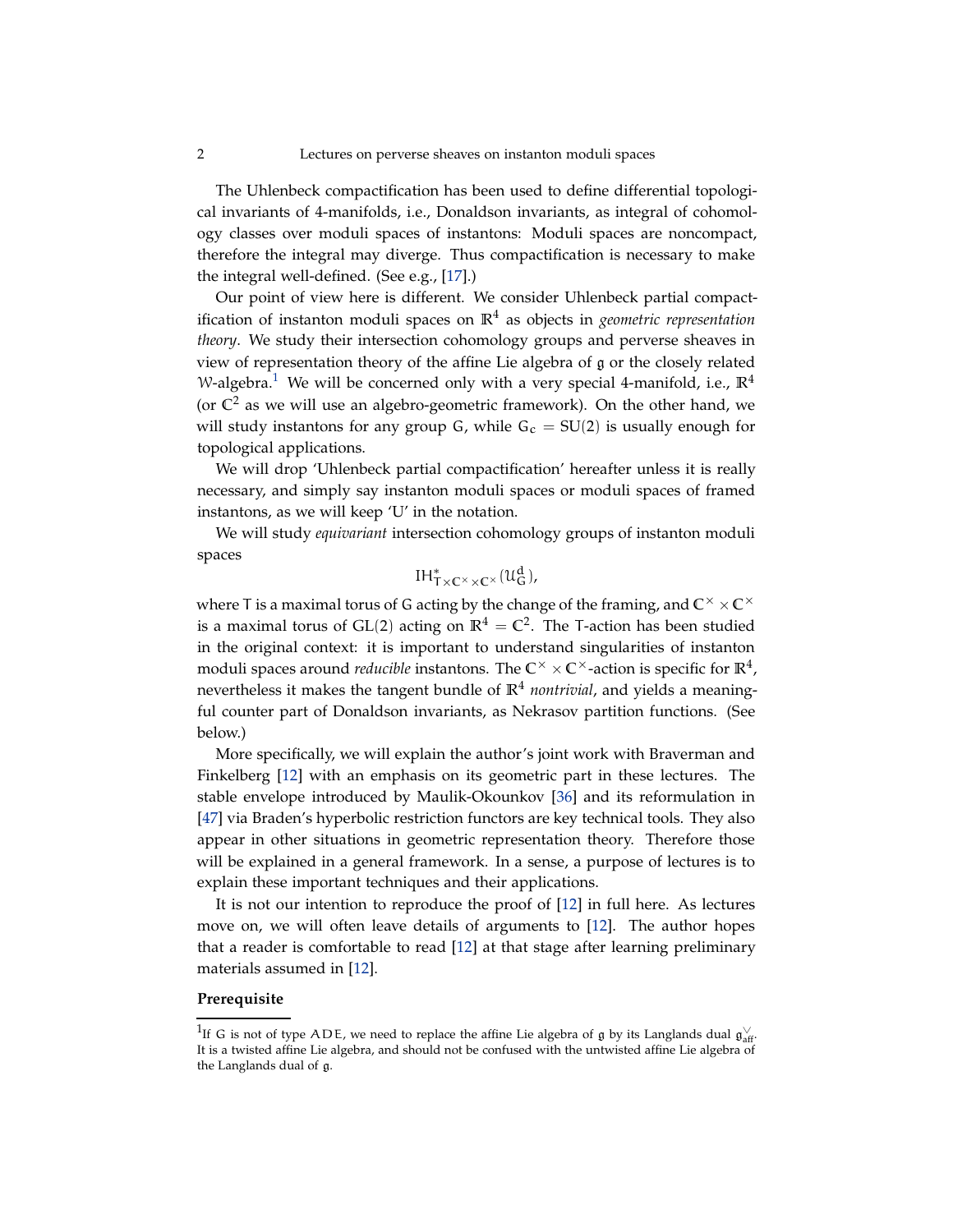## Hiraku Nakajima 3

- <span id="page-2-0"></span>• The theory of perverse sheaves is introduced in de Cataldo's lectures in the same volume. We will also use materials in [\[16,](#page-54-2) §8.6], in particular the isomorphism between convolution algebras and Ext algebras.
- We assume readers are familiar with [\[43\]](#page-55-2), at least for Chapters 2, 3, 6. (Chapter 6 presents Hilbert-Chow morphisms as examples of semi-small morphisms. They also appear in de Cataldo's lectures.) Results explained there will be briefly recalled, but proofs are omitted.
- We will use equivariant cohomology and Borel-Moore homology groups. A brief introduction can be found in [\[48\]](#page-55-3). We also use derived categories of equivariant sheaves. See [\[5\]](#page-54-3) (and/or [\[35,](#page-55-4) §1] for summary).
- We will not review the theory of W-algebras, such as [\[21,](#page-54-4) Ch. 15]. It is not strictly necessary, but better to have some basic knowledge in order to appreciate the final result.

**History** Let us explain history of study of instanton moduli spaces in geometric representation theory.

Historically the relation between instanton moduli spaces and representation theory of affine Lie algebras was first found by the author in the context of quiver varieties [\[40\]](#page-55-5). The relation is different from one we shall study in this paper. Quiver varieties are (partial compactifications of) instanton moduli spaces on  $\mathbb{R}^4/\Gamma$  with gauge group  $G = GL(r)$ , where  $\Gamma$  is a finite subgroup of SL(2). The corresponding affine Lie algebra is one attached to  $\Gamma$  via the McKay correspondence, not the affine Lie algebra of g as in this paper. Moreover the argument in [\[40\]](#page-55-5) works only for  $\Gamma \neq \{1\}$ . The case  $\Gamma = \{1\}$  corresponds to the Heisenberg algebra, that is the affine Lie algebra for  $\mathfrak{gl}(1)$ . The result for  $\Gamma = \{1\}$  was obtained later by Grojnowski and the author independently [\[26,](#page-54-5)[41\]](#page-55-6) for  $r = 1$ , Baranovsky [\[4\]](#page-54-6) for general r. This result will be recalled in [§3,](#page-9-0) basically for the purpose to explain why they were *not enough* to draw a full picture.

In the context of quiver varieties, a  $\mathbb{C}^{\times}$ -action naturally appears from an action on  $\mathbb{R}^4/\Gamma$ . (If  $\Gamma$  is of type A, we have  $\mathbb{C}^\times \times \mathbb{C}^\times$ -action as in these lectures.) The equivariant K-theory of quiver varieties are related to representation theory of quantum toroidal algebras, where **C** × appears as a quantum parameter q. More precisely the representation ring of  $\mathbb{C}^{\times}$  is the Laurent polynomial ring  $\mathbb{Z}[q, q^{-1}]$ . See [\[44\]](#page-55-7). The corresponding result for equivariant homology/affine Yangian version, which is closer to results explained in this lecture series was obtained by Varagnolo [\[63\]](#page-56-0). But these works covered only the case  $\Gamma \neq \{1\}$ . It is basically because the construction relies on a particular presentation of quantum toroidal algebras and affine Yangian, which was available only for  $\Gamma \neq \{1\}$  when the paper [\[44\]](#page-55-7) was written.

In physics side, Nekrasov [\[54\]](#page-55-8) introduced 'partition functions' which are roughly considered as generating functions of equivariant Donaldson invariants on **R**<sup>4</sup> with respect to the  $\mathbb{C}^{\times} \times \mathbb{C}^{\times}$ -action. The ordinary Donaldson invariants do not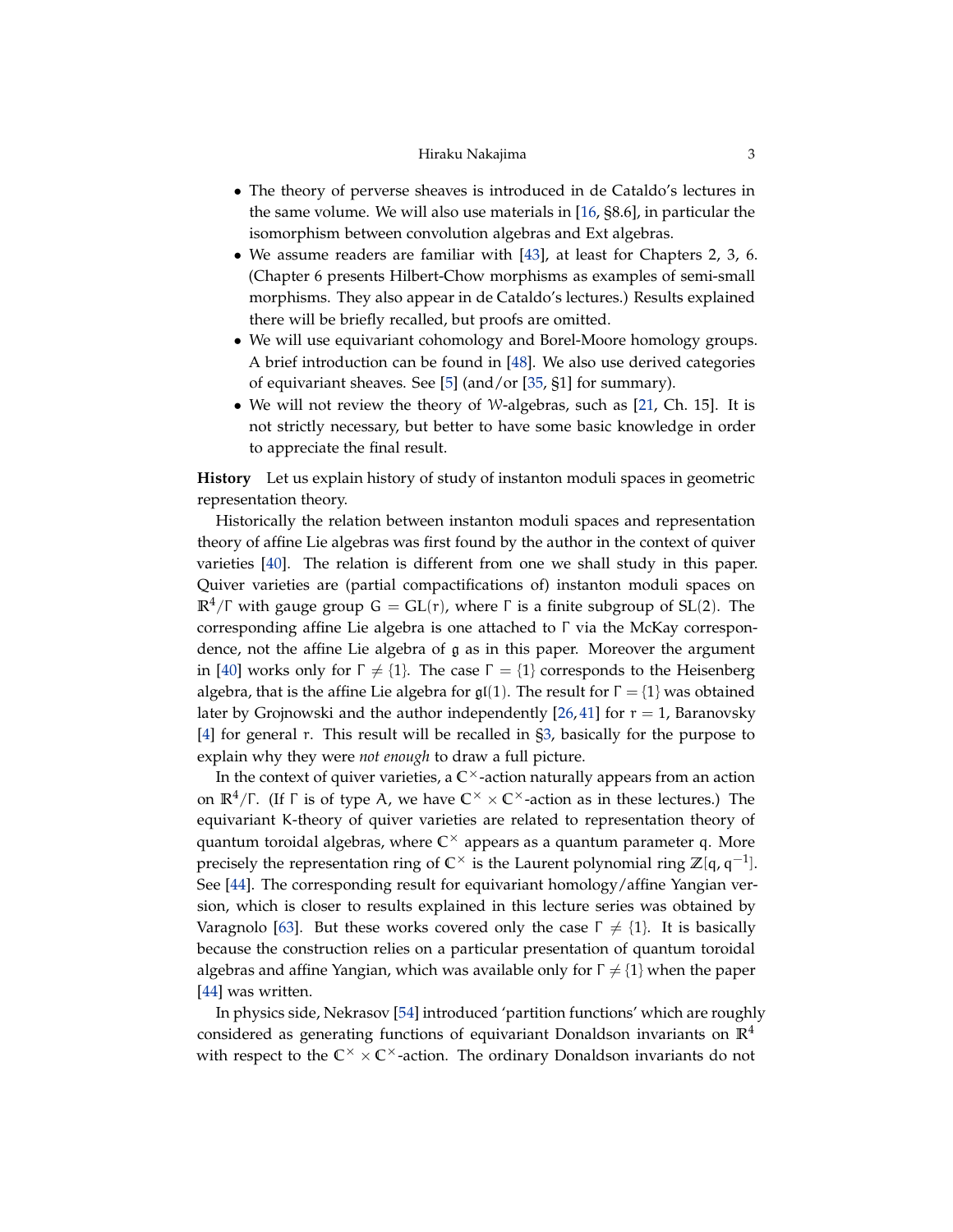<span id="page-3-1"></span>make sense for  $\mathbb{R}^4$  (or  $S^4$ ) as there is no interesting topology on  $\mathbb{R}^4$ . But equivariant Donaldson invariants are nontrivial, and contain interesting information. Nekrasov partition functions have applications to ordinary Donaldson invariants, see e.g., [\[24,](#page-54-7)[25\]](#page-54-8). Roughly equivariant variables for  $\mathbb{C}^\times \times \mathbb{C}^\times$  play the role of Chern roots of the tangent bundle of a complex surface. Important parts of Donaldson invariants (namely wall-crossing terms and coefficients relating Donaldson and Seiberg-Witten invariants) are universal in Chern classes, hence it is enough to compute for **R**<sup>4</sup> .

Another conjectural connection between affine Lie algebras and cohomology groups of instanton moduli spaces on  $\mathbb{R}^4/\mathbb{Z}_\ell$ , called the geometric Satake correspondence for affine Kac-Moody groups, was found in  $[10]<sup>2</sup>$  $[10]<sup>2</sup>$  $[10]<sup>2</sup>$  Recall the affine Grassmannian Gr<sub>G</sub> = G((z))/G[[z]] for a finite dimensional complex reductive group has a  $G[[z]]$ -action whose orbits are parametrized by dominant coweights  $\lambda$ . The geometric Satake correspondence roughly says IC of the G[[z]]-orbit through  $\lambda$  *knows* the irreducible representation  $V(\lambda)$  with highest weight  $\lambda$  of the Langlands dual group  $G^{\vee}$ . The affine Grassmannian of an affine Kac-Moody group is difficult to make sense as a geometric object, but instanton moduli spaces on  $\mathbb{R}^4/\mathbb{Z}_\ell$  play the role of a slice to an orbit in the closure of another larger orbit. In this connection, the  $\mathbb{C}^{\times} \times \mathbb{C}^{\times}$ -action is discarded, but the intersection cohomology is considered. The main conjecture says the graded dimension of the intersection cohomology groups can be computed in terms of the q-analog of weight multiplicities of integrable representations of the affine Lie algebra of g with level ℓ. (See [\[58\]](#page-56-1) also for an important correction of the conjectural definition of the filtration.) We will visit a simpler variant of the conjecture in [§7.5.](#page-44-0)

When an affine Kac-Moody group is of affine type A, the instanton moduli space is a quiver variety, and has the Gieseker partial compactification, as a symplectic resolution of singularities. Then one can work on ordinary homology/Ktheory of the resolution. There is a close relation between ordinary homology of the symplectic resolution and intersection cohomology. (See [\(3.7.1\)](#page-15-0).) In particular, the above conjectural dimension formula was checked for type A (after discarding the grading) in [\[46\]](#page-55-9). A key is that the quiver variety is already linked with an affine Lie algebra, as we have recalled above. More precisely, for  $G = SL(r)$ , the quiver variety construction relates the IH of an instanton moduli space to  $(sI_\ell)_{\text{aff}}$  of level r, while the conjectural geometric Satake correspondence relates it to  $(\mathfrak{sl}_r)_{\text{aff}}$  of level  $\ell$ . They are related by I.Frenkel's level-rank duality, and the weight multiplicities are replaced by tensor product multiplicities.

We still lack a precise (even conjectural) understanding of IH of instanton moduli spaces for general G and general **R**4/Γ , not necessarily of type A, say both G and  $\Gamma$  are of type  $E_8$ . It is a good direction to pursue in future.

<span id="page-3-0"></span><sup>&</sup>lt;sup>2</sup>The first version of the preprint was posted to arXiv in Nov. 2007. It was two years before [\[1\]](#page-53-0) was posted.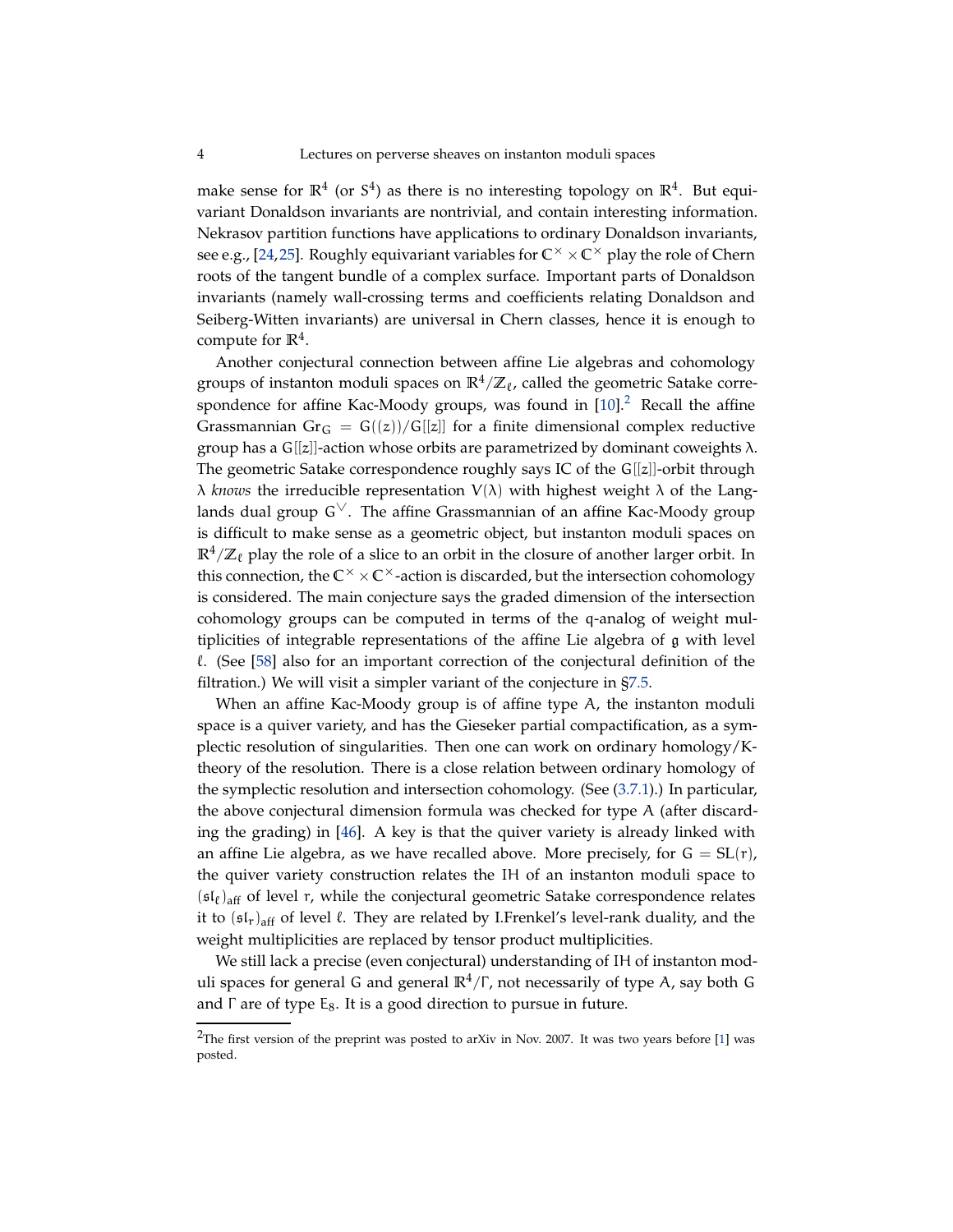## Hiraku Nakajima 5

<span id="page-4-2"></span>Despite its relevance for the study of Nekrasov partition function, the equivariant K-theory and homology group for the case  $\Gamma = \{1\}$  were not understood for several years. They were more difficult than the case  $\Gamma \neq \{1\}$ , because analogs of quantum toroidal algebras and affine Yangian for  $\Gamma = \{1\}$  were not known as mentioned above. In the context of the geometric Satake correspondence,  $\Gamma = \{1\}$ corresponds to level 1 representations, which have explicit constructions from the Fock space (Frenkel Kac construction), and the conjectural dimension formula was checked [\[10,](#page-54-9)[58\]](#page-56-1). But the role of  $\mathbb{C}^{\times} \times \mathbb{C}^{\times}$ -action was not clear.

In 2009, Alday-Gaiotto-Tachikawa [\[1\]](#page-53-0) has connected Nekrasov partition for  $G = SL(2)$  with the representation theory of the Virasoro algebra via a hypothetical 6-dimensional quantum field theory. This AGT correspondence is hard to justify in a mathematically rigorous way, but yet gives a very good view point. In particular, it predicts that the equivariant intersection cohomology of instanton moduli space is a representation of the Virasoro algebra for  $G = SL(2)$ , and of the W-algebra associated with g in general. See [§9.1](#page-50-1) for a short summary of the AGT correspondence.

On the other hand, in mathematics side, equivariant K and homology groups for the case  $\Gamma = \{1\}$  had been understood gradually around the same time. Be-fore AGT,<sup>[3](#page-4-0)</sup> Feigin-Tsymbaliuk and Schiffmann-Vasserot [\[20,](#page-54-10)[57\]](#page-56-2) studied the equivariant K-theory for the  $G = GL(1)$ -case. Then research was continued under the influence of the AGT correspondence, and the equivariant homology for the  $G = GL(r)$ -case was studied by Schiffmann-Vasserot, Maulik-Okounkov [\[36,](#page-55-0)[56\]](#page-56-3).

In particular, the approach taken in [\[36\]](#page-55-0) is considerably different from previous ones. It does not use a particular presentation of an algebra. Rather it constructs the algebra action from the R-matrix, which naturally arises on equivariant homology group. This sounds close to a familiar RTT construction of Yangians and quantum groups, but it is more general: the R-matrix is constructed in a purely geometric way, and has infinite size in general. Also for  $Γ \neq \{1\}$ , it defines a coproduct on the affine Yangian. It was explicitly constructed for the usual Yangian for a finite dimensional complex simple Lie algebra long time ago by Drinfeld [\[19\]](#page-54-11), but the case of the affine Yangian was new.  $4$ 

In [\[47\]](#page-55-1), the author reformulated the stable envelope, a geometric device to produce the R-matrix in [\[36\]](#page-55-0), in a sheaf theoretic language, in particular using Braden's hyperbolic restriction functors [\[9\]](#page-54-12). This reformulation is necessary in order to generalize the construction of [\[36\]](#page-55-0) from  $G = GL(r)$  to other G. It is because the original formulation of the stable envelope required a symplectic resolution. We have a symplectic resolution of  $\mathcal{U}_G^d$  for  $G = GL(r)$ , as a quiver variety, but not for general G.

 $3$ Preprints of those papers were posted to arXiv, slightly before [\[1\]](#page-53-0) was appeared on arXiv.

<span id="page-4-1"></span><span id="page-4-0"></span> $^{4}$ It motivated the author to define the coproduct in terms of standard generators in his joint work in progress with Guay.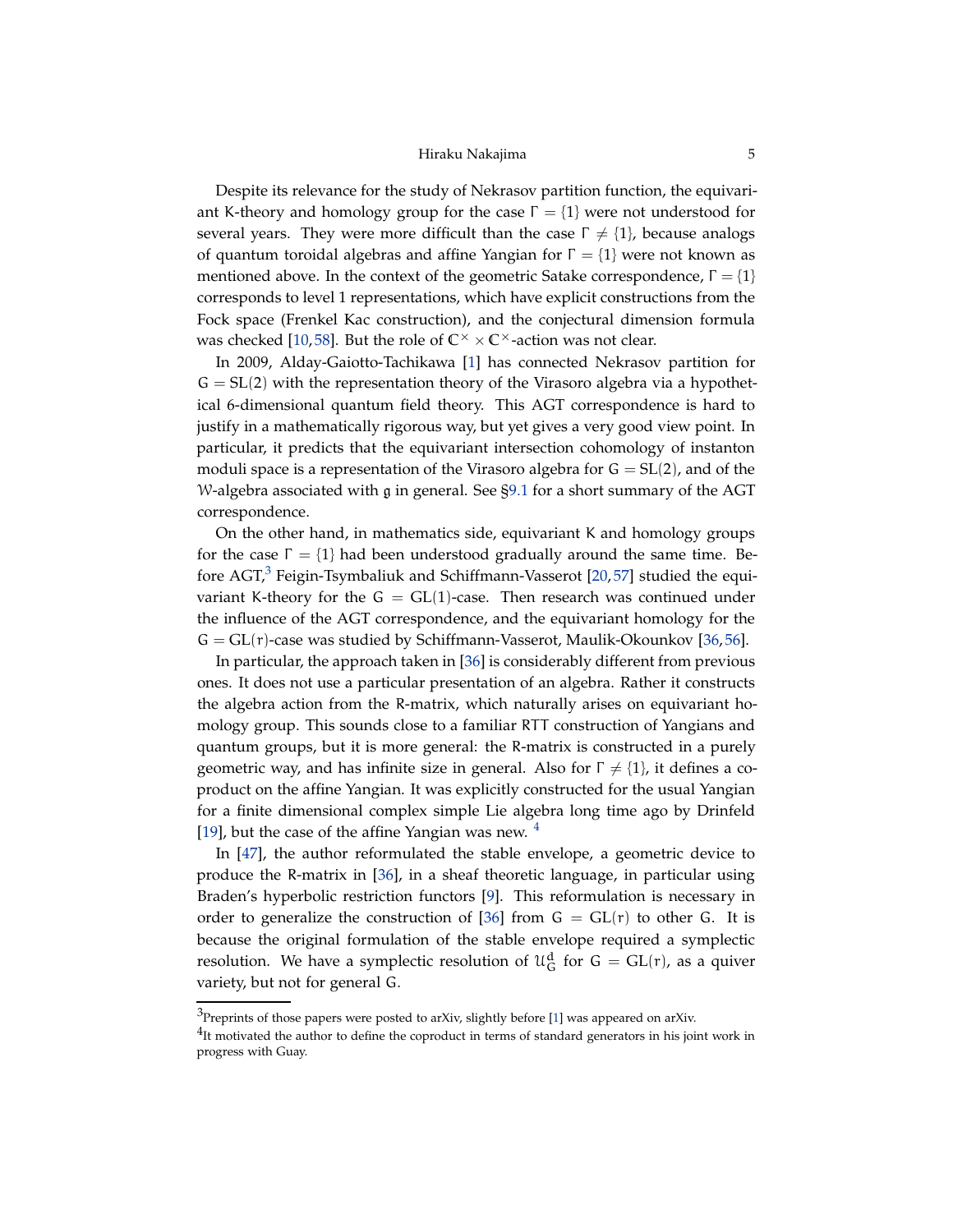Then the author together with Braverman, Finkelberg [\[12\]](#page-54-1) studies the equivariant intersection cohomology of the instanton moduli space, and constructs the W-algebra representation on it. Here the geometric Satake correspondence for the affine Lie algebra of g gives a philosophical background: the reformulated stable envelope is used to realize the restriction to the affine Lie algebra of a Levi subalgebra of g. It nicely fits with Feigin-Frenkel description of the W-algebra [\[21,](#page-54-4) Ch. 15].

## **Convention**

- (1) A partition  $\lambda$  is a nonincreasing sequence  $\lambda_1 \geq \lambda_2 \geq \cdots$  of nonnegative integers with  $\lambda_N = 0$  for sufficiently large N. We set  $|\lambda| = \sum \lambda_i$ ,  $l(\lambda) =$  $# \{i \mid \lambda_i \neq 0\}$ . We also write  $\lambda = (1^{\alpha_1} 2^{\alpha_2} \cdots)$  with  $\alpha_k = # \{i \mid \lambda_i = k\}$ .
- (2) For a variety X, let  $D^b(X)$  denote the bounded derived category of complexes of constructible C-sheaves on X. Let  $IC(X, \mathcal{L})$  denote the intersection cohomology complex associated with a local system  $\mathcal L$  over a Zariski open dense subvariety  $X_0$  in the smooth locus of X. We denote it also by IC(X) if  $\mathcal L$  is trivial. When X is smooth and irreducible,  $\mathfrak C_X$  denotes the constant sheaf on X shifted by dim X. If X is a disjoint union of irreducible smooth varieties  $X_\alpha$ , we understand  $\mathcal{C}_X$  as the direct sum of  $\mathcal{C}_{X_\alpha}$ .
- (3) We make a preferred degree shift for cohomology and Borel-Moore homology groups, and denote them by  $H^{[*]}(X)$  and  $H_{[*]}(X)$ , where  $H^{[*]}(X) =$  $H^{*+dim X}(X)$ ,  $H_{[*]}(X) = H_{*+dim X}(X)$  for a smooth variety X. The same convention is applied for cohomology groups with compact support. More generally, if L is a closed subvariety in a smooth variety X, we consider  $H_{[*]}(L) = H_{*+dim X}(L).$

**Coulomb branches** About a few month before the author delivered lectures, he found a mathematical approach to the so-called *Coulomb branches* of 3-dimensional SUSY gauge theories [\[49\]](#page-55-10). Such a gauge theory is associated with a pair  $(H_c, M)$ of a compact Lie group H<sup>c</sup> and its quaternionic representation **M**. Coulomb branches are hyper-Kähler manifolds with SU(2)-action possibly with singularities. They have been studied in physics for many years. But physical definition contains *quantum corrections*, which were difficult to justify in a mathematically rigorous way. On the other hand, the so-called *Higgs branches* of gauge theories are hyper-Kähler quotients of M by H<sub>c</sub>. This is a mathematically rigorous definition, and quiver varieties mentioned above are examples of Higgs branches of particular  $(H_c, M)$ , called (framed) quiver gauge theories.

At the time these notes are written, the author together with Braverman and Finkelberg have established a rigorous definition of Coulomb branches as affine algebraic varieties with holomorphic symplectic structures under the condition **M** = **N** ⊕ **N**<sup>∗</sup> for some **N** [\[13\]](#page-54-13). The spaces  $\mathcal{U}_G^d$  discussed in these notes, and even more generally moduli spaces of framed  $G_c$ -instantons on  $\mathbb{R}^4/\mathbb{Z}_\ell$  conjecturally appear as Coulomb branches of  $(H_c, M)$ . The gauge theories are framed quiver

<span id="page-5-0"></span>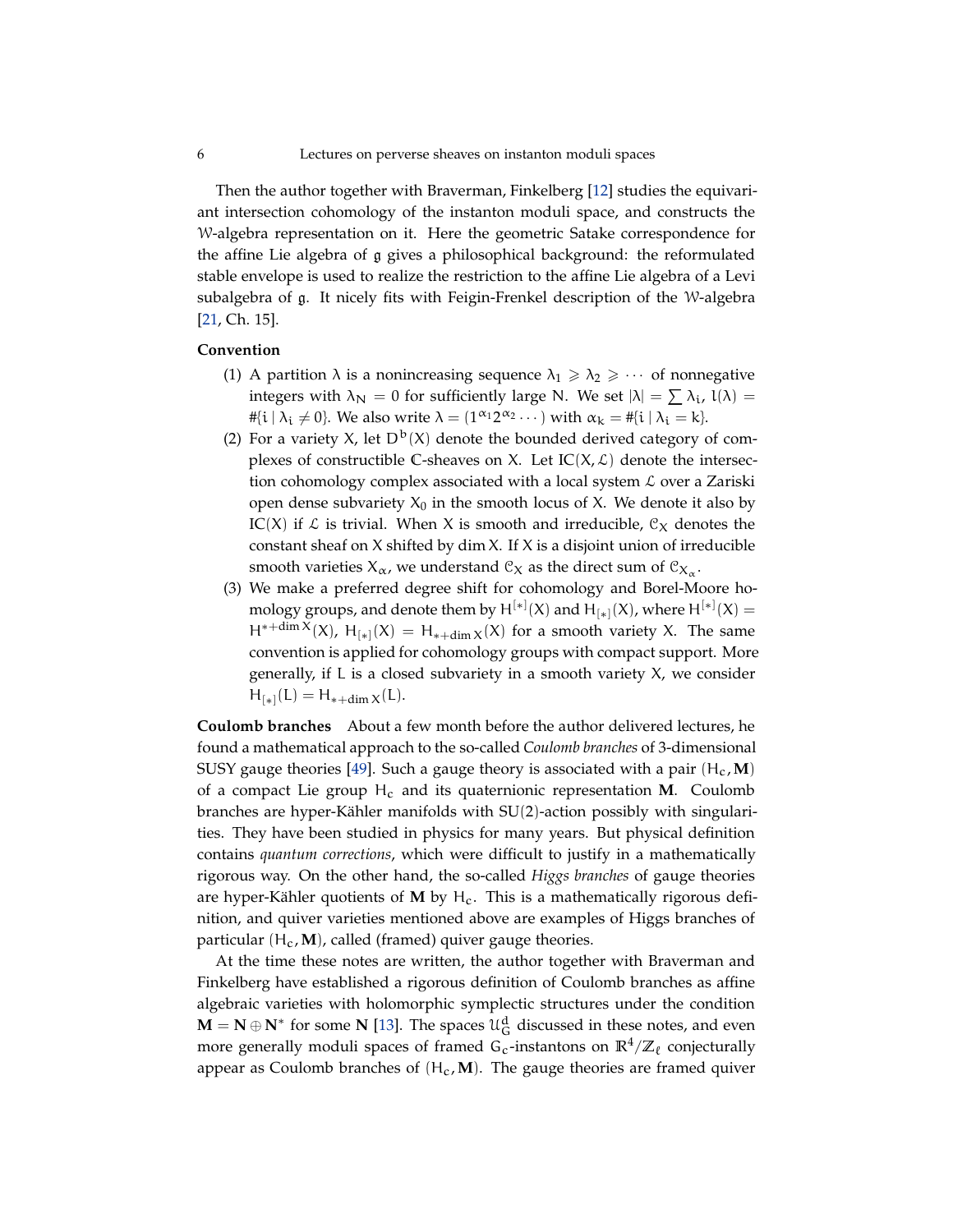<span id="page-6-1"></span>gauge theories of affine type ADE, whose Higgs branches are quiver varieties of affine types, i.e., moduli spaces of GL(r)-instantons on **R**4/Γ . A proof of this conjecture for type A is given in  $[50]$ .

Thus Coulomb branches open a new way to approach to instanton moduli spaces. For examples, their quantization, i.e., noncommutative deformation of the coordinate rings naturally arise from the construction. We also obtain variants of  $\mathfrak{U}_{\mathsf{G}}^{\mathsf{d}}$ , arising from the same type of framed quiver gauge theory, for each weight  $\mu \le \Lambda_0$  where  $\Lambda_0$  is the 0th fundamental weight of the affine Lie algebra for G. Here  $\mathcal{U}_G^d$  corresponds to  $\mu = \Lambda_0 - d\delta$ , where δ is the primitive positive imaginary root. In fact, the Coulomb branch of this category is conjecturally an instanton moduli space of Taub-NUT space. The Taub-NUT space is a hyper-Kähler manifold which is isomorphic to  $\mathbb{C}^2$  as a holomorphic symplectic manifold. The Riemannian metric is different from the Euclidean metric: The size of fibers of the Hopf fibration at infinity remains bounded. There could be nontrivial monodromy on fibers at infinity, which is the extra data cannot be seen in  $\mathfrak{U}^d_G$ .

Moreover Higgs and Coulomb branches are tightly connected in the author's approach: The construction of Coulomb branches uses moduli spaces of twisted maps from  $\mathbb{P}^1$  to Higgs branches. These links should fit with *symplectic duality* proposed in [\[7\]](#page-54-14). The intersection cohomology groups of  $\mathfrak{U}^{\mathbf{d}}_{\mathbf{G}}$  studied in this paper should be looked at from this view point. See Remark [5.6.2](#page-32-0) for an example.

Thus it is clear that the whole stories talked here must be redone for instanton moduli spaces on Taub-NUT space. The author would optimistically hope that they are similar, and our lectures still serve as basics.

**Acknowledgments** The notes are based on the lectures I gave at the Park City Mathematical Institute in Summer of 2015. I thank the PCMI for its warm hospitality.

I am grateful to A. Braverman and M. Finkelberg for the collaboration [\[12\]](#page-54-1), on which the lecture series is based. I still vividly remember when Sasha said that symplectic resolution exists only in rare cases, hence we need to study singular spaces. It was one of motivations for me to start instanton moduli spaces for general groups, eventually it led me to the collaboration.

Prior to the PCMI, lectures were delivered at University of Tokyo, September 2014. I thank A. Tsuchiya for invitation.

I would also thank the referee for her/his careful reading and various suggestions.

<span id="page-6-0"></span>This research is supported by JSPS Kakenhi Grant Numbers 23224002, 23340005, 24224001.

## **2. Uhlenbeck partial compactification – in brief**

We do not give a precise definition of Uhlenbeck partial compactification of an instanton moduli space on  $\mathbb{R}^4$ , which was introduced in [\[11\]](#page-54-15). For type A, there is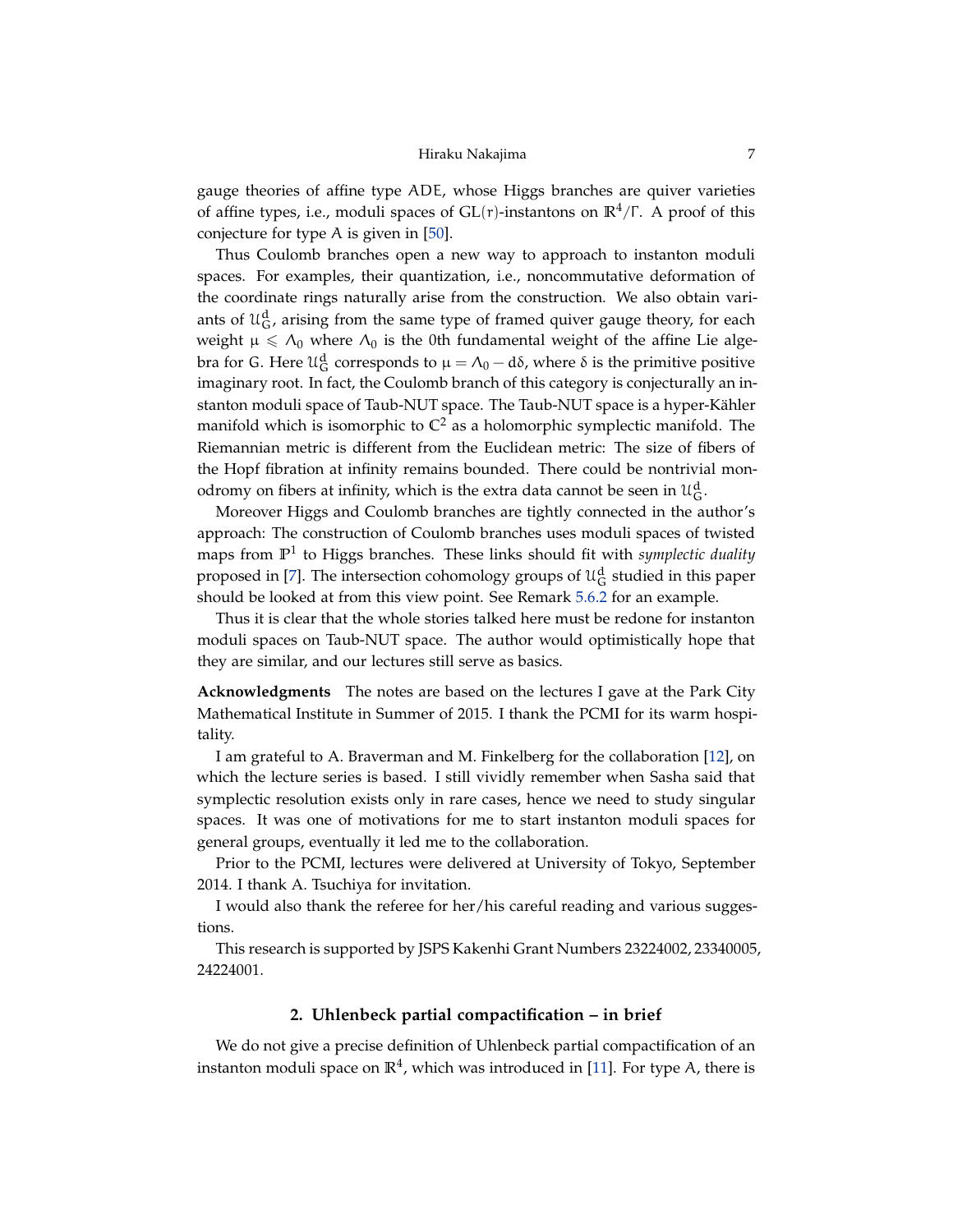<span id="page-7-3"></span>an earlier alternative construction as an example of a quiver variety, as reviewed in [§3.1.](#page-9-1)

For our purpose, we will only use properties explained in this section. These are easy to check in the quiver variety construction, hence the reader should accept them at the first reading.

**2.1. Moduli space of bundles** First of all,  $\mathcal{U}_G^d$  is a partial compactification of  $Bun_G^d$ , the moduli space of framed holomorphic (or equivalently algebraic) Gbundles  $\mathcal F$  over  $\mathbb P^2$  of instanton number d, where the framing is the trivialization  $\varphi$  of the restriction of  $\mathcal F$  at the line  $\ell_{\infty}$  at infinity. It will be denoted by  $\mathcal U_{\mathsf{G}}^{\mathsf{d}}$ throughout these lectures. It is an affine algebraic variety.

Here the instanton number is the integration over **P** <sup>2</sup> of the characteristic class of G-bundles corresponding to the invariant inner product on g, normalized as  $(\theta, \theta) = 2$  for the highest root  $\theta$ .<sup>[5](#page-7-0)</sup>

*Remark* 2.1.1*.* By an analytic result due to Bando [\[3\]](#page-53-1), we can replace instanton moduli spaces on  $\mathbb{R}^4$  by Bun $_\mathrm{G}^{\mathrm{d}}$ . We use algebro-geometric approaches to instanton moduli spaces hereafter.

We also use that  $\text{Bun}_{G}^{d}$  is a smooth locus of  $\mathcal{U}_{G}^{d}$ , and its tangent space at  $(\mathcal{F}, \varphi)$ is

$$
H^1(\mathbb{P}^2, \mathfrak{g}_{\mathcal{F}}(-\ell_\infty)),
$$

where  $\mathfrak{g}_{\mathcal{F}}$  is the associated vector bundle  $\mathcal{F} \times_G \mathfrak{g}$ .

In the quiver variety construction,  $\operatorname{Bun}^{\operatorname{d}}_{\operatorname{G}}$  is defined as the space of linear maps satisfying a quadratic equation modulo the action of GL(d). The tangent space is the quotient of the derivative the defining equation modulo the differential of the action. Properties of tangent spaces which we will use can be equally checked by using such a description.

**2.2. Stratification** We will use its stratification:

(2.2.1) 
$$
\mathcal{U}_{G}^{d} = \bigsqcup_{0 \leqslant d' \leqslant d} Bun_{G}^{d'} \times S^{d-d'}(\mathbb{C}^{2}),
$$

where Bun $_{G}^{d'}$  is the moduli space with smaller instanton number d'.

<span id="page-7-2"></span><span id="page-7-1"></span>Let us refine the stratification in the symmetric product S<sup>d-d'</sup>(℃<sup>2</sup>) part:

(2.2.2) 
$$
\mathcal{U}_{G}^{d} = \bigsqcup_{d=|\lambda|+d'} Bun_{G}^{d'} \times S_{\lambda}(C^{2}),
$$

where  $S_\lambda(\mathbb{C}^2)$  consists of configurations of points in  $\mathbb{C}^2$  whose multiplicities are given by the partition  $\lambda$ .

<span id="page-7-0"></span><sup>&</sup>lt;sup>5</sup>When an embedding SL(2)  $\rightarrow$  G corresponding to a coroot  $\alpha^{\vee}$  is gives, we can induction a Gbundle F from a SL(2)-bundle  $\mathcal{F}_{SL(2)}$  Then we have  $d(\mathcal{F}) = d(\mathcal{F}_{SL(2)}) \times (\alpha^{\vee}, \alpha^{\vee})/2$ . Instanton numbers are preserved if G is type ADE, but not in general.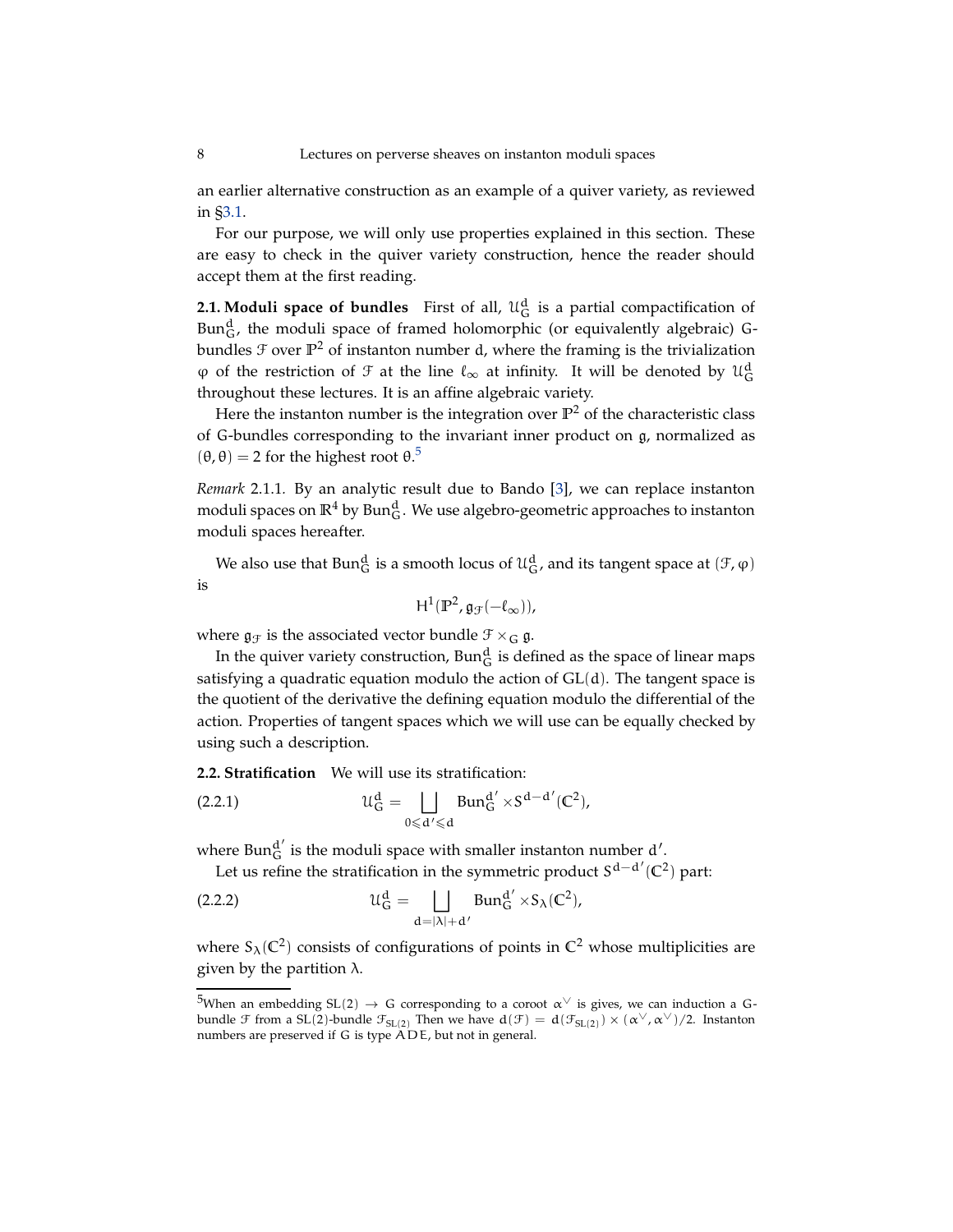# Hiraku Nakajima 9

# <span id="page-8-3"></span>**2.3. Factorization morphism** We will also use the factorization morphism

 $\pi^{\mathbf{d}}: \mathfrak{U}^{\mathbf{d}}_{\mathbf{G}} \to \mathsf{S}^{\mathbf{d}} \mathbb{C}^1.$ 

The definition is given in [\[11,](#page-54-15) §6.4]. It depends on a choice of the projection  $\mathbb{C}^2 \to \mathbb{C}^1$ . We do not recall the definition, but its crucial properties are

- (1) On the factor  $S^{d-d'}(\mathbb{C}^2)$ , it is given by the projection  $\mathbb{C}^2 \to \mathbb{C}^1$ .
- (2) Consider  $C_1 + C_2 \in S^dC^1$  such that  $C_1 \in S^{d_1}C^1$ ,  $C_2 \in S^{d_2}C^1$  are disjoint. Then  $(\pi^d)^{-1}(C_1 + C_2)$  is isomorphic to  $(\pi^{d_1})^{-1}(C_1) \times (\pi^{d_2})^{-1}(C_2)$ .

Intuitively  $\pi^{\text{d}}$  is given as follows. By (1), it is enough to consider the case of *genuine* framed G-bundles ( $\mathcal{F}, \varphi$ ). Let  $x \in \mathbb{C}^1$  and consider the line  $\mathbb{P}^1_x = \{z_1 = xz_0\}$ in  $\mathbb{P}^2$ . If  $x = \infty$ , we can regard  $\mathbb{P}^1_x$  as the line  $\ell_{\infty}$  at infinity. If we restrict the Gbundle  $\mathcal F$  to  $\ell_\infty$ , it is trivial. Since the triviality is an open condition, the restriction  $\mathcal{F}|_{\mathbb{P}^1_x}$  is also trivial except for finitely many  $x \in \mathbb{C}^1$ , say  $x_1, x_2 \ldots, x_k$ . Then  $\pi^d(\mathcal{F}, \varphi)$ is the sum  $x_1 + x_2 + \cdots + x_k$  if we assign the multiplicity appropriately.

**2.4. Symplectic resolution** As we will see in the next section,  $\mathcal{U}_G^d$  for  $G = SL(r)$ has a symplectic resolution. On the other hand,  $\mathfrak{U}^{\mathbf{d}}_{\mathbf{G}}$  for  $\mathbf{G} \neq \mathrm{SL}(\mathbf{r})$  *does not* have a symplectic resolution. This can be checked as follows. First consider the case  $d = 1$ . It is well known that  $\mathcal{U}_G^1$  is the product of  $\mathbb{C}^2$  and the closure of the minimal nilpotent orbit in  $\mathfrak{g}$ . Fu proved that the minimal nilpotent orbit has no symplectic resolution except  $G = SL(r)$  [\[22\]](#page-54-16). Next consider  $d > 1$ . Take the second largest stratum  $\text{Bun}_{G}^{d-1} \times \mathbb{C}^2$ . By the factorization,  $\mathcal{U}_{G}^d$  is isomorphic to a product of a smooth variety and  $\mathfrak{U}^1_G$  in a neighborhood of a point in the stratum. Fu's argument is local (the minimal nilpotent orbit has an isolated singular point), hence  $\mathfrak{U}^{\mathbf{d}}_{\mathbf{G}}$  does not have a symplectic resolution except  $\mathsf{G} = \mathrm{SL} ( \mathsf{r} ).$ 

<span id="page-8-1"></span>**2.5. Group action** We have an action of a group G on  $\mathcal{U}_G^d$  by the change of framing. We also have an action of  $GL(2)$  on  $\mathcal{U}_G^d$  induced from the  $GL(2)$  action on  $\mathbb{C}^2$ . Let T be a maximal torus of G. In these notes, we only consider the action of the subgroup  $T \times C^{\times} \times C^{\times}$  in  $G \times GL(2)$ . Let us introduce the following notation:  $\mathbb{T} = \mathbb{T} \times \mathbb{C}^{\times} \times \mathbb{C}^{\times}$ .

Our main player will be the equivariant intersection cohomology group  $IH^*_{\mathbb{T}}(\mathcal{U}^{\mathbf{d}}_{\mathbf{G}})$ . It is a module over

(2.5.1) 
$$
H^*_{\mathbb{T}}(pt) \cong \mathbb{C}[Lie \mathbb{T}] \cong \mathbb{C}[\epsilon_1, \epsilon_2, \vec{a}],
$$

where  $\varepsilon_1$ ,  $\varepsilon_2$  (resp.  $\vec{a}$ ) are coordinates (called equivariant variables) on Lie( $\mathbb{C}^\times$   $\times$  $\mathbb{C}^{\times}$  (resp. Lie T).

We also use the notation

<span id="page-8-2"></span>
$$
\mathbf{A}_{\mathsf{T}} = \mathbb{C}[\text{Lie } \mathbb{T}] = \mathbb{C}[\vec{\alpha}, \varepsilon_1, \varepsilon_2], \qquad \mathbf{A} = \mathbb{C}[\varepsilon_1, \varepsilon_2].
$$

<span id="page-8-0"></span> $6$ The author does not know who first noticed this fact, and even where a proof is written. In [\[2\]](#page-53-2) it was shown that any  $G_c$  1-instanton is reduced to an  $SU(2)$  1-instanton, and the instanton moduli space (but not framed one) for SU(2) is determined. But this statement itself is not stated.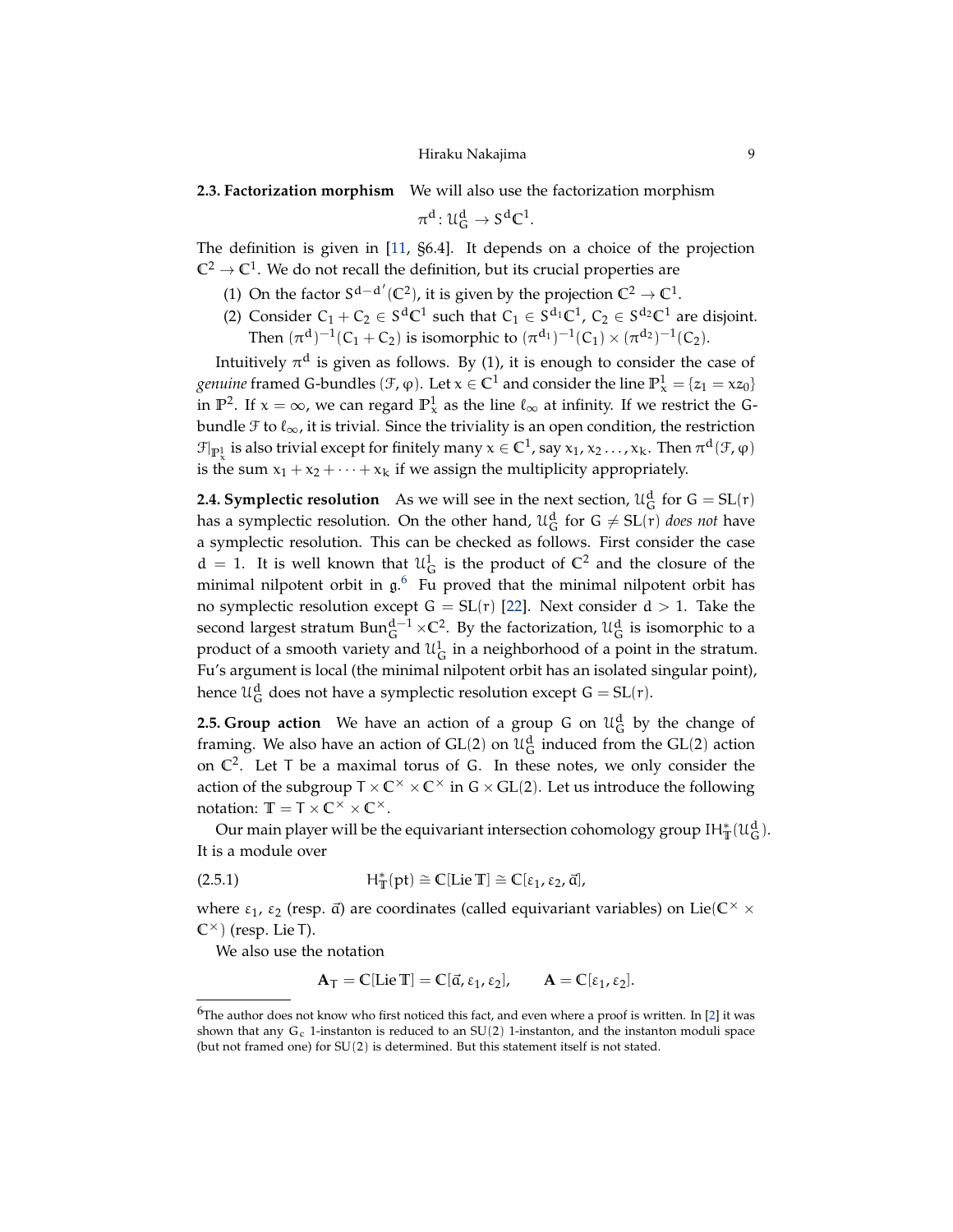Their quotient fields are denoted by

$$
F_T = C(\text{Lie }T), \qquad F = C(\epsilon_1, \epsilon_2).
$$

## <span id="page-9-0"></span>**3. Heisenberg algebra action on Gieseker partial compactification**

This lecture is an introduction to the actual content of subsequent lectures. We consider instanton moduli spaces when the gauge group G is  $SL(r)$ . We will explain results about (intersection) cohomology groups of instanton moduli spaces known before the AGT correspondence was found. Then it will be clear what was lacking, and readers are motivated to learn more recent works.

<span id="page-9-1"></span>**3.1. Gieseker partial compactification** When the gauge group G is SL(r), we denote the corresponding Uhlenbeck partial compactification  $\mathcal{U}_{\mathsf{G}}^{\mathsf{d}}$  by  $\mathcal{U}_{\mathsf{r}}^{\mathsf{d}}$ .

For SL(r), we can consider a modification  $\tilde{\mathfrak{u}}_r^d$  of  $\mathfrak{u}_r^d$ , called the *Gieseker partial compactification*. It is a moduli space of framed torsion free sheaves (E,  $\varphi$ ) on  $\mathbb{P}^2$ , where the framing  $\varphi$  is a trivialization of the restriction of E to the line at infinity  $\ell_{\infty}$ . It is known that  $\widetilde{\mathcal{U}}_{\mathbf{r}}^d$  is a smooth (holomorphic) symplectic manifold. It is also known that there is a projective morphism  $\pi\colon \widetilde{\mathfrak{U}}_{\mathsf{r}}^\mathsf{d} \to \mathfrak{U}^\mathsf{d}_\mathsf{r}$ , which is a resolution of singularities.

When  $r=1$ , the group SL(1) is trivial. But the Giesker space is nontrivial:  $\widetilde{\mathfrak{U}}^{\text{d}}_1$  is the Hilbert scheme  $(C^2)^{[d]}$  of d points on the plane  $C^2$ , and the Uhlenbeck partial compactification<sup>[7](#page-9-2)</sup>  $\mathcal{U}_1^d$  is the d<sup>th</sup> symmetric product  $S^d(\mathbb{C}^2)$  of  $\mathbb{C}^2$ . The former parametrizes ideals I in the polynomial ring **C**[x, y] of two variables with colength d, i.e., dim  $C[x, y]/I = d$ . The latter is the quotient of the Cartesian product  $(C^2)^d$ by the symmetric group  $S_d$  of d letters. It parametrized d unordered points in  $\mathbb{C}^2$ , possibly with multiplicities. We will use the summation notation like  $p_1 + p_2 + \cdots + p_d$  or  $d \cdot p$  to express a point in  $S^d(\mathbb{C}^2)$ .

$$
B_1 \subsetneq C^d \supsetneq B_2
$$

$$
I \bigcup_{C^r} J
$$

Figure 3.1.1. Quiver varieties of Jordan type

For general r, these spaces can be understood as quiver varieties associated with Jordan quiver. It is not my intention to explain the theory of quiver varieties, but here is the definition in this case: Take two complex vector spaces of dimension d, r respectively. Consider linear maps  $B_1$ ,  $B_2$ , I, J as in Figure [3.1.1.](#page-35-0) We impose the equation

$$
\mu(B_1, B_2, I, J) \stackrel{\text{def.}}{=} [B_1, B_2] + IJ = 0
$$

<span id="page-9-2"></span><sup>&</sup>lt;sup>7</sup>Since Bun<sup>d</sup><sub>GL(1)</sub> =  $\emptyset$  unless d = 0, this is a confusing name.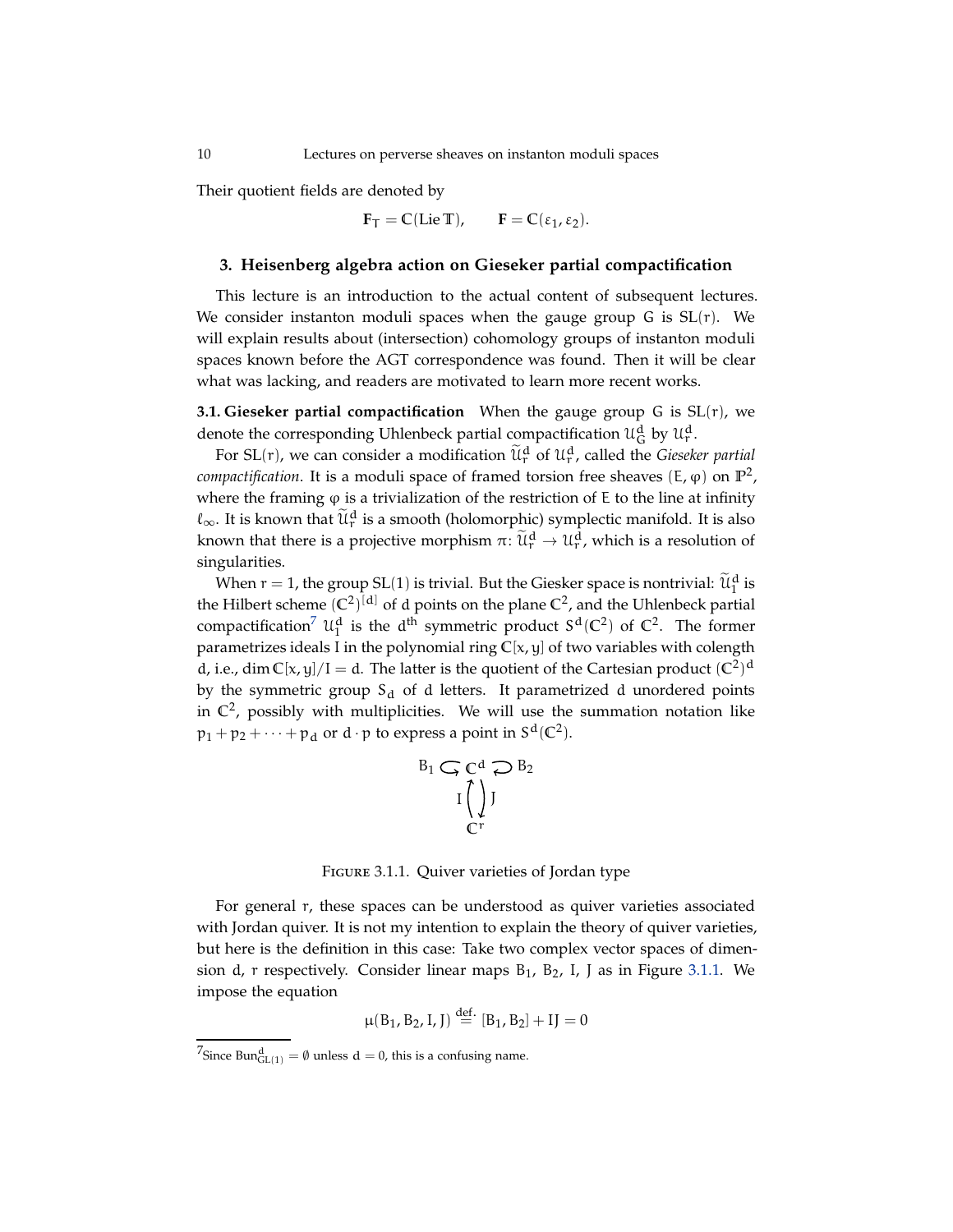Hiraku Nakajima 11

<span id="page-10-0"></span>Then we take two types of quotient of  $\mu^{-1}(0)$  by GL(d). The first one corresponds to  $\mathcal{U}_r^d$ , and is the affine algebro-geometric quotient  $\mu^{-1}(0)/\!/\mathrm{GL}(d)$ . It is defined as the spectrum of  $\mathbb{C}[\mu^{-1}(0)]^{\mathrm{GL}(d)}$ , the ring of  $\mathrm{GL}(d)$ -invariant polynomials on  $\mu^{-1}(0)$ . Set-theoretically it is the space of closed GL(d)-orbits in  $\mu^{-1}(0)$ . The second quotient corresponds to  $\widetilde{\mathfrak{u}}_{\mathsf{r}}^{\mathsf{d}}$ , and is the geometric invariant theory quotient with respect to the polarization given by the determinant of GL(d). It is Proj of  $\bigoplus_{n\geqslant 0}C[\mu^{-1}(0)]^{GL(d),\det^n}$ , the ring of  $GL(d)$ -semi-invariant polynomials. Settheoretically it is the quotient of *stable* points in  $\mu^{-1}(0)$  by GL(d). Here (B<sub>1</sub>, B<sub>2</sub>, I, J) is stable if there is no proper subspace  $T$  of  $\mathbb{C}^d$  which is invariant under  $B_1$ ,  $B_2$ and is containing the image of I.

**Theorem 3.1.2.** *We have isomorphisms*

$$
\mathcal{U}_r^d \cong \mu^{-1}(0)/\hspace{-0.12cm}/ \mathrm{GL}(d), \qquad \widetilde{\mathcal{U}}_r^d \cong \text{Proj}\left(\bigoplus_{n\geqslant 0} \mathbb{C}[\mu^{-1}(0)]^{\text{GL}(d),\text{det}^n}\right).
$$

Let us briefly recall how those linear maps determine points in  $\widetilde{\mathfrak{u}}_r^d$  and  $\mathfrak{u}_r^d$ . The detail was given in [\[43,](#page-55-2) Ch. 2]. Given  $(B_1, B_2, I, J)$ , we consider the following complex

$$
\begin{array}{c}\n0^{\oplus d} \\
\oplus \\
0^{\oplus d}(-1) \xrightarrow{a} 0^{\oplus d} \xrightarrow{b} 0^{\oplus d}(1), \\
\oplus \\
0^{\oplus r}\n\end{array}
$$

where

$$
a = \begin{pmatrix} z_0 B_1 - z_1 \\ z_0 B_2 - z_2 \\ z_0 J \end{pmatrix}, \qquad b = \begin{pmatrix} -(z_0 B_2 - z_2) & z_0 B_1 - z_1 & z_0 I \end{pmatrix}.
$$

Here  $[z_0 : z_1 : z_2]$  is the homogeneous coordinate system of  $\mathbb{P}^2$  such that  $\ell_{\infty} =$  ${z_0 = 0}$ . The equation  $\mu = 0$  guarantees that this is a complex, i.e., ba = 0. One sees easily that a is injective on each fiber over  $[z_0 : z_1 : z_2]$  except for finitely many. The stability condition implies that b is surjective on each fiber. It implies that  $E \stackrel{\text{def.}}{=}$  Ker b/Im a is a torsion free sheaf of rank r with  $c_2 = d$ . Considering the restriction to  $z_0 = 0$ , one sees that E has a canonical trivialization  $\varphi$  there. Thus we obtain a framed sheaf  $(E, \varphi)$  on  $\mathbb{P}^2$ . One also see that a is injective on any fiber if and only if E is a locally free sheaf, i.e., a vector bundle.

From this description, we can check the stratification [\(2.2.1\)](#page-7-1). If  $(B_1, B_2, I, J)$  has a closed GL(d)-orbit, it is *semisimple*, i.e., a 'submodule' (in appropriate sense) has a complementary submodule. Thus  $(B_1, B_2, I, J)$  decomposes into a direct sum of *simple* modules, which do not have nontrivial submodules. There is exactly one simple summand with nontrivial I, J, and all others have  $I = J = 0$ . The former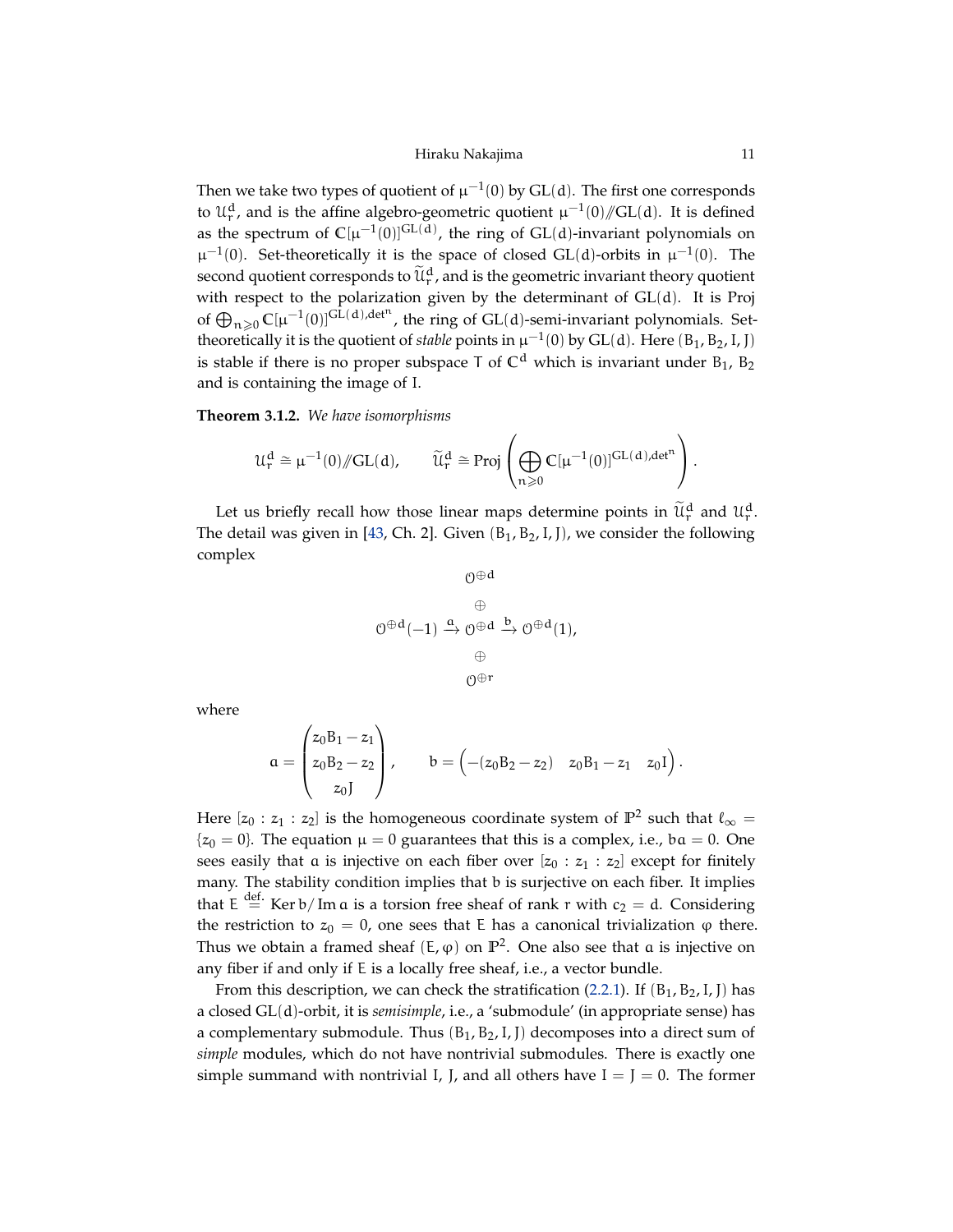<span id="page-11-3"></span>gives a point in  $Bun_{G}^{d'}$ , as one can check that  $a$  is injective in this case. The latter is a pair of commuting matrices  $[B_1, B_2] = 0$ , and the simplicity means that the size of matrices is 1. Therefore the simultaneous eigenvalues give a point in  $\mathbb{C}^2$ .

**Exercise 3.1.3.** (a) We define the factorization morphism  $\pi$ <sup>d</sup> for  $G = SL(r)$  in terms of  $(B_1, B_2, I, J)$ . Let  $\pi^d([B_1, B_2, I, J]) \in S^d\mathbb{C}$  be the spectrum of  $B_1$  counted with multiplicities. Check that  $\pi^d$  satisfies the properties (1),(2) above.

(b) Check that  $\mathcal{F}|_{\mathbb{P}^1_x}$  is trivial if  $B_1 - x$  is invertible.

More generally one can define the projection as the spectrum of  $a_1B_1 + a_2B_2$ for  $(a_1, a_2) \in \mathbb{C}^2 \setminus \{0\}$ , but it is enough to check this case after a rotation by the GL(2)-action.

<span id="page-11-2"></span>**3.2. Tautological bundle** Let  $\mathcal V$  be the tautological bundle over  $\widetilde{\mathcal U}_r^d$ . It is a rank d vector bundle whose fiber at a framed torsion free sheaf  $(E, φ)$  is  $H^1(\mathbb{P}^2, E(-\ell_\infty))$ . In the quiver variety description, it is the vector bundle associated with the principal GL(d)-bundle  $\mu^{-1}(0)$ <sup>stable</sup>  $\to \widetilde{\mathcal{U}}_r^d$ . For Hilbert schemes of points, parametrizing ideals I in **C**[x, y], the fiber at I is **C**[x, y]/I.

**3.3. Gieseker-Uhlenbeck morphism** Recall that a (surjective) projective morphism  $\pi$ : M  $\rightarrow$  X from a nonsingular variety M is *semi-small* if X has a stratification  $X = \bigsqcup X_\alpha$  such that  $\pi|_{\pi^{-1}(X_\alpha)}$  is a topological fibration, and  $\dim \pi^{-1}(x_\alpha) \leq$  $\frac{1}{2}$  codim  $X_\alpha$  for  $x_\alpha \in X_\alpha$ .

<span id="page-11-1"></span>**Proposition 3.3.1** ([\[4\]](#page-54-6), [\[43,](#page-55-2) Exercise 5.15]).  $\pi: \widetilde{\mathfrak{U}}_r^d \to \mathfrak{U}_r^d$  is semi-small with respect to *the stratification* [\(2.2.2\)](#page-7-2). Moreover the fiber  $\pi^{-1}(x)$  is irreducible<sup>[8](#page-11-0)</sup> at any point  $x \in \mathfrak{U}_r^d$ .

This semi-smallness result is proved for general symplectic resolutions by Kaledin [\[28\]](#page-54-17).

[\[43,](#page-55-2) Exercise 5.15] asks the dimension of the central fiber  $\pi^{-1}(d \cdot 0)$ . Let us explain why the estimate for the central fiber is enough. Let us take  $x \in \mathcal{U}_r^d$  and write it as  $(F, \varphi, \sum \lambda_i x_i)$ , where  $(E, \varphi) \in \text{Bun}_{SL(\tau)}^{d'}$ ,  $x_i \neq x_j$ . The morphism  $\pi$ is assigning  $(E^{\vee \vee}, \varphi, \text{Supp}(E^{\vee \vee}/E))$  to a framed torsion free sheaf  $(E, \varphi) \in \widetilde{\mathcal{U}}_r^d$ . See [\[43,](#page-55-2) Exercise 3.53]. Then  $\pi^{-1}(x)$  parametrizes quotients of  $E^{\vee\vee}$  with given multiplicities  $\lambda_i$  at  $x_i$ . Then it is clear that  $\pi^{-1}(x)$  is isomorphic to the product of quotients of  $0^{\oplus r}$  with multiplicities  $\lambda_i$  at 0, i.e.,  $\prod_i \pi^{-1}(\lambda_i \cdot 0)$ . If one knows each  $\pi^{-1}(\lambda_i \cdot 0)$  has dimension  $r\lambda_i - 1$ , we have  $\dim \pi^{-1}(x) = \sum (r\lambda_i - 1) =$  $\frac{1}{2}$  codim Bun ${}_{SL(r)}^{d'}$  × S<sub>λ</sub>(C<sup>2</sup>). Thus it is enough to check that  $\pi^{-1}(d\cdot 0) = rd - 1$ .

**3.4. Equivariant cohomology groups of Giesker partial compactification** We have a group action of  $G \times GL(2)$  on  $\tilde{\mathcal{U}}_r^d$ ,  $\mathcal{U}_r^d$  as in [§2.5.](#page-8-1) The Gieseker-Uhlenbeck morphism  $\pi$ :  $\widetilde{\mathfrak{U}}_r^d \to \mathfrak{U}_r^d$  is equivariant. Let  $\mathbb{T} = \mathsf{T} \times \mathbb{C}^\times \times \mathbb{C}^\times$  as in [§2.5.](#page-8-1) We will study the equivariant cohomology groups of Gieseker spaces

$$
H^{[*]}_{\mathbb{T}}(\widetilde{\mathfrak{U}}^{\mathbf{d}}_{r}), \quad H^{[*]}_{\mathbb{T},c}(\widetilde{\mathfrak{U}}^{\mathbf{d}}_{r})
$$

<span id="page-11-0"></span> ${}^8\text{The}$  (solution of) exercise only shows there is only one irreducible component of  $\pi^{-1}(\chi_{\alpha})$  with dimension  $\frac{1}{2}$  codim  $X_\alpha$ . The irreducibility was proved by Baranovsky and Ellingsrud-Lehn.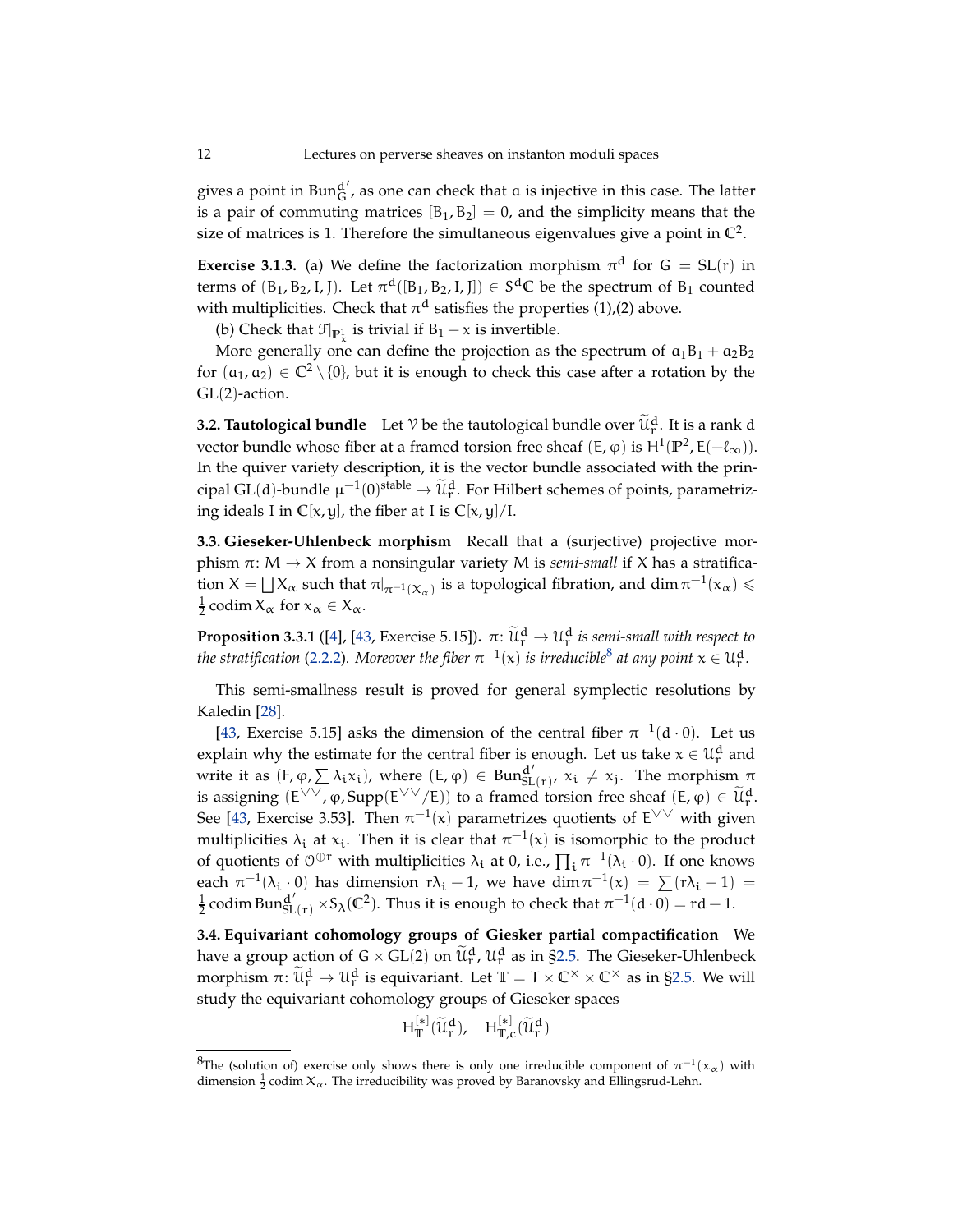<span id="page-12-2"></span>with arbitrary and compact support respectively. We use the degree convention, i.e., the degree 0 is 2dr.

We denote the equivariant variables by  $\vec{a} = (a_1, \ldots, a_r)$  with  $a_1 + \cdots + a_r = 0$ for T, and  $\varepsilon_1$ ,  $\varepsilon_2$  for  $\mathbb{C}^\times \times \mathbb{C}^\times$ . (See [\(2.5.1\)](#page-8-2).)

We have the intersection pairing

$$
H^{[*]}_{\mathbb{T}}(\widetilde{\mathcal{U}}^d_r)\otimes H^{[*]}_{\mathbb{T},c}(\widetilde{\mathcal{U}}^d_r)\rightarrow H^*_{\mathbb{T}}(pt); c\otimes c'\mapsto (-1)^{dr}\int_{\widetilde{\mathcal{U}}^d_r}c\cup c'.
$$

This is of degree 0. The sign  $(-1)^{d}$ r is introduced to save  $(-1)^{x}$  in the later formula. The factor dr should be understood as the half of the dimension of  $\widetilde{\mathfrak{U}}_{\mathsf{C}}^{\mathsf{d}}$ . Similarly the intersection form on  $\mathsf{H}_{\mathsf{C}^\times \times \mathsf{C}^\times}^{[*]}(\mathbb{C}^2)$  has the sign factor  $(-1)^1 =$  $(-1)^{\dim \mathbb{C}^2/2}.$ 

<span id="page-12-1"></span>**3.5. Heisenberg algebra via correspondences** Let  $n > 0$ . Let us consider a correspondence in the triple product  $\widetilde{\mathfrak{u}}_{\mathsf{r}}^{\mathsf{d}+\mathsf{n}} \times \widetilde{\mathfrak{u}}_{\mathsf{r}}^{\mathsf{d}} \times \mathbb{C}^2$ :

$$
P_n\stackrel{def.}{=}\left\{ (E_1,\phi_1,E_2,\phi_2,x)\in \widetilde{\mathcal{U}}_r^{d+n}\times \widetilde{\mathcal{U}}_r^d\times C^2\Big| E_1\subset E_2, \text{Supp}(E_2/E_1)=\{x\}\right\}.
$$

Here the condition Supp( $E_2/E_1$ ) = {x} means the quotient sheaf  $E_2/E_1$  is 0 outside x. In the left hand side the index d is omitted: we understand either  $P_n$  is the disjoint union for various d, or d is implicit from the situation. It is known that  $P_n$  is a lagrangian subvariety in  $\widetilde{\mathfrak{u}}_r^{d+n} \times \widetilde{\mathfrak{u}}_r^d \times \mathbb{C}^2$ .

We have two projections  $q_1: P_n \to \widetilde{\mathcal{U}}_r^{d+n}$ ,  $q_2: P_n \to \widetilde{\mathcal{U}}_r^{d} \times \mathbb{C}^2$ , which are proper. The convolution product gives an operator

$$
P^\Delta_{-n}(\alpha) \colon H^{[*]}_T(\widetilde{\mathcal{U}}^d_r) \to H^{[*+deg\alpha]}_T(\widetilde{\mathcal{U}}^{d+n}_r); c \mapsto q_{1*}(q_2^*(c \otimes \alpha) \cap [P_n])
$$

for  $\alpha \in H_{\mathbb{C}^{\times} \times \mathbb{C}^{\times}}^{[*]}(\mathbb{C}^2)$ . The meaning of the superscript '∆' will be explained later. We also consider the adjoint operator

<span id="page-12-0"></span>
$$
P^\Delta_n(\alpha)=(P_{-n}^\Delta(\alpha))^* \colon H^{[*]}_{\mathbb{T},c}(\widetilde{\mathcal{U}}_r^{d+n}) \to H^{[*+deg\,\alpha]}_{\mathbb{T},c}(\widetilde{\mathcal{U}}_r^d).
$$

A class β ∈ H<sup>[\*]</sup><sub>C</sub> (Σ<sup>2</sup>) with compact support gives operators  $P_{\text{A}}^{\Delta}(\beta)$ : H $_{\text{T,c}}^{[\ast]}(\tilde{u}_{\text{T}}^{\text{d}}) \rightarrow$ <br>\*+deg β]  $\tilde{\chi}^{\Delta}(\pm \mathbf{n})$  $H_{\mathbb{T},c}^{[*+deg \beta]}(\widetilde{u}_{r}^{d+n})$ , and  $P_{n}^{\Delta}(\beta) = (P_{-n}^{\Delta}(\beta))^{*}$ :  $H_{\mathbb{T}}^{[*]}(\widetilde{u}_{r}^{d+n}) \rightarrow H_{\mathbb{T}}^{[*+deg \beta]}(\widetilde{u}_{r}^{d})$ .

**Theorem 3.5.1** ([\[26,](#page-54-5) [41\]](#page-55-6) for  $r = 1$ , [\[4\]](#page-54-6) for  $r \ge 2$ ). As operators on  $\bigoplus_{d} H_T^{[*]}(\widetilde{\mathfrak{U}}_r^d)$  or  $\bigoplus_{\mathbf d} \mathsf H_{\mathbb T,c}^{[*]}(\widetilde{\mathfrak{U}}_{\mathbf r}^{\mathbf d}),$  we have the Heisenberg commutator relations

(3.5.2) 
$$
\left[P_m^{\Delta}(\alpha), P_n^{\Delta}(\beta)\right] = rm\delta_{m,-n}\langle \alpha, \beta \rangle \, id.
$$

Here α, β are equivariant cohomology classes on **C** <sup>2</sup> with arbitrary or compact support. When the right hand side is nonzero, m and n have different sign, hence one of  $\alpha$ , β is compact support and the other is arbitrary support. Then  $\langle \alpha, \beta \rangle$  is well-defined.

**Historical Comment 3.5.3.** As mentioned in Introduction, the author [\[40\]](#page-55-5) found relation between representation theory of affine Lie algebras and moduli spaces of instantons on **C** <sup>2</sup>/Γ , where the affine Lie algebra is given by Γ by the McKay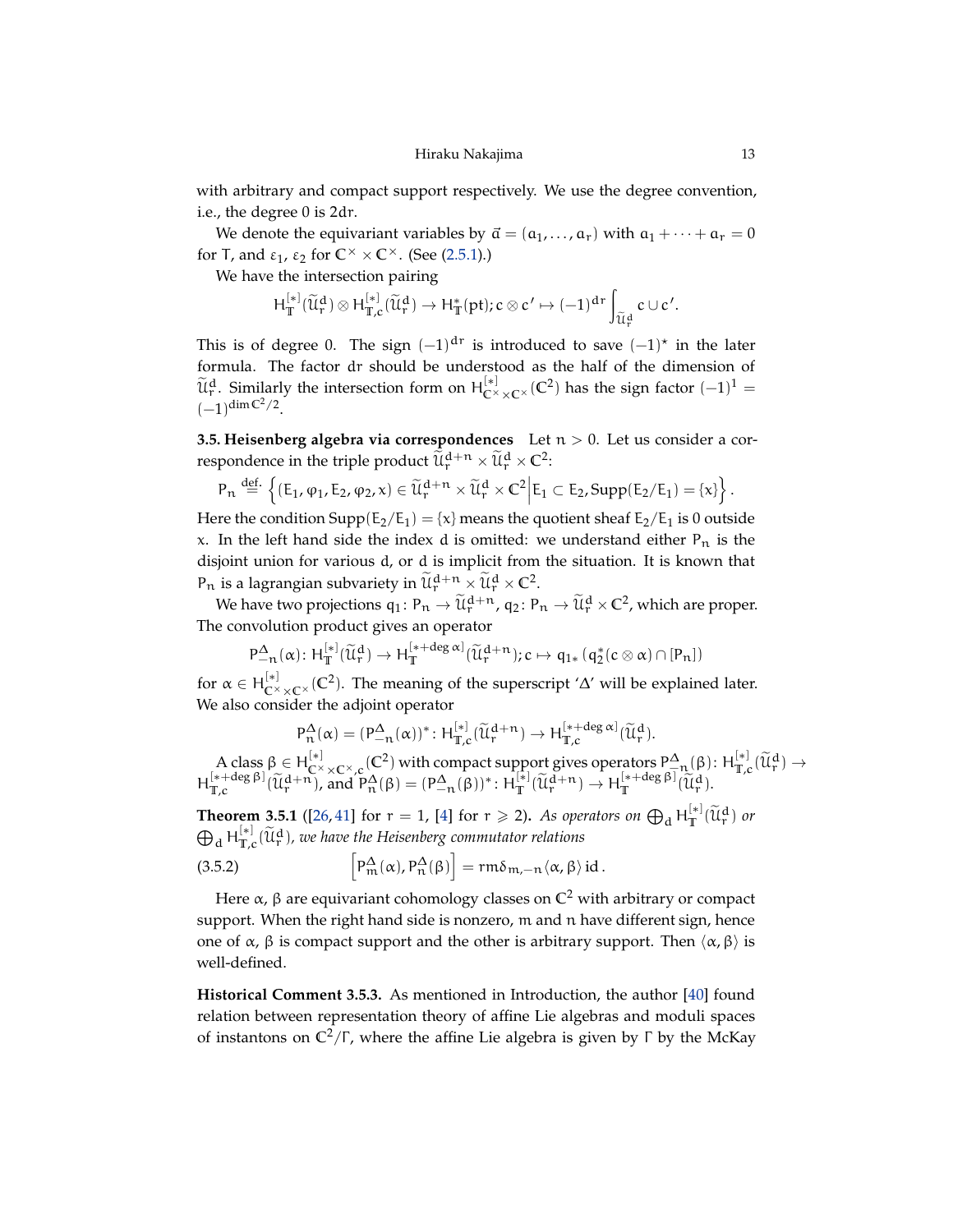<span id="page-13-3"></span>correspondence. It was motivated by works by Ringel [\[55\]](#page-55-12) and Lusztig [\[32\]](#page-55-13), constructing upper triangular subalgebras of quantum enveloping algebras by representations of quivers.

The above theorem can be regarded as the case  $\Gamma = \{1\}$ , but the Heisenberg algebra is not a Kac-Moody Lie algebra, and hence it was not covered in [\[40\]](#page-55-5), and dealt with later [\[4,](#page-54-6) [26,](#page-54-5) [41\]](#page-55-6). Note that a Kac-Moody Lie algebra only has finitely many generators and relations, while the Heisenberg algebra has infinitely many.

A particular presentation of an algebra should *not* be fundamental, so it was desirable to have more intrinsic construction of those representations. More precisely, a definition of an algebra by convolution products is natural, but we would like to understand why we get a particular algebra, namely the affine Lie algebra in our case. We do not have a satisfactory explanation yet. The same applies to Ringel, Lusztig's constructions.

**Exercise 3.5.4.** [\[43,](#page-55-2) Remark 8.19] Define operators  $P_{\pm 1}^{\Delta}(\alpha)$  acting on  $\bigoplus_n H^*(S^n X)$ for a (compact) manifold X in a similar way, and check the commutation relation  $(3.5.2)$  with  $r = 1$ .

**3.6. Dimensions of cohomology groups** When  $r = 1$ , it is known that the generating function of dimension of  $H_T^{[*]}((\mathbb{C}^2)^{[d]})$  over  $\mathbf{A}_T = H_T^{[*]}(\text{pt})$  for  $d \geqslant 0$  is

$$
\sum_{d=0}^{\infty} \text{dim}\, H^{[*]}_T((C^2)^{[d]})q^d = \prod_{d=1}^{\infty} \frac{1}{1-q^d}.
$$

(See  $[43,$  Chap. 5].) This is also equal to the character of the Fock space<sup>[9](#page-13-0)</sup> of the Heisenberg algebra. Therefore the Heisenberg algebra action produces all cohomology classes from the vacuum vector  $|vac\rangle = 1 \cdot \left[\frac{1}{C^2}\right]^{[0]} \in H_T^{[*]}\left(\frac{1}{C^2}\right)^{[0]}$ .

<span id="page-13-1"></span>On the other hand we have

(3.6.1) 
$$
\sum_{d=0}^{\infty} \dim H_{\mathbb{T}}^{[*]}(\widetilde{u}_{r}^{d}) q^{d} = \prod_{d=1}^{\infty} \frac{1}{(1-q^{d})^{r}}.
$$

for general r. Therefore the direct sum of these cohomology groups is not an irreducible representation for the Heisenberg algebra.

Let us explain how to see the formula [\(3.6.1\)](#page-13-1). Consider the torus T action on  $\widetilde{\mathfrak{u}}_r^d$ . A framed torsion free sheaf  $(E, \varphi)$  is fixed by T if and only if it is a direct sum  $(E_1, \varphi_1) \oplus \cdots \oplus (E_r, \varphi_r)$  of rank 1 framed torsion free sheaves. Rank 1 framed torsion free sheaves are nothing but ideal sheaves on **C** 2 , hence points in Hilbert schemes. Thus

<span id="page-13-2"></span>(3.6.2) 
$$
(\widetilde{u}_r^d)^T = \bigsqcup_{d_1 + \dots + d_r = d} (C^2)^{[d_1]} \times \dots \times (C^2)^{[d_r]}.
$$

<span id="page-13-0"></span><sup>&</sup>lt;sup>9</sup>The Fock space is the polynomial ring of infinitely many variables  $x_1, x_2, \ldots$ . The operators  $P_n^{\Delta}(\alpha)$ act by either multiplication of  $x_n$  or differentiation with respect to  $x_n$  with appropriate constant multiplication. It has the highest weight vector (or the vacuum vector) 1, which is killed by  $P_n^{\Delta}(\alpha)$ with  $n > 0$ . The Fock space is spanned by vectors given by operators  $P_n^{\Delta}(\alpha)$  successively to the highest weight vector.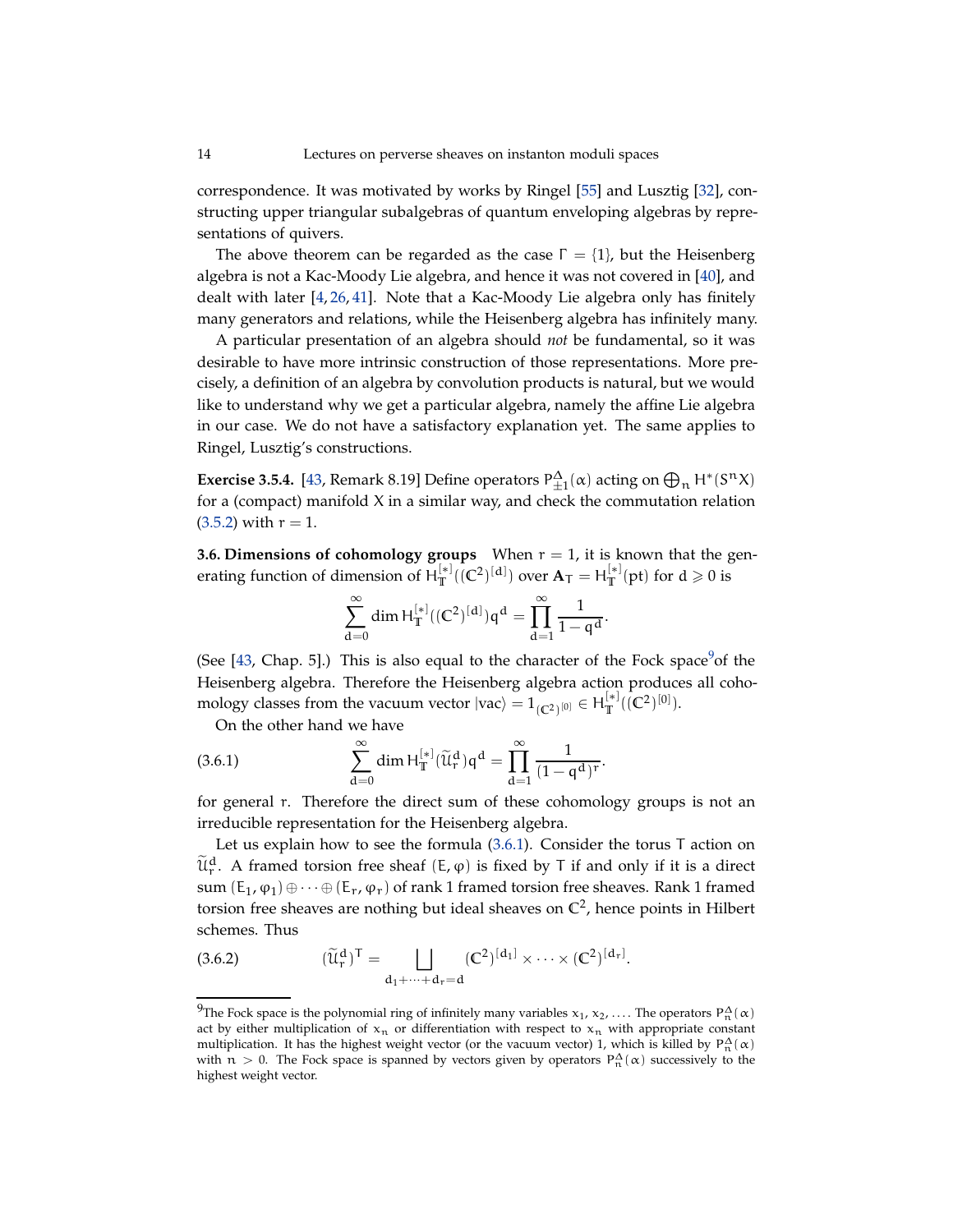<span id="page-14-1"></span>Hence

<span id="page-14-0"></span>(3.6.3)  
\n
$$
\bigoplus_{d} H_{\mathbb{T}}^{[*]}((\widetilde{u}_{r}^{d})^{T}) = \bigoplus_{d_{1}, \dots, d_{r}} H_{\mathbb{T}}^{[*]}((\mathbb{C}^{2})^{[d_{1}]} \times \dots \times (\mathbb{C}^{2})^{[d_{r}]})
$$
\n
$$
= \bigotimes_{i=1}^{r} \bigoplus_{d_{i}=0}^{\infty} H_{\mathbb{T}}^{[*]}((\mathbb{C}^{2})^{[d_{i}]}).
$$

It is not difficult to show that  $H_T^{[*]}(\widetilde{\mathcal{U}}_r^d)$  is free over  $\mathbf{A}_T$ . (For example, it follows from the vanishing of odd degree nonequivariant cohomology group of  $\tilde{\mathfrak{u}}_{\mathsf{r}}^d$  and the spectral sequence relating  $H_{\mathbb{L}}^{[*]}(\widetilde{u}^d_r)$  and  $H^{[*]}(\widetilde{u}^d_r) \otimes A_T$ .) Therefore in order to compute the dimension of  $H_{\mathbb{T}}^{[\ast]}(\tilde{\mathfrak{U}}_r^d)$  over  $A_T$ , we restrict equivariant cohomology groups to generic points, that is to consider tensor products with the fractional field  $\mathbf{F}_T$  of  $\mathbf{A}_T$ . Then the localization theorem for equivariant cohomology groups gives an isomorphism between  $H_T^{[*]}(\widetilde{\mathcal{U}}_r^d)$  and  $H_T^{[*]}(\widetilde{\mathcal{U}}_r^d)^T$  over  $\mathbf{F}_T$ . Therefore the above observation gives the formula [\(3.6.1\)](#page-13-1).

In view of  $(3.6.1)$ , we have the action of r copies of Heisenberg algebra on  $\bigoplus_{d} H_{\mathbb{T}}^{[*]}((\widetilde{\mathcal{U}}_{r}^{d})^{T})$  and hence on  $\bigoplus_{d} H_{\mathbb{T}}^{[*]}(\widetilde{\mathcal{U}}_{r}^{d}) \otimes_{A_{T}} \overline{F_{T}}$  by the localization theorem. It is isomorphic to the tensor product of r copies of the Fock module, so all cohomology classes are produced by the action. This is a good starting point to understand  $\bigoplus_d H^{[*]}_T(\tilde{\mathfrak{U}}^d_r)$ . However this action cannot be defined over *non-localized* equivariant cohomology groups. In fact,  $P_n^{\Delta}(\alpha)$  is the 'diagonal' Heisenberg in the product, and other non diagonal generators have no description like convolution by  $P_n$ .

The correct algebra acting on  $\bigoplus_d H_T^{[*]}(\widetilde{\mathcal{U}}_r^d)$  is the W-algebra  $\mathcal{W}(\mathfrak{gl}(r))$  associated with  $\mathfrak{gl}(r)$ . It is the tensor product of the W-algebra  $W(\mathfrak{sl}(r))$  and the Heisenberg algebra (as the vertex algebra). Its Verma module has the same size as the tensor product of r copies of the Fock module.

**Theorem 3.6.4.** *Operators given by correspondences* Pn *and multiplication by Chern classes of the tautological bundle*  $\mathcal V$  *make*  $\bigoplus_{d} H_{\mathbb T}^{[*]}(\widetilde{\mathfrak{U}}_r^d) \otimes_{A_{\mathbb T}} \mathbf F_{\mathbb T}$  *as a*  $\mathcal W(\mathfrak{gl}(r))$ *-module, isomorphic to a Verma module.*

This result is due to Schiffmann-Vasserot [\[56\]](#page-56-3) and Maulik-Okounkov [\[36\]](#page-55-0) independently. We will prove this for  $r = 2$  in [§6](#page-33-0) and a similar result for general G in Theorem [8.4.1.](#page-50-2)

Let us give a comment on the statement, which is a little imprecise. Operators discussed are defined over non-localized equivariant cohomology groups  $\bigoplus_d H_T^{[*]}(\widetilde{\mathfrak{U}}_T^d)$ . They and conventional generators of  $W(\mathfrak{gl}(r))$  are related by an explicit formula, involving elements in  $C(\varepsilon_1, \varepsilon_2)$  (see [\(6.4.1\)](#page-36-0) for Virasoro generators). This is a reason why the above theorem is formulated over  $\mathbf{F}_T$ . An explicit formula of generators is known only for  $\mathfrak{sl}(r)$ , and will not be reviewed, hence an interested reader should read the original papers [\[36,](#page-55-0) [56\]](#page-56-3). Our approach is different. We introduce an **A**-form of the  $W(g)$  for general g in [§8.3,](#page-49-0) and show that it acts on the non localized equivariant intersection cohomology group in [§8.4.](#page-50-3)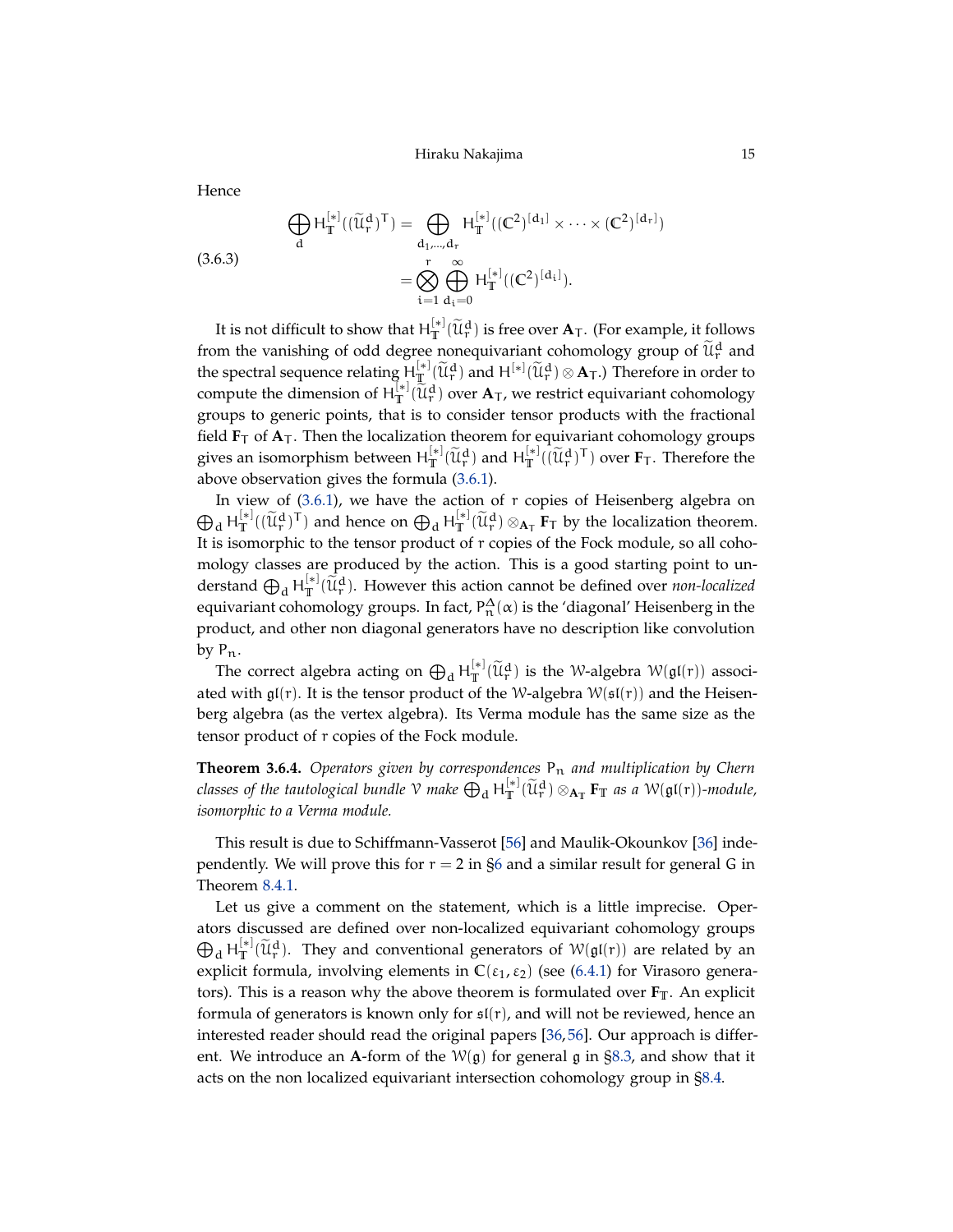<span id="page-15-1"></span>**3.7. Intersection cohomology group** Recall that the decomposition theorem has a nice form for a semi-small resolution  $\pi: M \to X$ :

(3.7.1) 
$$
\pi_*(\mathcal{C}_M) = \bigoplus_{\alpha,\chi} IC(X_\alpha,\chi) \otimes H_{[0]}(\pi^{-1}(\mathbf{x}_\alpha))_{\chi},
$$

where we have used the following notation:

- <span id="page-15-0"></span>•  $\mathcal{C}_M$  denotes the shifted constant sheaf  $\mathcal{C}_M$ [dim M].
- IC( $X_{\alpha}$ ,  $\chi$ ) denotes the intersection cohomology complex associated with a simple local system  $\chi$  on a Zariski open dense subset in the smooth locus of an irreducible closed subvariety  $X_\alpha$  of X. (We will simply write  $IC(X_\alpha)$ when  $\chi$  is trivial. We may also write it IC(X) if  $X_{\alpha}$  is the open dense in X.)
- $H_{[0]}(\pi^{-1}(x_{\alpha}))$  is the homology group of the shifted degree 0, which is the usual degree codim  $X_\alpha$ . When  $x_\alpha$  moves in  $X_\alpha$ , it forms a local system.  $H_{[0]}(\pi^{-1}(x_\alpha))_\chi$  denotes its χ-isotropic component.

**Exercise 3.7.2.** Let  $Gr(d, r)$  be the Grassmannian of d-dimensional subspaces in  $\mathbb{C}^r$ , where  $0 \leq d \leq r$ . Let  $M = T^* Gr(d, r)$ . Determine  $X = Spec(\mathbb{C}[M])$ . Study fibers of the affinization morphism  $\pi: M \to X$  and show that  $\pi$  is semi-small. Compute graded dimensions of IH∗ of strata, using the well-known computation of Betti numbers of  $T^*$  Gr(d, r).

Consider the Gieseker-Uhlenbeck morphism  $\pi \colon \widetilde{\mathcal{U}}_r^d \to \mathcal{U}_r^d$ . By Proposition [3.3.1,](#page-11-1) any fiber  $\pi^{-1}(\mathsf{x}_{\alpha})$  is irreducible. Therefore all the local systems are trivial, and

<span id="page-15-2"></span>
$$
(3.7.3) \qquad \pi_*(\mathcal{C}_{\widetilde{\mathcal{U}}_{\Gamma}^d}) = \bigoplus_{d=|\lambda|+d'} IC(\overline{Bun_{SL(\Gamma)}^{d'} \times S_{\lambda}(\mathbb{C}^2)}) \otimes \mathbb{C}[\pi^{-1}(x_{\lambda}^{d'})],
$$

where  $x_{\lambda}^{d'}$  denotes a point in the stratum  $Bun_{SL(r)}^{d'} \times S_{\lambda}(C^2)$ , and  $[\pi^{-1}(x_{\lambda}^{d'})]$  denotes the fundamental class of  $\pi^{-1}(x_\lambda^{d'})$ , regarded as an element of  $H_{[0]}(\pi^{-1}(x_\lambda^{d'}))$ .

The main summand is  $IC(Bun_{SL(\mathbf{r})}^d) = IC(\mathcal{U}_{\mathbf{r}}^d)$ , and other smaller summands could be understood recursively as follows. Let us write the partition  $\lambda$  as  $(1^{\alpha_1}2^{\alpha_2}\dots)$ , when 1 appears  $\alpha_1$  times, 2 appears  $\alpha_2$  times, and so on. We set  $l(\lambda) = \alpha_1 + \alpha_2 + \cdots$  and  $Stab(\lambda) = S_{\alpha_1} \times S_{\alpha_2} \times \cdots$ . Note that we have total  $l(\lambda)$ distinct points in  $S_\lambda(\mathbb{C}^2)$ . The group Stab( $\lambda$ ) is the group of symmetries of a configuration in  $S_{\lambda}(\mathbb{C}^2)$ . We have a finite morphism

$$
\xi\colon \mathcal{U}_{SL(r)}^{d'}\times (\mathbb{C}^2)^{l(\lambda)}/\mathop{Stab}(\lambda)\to \overline{\text{Bun}_{SL(r)}^{d'}\times \text{S}_{\lambda}(\mathbb{C}^2)}
$$

extending the identity on  $\text{Bun}_{\text{SL} (r)}^{d'} \times S_{\lambda} (C^2)$ . Then IC( $\text{Bun}_{\text{SL} (r)}^{d'} \times S_{\lambda} (C^2)$ ) is the direct image of IC of the domain. We have the Künneth decomposition for the domain, and the factor  $({\mathbb C}^2)^{1(\lambda)}/\text{Stab}(\lambda)$  is a quotient of a smooth space by a finite group. Therefore the IC of the second factor is the (shifted) constant sheaf. We thus have

$$
IC(\overline{Bun_{SL(r)}^{d'} \times S_{\lambda}(\mathbb{C}^2)}) \cong \xi_* \left( IC(\mathcal{U}_r^{d'}) \boxtimes \mathcal{C}_{(\mathbb{C}^2)^{L(\lambda)}/ \operatorname{Stab}(\lambda)} \right).
$$

Thus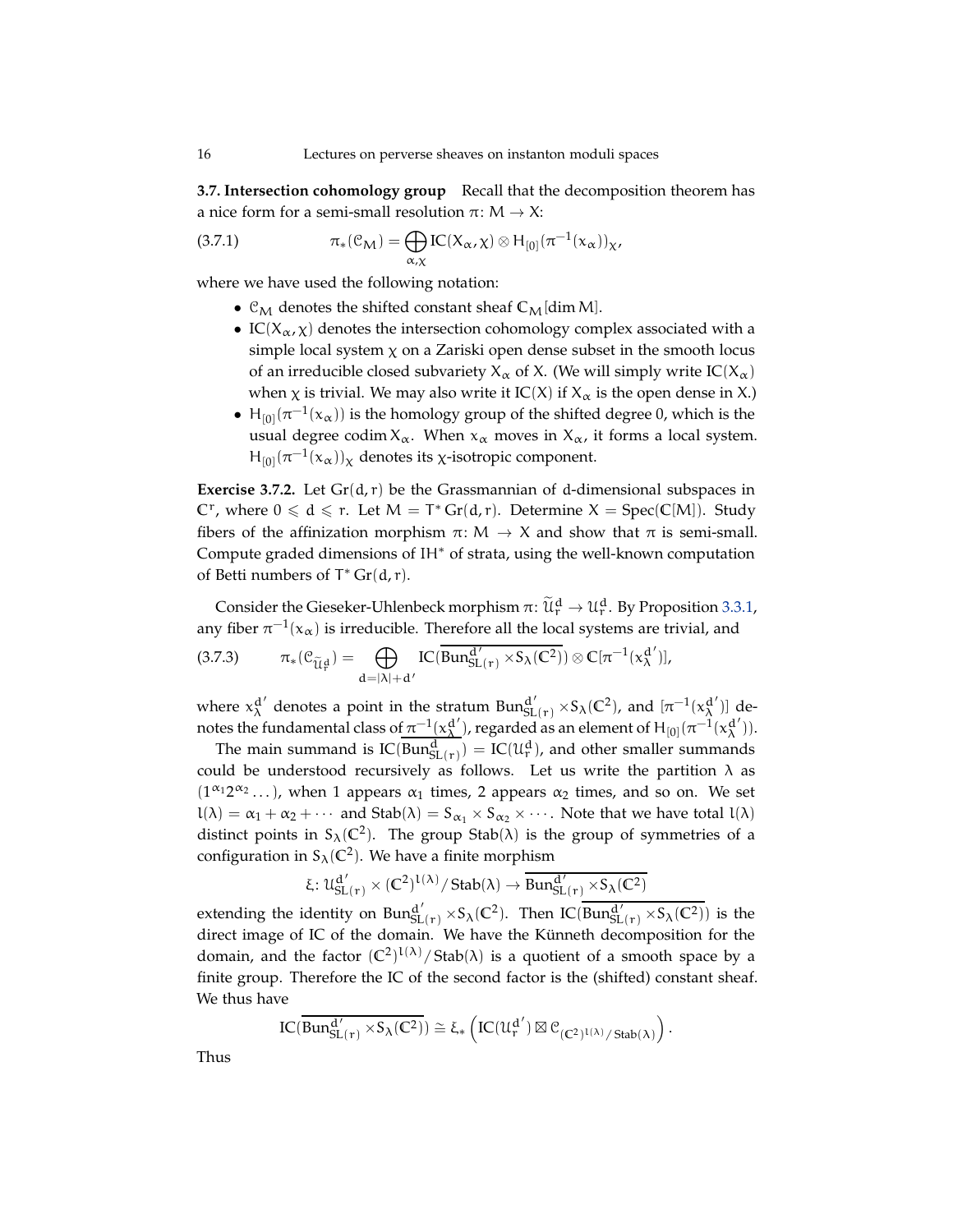Hiraku Nakajima 17

<span id="page-16-3"></span>
$$
H^{[*]}_{{\mathbb T}}(\widetilde{\mathcal{U}}^d_r) \hspace{2mm} = \hspace{2mm} \bigoplus_{d=|\lambda|+d'} H^{[*]}_{{\mathbb T}}({\mathcal{U}}^{d'}_r) \otimes H^{[*]}_{{\mathbb T}}(({\mathbb C}^2)^{l(\lambda)}/\operatorname{Stab}(\lambda)) \otimes {\mathbb C}[\pi^{-1}(x^{d'}_\lambda)].
$$

This decomposition nicely fits with the Heisenberg algebra action. Note that the second and third factors are both 1-dimensional. Thus we have 1-dimensional space for each partition  $\lambda$ . If we take the sum over  $\lambda$ , it has the size of the Fock module, and it is indeed the submodule generated by the vector  $[x_0^d]$  $\begin{aligned} \begin{bmatrix} d' \\ \emptyset \end{bmatrix} \in \mathsf{H}^{[*]}(\widetilde{\mathfrak{U}}_{\mathsf{r}}^{\mathsf{d}'}), \end{aligned}$ the fundamental class of the point  $x_{\theta}^{d'}$  $\alpha_0^d$  corresponding to the empty partition. (Note  $x_{\emptyset}^{d'}$  is a point in Bun<sup>d'</sup>, regarded as a point in  $\widetilde{\mathfrak{u}}_r^{d'}$  via  $\pi$ .) This statement can be proved by the analysis of the convolution algebra in [\[16,](#page-54-2) Chap. 8], but it is intuitively clear as the 1-dimensional space corresponding to  $\lambda$  is the span of  $P_{-1}^{\Delta}(1) \alpha_1 P_{-2}^{\Delta}(1) \alpha_2 \cdots$  |vac\.

The Heisenberg algebra acts trivially on the remaining factor

$$
\bigoplus_d IH^{[*]}_T(\mathcal{U}^d_r).
$$

The goal of these notes is to see that it is a module of  $W(sf(r))$ , and the same is true for ADE groups  $G$ , not only for  $SL(r)$ .

<span id="page-16-2"></span><span id="page-16-0"></span>**Exercise 3.7.4.** Show the above assertion that the Heisenberg algebra acts trivially on the first factor  $\bigoplus_{d} \mathrm{IH}_{\mathbb{T}}^{[*]}(\mathcal{U}_{\mathrm{SL}(r)}^{d}).$ 

## **4. Stable envelopes**

The purpose of this lecture is to explain the stable envelope introduced in [\[36\]](#page-55-0). It will nicely explain a relation between  $H_T^{[*]}(\tilde{u}_r^d)$  and  $H_T^{[*]}((\tilde{u}_r^d)^T)$ . This is what we need to clarify, as we have explained in the previous lecture. The stable envelope also arises in many other situations in geometric representation theory. Therefore we explain it in a wider context, as in the original paper [\[36\]](#page-55-0).

<span id="page-16-1"></span>**4.1. Setting – symplectic resolution** Let  $\pi: M \to X$  be a resolution of singularities of an affine algebraic variety X. We assume M is symplectic. We suppose that a torus **T** acts on both M, X so that  $\pi$  is **T**-equivariant. We suppose **T**-action on X is linear. We also assume a technical condition that  $\mathbb{T}$  contains  $\mathbb{C}^{\times}$  such that X is a cone with respect to  $\mathbb{C}^{\times}$  and the weight of the symplectic form is positive except in [§4.7.](#page-21-0) (This assumption will be used when we quote a result of Namikawa later.) Let T be a subtorus of **T** which preserves the symplectic form of M.

**Example 4.1.1.** Our basic example is  $M = \tilde{u}_r^d$ ,  $X = u_r^d$  and  $\pi$  is the Gieseker-Uhlenbeck morphism with the same **T**, T as above. In fact, we can also take a larger torus T ×  $\mathbb{C}_{\rm hyp}^\times$  in  $\mathbb{T}$ , where  $\mathbb{C}_{\rm hyp}^\times \subset \mathbb{C}^\times \times \mathbb{C}^\times$  is given by  ${\rm t} \mapsto ({\rm t}, {\rm t}^{-1}).$ 

**Example 4.1.2.** Another example is  $M = T^*(\text{flag variety}) = T^*(G/B)$ ,  $X = (\text{nilpotent variety})$ and  $\pi$  is the Grothendieck-Springer resolution. Here T is a maximal torus of G contained in B, and  $T = T \times C^{\times}$ , where  $C^{\times}$  acts on X by scaling on fibers.

We can also consider the same  $\pi$ :  $M \rightarrow X$  as above with smaller  $T$ , T.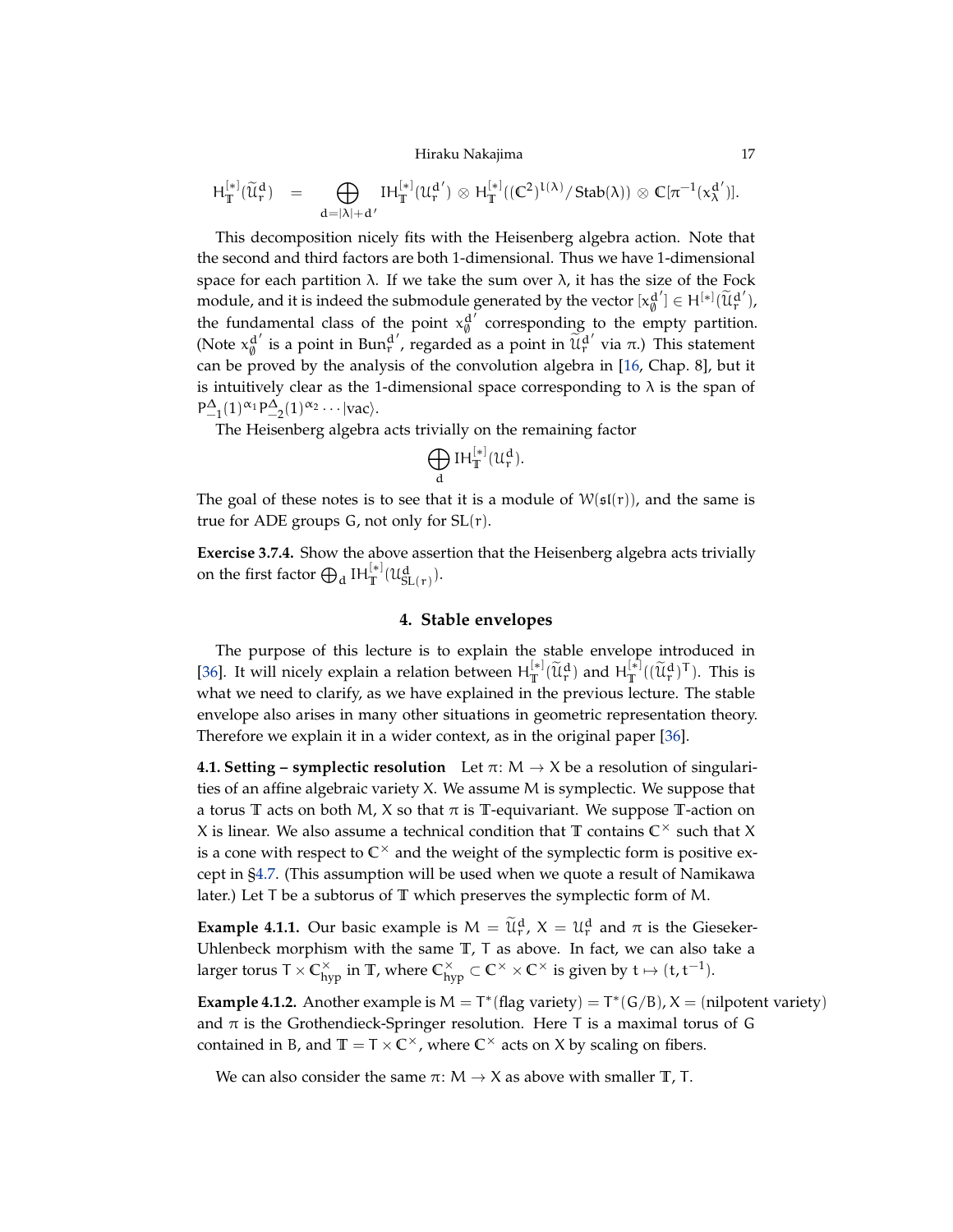Let  $M^{\mathsf{T}}$  be the T-fixed point locus in M. It decomposes  $M^{\mathsf{T}} = \bigsqcup \mathsf{F}_\alpha$  to connected components, and each  $F_{\alpha}$  is a smooth symplectic submanifold of M. Let i:  $M^T \rightarrow M$  be the inclusion. We have the pull-back homomorphism

$$
\mathfrak{i}^*\colon H^{[*]}_T(M)\to H^{[*+codim\,X^T]}_T(M^T)=\bigoplus_{\alpha} H^{[*+codim\,F_\alpha]}_T(F_\alpha).
$$

Here we take the degree convention as before. Our degree 0 is the usual degree  $\dim_{\mathbb{C}} M$  for  $H_{\mathbb{T}}^{[*]}(M)$ , and  $\dim_{\mathbb{C}} F_{\alpha}$  for  $H_{\mathbb{T}}^{[*]}(F_{\alpha})$ . Since i<sup>\*</sup> preserves the usual degree, it shifts our degree by codim  $F_{\alpha}$ . Each  $F_{\alpha}$  has its own codimension, but we denote the direct sum as  $H_T^{[*+codim \times T]}(M^T)$  for brevity.

The stable envelope we are going to construct goes in the opposite direction  $H_T^{[*]}(M^{\mathsf{T}}) \to H_T^{[*]}(M)$  and preserves (our) degree.

In the above example  $M = \widetilde{\mathcal{U}}_\tau^d$ , the T and T  $\times$  C $_{\rm hyp}^\times$ -fixed point loci are

$$
(\widetilde{\mathcal{U}}^d_r)^\mathsf{T} = \bigsqcup_{\substack{d_1 + \dots + d_r = d \\ (\widetilde{\mathcal{U}}^d_r)^\mathsf{T} \times C_{\text{hyp}}^\times = \bigsqcup_{|\lambda_1| + \dots + |\lambda_r|} \{I_{\lambda_1} \oplus \dots \oplus I_{\lambda_r}\},}
$$

where  $\lambda_i$  is a partition, and  $I_{\lambda_i}$  is the corresponding monomial ideal sheaf (with the induced framing).

Also

$$
T^*(G/B)^T = W,
$$

where W is the Weyl group.

**4.2. Chamber structure** Let us consider the space  $Hom_{\text{grp}}(C^{\times}, T)$  of one parameter subgroups in T, and its real form  $\text{Hom}_{\text{grp}}(\mathbb{C}^{\times}, T) \otimes_{\mathbb{Z}} \mathbb{R}$ . A generic one parameter subgroup  $ρ$  satisfies  $M<sup>ρ</sup>(C<sup>×</sup>) = M<sup>T</sup>$ . But if  $ρ$  is special (the most extreme case is  $\rho$  is the trivial), the fixed point set  $M^{\rho(C^{\times})}$  could be larger. This gives us a 'chamber' structure on Homgrp(**C** <sup>×</sup>, <sup>T</sup>) <sup>⊗</sup>**<sup>Z</sup> <sup>R</sup>**, where a chamber is a connected component of the complement of the union of hyperplanes given by ρ such that  $M^{\rho(\mathbf{C}^{\times})} \neq M^{\mathsf{T}}$ .

<span id="page-17-0"></span>**Exercise 4.2.1.** (1) In terms of T-weights on tangent spaces  $T<sub>p</sub>M$  at various fixed points  $p \in M^T$ , describe the hyperplanes.

(2) Show that the chamber structure for  $M = T^*$  (flag variety) is identified with usual Weyl chambers.

(3) Show that the chamber structure for  $M = \tilde{U}_r^d$  is identified with the usual Weyl chambers for  $SL(r)$ .

(4) Compute the chamber structure for  $M = \widetilde{\mathcal{U}}_r^d$ , but with the larger torus  $T \times C_{hyp}^{\times}$ .

For a chamber C, we have the *opposite chamber* −C consisting of one parameter subgroups  $t \mapsto \rho(t^{-1})$  for  $\rho \in \mathcal{C}$ .

The stable envelope depends on a choice of a chamber C.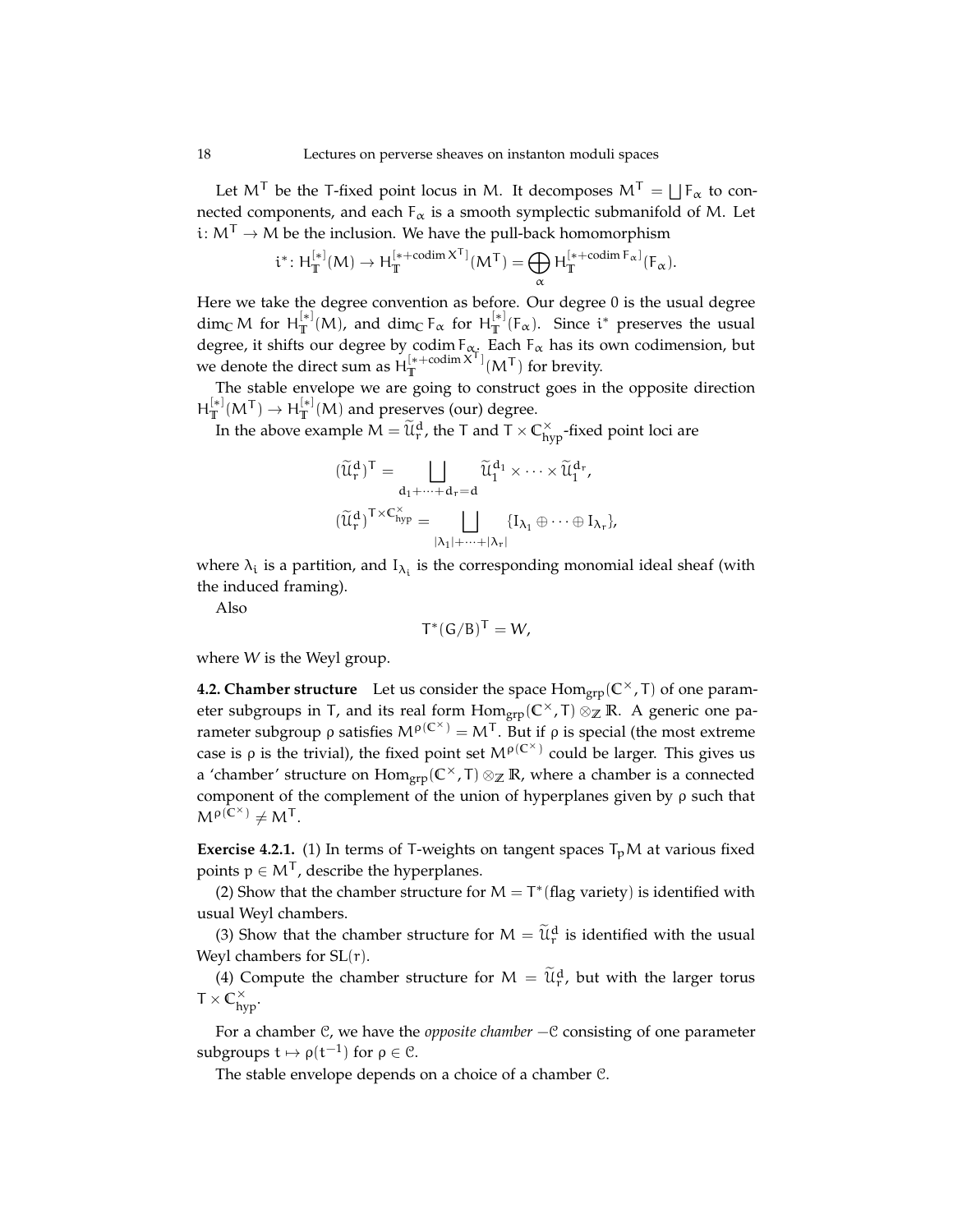<span id="page-18-4"></span>**4.3. Attracting set** Let C be a chamber and  $\rho \in \mathbb{C}$ . We define the *attracting set*  $\mathcal{A}_X$ by

$$
\mathcal{A}_X = \left\{ x \in X \middle| \exists \lim_{t \to 0} \rho(t)x \right\}.
$$

We similarly define the attracting set  $A_M$  in M in the same way. As  $\pi$  is proper, we have  $\mathcal{A}_M = \pi^{-1}(\mathcal{A}_X)$ . We put the scheme structure on  $\mathcal{A}_M$  as  $\pi^{-1}(\mathcal{A}_X)$  in these notes.

**Example 4.3.1.** Let  $X = \mathcal{U}_2^d$ . In the quiver description,  $\mathcal{A}_X$  consists of closed  $GL(d)$ -orbits  $GL(d)(B_1, B_2, I, J)$  such that  $Jf(B_1, B_2)I$  is upper triangular for any noncommutative monomial  $f \in \mathbb{C}\langle x, y \rangle$ . It is the *tensor product variety* introduced in [\[45\]](#page-55-14), denoted by  $\pi(3)$  therein.

As framed sheaves,  $A_M$  consists of  $(E, \varphi)$  which are written as an extension  $0\to E_1\to E\to E_2\to 0$  (compatible with the framing) for some  $E_1\in \widetilde{\mathfrak{U}}_1^{\mathbf{d}_1}$ ,  $E_2\in \widetilde{\mathfrak{U}}_1^{\mathbf{d}_2}$ with  $d = d_1 + d_2$ .

<span id="page-18-1"></span>We have the following diagram

(4.3.2) 
$$
X^{\rho(C^{\times})} = X^{T} \overset{p}{\underset{i}{\hookrightarrow}} \mathcal{A}_{X} \overset{j}{\rightarrow} X,
$$

where i, j are natural inclusion, and p is given by  $A_X \ni x \mapsto \lim_{t\to 0} \rho(t)x$ . If X is a representation of T,  $\mathsf{X}^\mathsf{T}$  (resp.  $\mathcal{A}_\mathsf{X}$ ) is the 0-weight space (resp. the direct sum of nonnegative weight spaces with respect to  $\rho(\mathbb{C}^{\times})$ ). Hence  $X^{\mathsf{T}}$  and  $\mathcal{A}_X$  are closed subvarieties, and  $p$  is a morphism. The same is true for general  $X$  as an affine algebraic variety and the T-action is linear.

<span id="page-18-3"></span>**4.4. Leaves** Let p denote the map  $A_M \ni x \mapsto \lim_{t \to 0} \rho(t)x \in M^T$ . This is formally the same as one for  $A_X \to X^T$ , but it is not continuous as the limit point may jump at a special point x, as we will see an example below. Nevertheless it is set-theoretically well-defined. Since  $M<sup>T</sup> = \bigsqcup F_{\alpha}$ , we have the corresponding decomposition of  $A_M = \bigsqcup p^{-1}(F_\alpha)$ . Let Leaf<sub> $\alpha = p^{-1}(F_\alpha)$ . By the Bialynicki-</sub> Birula theorem ([\[6\]](#page-54-18), see also [\[15\]](#page-54-19)), p: Leaf<sub> $\alpha \rightarrow F_{\alpha}$  is a T-equivariant affine bundle.</sub> Similarly Leaf $_{\alpha}^{-}$  →  $_{\alpha}$  denote the corresponding affine bundle for the opposite chamber −C. (For quiver varieties, they are in fact isomorphic to vector bundles  $L^{\pm}_{\alpha}$  below. See [\[45,](#page-55-14) Prop. 3.14].)

Let us consider the restriction of the tangent bundle TM to a fixed point component  $F_\alpha$ . It decomposes into weight spaces with respect to ρ:

<span id="page-18-2"></span>(4.4.1) 
$$
TM|_{F_{\alpha}} = \bigoplus T(m), \qquad T(m) = \{v \mid \rho(t)v = t^{m}v\}.
$$

Then  $\text{T} \text{Leaf}_{\alpha} = \bigoplus_{m \geq 0} \text{T}(m)$ . Note also  $\text{T}(0) = \text{T} \text{F}_{\alpha}$ . Since T preserves the symplectic form, T(m) and T(-m) are dual to each other. From these, one can also check that Leaf<sub> $\alpha$ </sub>  $\xrightarrow{\mathbf{j}\times\mathbf{p}} M \times F_{\alpha}$  is a lagrangian embedding.

<span id="page-18-0"></span>For a later purpose let

$$
L_{\alpha}^{\pm} \stackrel{\text{def.}}{=} \bigoplus_{\pm m > 0} T(m).
$$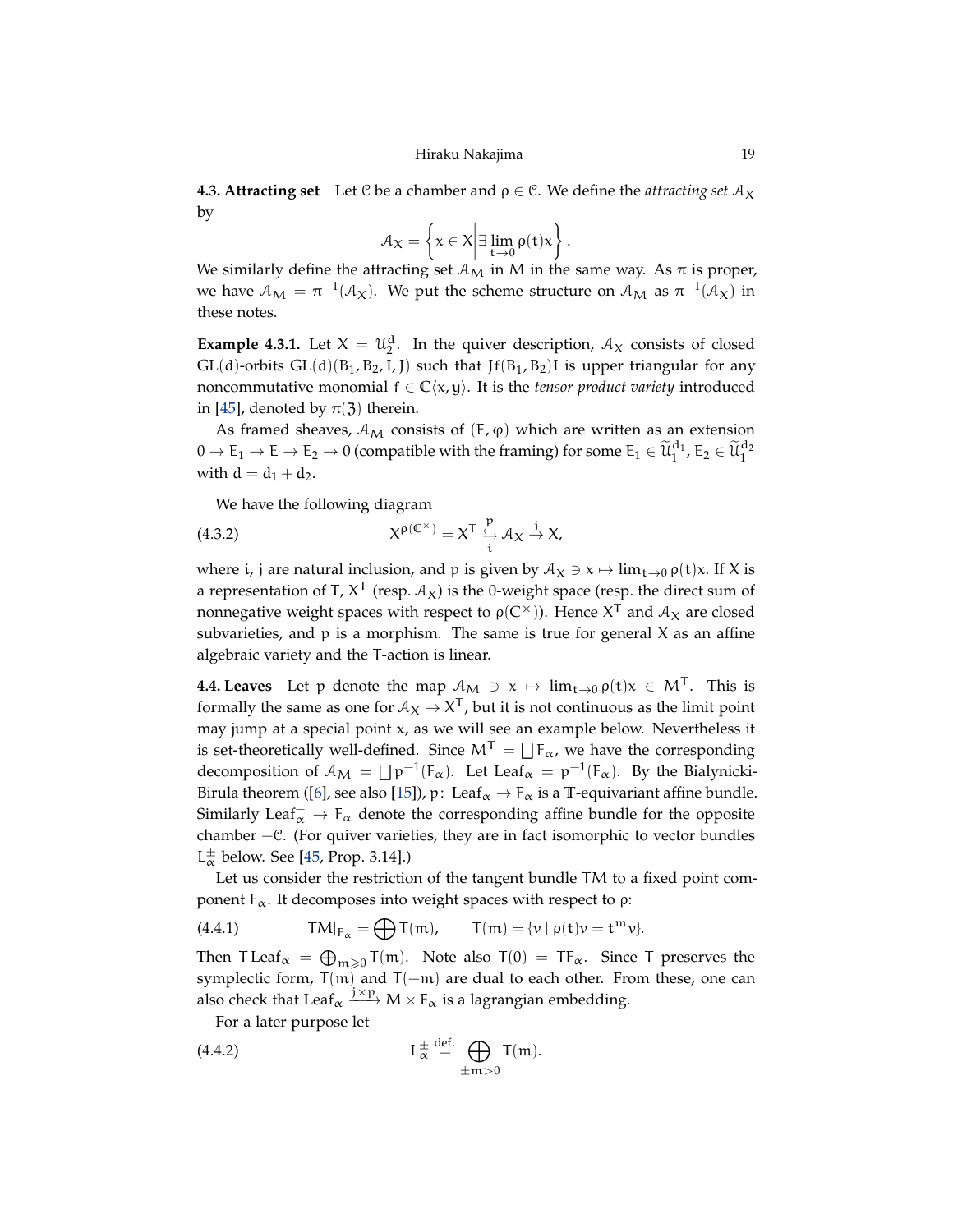<span id="page-19-4"></span>The normal bundle of  $F_\alpha$  in Leaf<sub> $\alpha$ </sub> (resp. Leaf<sub> $\alpha$ </sub>) is L<sup>+</sup><sub> $\alpha$ </sub> (resp. L<sub> $\alpha$ </sub>).

<span id="page-19-1"></span>**Example 4.4.3.** Let  $\pi$ :  $M = T^* \mathbb{P}^1 \to X = \mathbb{C}^2/\pm$ . Let  $T = \mathbb{C}^\times$  act on X and  $\mathbb{C}^2/\pm 1$ so that it is given by  $t(z_1, z_2) \text{ mod } \pm = (tz_1, tz_2^{-1}) \text{ mod } \pm$ . Then  $X^T$  consists of two points  $\{0, \infty\}$  in the zero section  $\mathbb{P}^1$  of  $T^*\mathbb{P}^1$ . If we take the 'standard' chamber containing the identity operator, Leaf<sub>0</sub> is the zero section  $\mathbb{P}^1$  minus  $\infty$ . On the other hand Leaf<sub>∞</sub> is the (strict transform of) the axis  $z_2 = 0$ . See Figure [4.4.4.](#page-19-0)

For the opposite chamber, Leaf<sub>0</sub> is the axis  $z_1 = 0$ , and Leaf<sub>∞</sub> is the zero section minus 0.



<span id="page-19-0"></span>Figure 4.4.4. Leaves in T ∗**P** 1

<span id="page-19-3"></span>**Definition 4.4.5.** We define a partial order  $\geq$  on the index set { $\alpha$ } for the fixed point components so that

$$
\overline{\text{Leaf}_{\beta}} \cap F_{\alpha} \neq \emptyset \Longrightarrow \alpha \leqslant \beta.
$$

We have  $\infty \leq 0$  in Example [4.4.3.](#page-19-1) Let

$$
\mathcal{A}_{M,\leqslant\alpha}=\bigsqcup_{\beta:\beta\leqslant\alpha}\text{Leaf}_{\beta}.
$$

Then  $A_{M,\leq \alpha}$  is a closed subvariety. We define  $A_{M,\leq \alpha}$  in the same way.

<span id="page-19-2"></span>**Proposition 4.4.6.** (1)  $H_{[*]}^T(\mathcal{A}_{M,\leq \alpha})$  *vanishes in the odd degree.* 

(2) *We have an exact sequence*

$$
0 \rightarrow \text{H}^{\mathbb{T}}_{[*]}(\mathcal{A}_{\mathcal{M},<\alpha}) \rightarrow \text{H}^{\mathbb{T}}_{[*]}(\mathcal{A}_{\mathcal{M},\leqslant \alpha}) \rightarrow \text{H}^{\mathbb{T}}_{[*]}( \text{Leaf}_{\alpha}) \rightarrow 0.
$$

*Proof.* Consider the usual long exact sequence

$$
H^{\mathbb{T}}_{[*]}(\mathcal{A}_{M,<\alpha}) \rightarrow H^{\mathbb{T}}_{[*]}(\mathcal{A}_{M,\leqslant \alpha}) \rightarrow H^{\mathbb{T}}_{[*]}(Leaf_{\alpha}) \xrightarrow{\delta} H^{\mathbb{T}}_{[*-1]}(\mathcal{A}_{M,<\alpha}).
$$

Recall that Leaf<sub> $\alpha$ </sub> is an affine bundle over  $F_{\alpha}$ . Hence the pullback  $H_{[*]}^{\mathbb{T}}(F_{\alpha}) \rightarrow$  $H_{[*]}^{\mathbb{T}}(\text{Leaf}_{\alpha})$  is an isomorphism. It is known that  $H_{[*]}^{\mathbb{T}}(F_{\alpha})$  vanishes in odd de-grees. (It follows from [\[43,](#page-55-2) Exercise 5.15] for  $\tilde{\mathfrak{u}}_r^d$ , and is a result of Kaledin [\[28\]](#page-54-17) in general.)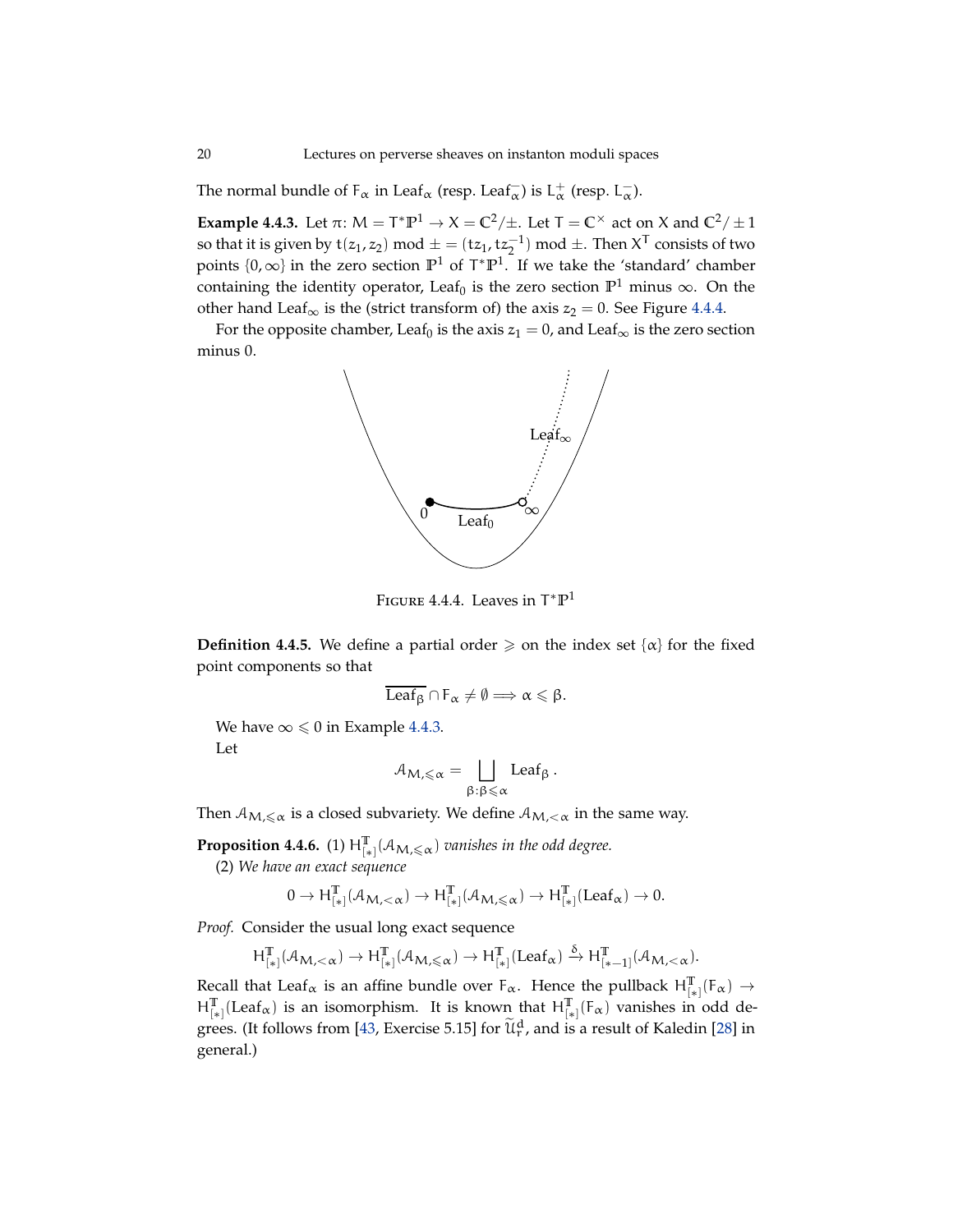## Hiraku Nakajima 21

<span id="page-20-2"></span>Let us show that  $H_{[*]}^{\mathbb{T}}(\mathcal{A}_{\mathcal{M},\leq \alpha})$  vanishes in odd degrees by the descending induction on α. In particular, the assertion for  $H_{[*]}^{\mathbb{T}}(\mathcal{A}_{M,<\alpha})$  implies  $\delta = 0$ , i.e., (2).

If  $\alpha$  is larger than the maximal element,  $A_{M,\leq \alpha} = \emptyset$ , hence the assertion is true. Suppose that the assertion is true for  $H_{[*]}^{\mathbb{T}}(\mathcal{A}_{M,<\alpha})$ . Then the above exact sequence and the odd vanishing of  $H_{[*]}^T$ [Leaf<sub>α</sub>) implies the odd vanishing of  $H_{[*]}^{\mathbb{T}}(\mathcal{A}_{\mathcal{M},\leqslant\alpha}).$ 

**Exercise 4.4.7.** (1) Determine  $A_M$  for  $M = T^*$  (flag variety).

(2) Determine  $\mathcal{A}_M$  for  $M = \widetilde{\mathcal{U}}_r^d$  with respect to  $T \times C_{hyp}^{\times}$ .

**4.5. Steinberg type variety** Recall that Steinberg variety is the fiber product of T ∗ (flag variety) with itself over nilpotent variety. Its equivariant K-group realizes the affine Hecke algebra (see [\[16,](#page-54-2) Ch. 7]), and it plays an important role in the geometric representation theory.

Let us recall the definition of the product in our situation. We define  $Z = M \times_X$ M, the fiber product of M itself over X. Its equivariant Borel-Moore homology group has the convolution product:

$$
H^{\mathbb{T}}_{[*]}(Z)\otimes H^{\mathbb{T}}_{[*]}(Z)\ni c\otimes c'\mapsto p_{13*}(p_{12}^*c\cap p_{23}^*c')\in H^{\mathbb{T}}_{[*]}(Z),
$$

where  $p_{ij}: M \times M \times M \rightarrow M \times M$  is the projection to the product of i<sup>th</sup> and  $j<sup>th</sup>$  factors.<sup>[10](#page-20-0)</sup> When  $M \rightarrow X$  is semi-small, one can check that the multiplication preserves the shifted degree [∗].

We introduce a variant, mixing the fixed point set  $M<sup>T</sup>$  and the whole variety M: Let  $Z_A$  be the fiber product of  $A_M$  and  $M<sup>T</sup>$  over  $X<sup>T</sup>$ , considered as a closed subvariety in  $M \times M^{T}$ :

$$
Z_{\mathcal{A}} = \mathcal{A}_{\mathbf{M}} \times_{\mathbf{X}^{\mathsf{T}}} \mathbf{M}^{\mathsf{T}} \subset \mathbf{M} \times \mathbf{M}^{\mathsf{T}},
$$

where  $A_M \to X^T$  is the composite of  $p: A_M \to M^T$  and  $\pi^T: M^T \to M_0^T$ , or alternatively  $\pi|_{\mathcal{A}_M}$ :  $\mathcal{A}_M \to \mathcal{A}_{M_0}$  and  $\mathfrak{p}$ :  $\mathcal{A}_{M_0} \to X^T$ . Here we denote projections  $A_{\text{M}} \to \text{M}^{\text{T}}$  and  $A_{\text{X}} \to \text{X}^{\text{T}}$  both by p for brevity. As a subvariety of  $\text{M} \times \text{M}^{\text{T}}$ , Z<sub>A</sub> consists of pairs  $(x, x')$  such that  $\lim_{t\to 0} \rho(t)\pi(x) = \pi^{T}(x')$ .

The convolution product as above defines a  $(H_{[*]}^T(Z), H_{[*]}^T(Z^T))$ -bimodule structure on  $H_{[*]}^T(Z_A)$ . Here  $Z^T$  is the T-fixed point set in Z, or equivalently the fiber product of  $M<sup>T</sup>$  with itself over  $X<sup>T</sup>$ .

In our application, we use  $H_{[*]}^{\mathbb{T}}(Z)$  as follows: we shall construct an operator  $H_T^{[*]}(M^{\mathsf{T}}) \to H_T^{[*]}(M)$  by

<span id="page-20-1"></span>
$$
(4.5.1) \qquad \qquad H^{[*]}_T(M^T) \ni \xi \mapsto \mathcal{L} * \xi \stackrel{def.}{=} \mathfrak{p}_{1*}(\mathfrak{p}^*_2 \xi \cap \mathcal{L}) \in H^{[*]}_T(M)
$$

for a suitably chosen (degree 0) equivariant class  $\mathcal{L}$  in  $H^{\mathbb{T}}_{[0]}(Z_{\mathcal{A}})$ . Note that the projection  $Z_A \rightarrow M$  is proper, hence the operator in this direction is well-defined. On the other hand,  $Z_A \rightarrow M^T$  is *not* proper. See [§4.9](#page-24-0) below.

<span id="page-20-0"></span> $^{10}$ We omit explanation of pull-back with supports  $p_{12}^*$ ,  $p_{23}^*$ , etc. See [\[16\]](#page-54-2) for more detail.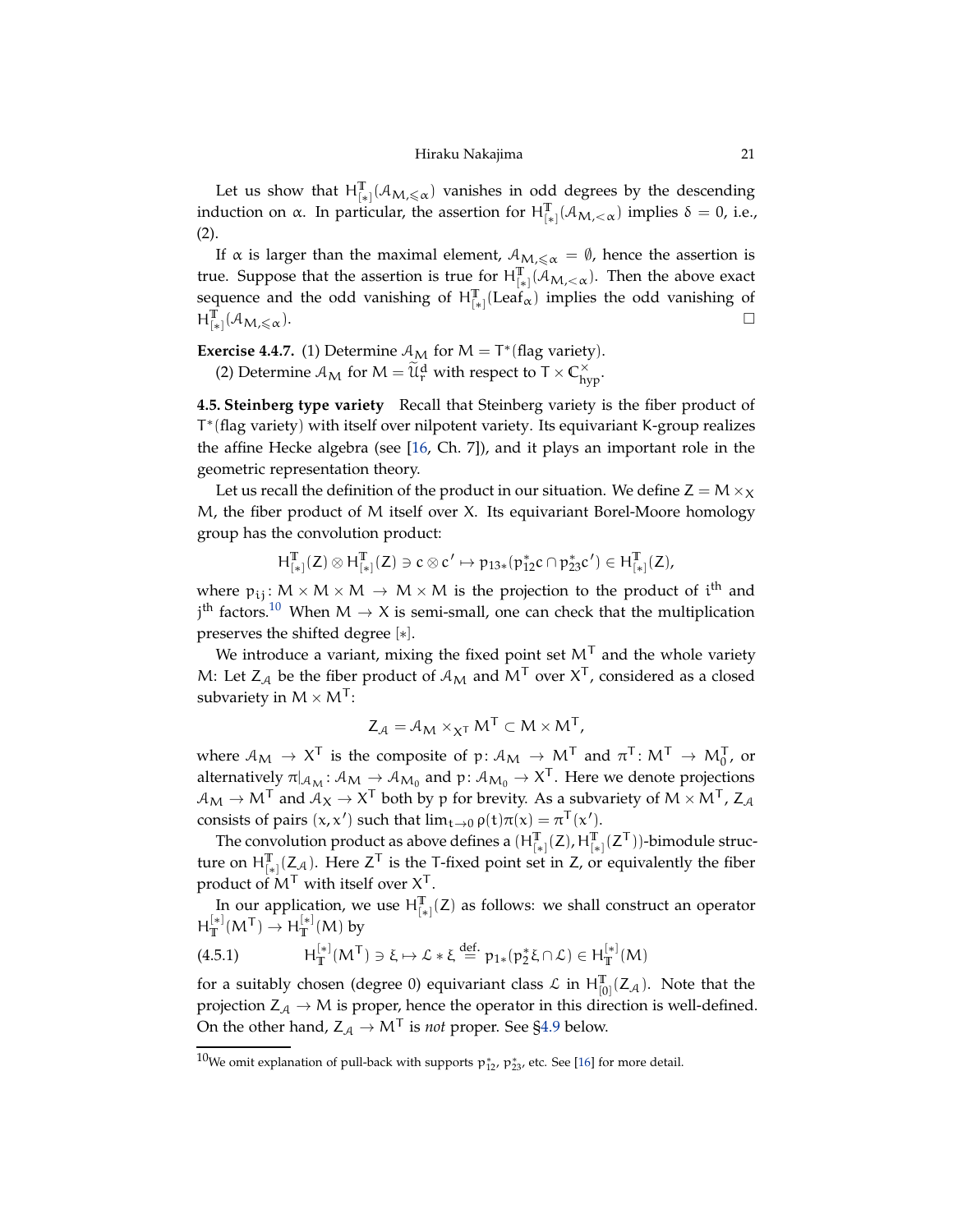Recall  $A_M$  and  $M^{\mathsf{T}}$  decompose as  $\bigsqcup \text{Leaf}_{\beta}$ ,  $\bigsqcup \mathsf{F}_\alpha$  respectively. Therefore

$$
Z_{\mathcal{A}} = \bigsqcup_{\alpha,\beta} \text{Leaf}_{\beta} \times_{X^T} F_{\alpha}.
$$

We have the projection p: Leaf<sub>β</sub>  $\times_{X}T$   $F_{\alpha}$   $\rightarrow$   $F_{\beta}$   $\times_{X}T$   $F_{\alpha}$ .

<span id="page-21-1"></span>**Proposition 4.5.2.**  $Z_A$  *is a lagrangian subvariety in*  $M \times M^T$ . If  $Z_1^F, Z_2^F, \ldots$  denote the  $i$ rreducible components of  $\bigsqcup_{\alpha,\beta}$  F<sub>β</sub>  $\times_{\mathsf{X^T}}$  F<sub>α</sub>, then the closures of their inverse images

$$
Z_1 \stackrel{\text{def.}}{=} \overline{\mathfrak{p}^{-1}(Z_1^{\mathsf{F}})}, Z_2 \stackrel{\text{def.}}{=} \overline{\mathfrak{p}^{-1}(Z_1^{\mathsf{F}})}, \ldots
$$

are the irreducible components of  $Z_A$ .

*Proof.* Consider an irreducible component  $Z_{\nu}^{F}$  of  $F_{\beta} \times_{\chi} F_{\alpha}$ . Using the semismallness of  $\pi^T$ :  $M^T \to X^T$ , one can check that  $Z^F_\nu$  is half-dimensional. Then the dimension of  $Z_v$  is

$$
\frac{1}{2}(\dim \mathrm{F}_{\beta} + \dim \mathrm{F}_{\alpha}) + \frac{1}{2}\operatorname{codim}_{X} \mathrm{F}_{\beta} = \frac{1}{2}(\dim X + \dim \mathrm{F}_{\alpha}),
$$

as the dimension of fibers of Leaf<sub>β</sub> is the half of codimension of  $F_\beta$ . Therefore  $Z_{\nu}$  is half-dimensional in  $F_{\beta} \times M$ .

We omit the proof that  $Z_v$  is lagrangian.

**4.6. Polarization** Consider the normal bundle  $N_{F\alpha/M}$  of  $F_{\alpha}$  in M. It is the direct sum  $L^+_\alpha \oplus L^-_\alpha$ , where  $L^{\pm}_\alpha$  is as in [\(4.4.2\)](#page-18-0). Since  $L^+_\alpha$ ,  $L^-_\alpha$  are dual to each other with respect to the symplectic form, the equivariant Euler class  $e(N_{F_\alpha/M})$  is a square

$$
e(N_{F_\alpha/M})=e(L_\alpha^+)e(L_\alpha^-)=(-1)^{\operatorname{codim}_M F_\alpha/2}e(L_\alpha^+)^2.
$$

Let us consider  $H^*_{\mathsf{T}}(\text{pt})$ -part of the equivariant classes, i.e., weights of fibers of vector bundles as T-modules. In many situations, we have another preferred choice of a square root of  $(-1)^{\text{codim}_M F_\alpha/2} e(N_{F_\alpha/M})|_{H^*_1(pt)}$ . For example, suppose  $M = T^*Y$  and the T-action on M is coming from a T-action on Y. Then  $F_\alpha = T^*N$ for a submanifold  $N \subset Y$ , we have  $T(T^*Y) = TY \oplus T^*Y$ , and  $N_{F_\alpha/M} = N_{N/Y} \oplus T^*Y$  $N^*_{N/Y}$ , hence  $(-1)^{\text{codim}_M F_\alpha/2} e(N_{F_\alpha/M}) = e(N_{N/Y})^2$ . This choice  $e(N_{N/Y})$  of the square root is more canonical than  $e(\mathsf{L}_\alpha^+)$  as it behaves more uniformly in  $\alpha$ . We call such a choice of a square root of  $(-1)^{\text{codim}_M F_\alpha/2} e(N_{F_\alpha/M})|_{H_T^*(pt)}$  *polarization*. We will understand a polarization as a choice of  $\pm$  for each  $\alpha$ , e.g.,  $e(L^+_{\alpha})|_{H^*_{\overline{1}}(\mathrm{pt})}=0$  $\pm e(N_{N/Y})|_{H^*_{\mathsf{T}}(\text{pt})}$  for this example.

Our main example  $\widetilde{\mathfrak{u}}_r^d$  is not a cotangent bundle, but is a symplectic reduction of a symplectic vector space, which is a cotangent bundle. Therefore we also have a natural choice of a polarization for  $\widetilde{\mathfrak{u}}_r^d$ .

<span id="page-21-0"></span>**4.7. The case when**  $\pi$  **is an isomorphism** Before giving a definition of the stable envelope, let us consider the situation when  $\pi: M \to X$  is an *isomorphism*. In this case we have

$$
Z_{\mathcal{A}} = \mathcal{A}_{\mathbf{M}} = \mathcal{A}_{\mathbf{X}} = \bigsqcup_{\alpha} \text{Leaf}_{\alpha},
$$

up to sign: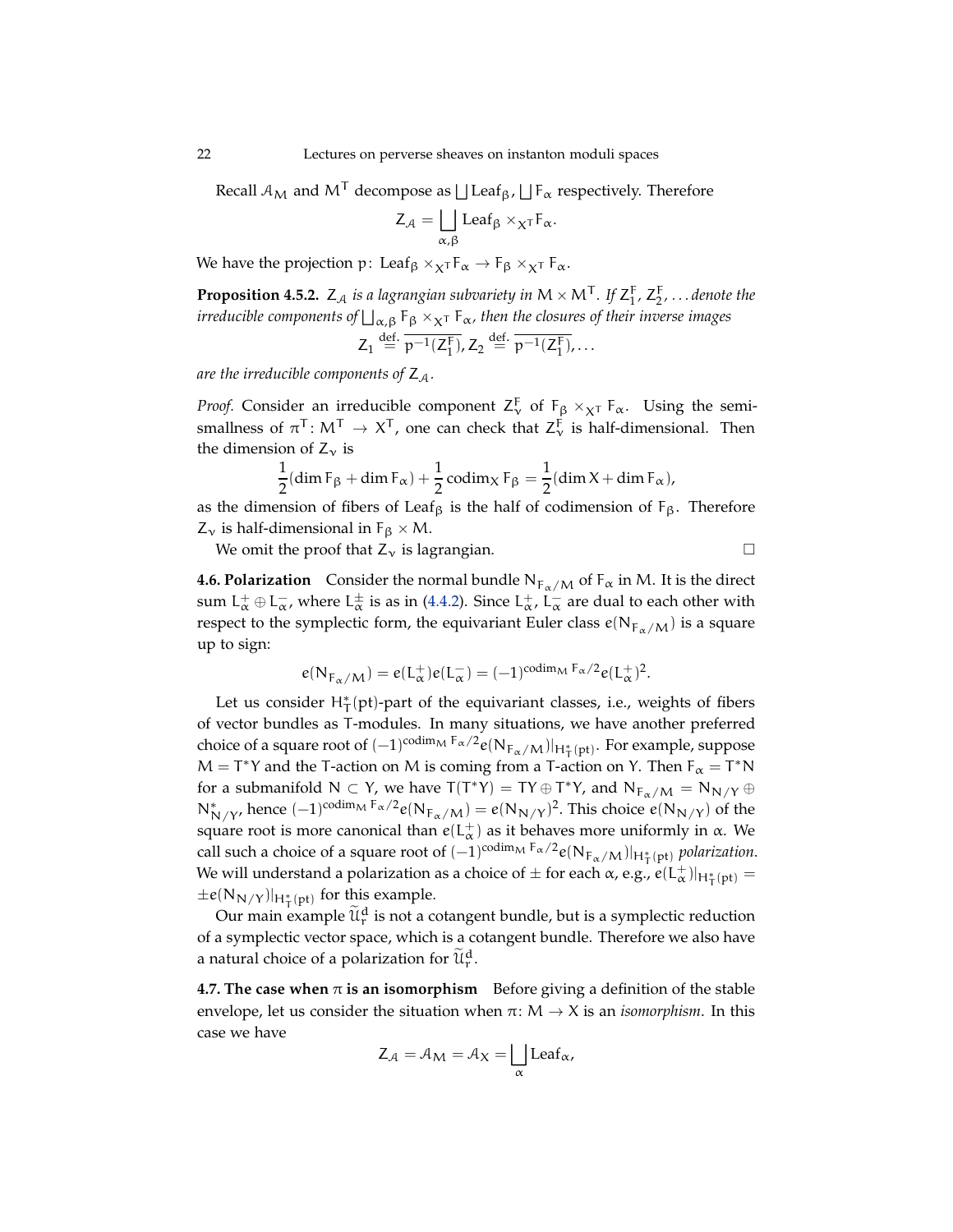<span id="page-22-1"></span>where the decomposition is by connected components. Therefore unlike a general situation, all Leaf<sub> $\alpha$ </sub> are smooth closed subvarieties in M as p is a morphism in this case.

As it will be clear below, we do not have an extra **C** ×-action which scales the symplectic form. Therefore we have  $\mathbb{T} = \mathbb{T}$ . However we use the notation  $\mathbb{T}$  for equivariant cohomology groups, the reason will be clear soon.

Let

$$
F_\alpha \overset{p_\alpha}{\underset{i_\alpha}{\hookleftarrow}} Leaf_\alpha \overset{j_\alpha}{\to} M
$$

be the restriction of the diagram [\(4.3.2\)](#page-18-1) to Leaf<sub>α</sub>. Then for  $\gamma_{\alpha} \in H^{\mathsf{T}}_{[*]}(F_{\alpha})$  we have

$$
[Z_{\mathcal{A}}] * \gamma_{\alpha} = j_{\alpha *} p_{\alpha}^* (\gamma_{\alpha}).
$$

In particular, the following properties are clearly satisfied.

$$
\begin{aligned} & i_{\alpha}^*([Z_{\mathcal{A}}]*\gamma_{\alpha}) = e(L_{\alpha}^-)\cup \gamma_{\alpha},\\ & i_{\beta}^*([Z_{\mathcal{A}}]*\gamma_{\alpha}) = 0 \quad \text{for } \beta \neq \alpha. \end{aligned}
$$

**4.8. Definition of the stable envelope** Now we return back to a general situation.

Let  $\iota_{\beta,\alpha}$ :  $F_{\beta} \times F_{\alpha} \to M \times M^{T}$  denote the inclusion.

<span id="page-22-0"></span>**Theorem 4.8.1.** *Choose and fix a chamber* C *and a polarization* ±*. There exists a unique homology class*  $\mathcal{L} \in \mathsf{H}^{\mathsf{T}}_{[0]}(\mathsf{Z}_{\mathcal{A}})$  *with the following three properties*:

 $(1)$   $\mathcal{L}|_{M\times F_\alpha}$  is supported on  $\bigcup_{\beta \leq \alpha} \overline{\mathrm{Leaf}_\beta} \times_X T$   $F_\alpha$ .

(2) Let  $e(L_{\alpha}^-)$  denote the equivariant Euler class of the bundle  $L_{\alpha}^-$  over  $F_{\alpha}$ . We have

$$
\iota_{\alpha,\alpha}^*\mathcal{L}=\pm e(L_\alpha^-)\cap [\Delta_{F_\alpha}].
$$

(3) For  $\beta < \alpha$ , we have  $\iota_{\beta,\alpha}^* \mathcal{L} = 0$ .

*Remark* 4.8.2. Since  $Z_{\mathcal{A}}$  is lagrangian in  $M \times M^{T}$ ,  $H_{[0]}^{T}(Z_{\mathcal{A}})$  has a base by irreducible components of  $Z_A$ . The same is true for the **T**-equivariant Borel-Moore homology, and even for the non-equivariant homology. In particular, though  $\mathcal L$ is constructed in  $H_{[0]}^T(Z_{\mathcal{A}})$ , it automatically gives a well-defined class in  $H_{[0]}^T(Z_{\mathcal{A}})$ . This is important as we eventually want to understand  $H_{[*]}^T(M)$ .

Note that the property (2) still holds in **T**-equivariant cohomology group by the construction. However  $\iota_{\beta,\alpha}^* \mathcal{L} \neq 0$  in general.

*Proof of the existence.* We first prove the existence.

We apply the construction in [§4.7](#page-21-0) after a deformation as follows.

We use the following fact due to Namikawa [\[52\]](#page-55-15): M and X have a 1-parameter deformation <sup>M</sup>, <sup>X</sup> together with <sup>Π</sup>: <sup>M</sup> <sup>→</sup> <sup>X</sup> over **<sup>C</sup>** such that the original <sup>M</sup>, <sup>X</sup> are fibers over  $0 \in \mathbb{C}$ , and other fibers  $M^{\dagger}$ ,  $X^{\dagger}$  ( $t \neq 0$ ) are isomorphic, both are smooth and affine. Moreover the T-action extends to  $M^t$ ,  $X^t$ .

For  $\widetilde{\mathfrak{U}}_{\rm r}^{\rm d} \to \mathfrak{U}_{\rm r}^{\rm d}$ , such a deformation can be defined by using quiver description : we perturb the moment map equation as  $[B_1, B_2] + IJ = t$  id. The **T**-action does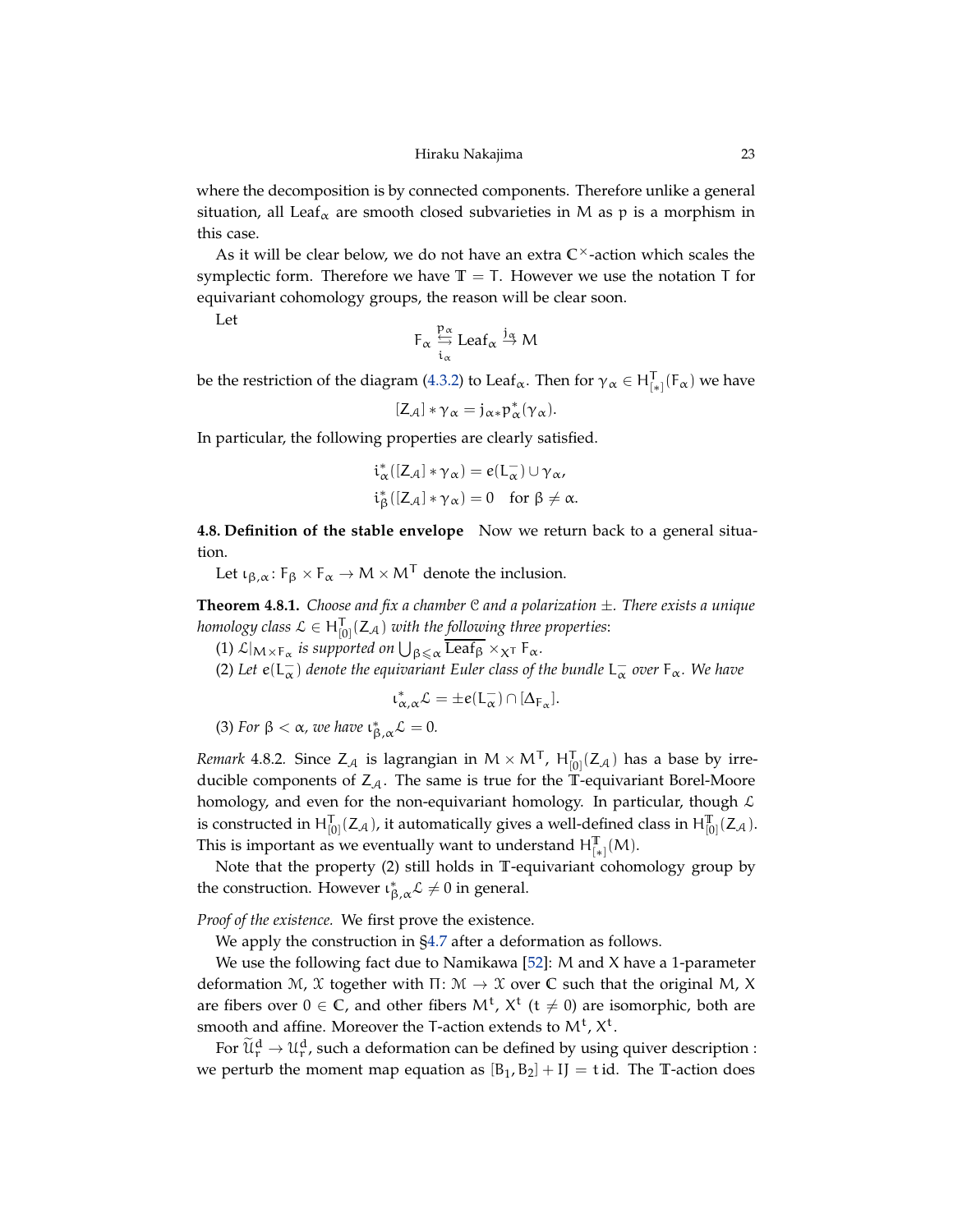<span id="page-23-0"></span>not preserve this equation, as it scales t id. But the T-action preserves the equation. For  $\mathsf{T}^*(\text{flag variety}) \to (\text{nilpotent variety})$ , we use deformation to semisimple adjoint orbits. (See [\[16,](#page-54-2) §3.4].)

We define  $Z_{\mathcal{A}}^{\rm t}$  for  $M^{\rm t}$  in the same way. It decomposes as  $Z_{\mathcal{A}}^{\rm t} = \bigsqcup \text{Leaf}_{\alpha}^{\rm t}$  as in [§4.7.](#page-21-0) We consider the fundamental class  $[Z^{\mathsf{t}}_{\mathcal{A}}] = \sum [\mathrm{Leaf}^{\mathsf{t}}_{\alpha}]$  . We now define

$$
\mathcal{L} = \sum_{\alpha} \mathcal{L}_{\alpha}; \qquad \mathcal{L}_{\alpha} \stackrel{\text{def.}}{=} \pm \lim_{t \to 0} [\text{Leaf}^t_{\alpha}],
$$

where  $\lim_{t\to 0}$  is the specialization in Borel-Moore homology groups (see [\[16,](#page-54-2) §2.6.30]).

The conditions (1),(2),(3) are satisfied for  $\sum \pm [\text{Leaf}_{\alpha}^t]$ . Taking the limit  $t \to 0$ , we see that three conditions (1),(2),(3) are satisfied also for  $\mathcal{L}$ .

The uniqueness can be proved under a weaker condition. Let us explain it before starting the proof.

Note that T acts on M<sup>T</sup> trivially. Therefore the equivariant cohomology  $H_T^{[*]}(M^T)$ is isomorphic to  $H^{[*]}(M^T) \otimes H^*_{T}(pt)$ . The second factor  $H^*_{T}(pt)$  is the polynomial ring **C**[Lie T].

We define the *degree*  $\deg_{\mathsf{T}}$  on  $\mathsf{H}_{\mathsf{T}}^{[*]}(M^{\mathsf{T}})$  as the degree of the component of  $H^*_{\mathsf{T}}(\text{pt}) = \mathbb{C}[\text{Lie }\mathsf{T}].$  Now (3) is replaced by

(3)' 
$$
\deg_{\mathsf{T}} \iota_{\beta,\alpha}^* \mathcal{L} < \frac{1}{2} \operatorname{codim}_M F_\beta.
$$

*Proof of the uniqueness.* We decompose  $\mathcal{L} = \sum \mathcal{L}_{\alpha}$  according to  $M^{T} = \bigsqcup F_{\alpha}$  as above. Let  $Z_1, Z_2, \ldots$  be irreducible components of Z as in Proposition [4.5.2.](#page-21-1) Each  $Z_k$  is coming from an irreducible component of  $F_\beta \times_{X} T F_\alpha$ . So let us indicate it as  $Z_k^{(\beta,\alpha)}$  $\kappa^{(\beta,\alpha)}$ . Since *L* is the top degree class, we have  $\mathcal{L}_{\alpha} = \sum a_k [Z_k^{(\beta,\alpha)}]$  $\binom{p,\alpha}{k}$  with some  $a_k \in \mathbb{C}$ . Moreover by (1),  $\overline{Z_k^{(\beta,\alpha)}}$  with nonzero  $a_k$  satisfies  $\beta \leq \alpha$ .

Consider  $Z_k^{(\alpha,\alpha)}$  $\kappa_{\mathbf{k}}^{(\alpha,\alpha)}$ . By (2), we must have  $Z_{\mathbf{k}}^{(\alpha,\alpha)} = \overline{\text{Leaf}_{\alpha}}$ ,  $\alpha_{\mathbf{k}} = \pm 1$ , where  $\overline{\text{Leaf}_{\alpha}}$ is mapped to  $Z_{\mathcal{A}} = M \times_{\mathbf{X}^T} M^T$  by (inclusion)  $\times$  p.

Suppose that  $\mathcal{L}_{\alpha}^1$ ,  $\mathcal{L}_{\alpha}^2$  satisfy conditions (1),(2),(3)'. Then the above discussion says  $\mathcal{L}_{\alpha}^{1} - \mathcal{L}_{\alpha}^{2} = \sum \alpha'_{k} [Z_{k}^{(\beta,\alpha)}]$ <sup>(β,α)</sup>], where  $Z_k^{(\beta,\alpha)}$  with nonzero  $a'_k$  satisfies  $\beta < \alpha$ . Suppose that  $\mathcal{L}_{\alpha}^1 \neq \mathcal{L}_{\alpha}^2$  and take a maximum  $\beta_0$  among  $\beta$  such that there exists  $Z_k^{(\beta,\alpha)}$  with  $a'_k \neq 0$ .

Consider the restriction  $\iota_{\beta_0,\alpha}^*(\mathcal{L}_{\alpha}^1-\mathcal{L}_{\alpha}^2)$ . By the maximality, only those  $Z_k^{(\beta,\alpha)}$  $k^{(\mathsf{p},\alpha)}$ 's with  $β = β<sub>0</sub>$  contribute and hence

$$
\iota_{\beta_0,\alpha}^*({\mathcal L}^1_\alpha-{\mathcal L}^2_\alpha)=\sum \, \alpha_k' {\varepsilon}(L_{\beta_0}^-)\cap [Z_k^F],
$$

where  $Z_k^F$  is an irreducible component of  $F_{\beta_0} \times_{X^T} F_\alpha$  corresponding to  $Z_k^{(\beta_0,\alpha)}$ .

Since  $e(L_{\beta_0}^-)|_{H^*_1(pt)}$  is the product of weights  $\lambda$  such that  $\langle \rho, \lambda \rangle < 0$  (cf. [\(4.4.1\)](#page-18-2)), it has degree exactly equal to codim  $F_\beta/2$ . But it contradicts with the condition (3)'. Therefore  $\mathcal{L}_{\alpha}^1 = \mathcal{L}_{\alpha}^2$  $\alpha$ .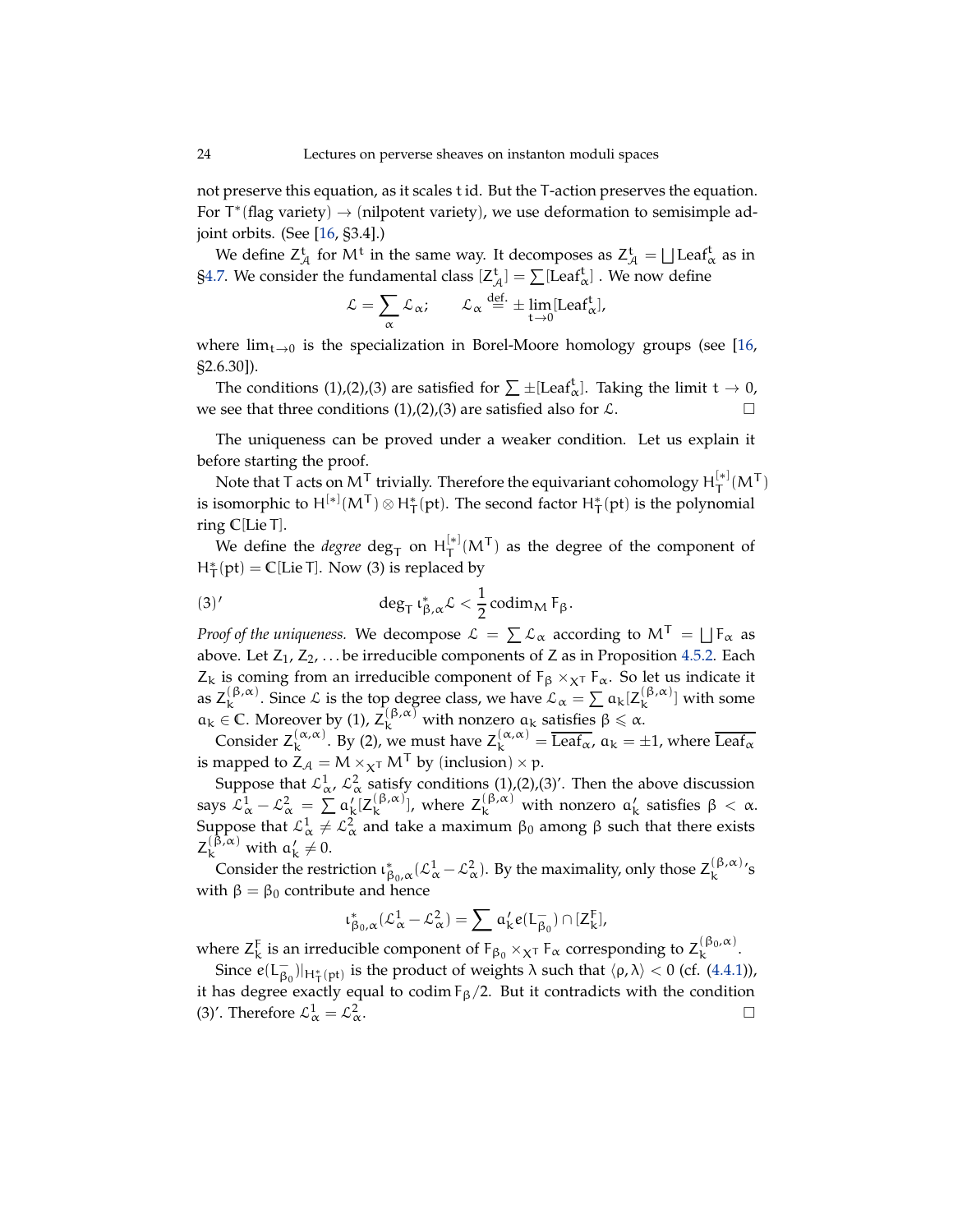<span id="page-24-2"></span>**Definition 4.8.3.** The operator defined by the formula [\(4.5.1\)](#page-20-1) given by the class  $\mathcal{L}$ constructed in Theorem  $4.8.1$  is called the *stable envelope*. It is denoted by Stab<sub>e</sub>. (The dependence on the polarization is usually suppressed.)

**Example 4.8.4.** Consider  $\pi: M = T^* \mathbb{P}^1 \to X = \mathbb{C}^2/\pm$  as in [4.4.3.](#page-19-1) Since  $\infty \le 0$ ,  $\mathcal{L}_{\infty} = \mathcal{L}|_{\mathcal{M} \times {\{\infty\}}} = \pm e(L_{\infty}^{-}) \cap [\Delta_{\infty}]$ . This is equal to  $\pm [\text{Leaf}_{\infty}]$  if we identify  $M \times \{\infty\}$  with M. Next consider  $\mathcal{L}_0 = \mathcal{L}|_{M \times \{0\}}$ . We consider Leaft in a deformation M<sup>t</sup>. It decomposes into the union Leaf<sub>0</sub> ∪ Leaf<sub>∞</sub> as  $t \to 0$ . Therefore  $\mathcal{L}_0 = \pm ([\overline{\text{Leaf}_0}] + [\text{Leaf}_\infty])$ . Alternatively we consider the restriction of  $[\overline{\text{Leaf}_0}]$  and [Leaf<sub>∞</sub>] to ∞. The tangent spaces of Leaf<sub>0</sub> and Leaf<sub>∞</sub> at ∞ are dual to each other as T-modules. Therefore the restriction of  $[\overline{Leaf}_0]$  and  $[Leaf_\infty]$  cancel. Thus the property (3) holds.

**Exercise 4.8.5.** (See [\[12,](#page-54-1) Ex. 5.10.5].) Compute the stable envelope for  $M =$  $T^*P^{r-1}$ ,  $T = (C^{\times})^{r-1}$ . Here T is a maximal torus of SL(r) acting on M in the natural way.

<span id="page-24-0"></span>Let us list several properties of stable envelopes.

**4.9. Adjoint** By a general property of the convolution product, the adjoint operator

$$
\text{Stab}^*_{\mathcal{C}}\colon H^{[*]}_{\mathbb{T},c}(M)\to H^{[*]}_{\mathbb{T},c}(M^{\mathsf{T}})
$$

is given by changing the first and second factors in [\(4.5.1\)](#page-20-1):

<span id="page-24-1"></span>
$$
H_{\mathbb{T},c}^{[*]}(M) \ni c \mapsto (-1)^{\operatorname{codim} X^T} p_{2*}(p_1^* c \cap \mathcal{L}) \in H_{\mathbb{T},c}^{[*]}(M^T),
$$

where the sign comes from our convention on the intersection form.

**4.10. Image of the stable envelope** From the definition, the stable envelope defines a homomorphism

(4.10.1) 
$$
H_{\mathbb{T}}^{[*]}(M^{\mathsf{T}}) \to H_{[-*]}^{\mathbb{T}}(\mathcal{A}_{M}),
$$

so that the original Stab<sub>C</sub> is the composition of the above together with the pushforward  $H_{[-*]}^{\mathbb{T}}(\mathcal{A}_{\mathcal{M}}) \to H_{[-*]}^{\mathbb{T}}(\mathcal{M})$  of the inclusion  $\mathcal{A}_{\mathcal{M}} \to \mathcal{M}$  and the Poincaré duality  $H_{[-*]}^{T^{\text{t}}} (M) \cong H_{T}^{[*]} (M)$ .

# **Proposition 4.10.2.** [\(4.10.1\)](#page-24-1) *is an isomorphism.*

By Proposition [4.4.6,](#page-19-2)  $H_{[*]}^{\mathbb{T}}(\mathcal{A}_M)$  has a natural filtration  $\bigcup_{\alpha} H_{[*]}^{\mathbb{T}}(\mathcal{A}_{M,\leq \alpha})$  whose associated graded is  $\bigoplus_{\alpha} H^{\mathbb{T}}_{[*]}(\text{Leaf}_{\alpha})$ . From the construction, the stable envelope is compatible with the filtration, where the filtration on  $H_T^{[*]}(M^T)$  is one induced from the decomposition to  $\bigoplus H_T^{[*]}(F_\alpha)$ . Moreover the induced homomorphism  $H_{\mathbb{T}}^{[*]}(F_\alpha) \to H_{[*]}^{\mathbb{T}}(Leaf_\alpha)$  is the pull-back, and hence it is an isomorphism. Therefore the original stable envelope is also an isomorphism.

**4.11. Subtorus** Let T' be a subtorus of T such that  $M<sup>T'</sup>$  is strictly larger than  $M^{\mathsf{T}}$ . We have a natural inclusion  $\text{Hom}_{\text{grp}}(\mathbb{C}^{\times}, \mathsf{T}') \otimes_{\mathbb{Z}} \mathbb{R} \subset \text{Hom}_{\text{grp}}(\mathbb{C}^{\times}, \mathsf{T}) \otimes_{\mathbb{Z}} \mathbb{R}$ . Then a one parameter subgroup in T' is contained in the union of hyperplanes,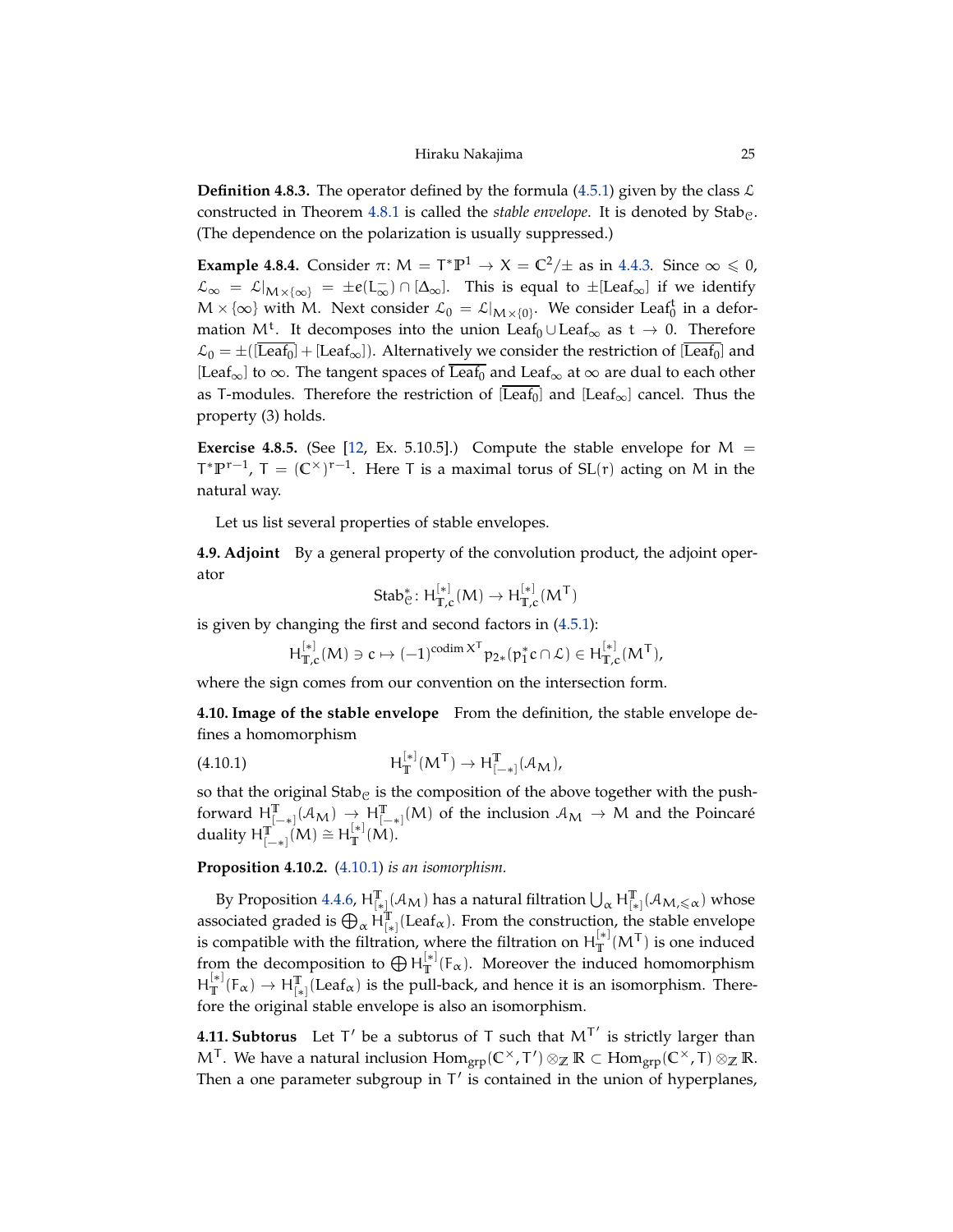<span id="page-25-4"></span>which we removed when we have considered chambers. We take a chamber  $C'$ for T ′ and a chamber C for T such that

 $\mathfrak{C}' \subset \mathfrak{C}.$ 

A typical example will appear in Figure [6.2.1,](#page-35-0) where T is 2-dimensional torus  $\{(t_1, t_2, t_3) | t_1t_2t_3 = 1\}$ , and T' is 1-dimensional given by, say,  $t_1 = t_2$ . For example, we take  $C$  as in the figure, and  $C'$  as a half line in  $a_1 = a_2$  from the origin to the right.

We consider Stab<sub>C'</sub>:  $H_{\mathbb{T}}^{[*]}(M^{\mathsf{T}'}) \rightarrow H_{\mathbb{T}}^{[*]}(M)$  defined by C'. We can also consider  $M<sup>T</sup>$  as the fixed point locus in  $M<sup>T'</sup>$  with respect to the action of the quotient group T/T'. Then the chamber C projects a chamber for  $T/T' \sim M^{T'}$ . Let us denote it by  $C/C'$ . It also induces  $\text{Stab}_{C/C'}$ :  $H_T^{[*]}(M^{\mathsf{T}}) \to H_T^{[*]}(M^{\mathsf{T}'})$ . Here note that a polarization for  $C$  induces ones for  $C'$  and  $C/C'$  by considering of restriction of weights from Lie T to Lie T ′ . The uniqueness implies

# <span id="page-25-3"></span>**Proposition 4.11.1.**

Stab<sub>C'</sub> 
$$
\circ
$$
Stab<sub>C/C'</sub> = Stab<sub>C</sub>: H<sub>T</sub><sup>[\*]</sup>(M<sup>T</sup>)  $\rightarrow$  H<sub>T</sub><sup>[\*]</sup>(M).

 $\ddot{•}$ 

**ικανός του Σε** 

# **5. Sheaf theoretic analysis of stable envelopes**

<span id="page-25-0"></span>In this lecture, we will study stable envelopes in sheaf theoretic terms. In particular, we will connect them to hyperbolic restriction introduced in [\[9\]](#page-54-12).

<span id="page-25-2"></span>**5.1. Nearby cycle functor** This subsection is a short detour, or a warm up, proving  $\pi_*(\mathcal{C}_M)$  is perverse for a symplectic resolution  $\pi: M \to X$  without quoting Kaledin's semi-smallness result, mentioned in a paragraph after Proposition [3.3.1.](#page-11-1) It uses the nearby cycle functor, $11$  which is important itself, and useful for sheaf theoretic understanding of stable envelopes in [§5.4.](#page-28-0) Moreover we will use the same idea to show that hyperbolic restriction functors appearing in symplectic resolution preserve perversity. See [§5.4.](#page-28-0)

Let us recall the definition of the nearby cycle functor in [\[29,](#page-55-16) §8.6].

Let  $X$  be a complex manifold and  $f: X \to \mathbb{C}$  a holomorphic function. Let  $X =$  $f^{-1}(0)$  and  $r: X \to X$  be the inclusion. We take the universal covering  $\tilde{C}^* \to C^*$ of  $\mathbb{C}^* = \mathbb{C} \setminus \{0\}$ . Let  $c: \tilde{\mathbb{C}}^* \to \mathbb{C}$  be the composition of the projection and inclusion **C** <sup>∗</sup> <sup>→</sup> **<sup>C</sup>**. We take the fiber product <sup>X</sup>˜ <sup>∗</sup> of <sup>X</sup> and **<sup>C</sup>**˜ <sup>∗</sup> over **<sup>C</sup>**. We consider the diagram



<span id="page-25-1"></span> $11$ I learned usage of the nearby cycle functor for symplectic resolutions from Victor Ginzburg many years ago. He attributed it to Gaitsgory. See [\[23\]](#page-54-20).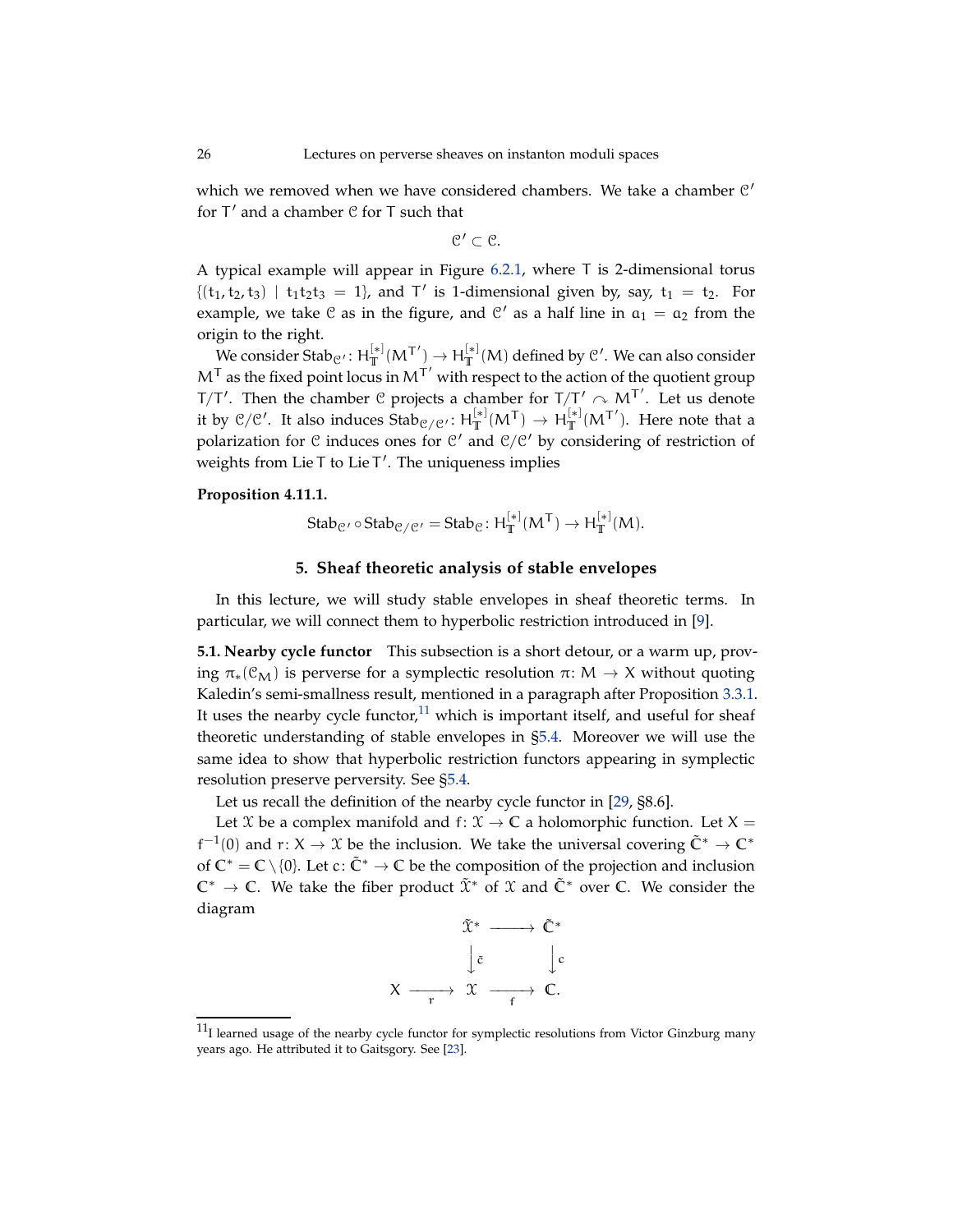## <span id="page-26-7"></span>Hiraku Nakajima 27

<span id="page-26-8"></span>Then the nearby cycle functor from  $D^b(\mathfrak{X})$  to  $D^b(X)$  is defined by

(5.1.1) 
$$
\psi_f(\bullet) = r^* \tilde{c}_* \tilde{c}^*(\bullet).
$$

Note that it depends only on the restriction of objects in  $D^b(\mathfrak{X})$  to  $\mathfrak{X} \setminus X$ .

We now take deformations  $X$ ,  $M$  used in the proof of Theorem [4.8.1.](#page-22-0) They are defined over **C**, hence we have projections  $\mathcal{X}, \mathcal{M} \to \mathbb{C}$ . Let us denote them by  $f_X$ ,  $f<sub>M</sub>$  respectively. (Singularities of  $\mathfrak X$  causes no trouble in the following discussion: we replace  $\mathfrak X$  by an affine space to which  $\mathfrak X$  is embedded.) We consider the nearby cycle functors  $\psi_{f_X}$ ,  $\psi_{f_M}$ . Since Π:  $M \to \mathfrak{X}$  is proper, one can check

<span id="page-26-0"></span>
$$
\psi_{f_X} \Pi_* = \pi_* \psi_{f_M}
$$

from the base change.

Now we apply the both sides to the shifted constant sheaf  $\mathcal{C}_{\mathcal{M}}$ . Since  $\mathcal{M} \to \mathbb{C}$ is a smooth fibration, i.e., there is a homeomorphism  $M \to M \times \mathbb{C}$  such that  $f_M$ is sent to the projection  $M \times \mathbb{C} \rightarrow \mathbb{C}$ . Then we have

<span id="page-26-1"></span>
$$
\Psi_{f_M} \mathcal{C}_M = \mathcal{C}_M[1].
$$

On the other hand, since we only need the restriction of  $\Pi_*\mathcal{C}_{\mathcal{M}}$  to  $\mathcal{X}\setminus X$ , we may replace  $\pi_*\mathcal{C}_\mathcal{M}$  by  $\mathcal{C}_\mathfrak{X}$  as  $\mathcal{M} \setminus M \to \mathfrak{X} \setminus X$  is an isomorphism. (In fact,  $\Pi_*\mathcal{C}_\mathcal{M} = IC(\mathfrak{X})$ as it is known that  $\Pi$  is small.) We thus have

<span id="page-26-6"></span>(5.1.4) 
$$
\psi_{f_X} \mathcal{C}_X = \pi_* (\mathcal{C}_M)[1].
$$

We have a fundamental property of the nearby cycle functor:  $\psi_f[-1]$  sends perverse sheaves on  $X$  to perverse sheaves on  $X$ . (See [\[29,](#page-55-16) Cor. 10.3.13].) Hence  $\pi_*(\mathcal{C}_M)$  is perverse.

**Exercise 5.1.5.** (1) Check [\(5.1.2\)](#page-26-0).

(2) Check [\(5.1.3\)](#page-26-1).

**5.2. Homology group of the Steinberg type variety** Recall that the variety  $Z_A$ is defined as a fiber product  $\mathcal{A}_M \times_{\chi^{\top}} M^{\top}$ , analog of Steinberg variety. The homology group of Steinberg variety, or more generally the fiber product  $M \times_X M$ nicely fits with framework of perverse sheaves by Ginzburg's theory [\[16,](#page-54-2) §8.6]. A starting point of the relationship is an algebra isomorphism (not necessarily grading preserving)

<span id="page-26-2"></span>(5.2.1) 
$$
H_*(Z) \cong Ext^*_{D^b(X)}(\pi_*(\mathcal{C}_M), \pi_*(\mathcal{C}_M)).
$$

Moreover, if  $M \to X$  is semi-small,  $\pi_*(\mathcal{C}_M)$  is a semisimple perverse sheaf, and

(5.2.2) 
$$
\qquad \qquad \mathrm{H}_{[0]}(Z)\cong \mathrm{Hom}_{D^b(X)}(\pi_*(\mathcal{C}_M),\pi_*(\mathcal{C}_M)).
$$

See [\[16,](#page-54-2) Prop. 8.9.6].

<span id="page-26-4"></span><span id="page-26-3"></span>We have the following analog for  $Z_{\mathcal{A}}$ :

<span id="page-26-5"></span>**Proposition 5.2.3** (cf. [\[47,](#page-55-1) Lemma 4])**.** *We have a natural isomorphism*

(5.2.4) 
$$
H_*(Z_{\mathcal{A}}) \cong Ext^*_{D^b(X^T)}(\pi^T_*(\mathcal{C}_{M^T}), p_*j^!\pi_*(\mathcal{C}_M)).
$$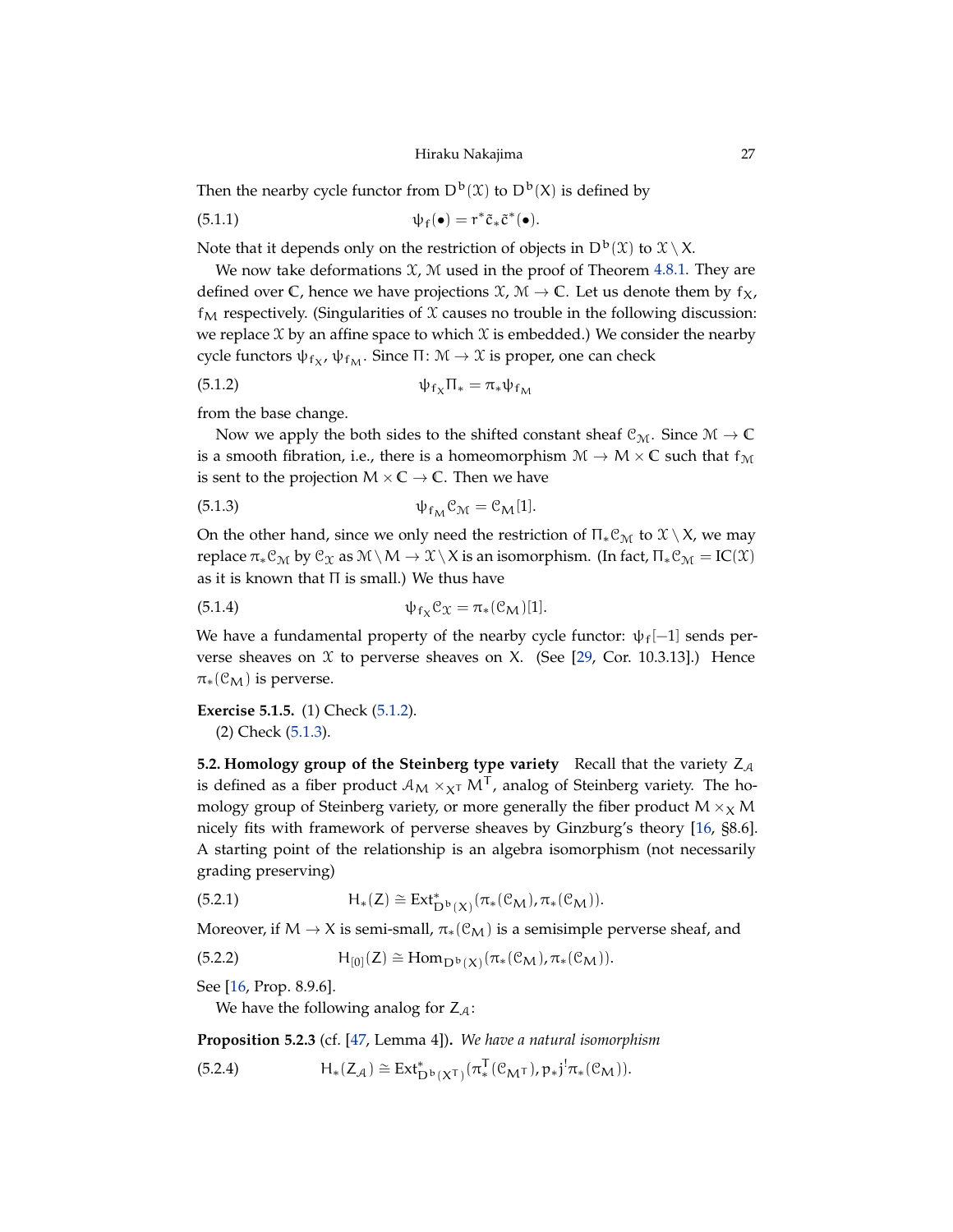Recall that  $H_*(Z_\mathcal{A})$  is an  $(H_{[*]}^T(Z), H_{[*]}^T(Z^T))$ -bimodule. Similarly the right hand side of the above isomorphism is a bimodule over

$$
(Ext^*_{D^b(X^T)}(\pi^T_*(\mathcal{C}_{M^T}), \pi^T_*(\mathcal{C}_{M^T})), Ext^*_{D^b(X)}(\pi_*(\mathcal{C}_M), \pi_*(\mathcal{C}_M))).
$$

Under [\(5.2.1\)](#page-26-2) and its analog for  $M<sup>T</sup>$ , the above isomorphism respects the bimodule structure.

In view of [\(5.2.1,](#page-26-2)[5.2.2](#page-26-3)[,5.2.4\)](#page-26-4), it is natural to ask what happens if we replace the left hand side of [\(5.2.4\)](#page-26-4) by the shifted degree 0 part  $H_{[0]}(Z_{\mathcal{A}})$ , where the cycle  $\text{Stab}_{\mathcal{C}} = \mathcal{L}$  in Theorem [4.8.1](#page-22-0) lives. Since  $\pi^{\mathsf{T}}: \mathcal{M}^{\mathsf{T}} \to \mathcal{X}^{\mathsf{T}}$  is semi-small,  $\pi_*^{\mathsf{T}}$  $\mathbf{C}_{\mathbf{M}^{\mathsf{T}}}(\mathcal{C}_{\mathbf{M}^{\mathsf{T}}})$ is a semisimple perverse sheaf. As we shall see in the next two subsections, the same is true for  $p_*j^!\pi_*(\mathcal{C}_M)$ . Then we have

$$
\mathsf{H}_{[0]}(Z_{\mathcal{A}})\cong \text{Hom}_{\mathbf{D}^{\mathbf{b}}(X^{\mathsf{T}})}(\pi^{\mathsf{T}}_*(\mathfrak{C}_{\mathbf{M}^{\mathsf{T}}}),\mathfrak{p}_*j^!\pi_*(\mathfrak{C}_{\mathbf{M}})).
$$

Now Stab<sub>C</sub> can be regarded as the *canonical* homomorphism from  $\pi^\mathsf{T}_*$  $_{*}^{1}$ ( $\mathcal{C}_{\mathbf{M}}$ τ) to  $p_*j^!\pi_*(\mathcal{C}_M)$ ). Since it has upper triangular and invertible diagonal entries, it is an isomorphism. (In fact, we will see it directly in  $\S5.4$ .) Therefore Stab<sub>C</sub> is the *canonical* isomorphism. In particular, we have an algebra homomorphism

<span id="page-27-0"></span>
$$
\begin{aligned} \text{(5.2.5)} \quad H_{[*]}^{\mathbb{T}}(Z) = \text{Ext}^*(\pi_*({\mathcal{C}}_M), \pi_*({\mathcal{C}}_M)) \xrightarrow{p_{*}j^!} \text{Ext}^*(p_{*}j^! \pi_*({\mathcal{C}}_M), p_{*}j^! \pi_*({\mathcal{C}}_M)) \\ \xrightarrow{\cong} \text{Ext}^*(\pi_*^{\mathbb{T}}({\mathcal{C}}_{M^{\mathbb{T}}}), \pi_*^{\mathbb{T}}({\mathcal{C}}_{M^{\mathbb{T}}})) = H_{[*]}^{\mathbb{T}}(Z^{\mathbb{T}}). \end{aligned}
$$

This homomorphism can be regarded as a 'coproduct', as it will be clear in [§6.](#page-33-0)

**Exercise 5.2.6.** Give a proof of Proposition [5.2.3.](#page-26-5)

**5.3. Hyperbolic restriction** The claim that  $p_*j^!\pi_*(\mathcal{C}_M)$  is a semisimple perverse sheaf is a consequence of two results:

- (a) Braden's result [\[9\]](#page-54-12) on preservation of purity.
- (b) Dimension estimate of fibers, following an idea of Mirkovic-Vilonen [\[38\]](#page-55-17).

One may compare these results with similar statements for proper pushforward homomorphisms:

- (a) the decomposition theorem, which is a consequence of preservation of purity.
- (b) Semi-smallness implies the preservation of perversity.

In fact, the actual dimension estimate (b) required for  $p_*j^!\pi_*(\mathcal{C}_M)$  is rather easy to check, once we use the nearby cycle functor. The argument can be compared with one in [§5.1.](#page-25-2)

We first treat (a) in this subsection.

Let  $\mathcal{R}_X$  be the *repelling set*, i.e., the attracting set for the opposite chamber  $-\mathcal{C}$ . We have the diagram

$$
X^T \overset{p_-}{\underset{i_-}{\hookleftarrow}} \mathcal{R}_X \overset{j_-}{\to} X,
$$

as for the attracting set.

<span id="page-27-1"></span>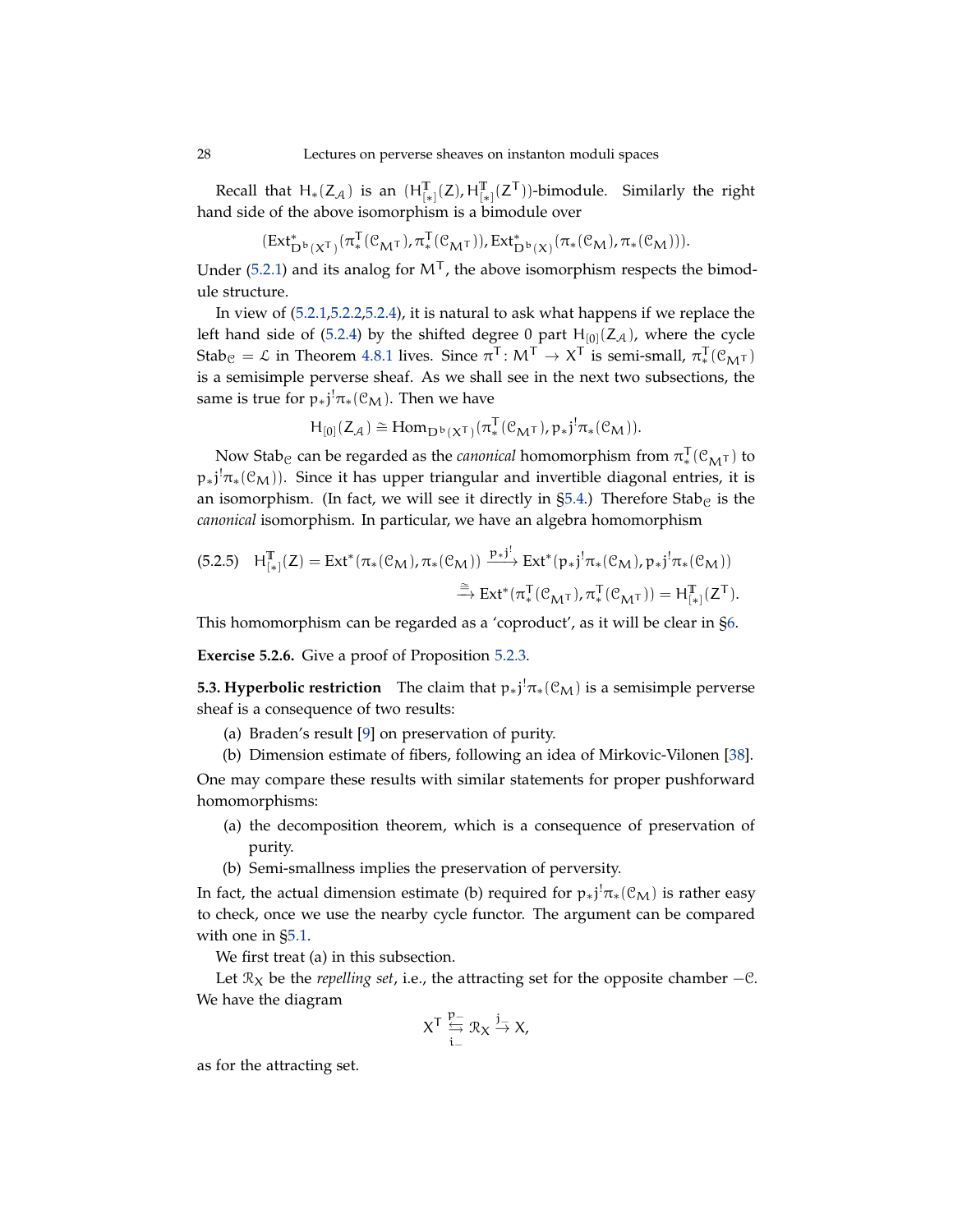<span id="page-28-5"></span><span id="page-28-3"></span>**Theorem 5.3.1** ([\[9,](#page-54-12)[18\]](#page-54-21)). *We have a natural isomorphism*  $p_*j' \cong p_{-1}j^*$  *on* T-equivariant  $complexes\ D^{\mathbf{b}}_{\mathsf{T}}(\mathsf{X}).$ 

This theorem implies the preservation of the purity for  $p_*j^! = p_{-j}j^*$  as  $p_*, j^!$ increase weights while p<sub>−!</sub>, j\* decrease weights. In particular, semisimple complexes are sent to semisimple ones. Thus  $p_*j^!\pi_*(\mathcal{C}_M)$  is semisimple.

**Definition 5.3.2.** The functor  $p_*j^! = p_{-j}j^*$  is called the *hyperbolic restriction*.

Note that we have homomorphisms

<span id="page-28-4"></span>(5.3.3)  
\n
$$
H^*_{T}(X^T, p_*j^! \mathcal{F}) \to H^*_{T}(X, \mathcal{F}),
$$
\n
$$
H^*_{T,c}(X, \mathcal{F}) \to H^*_{T,c}(X^T, p_*j^! \mathcal{F})
$$

for  $\mathcal{F} \in D^b_T(X)$  by adjunction. These become isomorphisms when we take  $\otimes_{H^*_T(pt)}$  Frac $(H^*_T(pt))$ by the localization theorem in equivariant cohomology.

<span id="page-28-0"></span>**5.4. Exactness by nearby cycle functors** Consider one parameter deformation  $f_M$ ,  $f_X$ :  $M$ ,  $X \rightarrow \mathbb{C}$  as in [§5.1.](#page-25-2) We have the diagram

$$
\mathfrak{X}^{\mathsf{T}} \overset{\mathfrak{p}_{\mathfrak{X}}}{\underset{i_{\mathfrak{X}}}{\leftrightarrow}} \mathcal{A}_{\mathfrak{X}} \overset{j_{\mathfrak{X}}}{\to} \mathfrak{X},
$$

as in [\(4.3.2\)](#page-18-1). We have the hyperbolic restriction functor  $p_{\mathcal{X}*}j_{\mathcal{X}}^!$ .

We also have a family  $f_{\chi}^{-} : \mathfrak{X}^{\mathsf{T}} \to \mathbb{C}$ .

The purpose of this subsection is to prove the following.

<span id="page-28-1"></span>**Proposition 5.4.1.** (1) *The restriction of*  $p_{\mathcal{X}*}j_{\mathcal{X}}^! \mathcal{C}_{\mathcal{X}}$  *to*  $\mathcal{X}^{\mathsf{T}} \setminus \mathcal{X}^{\mathsf{T}}$  *is canonically isomorphic to the constant sheaf*  $C_{\chi^{\mathsf{T}} \setminus \chi^{\mathsf{T}}}$ *.* 

(2) *The nearby cycle functors commute with the hyperbolic restriction:*

$$
p_*j^!\psi_{f_X}=\psi_{f_{X}T}p_{\mathcal{X}*}j^!_{\mathcal{X}}.
$$

<span id="page-28-2"></span>**Corollary 5.4.2.** (1)  $p_*j^!\pi_*(\mathcal{C}_M)$  *is perverse.* 

(2) The isomorphism  $\mathcal{C}_{\mathcal{X}} \tau |_{\mathcal{X}^{\mathsf{T}}} \times \tau \to p_{\mathcal{X}*} j_{\mathcal{X}}^{\mathsf{T}} \mathcal{C}_{\mathcal{X}} |_{\mathcal{X}^{\mathsf{T}} \setminus \mathcal{X}^{\mathsf{T}}}$  induces an isomorphism  $\pi_*^{\mathsf{T}}$  $\Gamma^{\dagger}$ (C<sub>M</sub>τ)  $\stackrel{\cong}{\equiv}$ −→  $p_*j^!\pi_*(\mathfrak{C}_M)$ .

In fact,  $\pi_*(\mathcal{C}_M) = \psi_{f_X} \mathcal{C}_X[-1]$  by [\(5.1.4\)](#page-26-6). Therefore Proposition [5.4.1\(](#page-28-1)2) implies  $p_*j^!\pi_*(\mathcal{C}_M) = \psi_{f_{X\perp}^\perp} p_{\mathcal{X}*}j_\mathcal{X}^! \mathcal{C}_\mathcal{X}[-1]$ . Now we can replace  $p_{\mathcal{X}*}j_\mathcal{X}^! \mathcal{C}_\mathcal{X}[-1]$  by  $\mathcal{C}_{\mathcal{X}^\top}[-1]$ by (1) over  $\mathfrak{X}^{\mathsf{T}}\setminus \widetilde{\mathsf{X}}^{\mathsf{T}}$ . Since  $\psi_{f_{\mathsf{X}^{\mathsf{T}}}}[-1]$  sends a perverse sheaf to a perverse sheaf, we get the assertion (1).

Applying  $\psi_{f_{X^T}}$  to  $\mathcal{C}_{\mathcal{X}^T}|_{\mathcal{X}^T \setminus X^T} \stackrel{\cong}{\to} p_{\mathcal{X}^*} j_{\mathcal{X}}^T \mathcal{C}_{\mathcal{X}}|_{\mathcal{X}^T \setminus X^T}$ , we get an isomorphism

$$
\pi^T_*(\mathcal{C}_{M^{\mathsf{T}}}) \cong \psi_{f_{X^{\mathsf{T}}}} \mathcal{C}_{\mathfrak{X}^{\mathsf{T}}} \xrightarrow{\cong} \psi_{f_{X^{\mathsf{T}}}} \mathfrak{p}_{\mathfrak{X}*} j_{\mathfrak{X}}^! \mathcal{C}_{\mathfrak{X}} \cong \mathfrak{p}_* j^! \pi_*(\mathcal{C}_M).
$$

This is (2).

Moreover, the isomorphism (2) coincides with one given by the class  $\mathcal{L} \in$  $H^{\mathsf{T}}_{[0]}(Z_{\mathcal{A}}) \cong \text{Hom}_{D^{\mathsf{b}}(X^{\mathsf{T}})}(\pi^{\mathsf{T}}_{*})$  ${}_{*}^{T}(\mathcal{C}_{M^{T}}), p_{*}j^{!}\pi_{*}(\mathcal{C}_{M}))$ . This is clear from the definition, and the fact that the nearby cycle functor coincides with the specialization of Borel-Moore homology groups.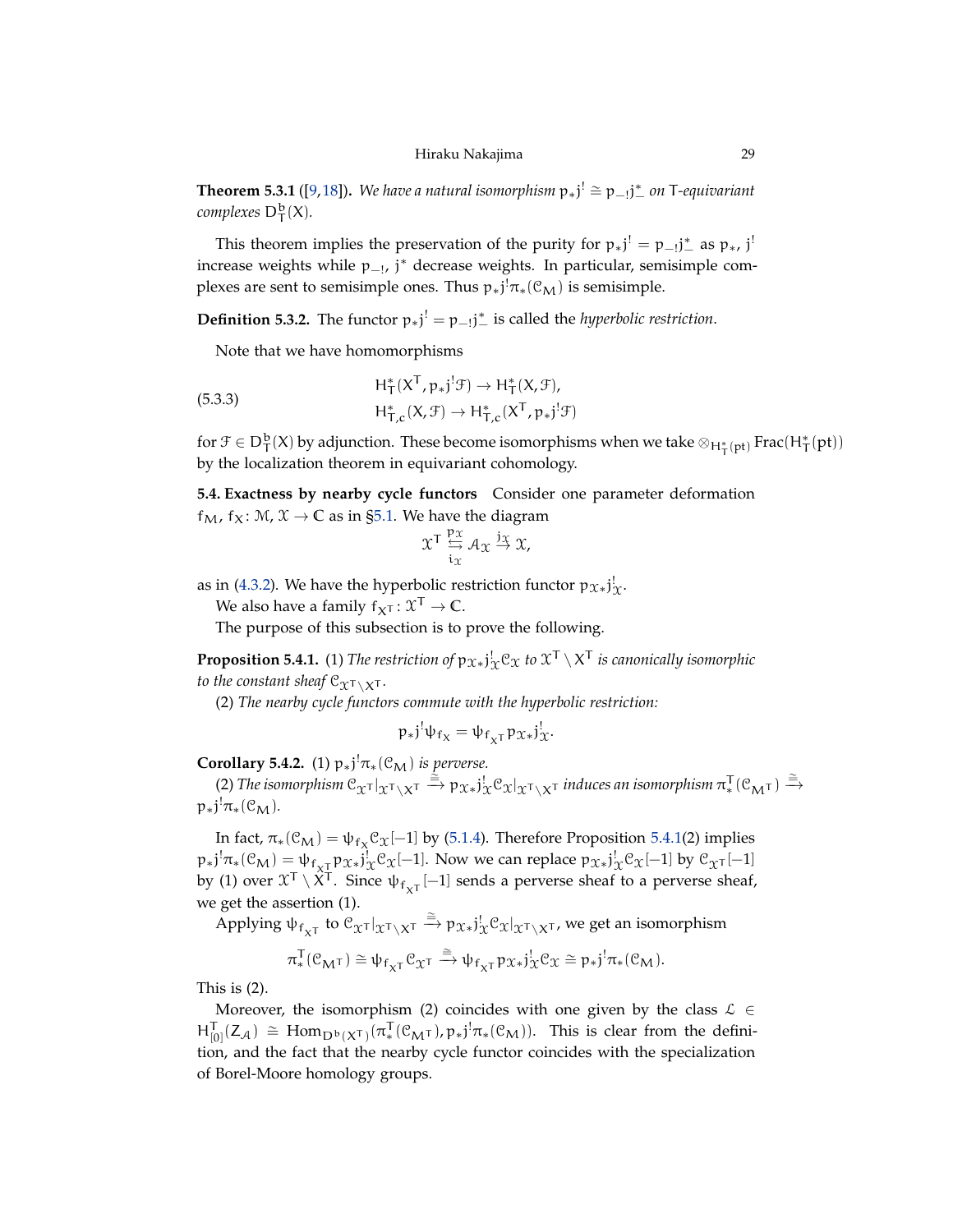<span id="page-29-0"></span>We have canonical homomorphisms  $\text{IC}(X^T) \to \pi^T_*$  $\pi^1(\mathcal{C}_{\mathbf{M}^{\mathsf{T}}})$  and  $\pi_*(\mathcal{C}_{\mathbf{M}}) \to \text{IC}(X)$ as the inclusion and projection of direct summands. Therefore we have a canonical homomorphism

$$
IC(X^T) \to p_*j^! IC(X).
$$

Note that  $IC(X^T)$ ,  $p_*j^! IC(X)$  make sense even when we do not have a symplectic resolution. Therefore we can ask whether there is a canonical homomorphism  $\text{IC}(X^T) \to p_*j^! \text{IC}(X)$ , though it is not precise unless we clarify in what sense it is canonical. In [§5.6](#page-31-0) and [§7](#page-39-0) below, we will construct canonical homomorphisms.

**Historical Comment 5.4.3.** A different but similar proof of Corollary [5.4.2\(](#page-28-2)1) was given by Varagnolo-Vasserot [\[62\]](#page-56-4) for hyperbolic restrictions for quiver varieties, and it works for symplectic resolutions. It uses hyperbolic semi-smallness for the case of symplectic resolution on one hand, and arguments in [\[34,](#page-55-18) 3.7] and [\[33,](#page-55-19) 4.7] on the other hand. The latter two originally gave decomposition of restrictions of character sheaves, restrictions of perverse sheaves corresponding to canonical bases respectively. (Semisimplicity follows from a general theorem [5.3.1.](#page-28-3) But decomposition must be studied in a different way.)

*Proof of Proposition* [5.4.1.](#page-28-1) (1) The key is that  $M \setminus M$  is isomorphic to  $X \setminus X$ . We have the decomposition  $\mathcal{M}^{\mathsf{T}} = \bigsqcup \mathcal{F}_\alpha$  corresponding to  $\mathcal{M}^{\mathsf{T}} = \bigsqcup \mathcal{F}_\alpha$  to connected components. Then we have the induced decomposition

$$
\mathcal{A}_{\mathcal{X}}\setminus\mathcal{A}_{\mathcal{X}}=\bigsqcup p_{\mathcal{X}}^{-1}(\mathcal{F}_{\alpha}\setminus F_{\alpha})
$$

to connected components, such that each  $p_{\mathcal{X}}^{-1}(\mathcal{F}_\alpha \setminus F_\alpha)$  is an affine bundle over  $\mathcal{F}_{\alpha} \setminus \mathcal{F}_{\alpha}$ . The same holds for  $\mathcal{R}_{\chi} \setminus \mathcal{R}_{\chi} = \bigsqcup p_{\chi}^{-1} (\mathcal{F}_{\alpha} \setminus \mathcal{F}_{\alpha})$ .

Moreover  $\mathfrak{p}_\mathfrak{X}^{-1}(\mathfrak{F}_\alpha\setminus\mathsf{F}_\alpha)$  is a smooth closed subvariety of  $\mathfrak{X}\setminus X$ . Its codimension is equal to the dimension of fibers of  $p_{\mathfrak{X} -}^{-1}(\mathcal{F}_\alpha \setminus \mathsf{F}_\alpha)$ .

Thus the hyperbolic restriction  $p_{\mathfrak{X}*}j_{\mathfrak{X}}^! \mathfrak{C}_{\mathfrak{X}}$  is the constant sheaf  $\mathfrak{C}_{\mathfrak{X}^{\mathsf{T}} \setminus \mathsf{X}^{\mathsf{T}}}$  up to shifts. (Shifts could possibly different on components.)

Now normal bundles of  $\mathcal{F}_\alpha \setminus F_\alpha$  to  $p_{\mathfrak{X}}^{-1}(\mathcal{F}_\alpha \setminus F_\alpha)$  and  $p_{\mathfrak{X}-}^{-1}(\mathcal{F}_\alpha \setminus F_\alpha)$  are dual vector bundles with respect to the symplectic structure. In particular the dimension of fibers are equal. This observation implies that shifts are unnecessary,  $p_{\mathcal{X}*}j_{\mathcal{X}}^!\mathcal{C}_{\mathcal{X}}$ is equal to  $\mathcal{C}_{\chi}(\chi)$ . Moreover the isomorphism is given by the restriction of the constant sheaves and the Thom isomorphism for the cohomology group of an affine bundle. Therefore it is canonical.

(2) Recall that the nearby cycle functor  $\psi_{f_X}$  is given by  $r_X^* \tilde{c}_{X*} \tilde{c}_X^*$  as in [\(5.1.1\)](#page-26-7), where we put subscripts X to names of maps to indicate we are considering the family  $\mathfrak{X} \to \mathbb{C}$ .

We replace  $p_*j'$  by  $p_{-j}j^*_{-}$  by Theorem [5.3.1.](#page-28-3) We have the commutative diagram

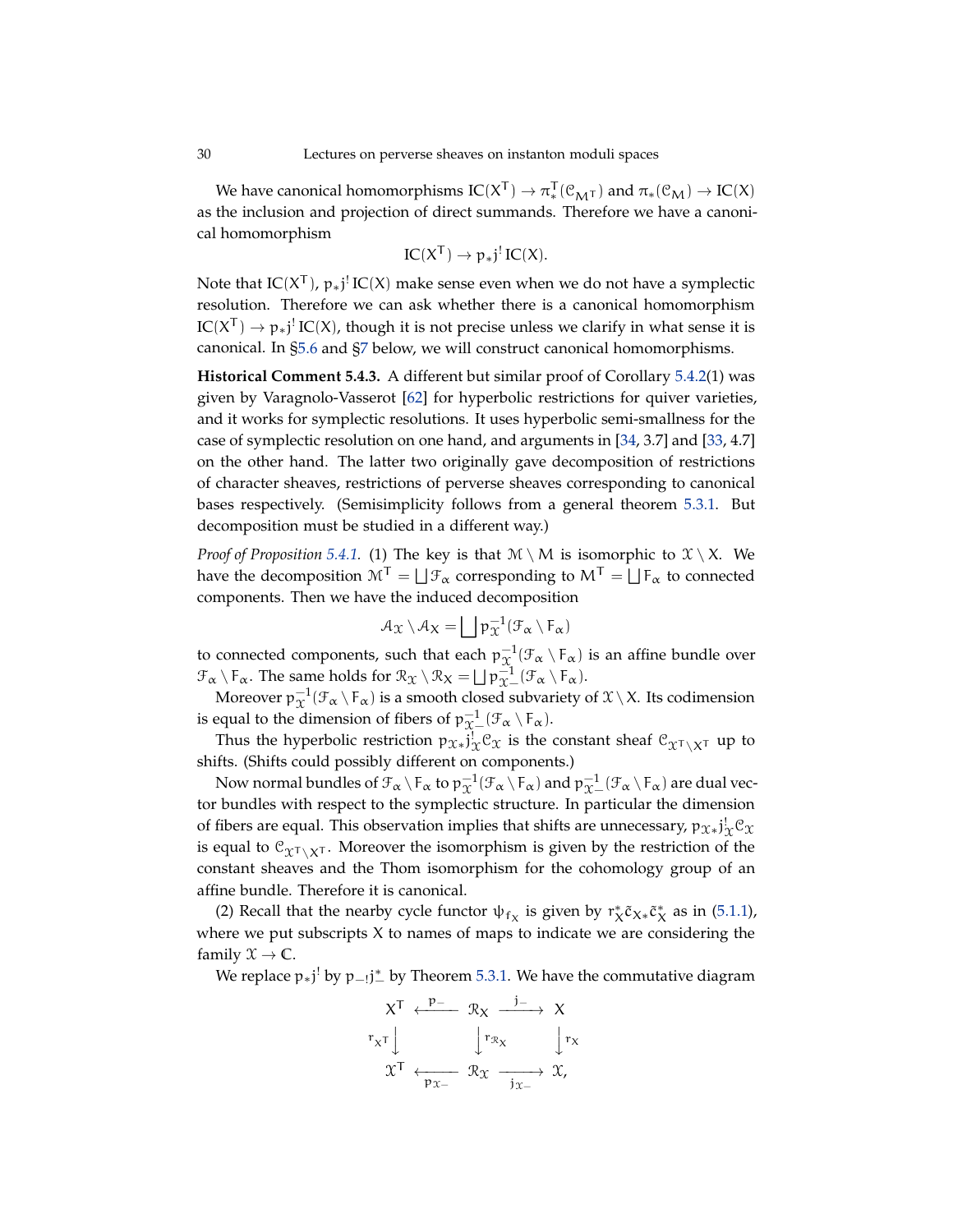#### Hiraku Nakajima 31

<span id="page-30-1"></span>where both squares are cartesian. Thus  $p_{-!}j^*_{-}r^*_{-} = p_{-!}r^*_{\mathcal{R}_X}j^*_{\mathcal{X}-} = r^*_{X^T}p_{\mathcal{X}-!}j^*_{\mathcal{X}-}.$ Namely the hyperbolic restriction commutes with the restrictions  $r_{X}^*$ ,  $r_{X^{\mathsf{T}}}^*$  to 0fibers.

Next we replace back  $p_{\mathcal{X}-}$   $j^*_{\mathcal{X}-}$  to  $p_{\mathcal{X}*}$   $j^!_{\mathcal{X}}$  and consider the diagram

$$
\begin{array}{ccc}\n\mathfrak{X}^{\mathsf{T}} & \xleftarrow{\mathsf{P}\mathfrak{X}} & \mathcal{A}_{\mathfrak{X}} & \xrightarrow{\mathsf{j}\mathfrak{X}} & \mathfrak{X} \\
\tilde{c}_{\mathsf{X}}\mathsf{T} & \uparrow \tilde{c}_{\mathcal{A}_{\mathsf{X}}} & \uparrow \tilde{c}_{\mathsf{X}} \\
\tilde{\mathfrak{X}}^{\mathsf{T}*} & \xleftarrow{\mathsf{P}\mathfrak{X}^*} & \tilde{\mathcal{A}}_{\mathfrak{X}}^* & \xrightarrow{\mathsf{j}\mathfrak{X}^*} & \tilde{\mathfrak{X}}^*.\n\end{array}
$$

The bottom row is pull back to the universal cover  $\tilde{C}^*$  of the upper row. This is commutative and both squares are cartesian. Thus we have  $p_{\mathcal{X}*}$   $j_{\mathcal{X}}^{\dagger}$   $\tilde{c}_{X*}$  =  $p_{\mathfrak{X}*} \tilde{c}_{\mathcal{A}_{\mathbf{X}*}}j^!_{\tilde{\mathbf{X}}^*}} = \tilde{c}_{\mathbf{X}^{\mathsf{T}*}}(p_{\tilde{\mathbf{X}}^*})_{*}j^!_{\tilde{\mathbf{X}}^*}.$  Thus the hyperbolic restriction commutes with the pushforward for the coverings  $\tilde{c}_X$ ,  $\tilde{c}_{X^T}$ .

Finally we commute the hyperbolic restriction with pullbacks for  $\tilde{c}_X$ ,  $\tilde{c}_{X^T}$ . We do not need to use Theorem [5.3.1](#page-28-3) as we saw  $j_{\tilde{\Upsilon}^*}$ ,  $p_{\tilde{\Upsilon}^*}$  are (union of) embedding of smooth closed subvarieties and projections of vector bundles. Therefore \* and ! are the same up to shift. (Also Theorem [5.3.1](#page-28-3) is proved for algebraic varieties, and is not clear whether the proof works for  $\tilde{\chi}^*$  in general. This problem disappears if we consider the nearby cycle functor in algebraic context.) This finishes the proof of (2).  $\Box$ 

**5.5. Hyperbolic semi-smallness** Looking back the proof of Proposition [5.4.1,](#page-28-1) we see that a key observation is the equalities rank  $A_X = \text{rank} \, \mathcal{R}_X = \text{codim}_X X^T/2$ . (More precisely restriction to each component of  $X<sup>T</sup>$ .)

In order to prove the exactness of the hyperbolic restriction functor in more general situation, in particular, when we do not have symplectic resolution, we will introduce the notion of hyperbolic semi-smallness in this subsection.

The terminology is introduced in [\[12\]](#page-54-1), but the concept itself has appeared in [\[38\]](#page-55-17) in the context of the geometric Satake correspondence.

Let  $X = \bigsqcup X_\alpha$  be a stratification of X such that  $i^!_\alpha$  IC(X),  $i^*_\alpha$  IC(X) are shifts of locally constant sheaves. Here  $i_{\alpha}$  denotes the inclusion  $X_{\alpha} \to X$ . We suppose that  $X_0$  is the smooth locus of X as a convention.

We also suppose that the fixed point set  $\mathsf{X}^\mathsf{T}$  has a stratification  $\mathsf{X}^\mathsf{T} = \bigsqcup \mathsf{Y}_\beta$  such that the restriction of p to  $p^{-1}(Y_{\beta}) \cap X_{\alpha}$  is a topologically locally trivial fibration over  $Y_{\beta}$  for any α, β (if it is nonempty). We assume the same is true for p\_. We take a point  $y_\beta \in Y_\beta$ .

**Definition 5.5.1.** We say (p, j) is *hyperbolic semi-small* if the following two estimates hold

<span id="page-30-0"></span>(5.5.2)  
\n
$$
\dim p^{-1}(y_{\beta}) \cap X_{\alpha} \leq \frac{1}{2} (\dim X_{\alpha} - \dim Y_{\beta}),
$$
\n
$$
\dim p^{-1}(y_{\beta}) \cap X_{\alpha} \leq \frac{1}{2} (\dim X_{\alpha} - \dim Y_{\beta}).
$$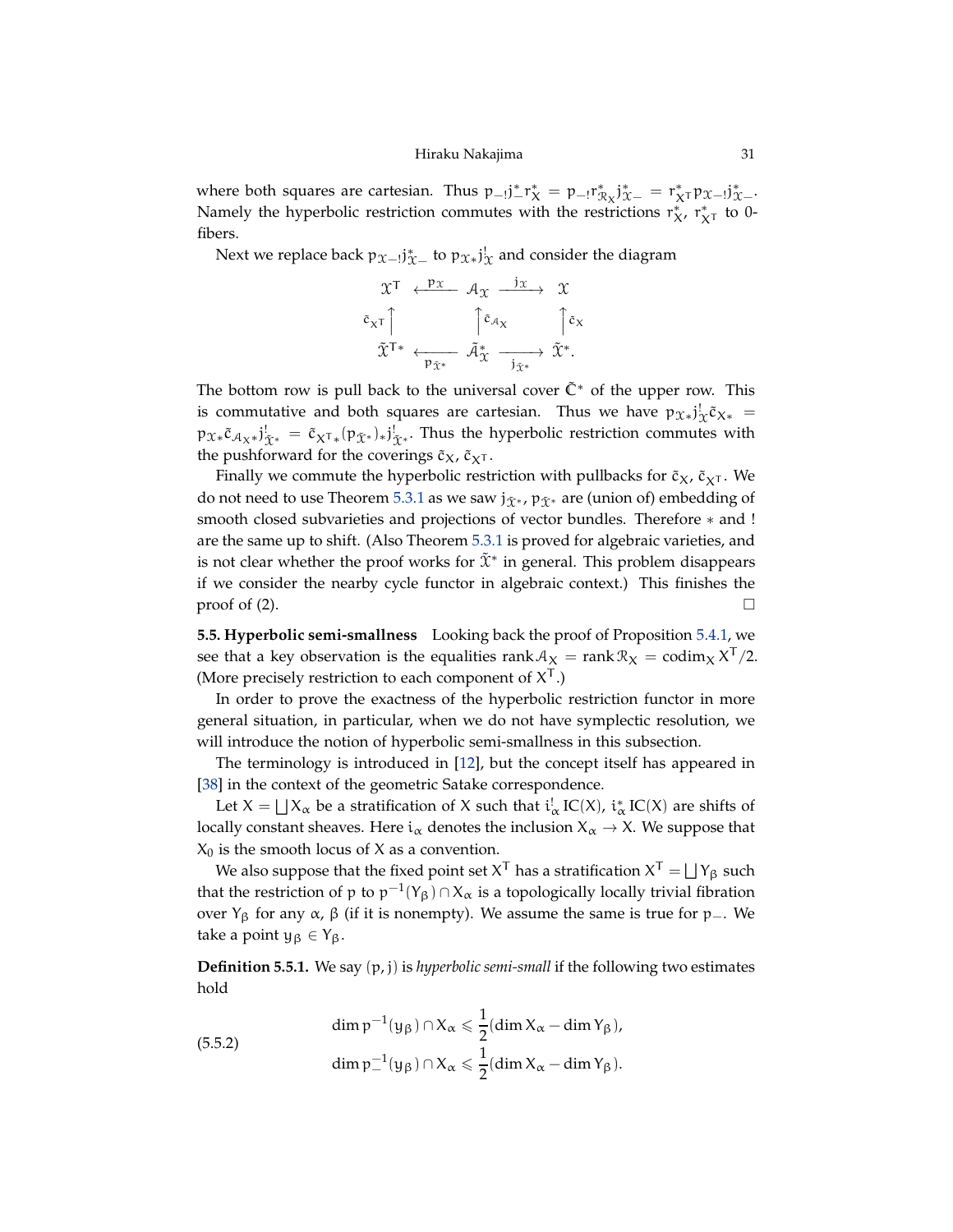<span id="page-31-3"></span>These conditions are for p and j. Nevertheless we will often say the functor p<sub>∗</sub>j<sup>!</sup> is hyperbolic semi-small for brevity. There should be no confusion if we use  $p_{*}j'$  only for IC(X).

Suppose X is smooth (and  $X = X_0$ ). Then  $X^T$  is also smooth. We decompose  $X^{T} = \bigsqcup Y_{\beta}$  into connected components as usual. Then the above inequalities must be equalities, i.e.,  $rank A_X|_{Y_\beta} = rank R_X|_{Y_\beta} = codim_X Y_\beta/2$ . They are the condition which we have mentioned in the beginning of this subsection.

Note that  $p^{-1}(y_{\beta}) \cap X_0$  and  $p_{-}^{-1}(y_{\beta}) \cap X_0$  are at most  $(\dim X - \dim Y_{\beta})/2$ dimensional if Φ is hyperbolic semi-small. We consider homology and cohomology groups  $H_{\dim X-\dim Y_{\beta}}(p^{-1}(y_{\beta})\cap X_0)$  and  $H_c^{\dim X-\dim Y_{\beta}}(p^{-1}(y_{\beta})\cap X_0)$ . They have bases given by  $(\dim X - \dim Y_\beta)/2$ -dimensional irreducible components of  $p^{-1}(y_\beta) \cap X_0$  and  $p^{-1}_-(y_\beta) \cap X_0$  respectively. When  $y_\beta$  moves in  $Y_\beta$ , they form local systems where  $\pi_1(Y_\beta)$  acts by permuting irreducible components. Let us decompose them as  $\bigoplus H_{\dim X-\dim Y_{\beta}}(p^{-1}(y_{\beta}) \cap X_0)_{\chi} \otimes \chi$  and  $\bigoplus H_{c}^{\dim X-\dim Y_{\beta}}(p_{-}^{-1}(y_{\beta}) \cap X_0)_{\chi}$  $(X_0)_\chi \otimes \chi$ , where  $\chi$  is a simple local system  $\chi$  on  $Y_\beta$ .

<span id="page-31-1"></span>**Theorem 5.5.3.** *Suppose* (p, j) *is hyperbolic semi-small. Then* p∗j ! (IC(X)) *is perverse and it is isomorphic to*

$$
\bigoplus_{\beta,\chi} IC(\overline{Y_{\beta}},\chi)\otimes H_{dim\,X-dim\,Y_{\beta}}(p^{-1}(y_{\beta})\cap X_0)_{\chi}.
$$

*Moreover, we have an isomorphism*

$$
H_{\dim X-\dim Y_\beta}(p^{-1}(y_\beta)\cap X_0)_X\cong H_c^{\dim X-\dim Y_\beta}(p^{-1}_-(y_\beta)\cap X_0)_X.
$$

The proof is similar to one in [\[38,](#page-55-17) Theorem 3.5], hence the detail is left as an exercise for the reader. In fact, we only use the case when  $X<sup>T</sup>$  is a point, and the argument in detail for that case was given in [\[12,](#page-54-1) Th. A.7.1].

<span id="page-31-2"></span>**Exercise 5.5.4.** Consider  $X = \mathbb{C}^2$  with the hyperbolic action  $(x, y) \mapsto (tx, t^{-1}y)$  for t ∈ C<sub>hyp</sub>. We choose a chamber  $\mathbb{R}_{>0}$ . Check that  $(S<sup>d</sup>X, C<sup>×</sup><sub>hyp</sub>)$  is hyperbolic semismall. For a partition  $\lambda$  of d, we take an irreducible representation  $\rho$  of Stab( $\lambda$ ). (Stab( $\lambda$ ) was introduced in [§3.7.](#page-15-1)) We consider it as a local system on  $S_{\lambda}(\mathbb{C}^2)$ , and take the associated IC sheaf  $IC(S_\lambda(\mathbb{C}^2), \rho)$ . Compute the hyperbolic restriction of IC( $S_\lambda(\mathbb{C}^2)$ ,  $\rho$ ).

**Exercise 5.5.5.** Give a proof of Theorem [5.5.3.](#page-31-1) Assume  $X<sup>T</sup>$  is a single point for brevity.

<span id="page-31-0"></span>**5.6. Hyperbolic restriction for affine Grassmannian** Recall the affine Grassmannian  $Gr_G = G((z))/G[[z]]$  is defined for a complex reductive group G. Perverse sheaves on Gr<sub>G</sub> are related to finite dimensional representations of  $G^{\vee}$ , the Langlands dual of G by the geometric Satake correspondence. Let us review how the hyperbolic restriction functor appears in Mirkovic-Vilonen's work [\[38\]](#page-55-17) on the geometric Satake correspondence. This topic as well as further topics on the geometric Satake can be found in Zhu's lectures in the same volume. So we will omit details.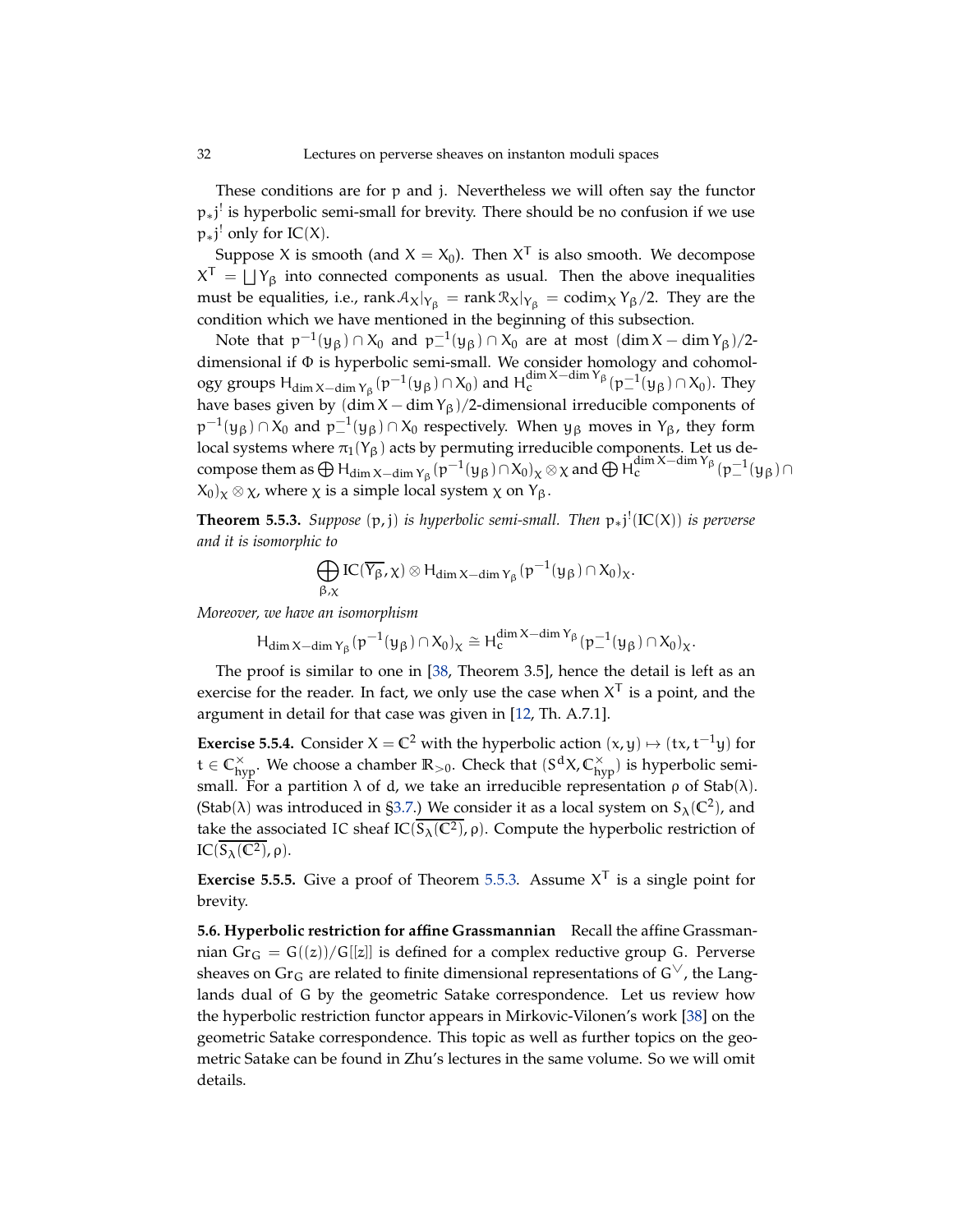<span id="page-32-2"></span>Let Perv<sub>G</sub>(Gr<sub>G</sub>) be the abelian category of G[[z]]-equivariant perverse sheaves on  $Gr_G$ . Let us consider the natural T-action on  $Gr_G$ , where T is a maximal torus of G. Then it is well-known that the fixed point set  $\text{Gr}_{G}^{T}$  is the affine Grassmannian of T, which is nothing but the coweight lattice  $Hom_{\text{grp}}(C^{\times}, T)$ . Let us choose the coweight  $2\rho^{\vee}$ :  $\mathbb{C}^{\times} \to \mathsf{T}$ , the sum of positive coroots. (This is a conventional choice, and is not essential.) Let  $\nu$  be a coweight and let  $z^{\nu}$  be the corresponding T-fixed point in  $Gr_G$ . Let  $S_\gamma$  be the corresponding attracting set

<span id="page-32-1"></span>
$$
S_{\nu}=\{x\in Gr_G\mid \lim_{t\to 0}2\rho^{\vee}(t)x=z^{\nu}\}.
$$

We consider the diagram

(5.6.1) 
$$
\{z^{\mathsf{v}}\} \stackrel{\mathsf{p}_{\mathsf{v}}}{\underset{\mathsf{i}_{\mathsf{v}}}{\longleftrightarrow}} \mathsf{S}_{\mathsf{v}} \stackrel{\mathsf{j}_{\mathsf{v}}}{\to} \mathrm{Gr}_{\mathsf{G}}
$$

as in [\(4.3.2\)](#page-18-1), and the corresponding hyperbolic restriction  $p_*j^!$ . Here we need to treat fixed points separately. In fact, we do not have the projection p on the union of  $S_{\gamma}$ , considering it as a closed subscheme of  $Gr_G$ . This problem has not occur, as we have only considered hyperbolic restriction functors for affine varieties so far.

Let  $\lambda$  be a dominant weight and  $\mathrm{Gr}^\lambda_G$  be the G[[z]]-orbit through  $z^\lambda$ . Let  $\overline{\mathrm{Gr}}^\lambda_G$ be its closure. It is the union of  $\operatorname{Gr}_G^{\mu}$  over dominant weights  $\mu \leq \lambda$ . Then it was proved in [\[38,](#page-55-17) Th. 3.2] that the restriction of [\(5.6.1\)](#page-32-1) to  $\overline{\text{Gr}}_{G}^{\lambda}$  is hyperbolic semi-small. Therefore by Theorem [5.5.3,](#page-31-1)  $p_{v*}j_v^!$  IC( $\overline{Gr}_G^{\lambda}$ ) is perverse, in other words it is concentrated in degree 0, as  $z^v$  is a point. In Mirkovic-Vilonen's formulation of geometric Satake correspondence, the equivalence  $Perv_G(Gr_G) \cong Rep G^{\vee}$  is designed so that we have an isomorphism

$$
H^0(p_{\nu *}j_{\nu}^! IC(\overline{Gr}_{G}^{\lambda})) \cong V_{\nu}(\lambda),
$$

where  $V(\lambda)$  is the irreducible representation of  $G^{\vee}$  with highest weight  $\lambda$ , and  $V_{\nu}(\lambda)$  is its weight ν subspace. (See [\[38,](#page-55-17) Cor. 7.4].) In other words, the decomposition in Theorem [5.5.3](#page-31-1) gives the weight space decomposition. Moreover the construction also gives a basis of  $H^0(p_{v*}j_v^! \operatorname{IC}(\overline{\text{Gr}}_{G}^{\lambda}))$ , and hence of  $V_v(\lambda)$  given by irreducible components of  $S_{\nu} \cap \mathrm{Gr}_{G}^{\lambda}$ .

<span id="page-32-0"></span>*Remark* 5.6.2*.* A resemblance between pushforward of (partial) resolution morphisms and hyperbolic restrictions is formal at this stage. But the following observation, given in [\[46\]](#page-55-9) in the context of geometric Satake correspondence for loop groups [\[10\]](#page-54-9), suggests a deeper relation is hidden. Also it is natural to conjecture that a similar relation exists in more general framework of the *symplectic duality* [\[7\]](#page-54-14) and Higgs/Coulomb branches of gauge theories [\[49\]](#page-55-10). In particular, the following observation is discussed in the framework of the symplectic duality in [\[7,](#page-54-14) §10.5].

It is known that the representation theory of G is related to geometry in two ways. One is through  $Gr_G$  as we have just reviewed. Another is via quiver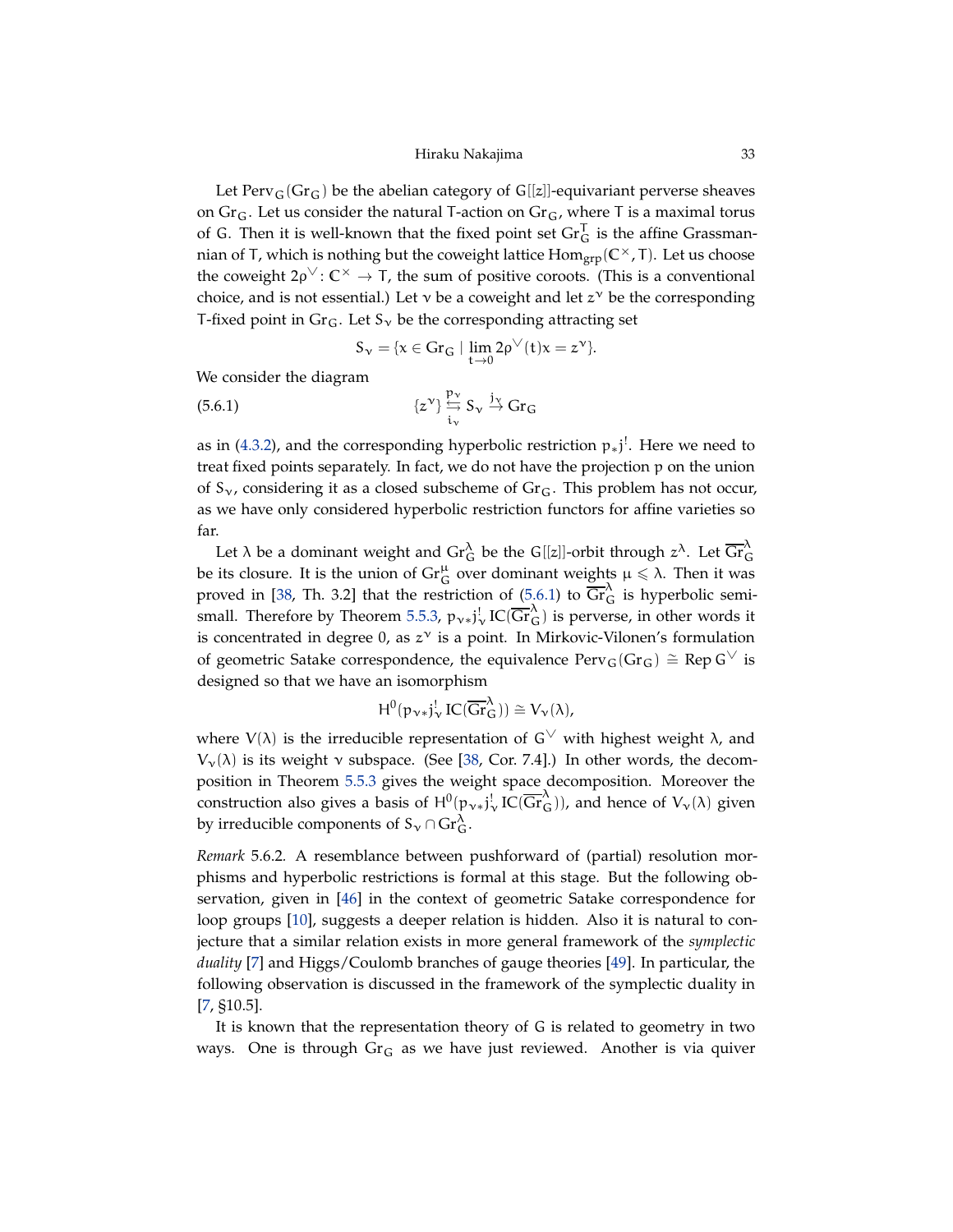<span id="page-33-1"></span>varieties of finite types. In these connections, partial resolution and hyperbolic restrictions appear in different places:

|                     | hyperbolic restrictions   partial resolution |                 |
|---------------------|----------------------------------------------|-----------------|
| affine Grassmannian | weight spaces                                | tensor products |
| quiver varieties    | tensor products                              | weight spaces   |

For  $Gr_G$ , a hyperbolic restriction is used to realize weight spaces as we have reviewed just above. For quiver varieties, weight spaces are top homology groups of central fibers of affinization morphisms  $\pi: M \to X$  ([\[42\]](#page-55-20)). It means that weights spaces are isotypical components of  $C_0$  in  $\pi_*(\mathcal{C})$ . Here  $C_0$  is the constant sheaf at the point 0.

On the other hand, a hyperbolic restriction appears for realization of tensor products for quiver varieties. (We will see it for Gieseker spaces in [§6.3.](#page-35-1)) For  $Gr<sub>G</sub>$ , tensor products are realized by the convolution diagram (see [\[38,](#page-55-17) §4]). We will not review the construction, but we just mention that tensor product multiplicities are understood as dimension of isotypical components of  $\overline{IC(\overline{\text{Gr}}_{G}^{\lambda})}$  in the pushforward of a certain perverse sheaf under a semi-small morphism.

Affine Grassmannian (more precisely slices of  $\text{Gr}_{G}^{\lambda}$  in the closure of another G[[z]]-orbit) and quiver varieties of finite types are examples of Coulomb and Higgs branches of common gauge theories (see [\[49\]](#page-55-10)). It is natural to expect that similar exchanges of two functors appear for pairs of *dual* symplectic varieties and Coulomb/Higgs branches. Toric hyper-Kähler manifolds provide us other examples [\[8\]](#page-54-22).

Let us consider a 3-dimensional SUSY gauge theory associated with  $(H_c, M)$ in general. A maximal torus of the normalizer of  $H_c$  in Sp( $\bf{M}$ ) (flavor symmetry group) gives a torus action on the Higgs branch, and (partial) resolution on the Coulomb branch [\[49,](#page-55-10) §5]. On the other hand, the Pontryagin dual of the fundamental group of the gauge group  $H_c$  gives a torus action on the Coulomb branch and (partial) resolution on the Higgs branch  $[49, §4(iv)]$  $[49, §4(iv)]$ . Therefore the exchange of partial resolution and hyperbolic restriction are natural.

# **6.** R**-matrix for Gieseker partial compactification**

<span id="page-33-0"></span>In this lecture we introduce R-matrices of stable envelopes for symplectic resolutions. Then we study them for Gieseker partial compactification, in particular relate them to the Virasoro algebra.

# **6.1. Definition of** R**-matrix** We consider the setting in [§4.1.](#page-16-1)

Let  $\iota \colon \mathsf{M}^{\mathsf{T}} \to \mathsf{M}$  be the inclusion. Then  $\iota^* \circ \mathsf{Stab}_{\mathcal{C}} \in \mathsf{End}(\mathsf{H}^{[*]}_{\mathbb{T}}(\mathsf{M}^{\mathsf{T}}))$  is upper triangular, and the diagonal entries are multiplication by  $e(L^-_\alpha)$ . Since  $e(L^-_\alpha)|_{H^*_1(pt)}$ is nonzero,  $\iota^* \circ \text{Stab}_{\mathcal{C}}$  is invertible over  $\mathbf{F}_T = \mathbb{C}(\text{Lie } \mathbb{T})$ . By the localization theorem for equivariant cohomology groups,  $\mathfrak{t}^*$  is also invertible. Therefore Stab $_{\mathfrak{C}}$  is invertible over  $\mathbf{F}_\mathsf{T}$ .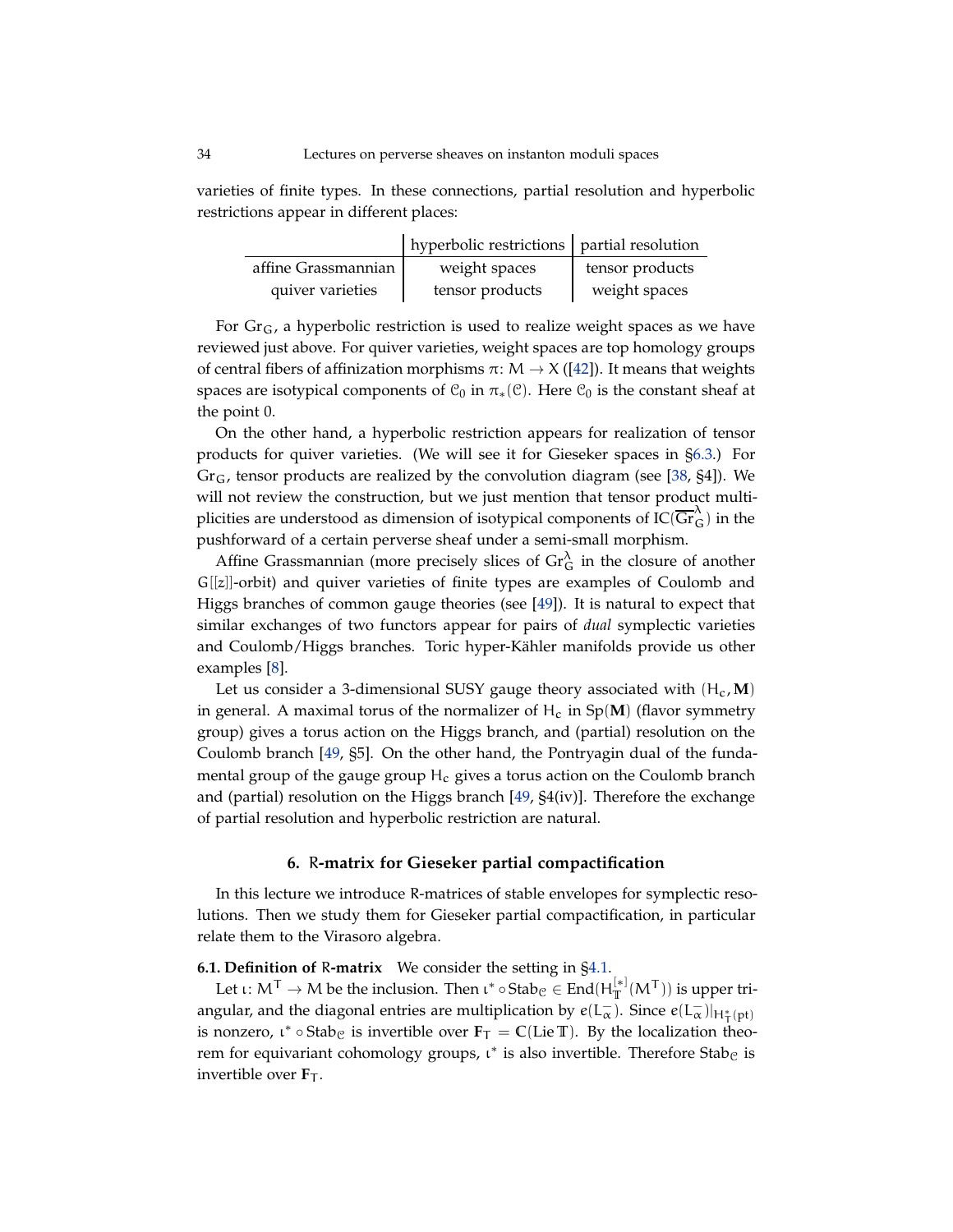<span id="page-34-0"></span>**Definition 6.1.1.** Let  $C_1$ ,  $C_2$  be two chambers. We define the R-matrix by

$$
R_{\mathcal{C}_1,\mathcal{C}_2}=Stab_{\mathcal{C}_1}^{-1}\circ Stab_{\mathcal{C}_2}\in End(H_T^{[*]}(M^T))\otimes \mathbf{F}_T.
$$

**Example 6.1.2.** Consider  $M = T^* \mathbb{P}^1$  with  $T = \mathbb{C}^\times$ ,  $\mathbb{T} = \mathbb{C}^\times \times \mathbb{C}^\times$  as before. We denote the corresponding equivariant variables by u,  $\hbar$  respectively. (So  $H^*_{\text{T}}(\text{pt}) =$  $\mathbb{C}[\text{Lie } \mathsf{T}] = \mathbb{C}[\mathsf{u}], \ \mathsf{H}_{\mathbb{T}}^*(\text{pt}) = \mathbb{C}[\text{Lie } \mathbb{T}] = \mathbb{C}[\mathsf{u}, \hbar].$ ) Choose a chamber  $\mathcal{C} = \{\mathsf{u} > 0\}.$ Then  $R_{-C,C}$  is the middle block of Yang's R-matrix

$$
R=1-\frac{\hbar P}{u}, \qquad P=\sum_{i,j=1}^2 e_{ij}\otimes e_{ji},
$$

where  $e_{ij}$  is the matrix element acting on  $\mathbb{C}^2$  up to normalization.

**Exercise 6.1.3.** Check this example.

It is customary to write the R-matrix as  $R(u)$  to emphasize its dependence on u. This variable u is called a *spectral parameter* in the context of representation theory of Yangian.

The reason why it should be called the R-matrix is clear if we consider the 'coproduct' in [\(5.2.5\)](#page-27-0). Let us denote it  $\Delta_{\mathcal{C}}$  as it depends on a choice of a chamber C. If we take two chambers  $C_1$ ,  $C_2$  as above, we have *two* coproducts  $\Delta_{C_1}$ ,  $\Delta_{C_2}$ . Then we can regard  $H_{\mathbb{T}}^{[*]}(M^{\mathsf{T}})$  as an  $H_{[*]}^{\mathbb{T}}(Z)$ -module in two ways, through  $\Delta_{\mathcal{C}_1}$ or  $\Delta_{\mathcal{C}_2}$ . Let us distinguish two modules as  $H_T^{[*]}(M^{\mathsf{T}})_{\mathcal{C}_1}$ ,  $H_T^{[*]}(M^{\mathsf{T}})_{\mathcal{C}_2}$ . Then the R-matrix

$$
R_{\mathcal{C}_1,\mathcal{C}_2} \colon H^{[*]}_T(M^T)_{\mathcal{C}_2} \otimes \mathbf{F}_T \to H^{[*]}_T(M^T)_{\mathcal{C}_1} \otimes \mathbf{F}_T
$$

is an intertwiner.

Yang's R-matrix above originally appeared in a quantum many-body problem. Subsequently it is understood that  $R(u)$  is an intertwiner between  $V(a_1) \otimes V(a_2)$ and  $V(a_2) \otimes V(a_1)$ , where  $V(a_i)$  is a 2-dimensional evaluation representation of the Yangian  $Y(5l_2)$  associated with  $5l_2$ . Conversely the Yangian  $Y(5l_2)$  can be constructed from the R-matrix by the so-called RTT relation. See [\[39\]](#page-55-21). Maulik-Okounkov [\[36\]](#page-55-0) apply this construction to the R-matrix for  $\widetilde{\mathfrak{U}}_r^d$ , and more generally for quiver varieties. For quiver varieties of type ADE, this construction essentially recovers the usual Yangian  $Y(g)$  associated with g [\[37\]](#page-55-22). But it is a new Hopf algebra for quiver varieties of other types.

We will not review the RTT construction, as the W-algebra associated with g (not of type A) is something different.

For the Yangian, we have two coproducts  $\Delta$ ,  $\Delta^{op}$  where the latter is given by exchanging two factors in tensor products. The R-matrix is an intertwiner of two coproducts.

**6.2. Yang-Baxter equation** Suppose that T is two dimensional such that Lie T =  ${a_1 + a_2 + a_3 = 0}$ . We suppose that there are six chambers given by hyperplanes  $a_1 = a_2$ ,  $a_2 = a_3$ ,  $a_3 = a_1$  as for Weyl chambers for  $\mathfrak{sl}(3)$ . The cotangent bundle of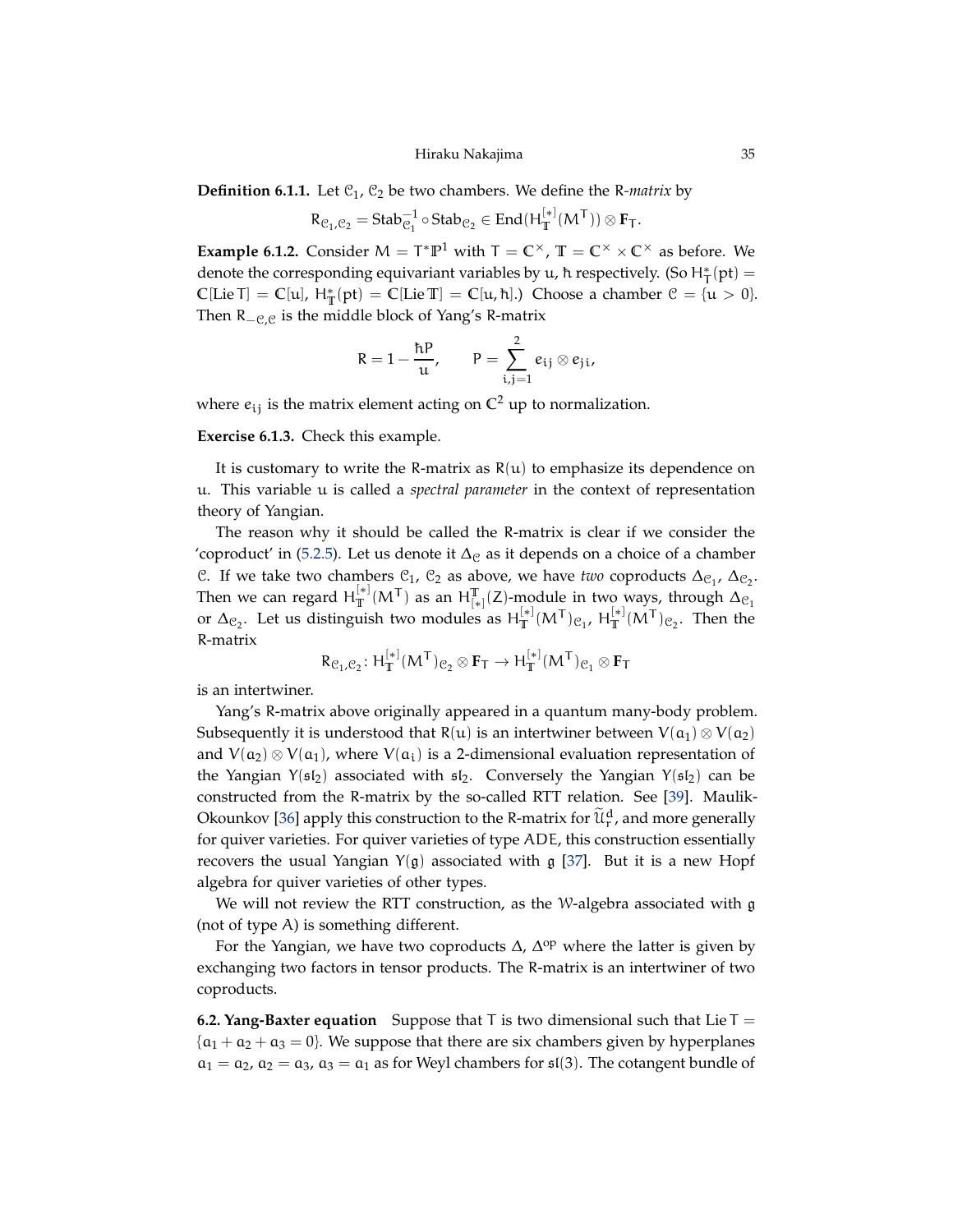the flag variety of SL(3) and  $\widetilde{\mathfrak{U}}_3^d$  are such examples by Exercise [4.2.1.](#page-17-0) We factorize the R-matrix from C to −C in two ways to get the Yang-Baxter equation

 $R_{12}(a_1 - a_2)R_{13}(a_1 - a_3)R_{23}(a_2 - a_3) = R_{23}(a_2 - a_3)R_{13}(a_1 - a_3)R_{12}(a_1 - a_2).$ See Figure [6.2.1.](#page-35-0)



<span id="page-35-2"></span><span id="page-35-0"></span>Figure 6.2.1. Yang-Baxter equation

Let  $\mathcal{C}$ ,  $\mathcal{C}_2$  be chambers as in Figure [6.2.1.](#page-35-0) Let  $\mathcal{C}'$  be a half line separating  $\mathcal{C}$ ,  $\mathcal{C}_2$ , considered as a chamber for a subtorus  $T'$  corresponding to  $a_1 = a_2$ . Then by Proposition [4.11.1](#page-25-3) we have

(6.2.2) 
$$
R_{12} = R_{\mathcal{C}_2, \mathcal{C}} = \text{Stab}_{\mathcal{C}_2/\mathcal{C}'}^{-1} \circ \text{Stab}_{\mathcal{C}/\mathcal{C}'}.
$$

Here Stab<sub>C2</sub>/c', Stab<sub>C</sub>/c' are maps from  $H_T^{[*]}(M^T)$  to  $H_T^{[*]}(M^T')$ . Therefore the right hand side is the R-matrix for the action of  $T/T'$  on  $M^{T'}$ . For the cotangent bundle of the flag variety of SL(3) and  $\widetilde{\mathfrak{U}}_3^d$ , it is the R-matrix for SL(2) and  $\widetilde{\mathfrak{U}}_2^d$ respectively.

<span id="page-35-1"></span>**6.3. Heisenberg operators** In the remainder of this lecture, we study the Rmatrix for the case  $X = \widetilde{\mathcal{U}}_r^d$ . But we first need to consider behavior of Heisenberg operators under the stable envelope.

Let us observe that the Heisenberg operators  $P_{-m}^{\Delta}(\alpha)$  sends  $H_{[*]}^{\mathbb{T}}(\mathcal{A}_{\widetilde{U},\alpha})$  to  $H^{\mathbb{T}}_{[*-\deg \alpha]}(\mathcal{A}_{\widetilde{U}}\mathfrak{g}_{+m})$ . This is because  $q_1(q_2^{-1}(\mathcal{A}_{\widetilde{U}}\mathfrak{g} \times \mathbb{C}^2)) \subset \mathcal{A}_{\widetilde{U}}\mathfrak{g}_{+m}$ . Therefore the direct sum  $\bigoplus_{d} H_{[*]}^{\mathbb{T}}(\mathcal{A}_{\widetilde{U},\vec{r}})$  is a module over the Heisenberg algebra. Recall we have isomorphisms

$$
\bigoplus_d H^{\mathbb{T}}_{[*]}(\mathcal{A}_{\widetilde{\mathcal{U}}_T^d}) \underset{(4.10.1)}{\cong} \bigoplus_d H^{[*]}_{\mathbb{T}}((\widetilde{\mathcal{U}}_r^d)^{\mathsf{T}}) \underset{(3.6.3)}{\cong} \bigotimes_{i=1}^r \bigoplus_{d_i=0}^{\infty} H^{[*]}_{\mathbb{T}}((\mathbb{C}^2)^{[d_i]}).
$$

Note that the rightmost space is the tensor product of r copies of the Fock space. Therefore it is a representation of the product of r copies of the Heisenberg algebra.

We compare two Heisenberg algebra representations.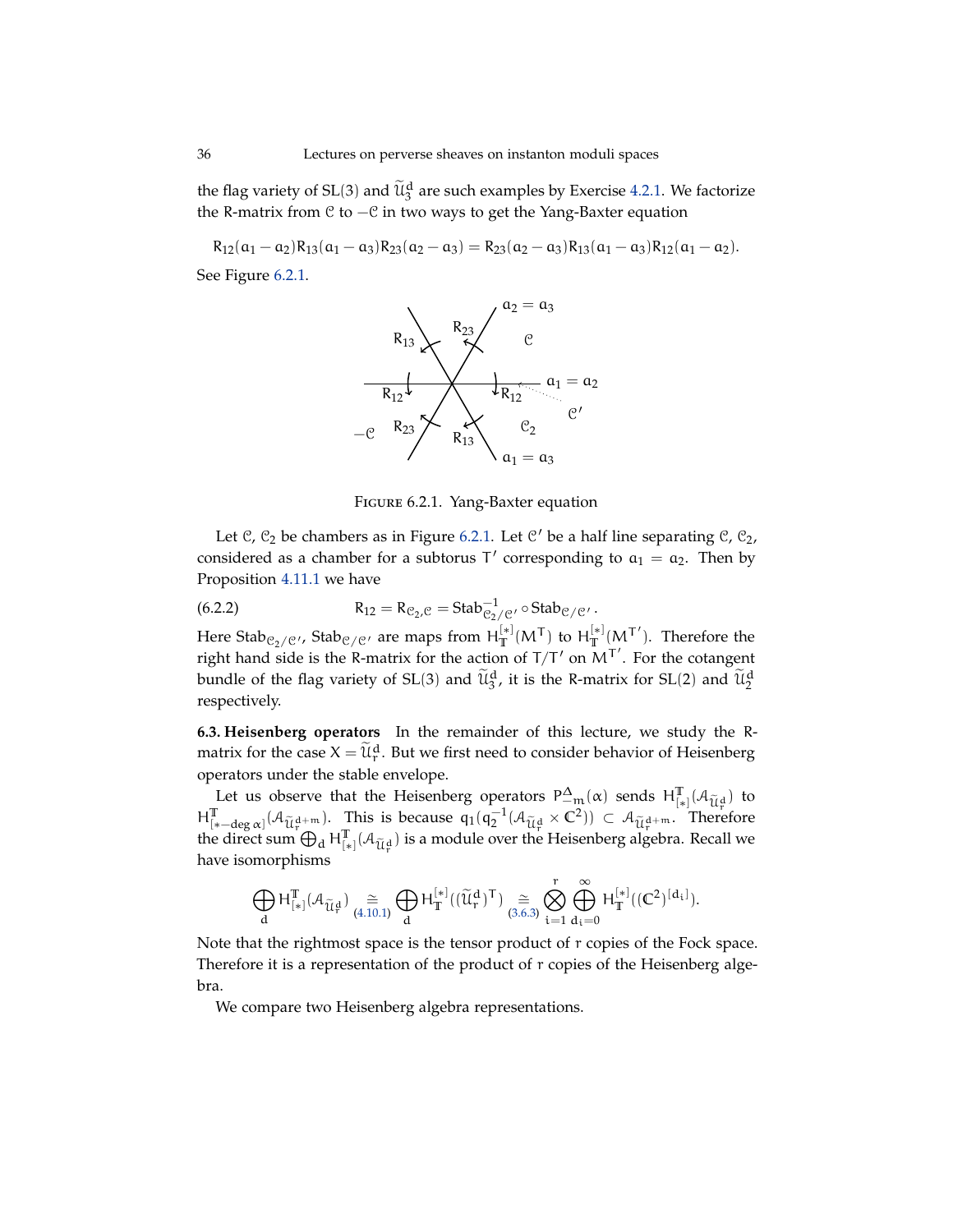<span id="page-36-4"></span><span id="page-36-1"></span>**Proposition 6.3.1** ([\[36,](#page-55-0) Th. 12.2.1]). *The operator*  $P_{-m}^{\Delta}(\alpha)$  *is the diagonal Heisenberg operator*

$$
\sum_{i=1}^r id \otimes \cdots \otimes id \otimes \underbrace{P_{-m}(\alpha)}_{i^{th}\; factor} \otimes id \otimes \cdots \otimes id\,.
$$

Thus  $P_{-m}^{\Delta}(\alpha)$  is a *primitive* element with respect to the coproduct  $\Delta$ .

<span id="page-36-2"></span>**Exercise 6.3.2.** Give a proof of the above proposition.

**6.4.** R-matrix as a Virasoro intertwiner Consider the R-matrix for  $\widetilde{\mathfrak{u}}_r^d$ . By [\(6.2.2\)](#page-35-2), it is enough to consider the  $r = 2$  case.

We mostly consider the localization

$$
H_{\mathbb{T}}^{[*]}((\widetilde{u}_{2}^{d})^{\mathsf{T}}) \otimes_{\mathbf{A}_{\mathsf{T}}} \mathbf{F}_{\mathsf{T}},
$$

from now. It means that we consider the localization at the *generic point* in  $Spec A_T = Spec C[\vec{\alpha}, \epsilon_1, \epsilon_2]$ . By [\(3.6.3\)](#page-14-0)  $\bigoplus H_T^{[*]}((\widetilde{\mathcal{U}}_2^d)^T)$  is isomorphic to the tensor product of two copies of Fock space. Let us denote the Heisenberg generator for the first and second factors by  $P_m^{(1)}$ ,  $P_m^{(2)}$  respectively. Here we take  $1 \in H_T^{[*]}(C_1^2)$ for the cohomology class  $\alpha$  in [§3.5,](#page-12-1) and omit (1) from the notation. Note  $P_n^{(1)}$ ,  $P_n^{(2)}$  are well-defined operators on  $H_T^{[*]}((\widetilde{u}_2^d)^T)$  only for  $n < 0$  (a creation operator). To make sense it also for  $n > 0$ , we need to consider the localized equivariant cohomology group as above. Note also that we have  $\langle 1, 1 \rangle = -1/\varepsilon_1 \varepsilon_2$  in the commutation relation. This does not make sense unless  $\varepsilon_1$ ,  $\varepsilon_2$  are invertible, i.e., in  $\mathbb{C}(\varepsilon_1, \varepsilon_2)$ . We will discuss the integral form in [§8.](#page-47-0)

We have  $P_m^{\Delta} = P_m^{(1)} + P_m^{(2)}$  by Proposition [6.3.1.](#page-36-1) Since  $P_m^{\Delta}$  is defined by a correspondence which makes sense without going to fixed points  $(\widetilde{\mathfrak{U}}_2^d)^T$ , it commutes with the R-matrix. Therefore the R-matrix should be described by anti-diagonal Heisenberg generators  $P_m^{(1)} - P_m^{(2)}$ . Let us denote them by  $P_m^-$ .

Let us denote the corresponding Fock spaces by  $F^{\Delta}$  and  $F^-$ . Therefore we have  $\bigoplus H_T^{[*]}((\widetilde{U}_2^d)^T) \cong F^{\Delta} \otimes F^-$ . The above observation means that the R-matrix is of a form  $id_{F\Delta} \otimes R'$  for some operator  $R'$  on  $F^-$ .

We now characterize  $R'$  in terms of the Virasoro algebra, acting on  $F^-$  by the well-known Feigin-Fuchs construction.

Let us recall the Feigin-Fuchs construction. We put

P

$$
\rho_0^{-} \stackrel{\text{def.}}{=} \frac{1}{\epsilon_1 \epsilon_2} (a_1 - a_2 - (\epsilon_1 + \epsilon_2)).
$$

This element is central, i.e., it commutes with all other  $P_m^-$ . In particular, the Heisenberg relation [\(3.5.2\)](#page-12-0) remains true.

<span id="page-36-0"></span>We then define

(6.4.1) 
$$
L_n \stackrel{\text{def.}}{=} -\frac{\varepsilon_1 \varepsilon_2}{4} \sum_m :P_m^- P_{n-m}^- : -\frac{n+1}{2} (\varepsilon_1 + \varepsilon_2) P_n^-.
$$

These  $L_n$  satisfy the Virasoro relation

<span id="page-36-3"></span>(6.4.2) 
$$
[L_m, L_n] = (m-n)L_{m+n} + \left(1 + \frac{6(\epsilon_1 + \epsilon_2)^2}{\epsilon_1 \epsilon_2}\right) \delta_{m,-n} \frac{m^3 - m}{12}
$$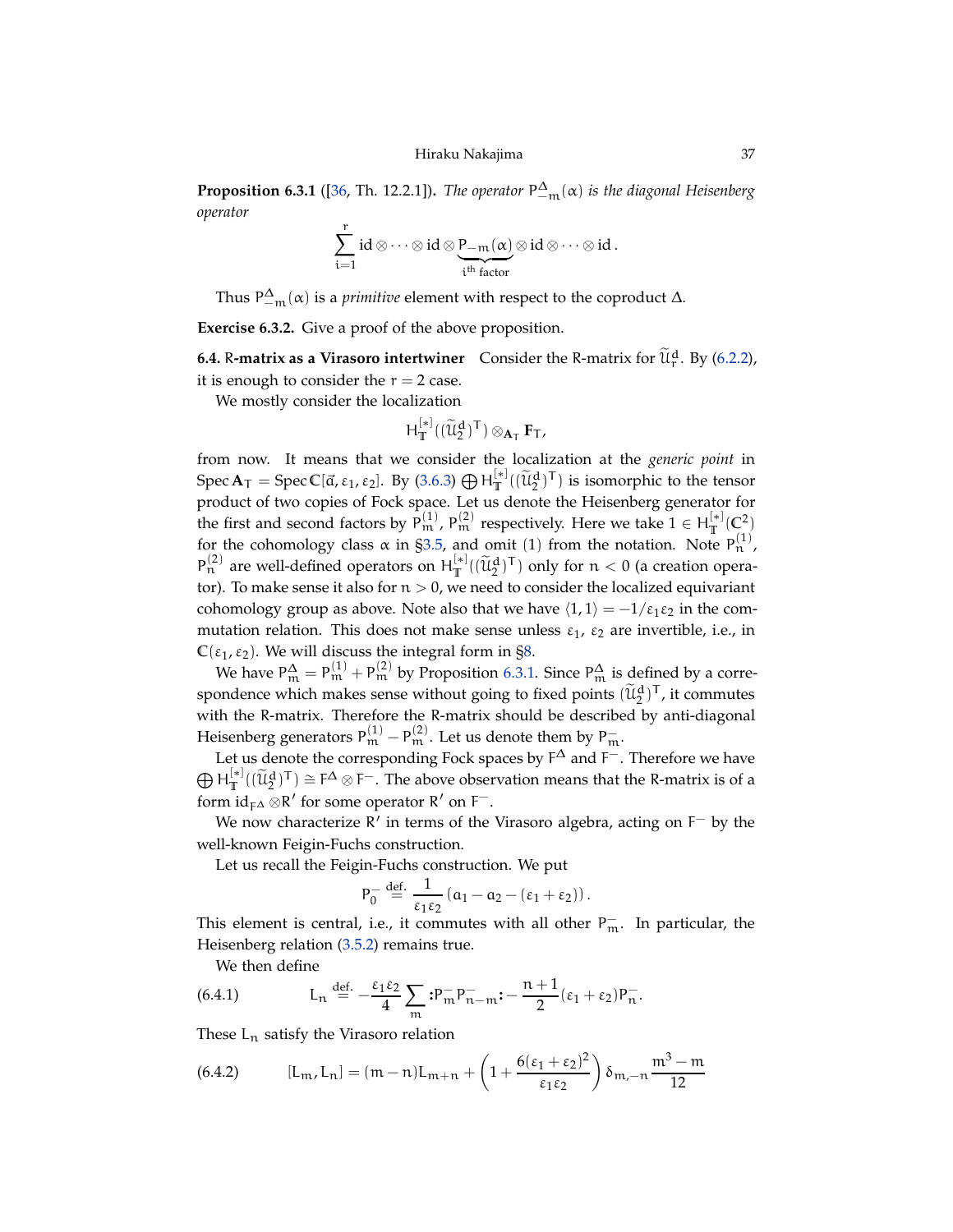<span id="page-37-3"></span>with the central charge  $1 + 6(\epsilon_1 + \epsilon_2)^2/\epsilon_1 \epsilon_2$ .

The vacuum vector  $|vac\rangle = 1_{\widetilde{U}_2^0} \in H_T^{[*]}(\widetilde{U}_2^d)$  is a *highest weight vector*, it is killed by  $L_n$  ( $n > 0$ ) and satisfies

<span id="page-37-2"></span>(6.4.3) 
$$
L_0|vac\rangle = -\frac{1}{4}\left(\frac{(\alpha_1-\alpha_2)^2}{\epsilon_1\epsilon_2} - \frac{(\epsilon_1+\epsilon_2)^2}{\epsilon_1\epsilon_2}\right)|vac\rangle.
$$

Here we have used the normal ordering **: :**, which is defined by moving all annihilation operators to the right. See [\[43,](#page-55-2) Def. 9.34] for more detail.

It is known that the Fock space, as a representation of the Virasoro algebra, irreducible if its highest weight is generic. Moreover its isomorphism class is determined by its highest weight (and the central charge).

Looking at the above formula for the highest weight, we see that it is unchanged under the exchange  $a_1 \leftrightarrow a_2$ . Therefore there exists the unique automorphism on  $F^-$  (over  $F_T$ ) sending  $|vac\rangle$  to itself, and intertwining  $L_n$  defined for  $(a_1, a_2)$  with  $L_n$  for  $(a_2, a_1)$ . It is called the *reflection operator*.

Now a fundamental observation due to Maulik-Okounkov is the following result:

<span id="page-37-0"></span>**Theorem 6.4.4** ([\[36,](#page-55-0) Th. 14.3.1]). *The R-matrix is*  $id_{F\Delta} \otimes (reflection operator)$ *.* 

We will give a sketch of proof of Theorem [6.4.4](#page-37-0) in [§6.6](#page-38-0) after recalling the relation between Virasoro algebra and cohomology groups of Hilbert schemes in the next subsection.

**6.5. Virasoro algebra and Hilbert schemes** Historically the first link between the Virasoro algebra and cohomology groups of instanton moduli spaces was found for the rank 1 case by Lehn [\[31\]](#page-55-23). Lehn's result holds for an arbitrary nonsingular complex quasiprojective surface, but let us specialize to the case **C** 2 .

Recall the tautological bundle  $\mathcal V$  over the Hilbert scheme  $(\mathbb{C}^2)^{[d]}$  ([§3.2\)](#page-11-2). We consider its first Chern class  $c_1(\mathcal{V})$ .

Let P<sub>n</sub> denote the Heisenberg operator  $P_n^{\Delta}(1)$  for the  $r = 1$  case.

<span id="page-37-1"></span>**Theorem 6.5.1** ([\[31\]](#page-55-23))**.** *We have*

$$
c_1(\mathcal{V}) \cup \bullet = -\frac{(\epsilon_1 \epsilon_2)^2}{3!} \sum_{m_1 + m_2 + m_3 = 0} : P_{m_1} P_{m_2} P_{m_3} : \\ -\frac{\epsilon_1 \epsilon_2 (\epsilon_1 + \epsilon_2)}{4} \sum_m (|m| - 1) : P_{-m} P_m :.
$$

Taking the commutator with  $P_n$ , we have

$$
[c_1(\mathcal{V}) \cup \bullet, P_n] = \frac{n\epsilon_1 \epsilon_2}{2} \sum_{l+m=n} :P_l P_m : -\frac{n(|n|-1)}{2} (\epsilon_1 + \epsilon_2) P_n.
$$

If we compare this with [\(6.4.1\)](#page-36-0), we find that this looks very similar to  $nL_n$ , except a mysterious expression |n|.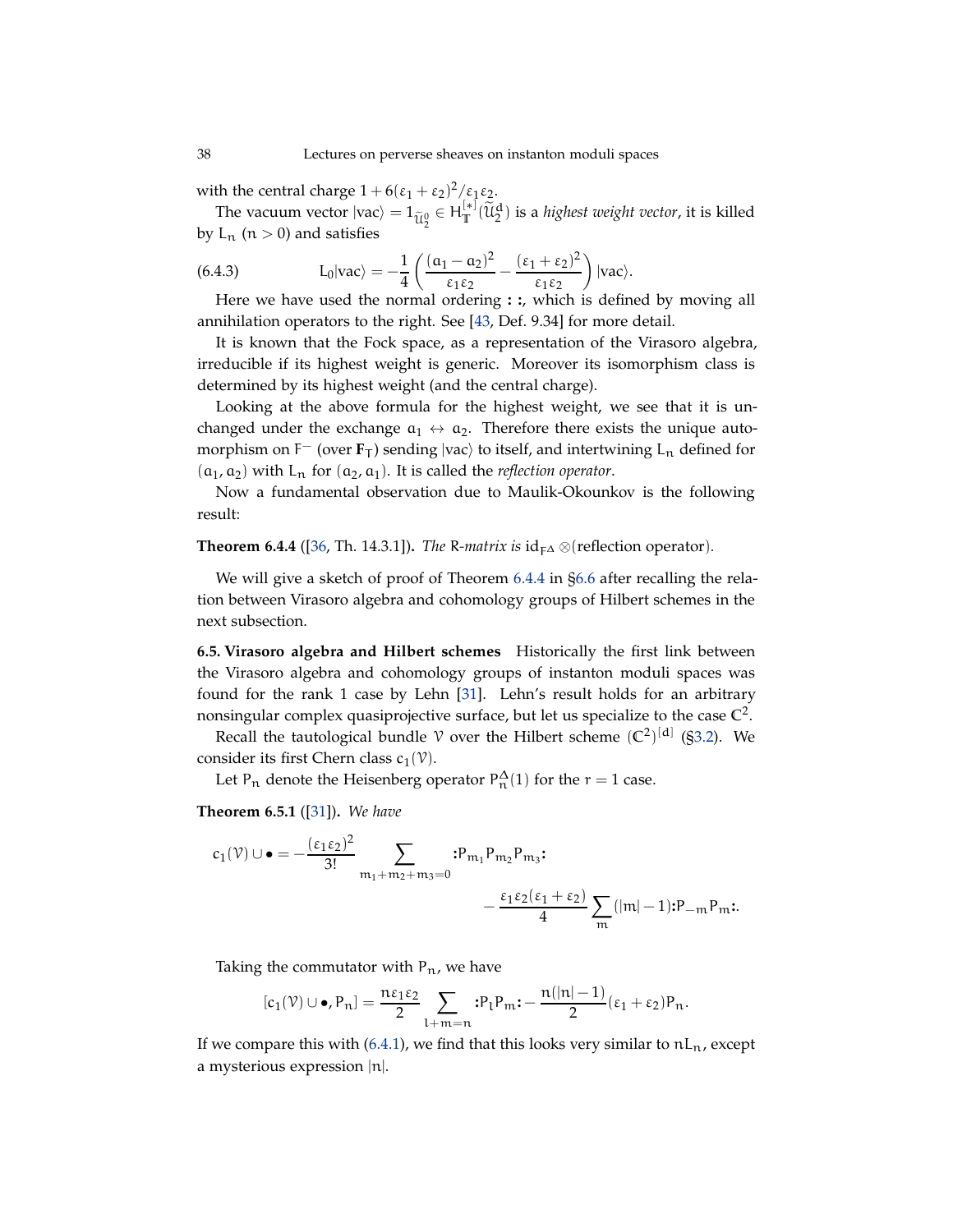<span id="page-38-2"></span>A different proof, which works only for  $\mathbb{C}^2$ , was given in [\[48\]](#page-55-3). Relation with Jack polynomials is explained there.

<span id="page-38-0"></span>**6.6.** R**-matrix at the minimal element** Let us give a sketch of the proof of Theorem [6.4.4.](#page-37-0)

The first step is to determine the classical r-matrix, which is the second coefficient of R:

$$
R = 1 + \frac{(\varepsilon_1 + \varepsilon_2)}{a_1 - a_2}r + O((a_1 - a_2)^{-2}).
$$

Recall we have  $\bigoplus H^{[*]}_T((\widetilde{U}^d_2)^\top) \cong F^\Delta \otimes F^-$  such that the R-matrix is of a form id<sub>F</sub>∆ ⊗R' for some operator R' on F<sup>-</sup> ⊗<sub>AT</sub> F<sub>T</sub>. In order to determine an operator of this form, it is enough to determine the matrix element for the component  $({\mathbb C}^2)^{[0]} \times ({\mathbb C}^2)^{[d]}$  in  $({\widetilde {\mathcal{U}}}^d_2)^T$ . (See [\[36,](#page-55-0) Lem. 12.4.2].) This is the minimum component with respect to the partial order in Definition [4.4.5.](#page-19-3) By the triangularity of the stable envelope, the matrix element is explicitly written in terms of  $e(L_{\alpha}^{\pm})$ . The vector bundles  $L^{+}_{\alpha}$ ,  $L^{-}_{\alpha}$  are the tautological vector bundle  $\mathcal V$ , tensored with appropriate characters. Here  $(C^2)^{[0]}$  is a point, so  $(C^2)^{[0]} \times (C^2)^{[d]} = (C^2)^{[d]}$ . Since the rank of  $\mathcal V$  is d, which is  $-\varepsilon_1\varepsilon_2\sum_{n>0}P_{-n}P_n$  (the leading part of L<sub>0</sub>), we determine the classical r-matrix as

$$
r=-\epsilon_1\epsilon_2\sum_{n>0}P_{-n}^-P_n^-.
$$

(See [\[36,](#page-55-0) Th. 12.4.4].)

Next we consider the first Chern class  $c_1(\mathcal{V})$  of the tautological bundle over  $\widetilde{\mathfrak{u}}_2^d$ . Recall the formula of the coproduct  $\Delta$  on Heisenberg operator  $P_{-m}^{\Delta}(\alpha)$  in Proposition [6.3.1.](#page-36-1) We have  $\Delta P_{-m}^{\Delta}(\alpha) = P_{-m}(\alpha) \otimes 1 + 1 \otimes P_{-m}(\alpha)$  for rank 2. The underlying geometric reason of this formula is that  $P_{-m}^{\Delta}(\alpha)$  is given by the lagrangian correspondence. Note  $c_1(\mathcal{V})$  is the fundamental class of the diagonal cut out by  $c_1(\mathcal{V})$  as a correspondence. It is not lagrangian, as it is cut. But one can show that  $\Delta c_1(\mathcal{V}) - c_1(\mathcal{V}) \otimes 1 - 1 \otimes c_1(\mathcal{V})$  involves *only* the classical r-matrix. (See [\[36,](#page-55-0) §10.1.2].) From this together with the above formula of the classical r-matrix, one calculate  $\Delta c_1(\mathcal{V}) - c_1(\mathcal{V}) \otimes 1 - 1 \otimes c_1(\mathcal{V})$ . Then we combine it with the formula of  $c_1(\mathcal{V}) \otimes 1 - 1 \otimes c_1(\mathcal{V})$  in Theorem [6.5.1.](#page-37-1) The formula is given in [\[36,](#page-55-0) Th. 14.2.3], but only its restriction on  $F^-$  is necessary for us.

Let us consider the commutator  $[\Delta c_1(\nu), P_n^{\Delta}]$  acting on  $\bigoplus H_T^{[*]}((\widetilde{u}_2^d)^T) \otimes_{A_T}$  $\mathbf{F}_{\mathsf{T}} \cong \mathsf{F}_{\text{loc}}^{\Delta}$  where the subscript 'loc' means  $\otimes_{\mathbf{A}_{\mathsf{T}}} \mathbf{F}_{\mathsf{T}}$ . We take its restriction to  $1 \otimes F_{loc}^- \cong F_{loc}^-$  composed with the projection  $F_{loc}^{\Delta} \otimes F_{loc}^- \to 1 \otimes F_{loc}^-$ . It is an operator on  $F_{\text{loc}}^-$ . Let us denote it by  $[\Delta c_1(\mathcal{V}), P_n^{\Delta}]|_{F_{\text{loc}}^-}$ . Then the formula [\[36,](#page-55-0) Th. 14.2.3] gives us

<span id="page-38-1"></span>**Theorem 6.6.1.** We have  $[\Delta c_1(\mathcal{V}), P_n^{\Delta}]|_{F_{loc}^-} = nL_n$ , where  $L_n$  is given by [\(6.4.1\)](#page-36-0).

Since R intertwines  $\Delta c_1(\mathcal{V})$  and  $\Delta^{\text{op}} c_1(\mathcal{V})$  by its definition, the above implies that it intertwines Virasoro operators.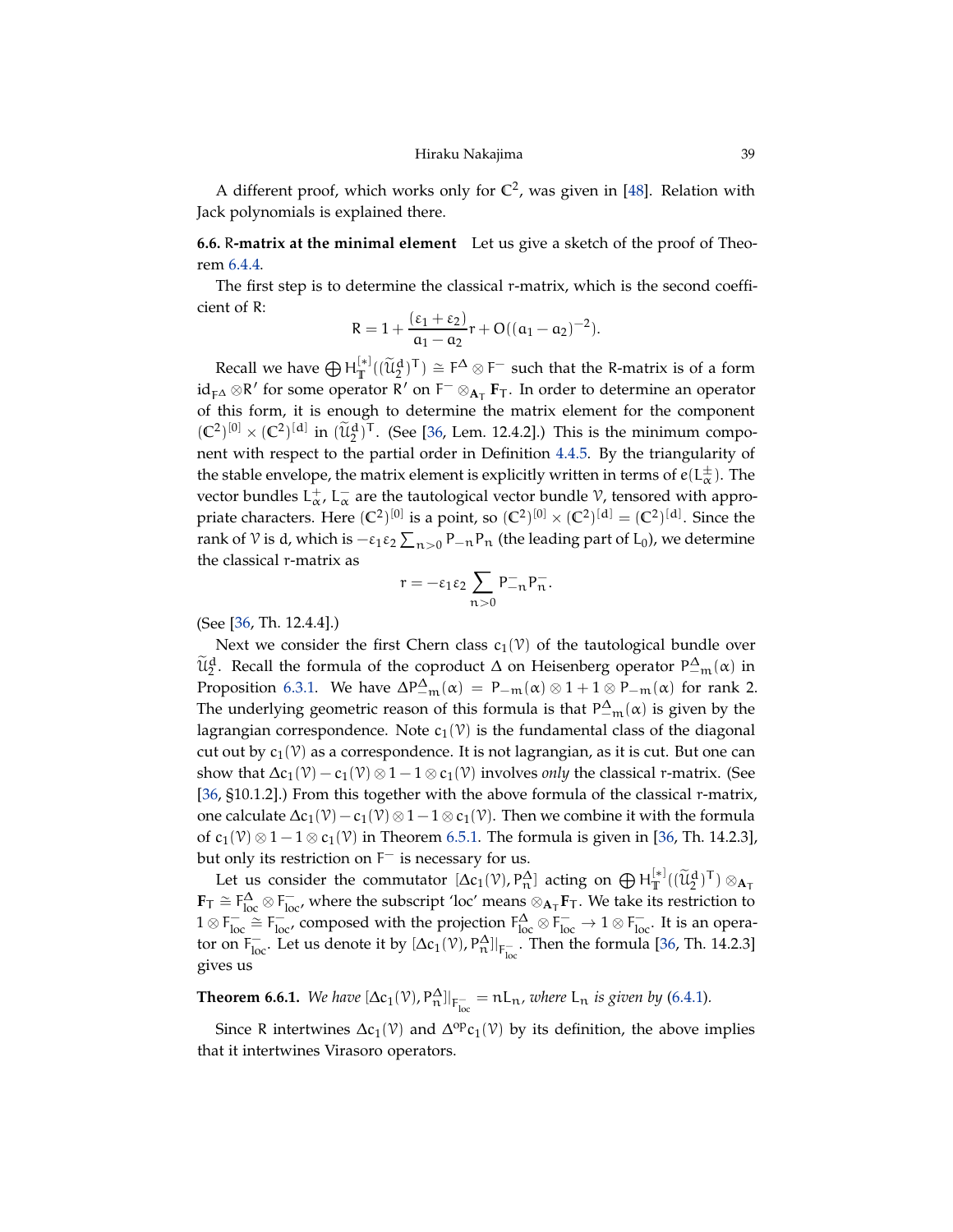Note that  $F_{\text{loc}}^-$  is characterized in  $F_{\text{loc}}^{\Delta} \otimes F_{\text{loc}}^-$  as the intersection of kernels of  $P_m^{\Delta}$  for  $m > 0$ . This subspace is nothing but  $\bigoplus_d H_T^{[*]}(\mathfrak{U}_{SL(2)}^d) \otimes_{A_T} F_T$  by Exer-cise [3.7.4.](#page-16-2) Thus  $\bigoplus_{d} IH_{T}^{[*]}(\mathcal{U}_{SL(2)}^{d})\otimes_{A_{T}} \mathbf{F}_{T}$  is a module of the Virasoro algebra, which is the W-algebra associated with  $\mathfrak{g} = \mathfrak{sl}(2)$ . This is the first case of the AGT correspondence mentioned in Introduction.

Moreover the operator  $[\Delta c_1(\mathcal{V}), P_{n}^{\Delta}]$  is well-defined on *non*-localized equivariant cohomology  $IH_{\mathbb{T}}^{[*]}(\mathcal{U}^d_{SL(2)})$  if  $P_n^{\Delta} = P_n^{\Delta}(1)$  is replaced by  $\varepsilon_1 \varepsilon_2 P_n^{\Delta} = P_n^{\Delta}([0])$  for  $n > 0$ . This is the starting point of our discussion on integral forms. See [§8.2.](#page-49-1)

*Remark* 6.6.2. For quiver varieties, we have tautological vector bundles  $v_i$  associated with vertexes i. The formula of  $\Delta c_1(\mathcal{V}_i)$  is given in the same way (see [\[36,](#page-55-0) Th. 10.1.1]). On the other hand, the coproduct of the Yangian  $Y(g)$  associated with a finite dimensional simple Lie algebra g has an explicit formula for the first Fourier mode of fields corresponding to Chevalley generators of g. It is given in terms of the classical r-matrix as in the geometric construction, where r is the invariant bilinear form. The constant Fourier modes are primitive, and there are no known explicit formula for second or higher Fourier modes.

When  $c_1(\mathcal{V}_i)$  is identified with  $h_{i,1}$  for type ADE quiver varieties, the first Fourier mode of the field corresponding to a Cartan element  $h_i$ , geometric and algebraic coproducts coincide. Since  $h_{i,1}$  together with constant modes generates  $Y(g)$ , two coproducts are equal [\[37\]](#page-55-22).

# **7. Perverse sheaves on instanton moduli spaces**

<span id="page-39-0"></span>We now turn to  $\mathfrak{U}^{\mathrm{d}}_{\mathrm{G}}$  for general G.

**7.1. Hyperbolic restriction on instanton moduli spaces**  $\mathsf{Let} \, \rho \colon \mathbb{C}^\times \to \mathsf{T}$  be a one parameter subgroup. We have associated Levi and parabolic subgroups

$$
L=G^{\rho(C^{\times})}, \qquad P=\left\{g\in G\bigg| \exists \lim_{t\to 0}\rho(t)g\rho(t)^{-1}\right\}.
$$

Unlike before, here we allow nongeneric  $\rho$  so that  $G^{\rho(C^{\times})}$  could be different from T. This is not an actual generalization. We can replace T by  $Z(L)^0$ , the connected center of L. Then ρ above can be considered as a generic one parameter subgroup in  $Z(L)^0$ .

We consider the induced  $\mathbb{C}^{\times}$ -action on  $\mathcal{U}_{\mathsf{G}}^{\mathsf{d}}$ . Let us introduce the following notation for the diagram [\(4.3.2\)](#page-18-1):

<span id="page-39-1"></span>(7.1.1) 
$$
\mathcal{U}_{L}^{d} \stackrel{\text{def.}}{=} (\mathcal{U}_{G}^{d})^{\rho(C^{\times})} \stackrel{p}{\underset{i}{\hookrightarrow}} \mathcal{U}_{p}^{d} \stackrel{\text{def.}}{=} \mathcal{A}_{\mathcal{U}_{G}^{d}} \stackrel{j}{\rightarrow} \mathcal{U}_{G}^{d}.
$$

Let us explain how these notation can be justified. If we restrict our concern to the open subscheme Bun<sup>d</sup><sub>G</sub>, a framed G-bundle  $(\mathcal{F}, \varphi)$  is fixed by  $\rho(\mathbb{C}^{\times})$  if and only if we have an L-reduction  $\mathcal{F}_L$  of  $\mathcal{F}$  (i.e.,  $\mathcal{F} = \mathcal{F}_L \times_L G$ ) so that  $\mathcal{F}_L|_{\ell_\infty}$ is sent to  $\ell_{\infty} \times L$  by the trivialization  $\rho$ . Thus  $(Bun_{G}^{d})^{\rho(C^{\times})}$  is the moduli space

<span id="page-39-2"></span>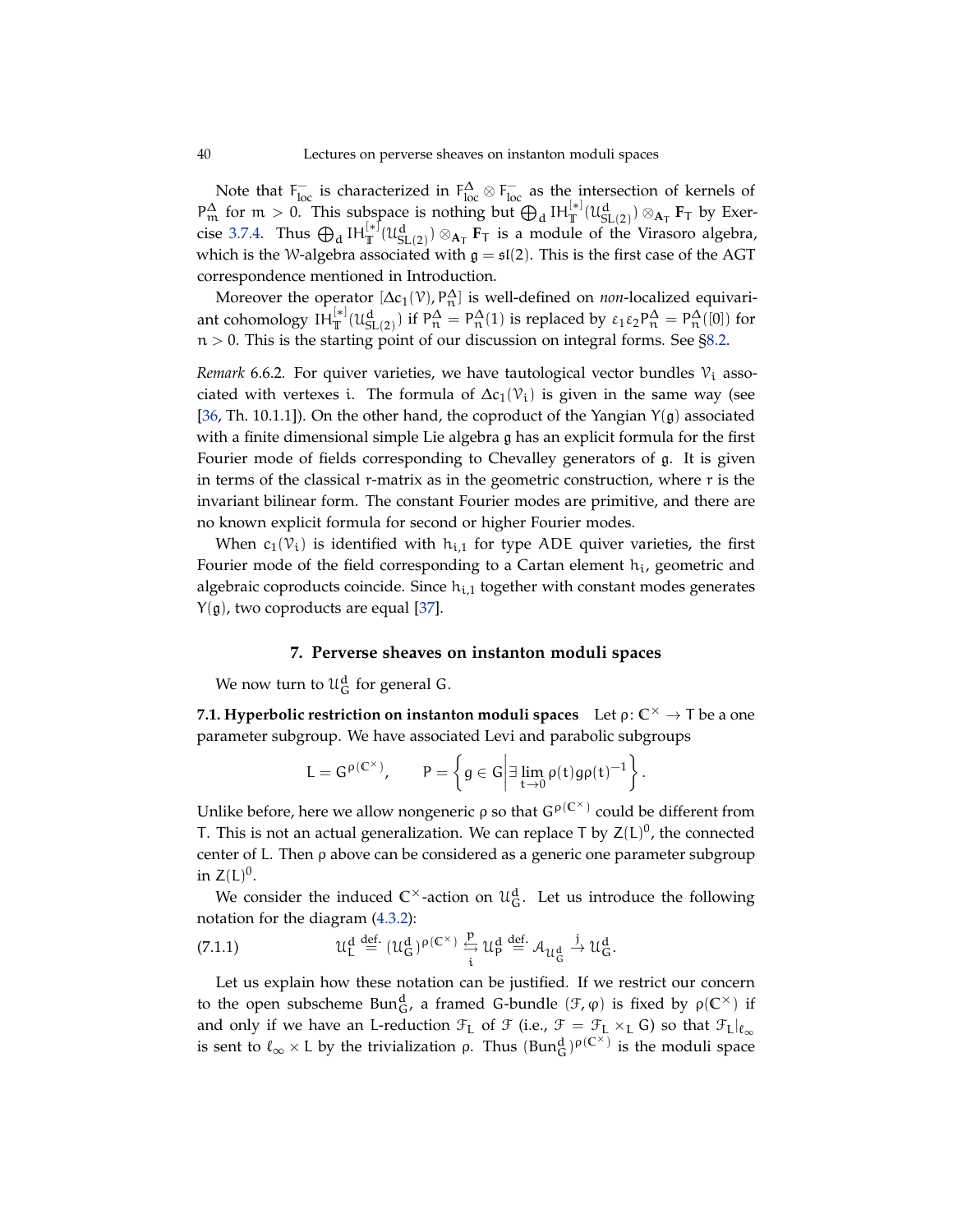<span id="page-40-3"></span>of framed L-bundles, which we could write  $Bun_L^{d,12}$  $Bun_L^{d,12}$  $Bun_L^{d,12}$  The definition of Uhlenbeck partial compactification is a little delicate, and is defined for almost simple groups. Nevertheless it is still known that  $\mathfrak{U}^d_L$  is homeomorphic to the Uhlenbeck partial compactification for [L, L] when it has only one simple factor ([\[12,](#page-54-1) Prop. 4.2.5]), though we do not know they are the same as schemes or not. We will actually use this fact later, therefore the same notation for fixed point subschemes and genuine Uhlenbeck partial compactifications are natural for us.

On the notation  $\mathcal{U}_{p}^{d}$ : If we have a framed P-bundle  $(\mathcal{F}_{P}, \varphi)$ , the associated framed G-bundle ( $\mathcal{F}_P \times_P G$ ,  $\varphi \times_P G$ ) is actually a point in the attracting set  $\mathcal{A}_{\mathcal{U}_G^d}$ . Thus the moduli space of framed P-bundle Bun<sup>d</sup> is an open subset in  $\mathcal{A}_{\mathcal{U}_{\mathcal{C}}^{\mathcal{d}}}$ . This is the reason why we use the notation  $\mathcal{U}_{p}^{d}$ . However a point in  $\mathcal{U}_{p}^{d} \cap \text{Bun}_{G}^{d}$  is not necessarily coming from a framed P-bundle like this. See Exercise [7.1.3](#page-40-1) below. Nevertheless we believe that it is safe to use the notation  $\mathfrak{U}^{\mathbf{d}}_{\mathsf{P}}$ , as we never consider genuine Uhlenbeck partial compactifications for the parabolic subgroup P.

**Example 7.1.2.** If  $G = SL(r)$  and  $L = S(GL(r_1) \times GL(r_2))$ , Bun<sup>d</sup> is the moduli space of pairs of framed vector bundles  $(E_1, \varphi_1)$ ,  $(E_2, \varphi_2)$ . On the other hand, Bun $_{\rm P}^{\rm d}$  is the moduli space of vector bundles E which arise as extension  $0 \to {\rm E}_1 \to$  $E \rightarrow E_2 \rightarrow 0$ . (In this situation, one can show that E determines E<sub>1</sub>, E<sub>2</sub>.)

<span id="page-40-1"></span>**Exercise 7.1.3** (cf. an example in [\[12,](#page-54-1) §4.4]). Consider the case  $G = SL(r)$ . Suppose  $(E, \varphi)$  is a framed vector bundle which fits in an exact sequence  $0 \to E_1 \to E \to$  $E_2 \rightarrow 0$  compatible with the framing. Here we merely assume  $E_1$ ,  $E_2$  are torsionfree sheaves. Are  $E_1$ ,  $E_2$  locally free ? Give a counter-example.

**Definition 7.1.4.** Now we consider the hyperbolic restriction functor  $p_*j^!$ :  $D_{\mathbb{T}}^b(\mathcal{U}_{\mathbb{G}}^d) \to$  $D_T^b(\mathcal{U}_L^d)$  and denote it by  $\Phi_{L,G}^P$ . If groups are clear from the context, we simply denote it by Φ.

We have the following associativity of hyperbolic restrictions.

<span id="page-40-2"></span>**Proposition 7.1.5.** *Let* Q *be another parabolic subgroup of* G*, contained in* P *and let* M *denote its Levi subgroup. Let* Q<sup>L</sup> *be the image of* Q *in* L *and we identify* M *with the corresponding Levi group. Then we have a natural isomorphism of functors*

$$
\Phi_{M,L}^{Q_L}\circ \Phi_{L,G}^P\cong \Phi_{M,G}^Q.
$$

*Proof.* It is enough to show that

$$
\mathfrak{U}_P^d\times_{\mathfrak{U}_L^d}\mathfrak{U}_{Q_L}^d=\mathfrak{U}_Q^d.
$$

This is easy to check. See [\[12,](#page-54-1) Prop. 4.5.1].  $\Box$ 

<span id="page-40-0"></span><sup>&</sup>lt;sup>12</sup>Here we use the assumption G is of type  $ADE$ . The instanton number is defined via an invariant bilinear form on g. For almost simple groups, we normalize it so that the square length of the highest root  $θ$  is 2. If  $G$  is of type  $ADE$ , instanton numbers are preserved for fixed point sets, but not in general. See [\[12,](#page-54-1) §2.1].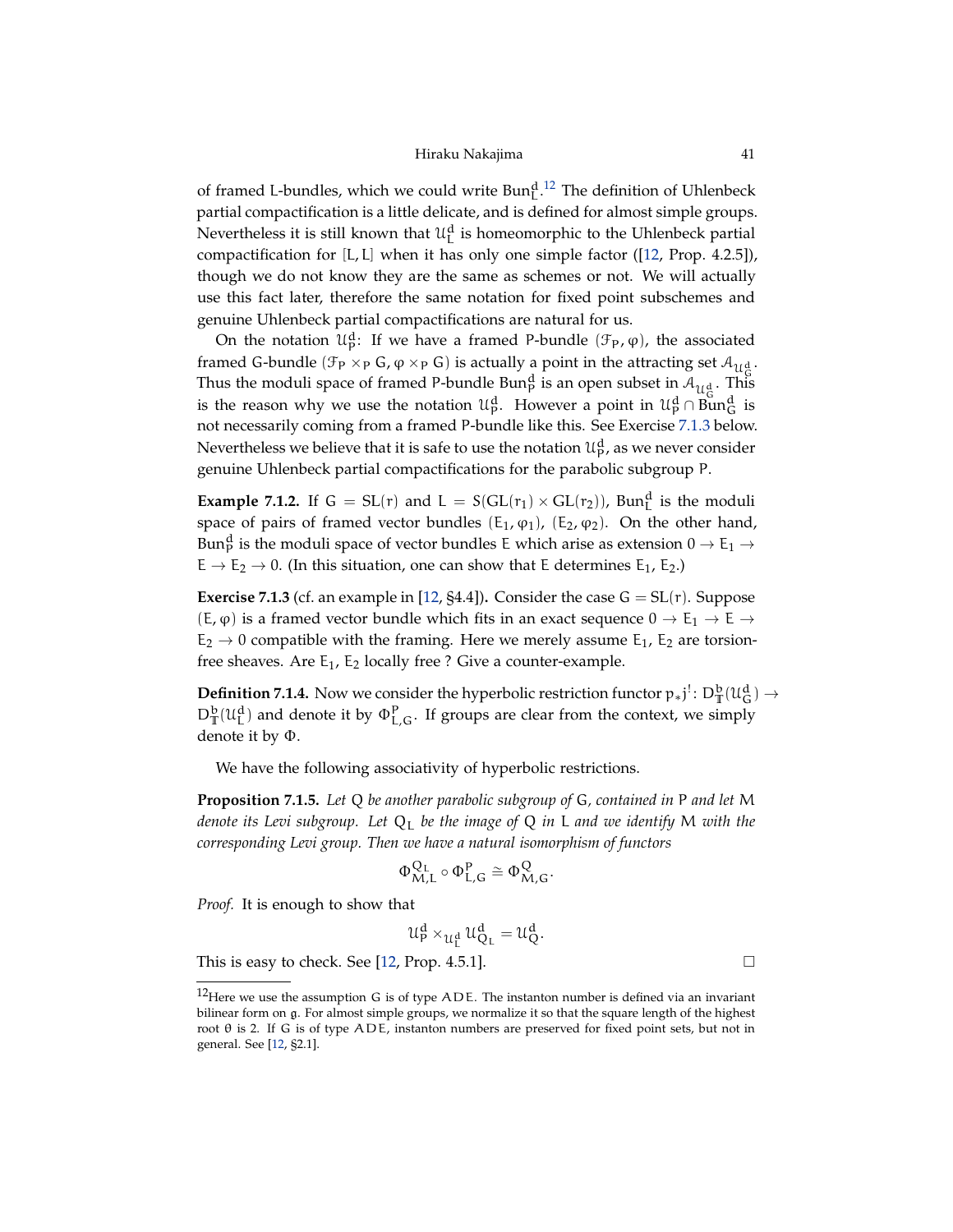<span id="page-41-0"></span>**7.2. Exactness** For a partition  $\lambda$ , let  $S_{\lambda}C^2$  be a stratum of a symmetric product as before. Let  $Stab(\lambda) = S_{\alpha_1} \times S_{\alpha_2} \times ...$  if we write  $\lambda = (1^{\alpha_1} 2^{\alpha_2} ...)$ . We consider an associated covering

$$
(\mathbb{C}^2)^{\alpha_1} \times (\mathbb{C}^2)^{\alpha_2} \times \cdots \setminus diagonal \to S_{\lambda}(\mathbb{C}^2).
$$

Let  $\rho$  be a simple local system over  $S_\lambda \mathbb{C}^2$  corresponding to an irreducible representation of  $Stab(\lambda)$ .

We consider the following class of perverse sheaves:

**Definition 7.2.1.** Let  $Perv(\mathcal{U}_L^d)$  be the additive subcategory of the abelian category of semisimple perverse sheaves on  $\mathfrak{U}_{\mathsf{L}}^{\mathsf{d}}$ , consisting of finite direct sum of IC(Bun<sup>d'</sup> × S<sub>λ</sub>(C<sup>2</sup>), 1 ⊠ ρ) for various d', λ, ρ.

Here we consider the stratification of  $\mathfrak{U}_{\mathsf{L}}^{\mathsf{d}}$  as in [\(2.2.2\)](#page-7-2):

$$
\mathcal{U}_L^d = \bigsqcup_{d=|\lambda|+d'} \text{Bun}_L^{d'} \times S_{\lambda}(\mathbb{C}^2).
$$

It is the restriction of the stratification [\(2.2.2\)](#page-7-2) to  $\mathcal{U}_{L}^{d}$ .

Let us explain why we need to consider nontrivial local systems, even though our primary interest will be on  $\text{IC}(\mathfrak{U}^d_G)$ : When we analyze  $\text{IC}(\mathfrak{U}^d_G)$  through hyperbolic restriction functor, IC sheaves for nontrivial local systems occur. This phenomenon can be seen for type A as follows.

Let us take the Gieseker space  $\widetilde{\mathfrak{u}}_r^d$  and consider the hyperbolic restriction for a chamber C for the T-action. By Corollary [5.4.2\(](#page-28-2)2), we have  $p_*j^!\pi_*(\mathcal{C}_{\tilde{U}^d_1}) \cong$  $\pi_*^{\mathsf{T}}(\mathcal{C}_{(\widetilde{U}^{\mathsf{d}}),\mathsf{T}})$ , where  $(\widetilde{\mathcal{U}}_r^{\mathsf{d}})^{\mathsf{T}}$  is the fixed point set and  $\pi^{\mathsf{T}}\colon (\widetilde{\mathcal{U}}_r^{\mathsf{d}})^{\mathsf{T}} \to (\mathcal{U}_r^{\mathsf{d}})^{\mathsf{T}}$  is  ${}^{\mathsf{T}}(\mathfrak{C}_{({\widetilde{\mathsf{U}}}_r^{\mathsf{d}})^{\mathsf{T}}})$ , where  $({\widetilde{\mathsf{U}}}_r^{\mathsf{d}})^{\mathsf{T}}$  is the fixed point set and  $\pi^{\mathsf{T}}:({\widetilde{\mathsf{U}}}_r^{\mathsf{d}})^{\mathsf{T}} \to ({\mathsf{U}}_r^{\mathsf{d}})^{\mathsf{T}}$  is the restriction of π. The fixed point sets are given by Hilbert schemes and symmetric products, and  $\pi^{\mathsf{T}}$  factors as

$$
(\widetilde{\mathcal{U}}_r^d)^T = \bigsqcup_{d_1 + \dots + d_r = d} (C^2)^{[d_1]} \times \dots \times (C^2)^{[d_r]}
$$

$$
\xrightarrow{\pi \times \dots \times \pi} \bigsqcup_{S^{d_1}C^2} S^{d_r}C^2 \xrightarrow{\kappa} S^d C^2 = (\mathcal{U}_r^d)^T,
$$

where  $\kappa$  is the 'sum map', defined by  $\kappa(C_1, \dots, C_r) = C_1 + \dots + C_r$  if we use the 'sum notation' for points in symmetric products, like  $x_1 + x_2 + \cdots + x_d$ . The pushforward for the first factor  $\pi \times \cdots \times \pi$  is

$$
\bigoplus_{|\lambda^1|+\cdots+|\lambda^r|=d}{\mathcal C}_{\overline{S_{\lambda^1}({\mathbb C}^2)}}\boxtimes\cdots\boxtimes {\mathcal C}_{\overline{S_{\lambda^r}({\mathbb C}^2)}}
$$

by discussion in [§3.7,](#page-15-1) where  $\lambda^1, \ldots, \lambda^r$  are partitions. Therefore we do not have nontrivial local systems. But κ produces nontrivial local systems. Since κ is a finite morphism, in order to calculate its pushforward, we need to study how κ restricts to covering on strata. For example, for  $\lambda = (1^{\circ})$ ,  $d_1 = d_2 = \cdots = d_r = 1$ , it is a standard  $S_r$ -covering  $(\mathbb{C}^2)^r \setminus \text{diagonal} \to S_{(1^r)}(\mathbb{C}^2)$ .

We have the following

**Theorem 7.2.2.**  $\Phi_{L,G}^P$  *sends*  $Perv(\mathcal{U}_G^d)$  *to*  $Perv(\mathcal{U}_L^d)$ *.*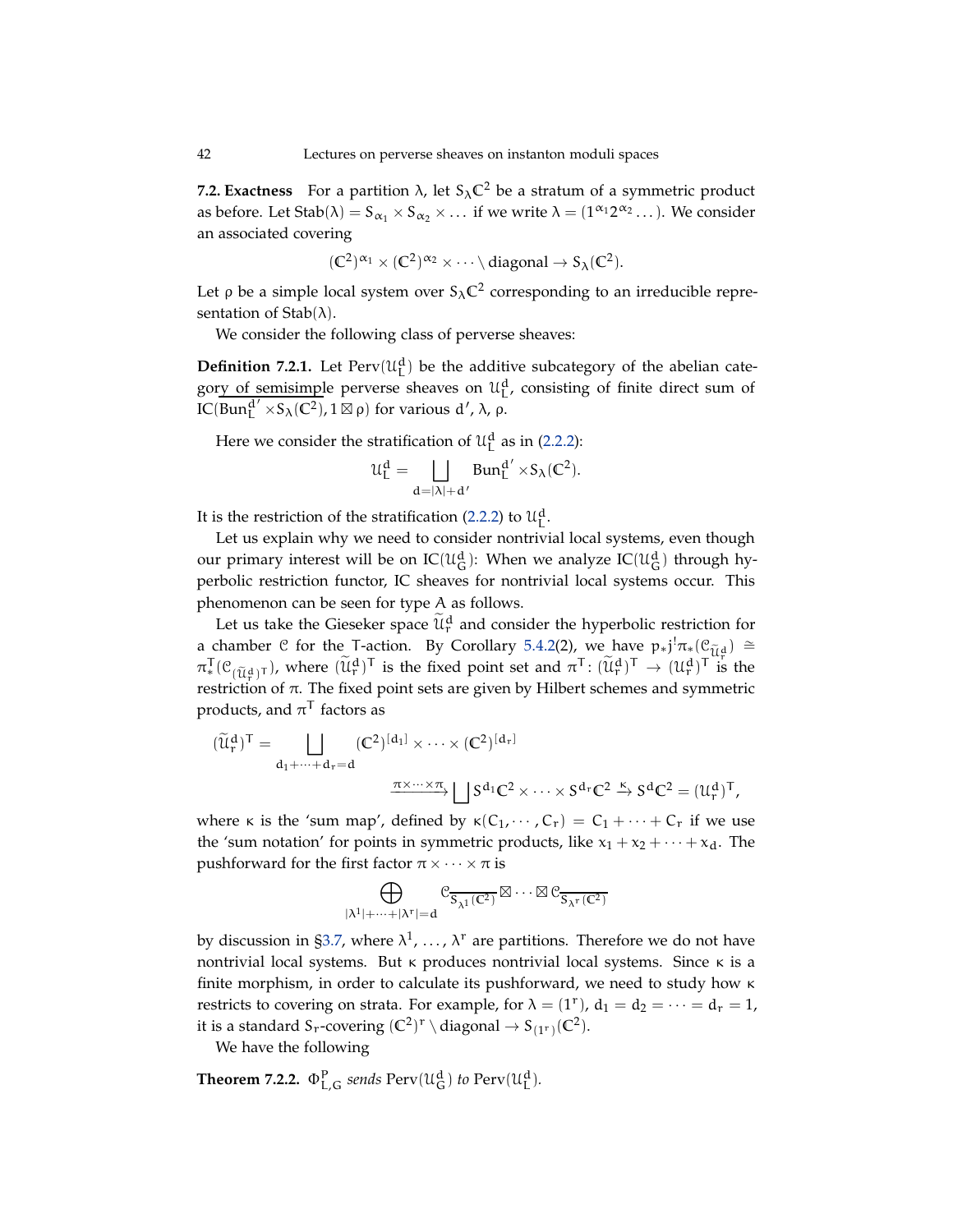Hiraku Nakajima 43

<span id="page-42-1"></span>By the remark after Theorem [5.3.1](#page-28-3) we know that  $\Phi_{L,G}^P$  send  $Perv(\mathcal{U}_G^d)$  to semisimple complexes. From the factorization, it is more or less clear that they must be direct sum of shifts of simple perverse sheaves in  $Perv(\mathcal{U}_L^d)$ . Therefore the actual content of this theorem is the t-exactness, that is *shifts are unnecessary.* For type A, it is a consequence of Corollary [5.4.2.](#page-28-2)

For general G, we use hyperbolic semi-smallness (Theorem [5.5.3\)](#page-31-1). The detail is given in [\[12,](#page-54-1) Appendix A]. We sketch another shorter proof added at a revision, which was suggested by a referee of [\[12\]](#page-54-1). By a recursive nature and the factorization property of instanton moduli spaces, it is enough to estimate dimension of the extreme fibers, i.e.,  $p^{-1}(d \cdot 0)$ ,  $p^{-1}_-(d \cdot 0)$  in [\(5.5.2\)](#page-30-0). Considering the stratification [\(2.2.1\)](#page-7-1), we see that enough to estimate dimensions of their intersections with Bun $_G^d$ . Furthermore using the associativity of hyperbolic restriction (Proposition [7.1.5\)](#page-40-2), it is enough to prove the case  $L = T$ . In fact, we can further reduce to the case of the hyperbolic restriction for the larger torus  $T \times C_{\text{hyp}}^{\times}$ . The associativity (Proposition [7.1.5\)](#page-40-2) remains true for the larger torus. Moreover the fixed point set is the single point  $d \cdot 0$  as  $(\mathbb{C}^2)^{\mathbb{C}^\times_{\text{hyp}}}=$  {0}. We then consider the case  $G = GL(r)$ . The attracting and repelling sets in the symplectic resolution  $\widetilde{\mathfrak{u}}_r^d$  are lagrangian, as we explained in [§4.4.](#page-18-3) For general G, we take a faithful embedding  $G \to GL(r)$ . We have the induced embedding  $Bun_G^d \to Bun_{GL(r)}^{d'}$  which respects symplectic structures. Therefore the intersections of  $p^{-1}(d \cdot 0)$ ,  $p^{-1}_-(d \cdot 0)$  with  $\text{Bun}_{\mathsf{G}}^{\mathsf{d}}$  are isotropic, hence at most half dimensional.

<span id="page-42-0"></span>**7.3. Calculation of the hyperbolic restriction** Our next task is to compute  $\Phi_{L,G}^{\text{P}}(IC(\mathcal{U}_{G}^{\text{d}})).$ We have two most extreme simple direct summands in it:

- (a)  $\text{IC}(\mathcal{U}_{\text{L}}^{\text{d}})$ ,
- (b)  $C_{S_{(d)}(C^2)}$ .

Other direct summands are basically products of type (a) and (b). Let us first consider (a). Let us restrict the diagram  $(7.1.1)$  to Bun<sup>d</sup>. Note that a point in  $p^{-1}$ (Bun $^d_\text{L}$ ) is a genuine bundle, cannot have singularities, as singularities are equal or increased under p. Thus the diagram sit in moduli spaces of genuine bundles as

$$
Bun_L^d \stackrel{p}{\underset{i}{\hookrightarrow}} Bun_P^d \stackrel{j}{\rightarrow}Bun_G^d.
$$

Then Bun<sup>d</sup> is a vector bundle over Bun<sup>d</sup>. This can be seen as follows. For  $\mathcal{F} \in$ Bun<sup>d</sup><sub>G</sub>, the tangent space  $T_{\mathcal{F}}$  Bun<sup>d</sup><sub>G</sub> is H<sup>1</sup>( $\mathbb{P}^2$ ,  $\mathfrak{g}_{\mathcal{F}}(-\ell_{\infty})$ ), where  $\mathfrak{g}_{\mathcal{F}}$  is the associated bundle  $\mathcal{F} \times_G \mathfrak{g}$ . If  $\mathcal{F} \in \text{Bun}_{L}^d$ , we have the decomposition

$$
H^1(\mathbb{P}^2,\mathfrak{g}_{\mathcal{F}}(-\ell_\infty))\cong H^1(\mathbb{P}^2,\mathfrak{l}_{\mathcal{F}}(-\ell_\infty))\oplus H^1(\mathbb{P}^2,\mathfrak{n}_{\mathcal{F}}^+(-\ell_\infty))\oplus H^1(\mathbb{P}^2,\mathfrak{n}_{\mathcal{F}}^-(-\ell_\infty)),
$$

according to the decomposition  $\mathfrak{g} = \mathfrak{l} \oplus \mathfrak{n}^+ \oplus \mathfrak{n}^-$ . Here  $\mathfrak{n}^+$  is the nilradical of  $\mathfrak{p}$ , and n<sup>-</sup> is the nilradical of the opposite parabolic. The first summand gives the tangent bundle of  $Bun_L^d$ . Thus the normal bundle is given by sum of the second and third summands. Moreover, the second and third summands are Leaf and Leaf<sup>−</sup> respectively.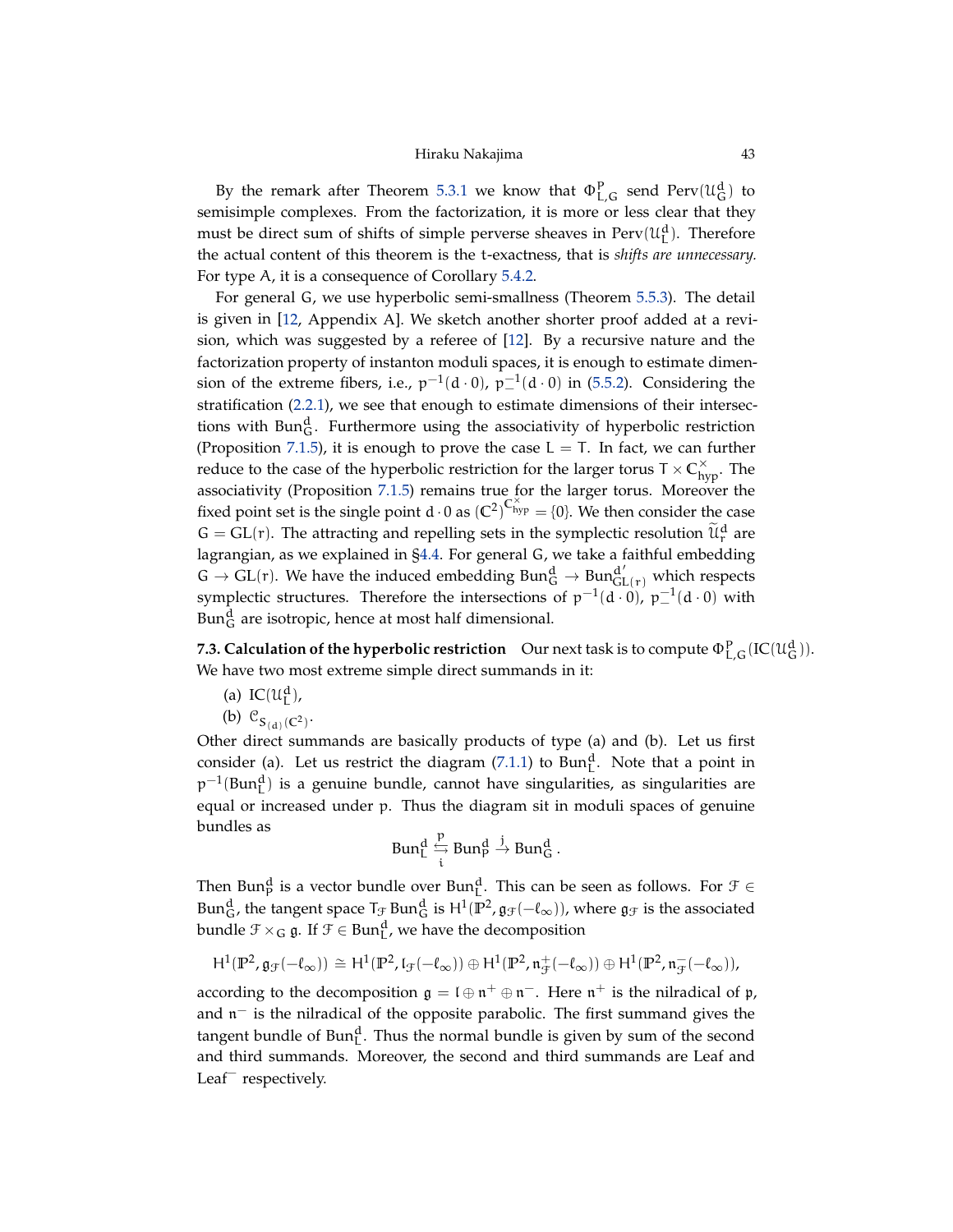<span id="page-43-2"></span>Therefore we have the Thom isomorphism  $p_*j^! \mathcal{C}_{Bun_{\mathbf{G}}^d} \cong \mathcal{C}_{Bun_{\mathbf{L}}^d}$ . It extends to a canonical isomorphism

$$
Hom(IC(\overline{Bun_L^d}), p_*j^! IC(\mathcal{U}_G^d)) \cong \mathbb{C}.
$$

In other words, we have  $p^{-1}(y_{\beta}) \cap X_0$  in Theorem [5.5.3](#page-31-1) is the fiber of the vector bundle Bun $^d_1$   $\to$  Bun $^d_L$ , hence we have the canonical isomorphism  $H_{\dim X-\dim Y_\beta}(p^{-1}(y_\beta\cap$  $(X_0)_x \cong \mathbb{C}$ , given by its fundamental class.

On the other hand, the multiplicity of the direct summand  $\mathcal{C}_{S_{(d)}(C^2)}$  of type (b) has no simple description. It is the top degree homology group of the space  $p^{-1}(d \cdot 0) ∩ Bun_G^d$  by Theorem [5.5.3,](#page-31-1) hence has a base given by irreducible components. But it is hard to calculate the base. Therefore let us introduce the following space:

$$
U^d \equiv U^d_{L,G} \stackrel{def.}{=} \text{Hom}(\mathcal{C}_{S_{(d)}(C^2)}, \Phi^P_{L,G}({\rm IC}(\mathcal{U}_G^d))).
$$

Thus  $U^d \otimes \mathcal{C}_{\mathcal{S}_{(d)}(\mathbb{C}^2)}$  is the isotropic component of  $\Phi^P_{\mathsf{L},\mathsf{G}}(\mathrm{IC}(\mathcal{U}^d_\mathsf{G}))$  for  $\mathcal{C}_{\mathcal{S}_{(d)}(\mathbb{C}^2)}$ . From the factorization, we have the canonical isomorphism

$$
\Phi_{L,G}^p\left( IC(\mathcal{U}_G^d)\right)\cong \bigoplus_{d=|\lambda|+d'} IC(\overline{Bun_L^{d'}\times S_{\lambda}(C^2)},(U^1)^{\otimes \alpha_1}\otimes (U^2)^{\otimes \alpha_2}\otimes \cdots),
$$

where  $\lambda = (1^{\alpha_1} 2^{\alpha_2} \dots)$  and  $(U^1)^{\otimes \alpha_1} \otimes (U^2)^{\otimes \alpha_2} \otimes \dots$  is a representation of Stab $(\lambda)$  =  $S_{\alpha_1} \times S_{\alpha_2} \times \cdots$ . Though  $(U^1)^{\otimes \alpha_1} \otimes (U^2)^{\otimes \alpha_2} \otimes \cdots$  may not be irreducible, it is always semisimple. We understand the associated IC-sheaf as the direct sum of IC-sheaves of simple constitutes.

If we take the global cohomology group, contributions of nontrivial local systems vanish. (See [\[12,](#page-54-1) Lemma 4.8.7].) Therefore (after taking an isomorphism  $H^*_{\mathbb{T}}(\overline{S_{\lambda} \mathbb{C}^2}) \cong \mathbf{A}_{\mathbb{T}}$  ) we get

<span id="page-43-0"></span>
$$
\bigoplus_{d} H_{\mathbb{T}}^*(\Phi_{L,G}^P({\rm I}{\rm C}(\mathcal{U}_G^d))\cong \bigoplus_{d} H_{\mathbb{T}}^*({\rm I}{\rm C}(\overline{{\rm Bun}_L^d}))\otimes_C{\rm Sym}\left(U^1\oplus U^2\oplus\cdots\right),\\ \bigoplus_{d} H_{\mathbb{T}}^*(\Phi_{T,G}^B({\rm I}{\rm C}(\mathcal{U}_G^d))\cong \mathbf{A}_T\otimes_C{\rm Sym}\left(U^1\oplus U^2\oplus\cdots\right),
$$

where the lower isomorphism is the special case of the upper one as  $Bun_T^d = \emptyset$ for  $d \neq 0$  and is a point for  $d = 0$ .

The first result on  $U^d$  is

<span id="page-43-1"></span>**Lemma 7.3.2** ([\[12,](#page-54-1) Lemma 4.8.11])**.**

$$
\dim U^d = \text{rank } G - \text{rank}[L, L],
$$

*in particular* dim  $U^d$  = rank G *if*  $L = T$ *.* 

This result was proved as

- (1) a reduction to the case  $L = T$  via the associativity (Proposition [7.1.5\)](#page-40-2),
- (2) a reduction to a computation of the ordinary restriction to  $S_{(d)}A^2$  thanks to a theorem of Laumon [\[30\]](#page-55-24), and
- (3) the computation of the ordinary restriction to  $S_{(d)}A^2$  in [\[11,](#page-54-15) Theorem 7.10].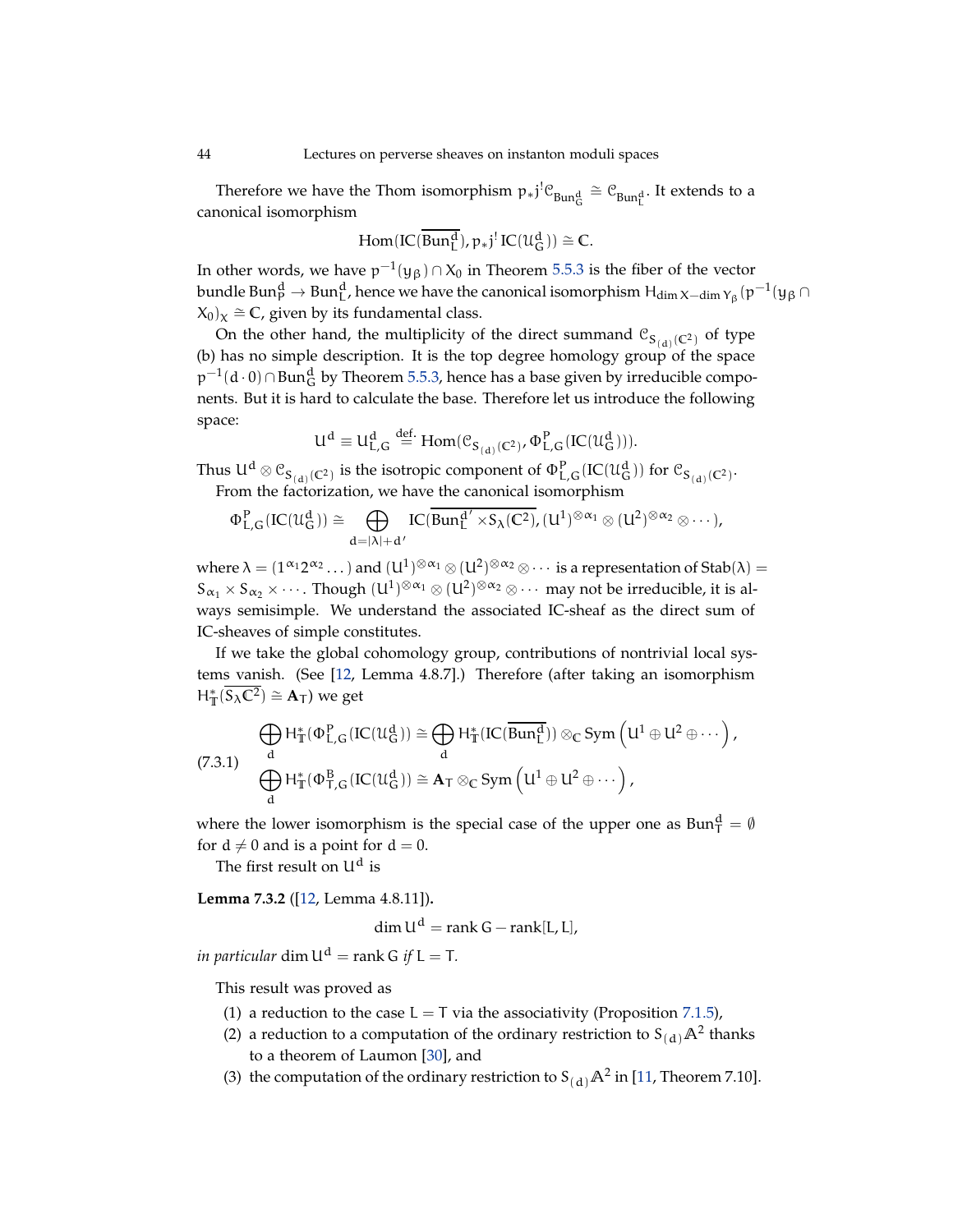Instead of explaining the detail of this argument, let us give two explanations of dim  $U^d$  = rank G for L = T in the next two subsections. In fact, we will also see that there is an isomorphism  $U^d \cong \mathfrak{h}$ , the Cartan subalgebra of G. (This will be actually one of our goal.)

<span id="page-44-1"></span>**7.4. Hyperbolic restriction for Gieseker partial compactification** Let us suppose  $G = SL(r)$  and consider the hyperbolic restriction of  $\pi_*(\mathfrak{C}_{\widetilde{U}_r^d})$ . Let us suppose  $L = T$  for brevity. We introduce

$$
V^d \stackrel{\text{def.}}{=} \text{Hom}(\mathcal{C}_{S_{(d)}(C^2)}, \Phi^B_{T,G}(\pi_* (\mathcal{C}_{\widetilde{U}\mathfrak{f}})))
$$

as an analog of  $U^d$ . As in [\(7.3.1\)](#page-43-0), we have

$$
\bigoplus_d \mathsf{H}^*_{\mathbb{T}}(\Phi^B_{\mathsf{T},G}(\pi_*({\mathfrak C}_{\widetilde{\mathcal U}_\tau^d})))\cong \mathbf{A}_\mathsf{T}\otimes_C \text{Sym}\left(V^1\oplus V^2\oplus\cdots\right).
$$

By the stable envelope, we have an isomorphism  $\Phi_{T,G}^B(\pi_*(\mathcal{C}_{\tilde{U}_T^d})) \cong \pi_*^T$ (see Corollary [5.4.2\)](#page-28-2). We decompose  $\pi_*^T(\mathcal{C}_{\{ \tilde{\jmath}_t \leq \mathcal{C}_t \}})$  according to the the descript  $_{*}^{1}(\mathcal{C}_{(\widetilde{\mathcal{U}}_{\mathbf{r}}^{d})^{\mathsf{T}}})$  $\mathcal{L}^1*(\mathcal{C}_{(\widetilde{\mathcal{U}}_T^d)^T})$  according to the the description  $(3.6.2)$  of  $(\tilde{\mathfrak{U}}_{\mathsf{r}}^{\mathsf{d}})^{\mathsf{T}}$ . One can easily check that a direct summand has nonzero contribution to  $V^d$  only when  $d_1, \ldots, d_r$  are zero except one. That is  $(d_1, \ldots, d_r)$  =  $(1, 0, \ldots, 0), (0, 1, 0, \ldots, 0),$  or  $(0, \ldots, 0, 1)$ . Moreover  $\text{Hom}(\mathfrak{C}_{S_{(d)(C^2)}}, \pi_*(\mathfrak{C}_{(C^2)^{[d]}}))$ is naturally isomorphic to the fundamental class  $[\pi^{-1}(d \cdot 0)]$  of the fiber of  $\pi$ at  $d \cdot 0 \in S_{(d)}(\mathbb{C}^2)$ . In particular, we have a base  $\{e_1, \ldots, e_r\}$  corresponding to summands  $(d_1, \ldots, d_r) = (1, 0, \ldots, 0)$ ,  $(0, 1, 0, \ldots, 0)$ , or  $(0, \ldots, 0, 1)$ , and  $V^d$  is rdimensional.

Moreover in the decomposition of  $\pi_*(\mathfrak{C}_{\widetilde{U}_n^d})$  in [\(3.7.3\)](#page-15-2), a direct summand contributes to  $V^d$  only if  $d' = d$  (and  $\lambda = \emptyset$ ) or  $\lambda = (d)$  (and  $d' = 0$ ). Therefore we have a natural direct sum decomposition

$$
V^d = U^d \oplus \mathbb{C}[\pi^{-1}(d \cdot 0)],
$$

where d  $\cdot$  0 is considered as a point in the stratum  $Bun_{SL(r)}^0 \times S_{(d)}(\mathbb{C}^2)$ . In particular, we obtain dim  $U^d = r - 1 = \text{rank} SL(r)$  as expected.

Note also that the class  $[\pi^{-1}(d \cdot 0)]$  is  $P_{-d}^{\Delta}([0])|vac\rangle = \varepsilon_1 \varepsilon_2 P_{-d}^{\Delta}|vac\rangle$ . By Propo-sition [6.3.1](#page-36-1) it is equal to  $e_1 + \cdots + e_r$ . Since  $U^d$  corresponds to the subspace killed by the Heisenberg operators, we also see

$$
U^d \cong \left\{ \left. \alpha_1 e_1 + \cdots + \left. \alpha_r e_r \right| \sum \alpha_i = 0 \right\} \right.
$$

Thus  $U^d$  is isomorphic to the Cartan subalgebra of  $\mathfrak{sl}(r)$ . Furthermore for  $r = 2$ , we have  $F_{loc}^- = \mathbf{F}_T \otimes_C \text{Sym}(\mathsf{U}^1 \oplus \mathsf{U}^2 \oplus \cdots)$ , where  $F_{loc}^-$  is the Fock space of the Heisenberg operator  $P_{n}^{-} = P_{n}^{(1)} - P_{n}^{(2)}$  considered in the previous lecture. In fact, it will be naturally considered as the Fock space for  $\varepsilon_1 \varepsilon_2 P_{\pi}^-$ , as  $[\pi^{-1}(d\cdot 0)]$  is a cohomology class with compact support, when we will consider integral forms in [§8.](#page-47-0)

<span id="page-44-0"></span>**7.5. Affine Grassmannian for an affine Kac-Moody group** In this subsection, we drop the assumption that G is of type ADE.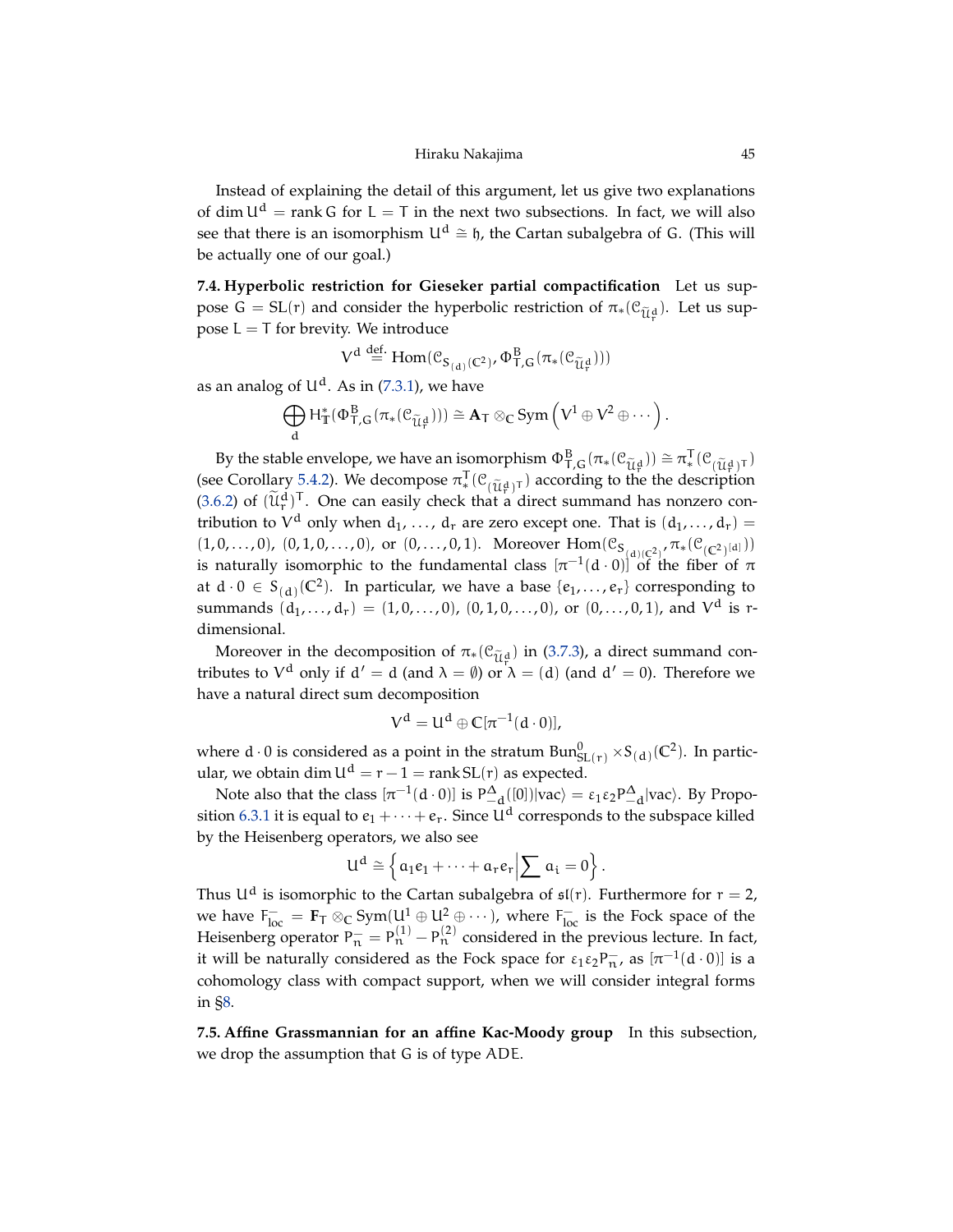<span id="page-45-0"></span>Recall that it is proposed in [\[10\]](#page-54-9) that G-instanton moduli spaces on  $\mathbb{R}^4/\mathbb{Z}_\ell$ plays a role of affine Grassmannian for an affine Kac-Moody group, as we mentioned in Introduction. Let us give an interpretation of dim  $U^d$  = rank G in this framework.

We restrict ourselves to the case  $\ell = 1$ . The main conjecture in [\[10\]](#page-54-9) is proved in this case. Moreover there are no differences on instanton moduli spaces for various G with the common Lie algebra over  $\mathbb{R}^4$ . Therefore we expect that corresponding representations are of the Langlands dual affine Lie *algebra*. Let us denote it by  $\mathfrak{g}^\vee_\mathrm{aff}$ . If G is of type ADE, then it is the untwisted affine Lie algebra of Lie G. If G is of type BCFG, it is the Langlands dual of the untwisted affine Lie algebra of Lie G, hence the notation is reasonable. Here the Langlands dual is just given by reversing arrows in the Dynkin diagram. Concretely it is a twisted affine Lie algebra given by the following table:

| ( –                 | the affine Lie algebra $\mathfrak{g}^{\vee}_{\mathfrak{aff}}$ |
|---------------------|---------------------------------------------------------------|
| $X_r$ ( $X = ADE$ ) |                                                               |
| Br                  |                                                               |
| $C_{r}$             |                                                               |
| $F_4$               |                                                               |
| Go                  |                                                               |

Here we follow [\[27\]](#page-54-23) for the notation of Lie algebras.

Since we are considering  $\ell = 1$ , our  $\mathfrak{U}^d_G$  should correspond to a level 1 representation of  $\mathfrak{g}_{\rm aff}^{\vee}$ . It is known that all level 1 representations are related by Dynkin diagram automorphisms for our choice of  $\mathfrak{g}_{\rm aff}^{\vee}$  (e.g., rotations for  $\mathcal{A}_{\rm r}^{(1)}$ ) [\[27,](#page-54-23) (12.4.5)]. Therefore we could just take the 0th fundamental weight  $\Lambda_0$  without loss of generality. In fact, we do not have a choice of a highest weight in  $\mathfrak{U}^{\mathbf{d}}_{\mathbf{G}}$ , so the geometric Satake could not make sense otherwise.

Let us consider L( $\Lambda_0$ ), the irreducible representation of  $\mathfrak{g}^\vee_\mathrm{aff}$  with highest weight  $Λ_0$ . The weight corresponding to  $\mathcal{U}_G^d$  is  $Λ_0 - dδ$ . We only have discrete parameter d in the geometric side. Fortunately all dominant weights of  $L(\Lambda_0)$  are of this form, and the geometric Satake for affine Kac-Moody group is formulated only for dominant weights when [\[10\]](#page-54-9) was written.

By [\[27,](#page-54-23) Prop. 12.13] we have

$$
\mathrm{mult}_{L(\Lambda_0)}(\Lambda_0 - d\delta) = p^A(d),
$$

where

$$
\sum_{d\geqslant 0}p^A(d)q^d=\prod_{n\geqslant 1}(1-q^n)^{-\operatorname{mult} n\delta}.
$$

Moreover mult  $\mathfrak{n} \delta = \mathfrak{r}$  if  $\mathfrak{g}^\vee_{\rm aff} = X^{(1)}_{\mathfrak{r}}$  for type ADE. Next suppose  $\mathfrak{g}^\vee_{\rm aff}$  is the Langlands dual of  $X_r^{(1)}$  where X is of type BCFG. Let  $r^{\vee}$  be the lacing number of  $\mathfrak{g}_{\text{aff}}^{\vee}$ i.e., the maximum number of edges connecting two vertexes of the Dynkin diagram of  $\mathfrak{g}^\vee_{\rm aff}$  (and  $X^{(1)}_{\rm r}$ ). Then mult  $\mathfrak{n}\delta = \mathfrak{r}$  if  $\mathfrak{n}$  is a multiple of  $\mathfrak{r}^\vee$ , and equals to the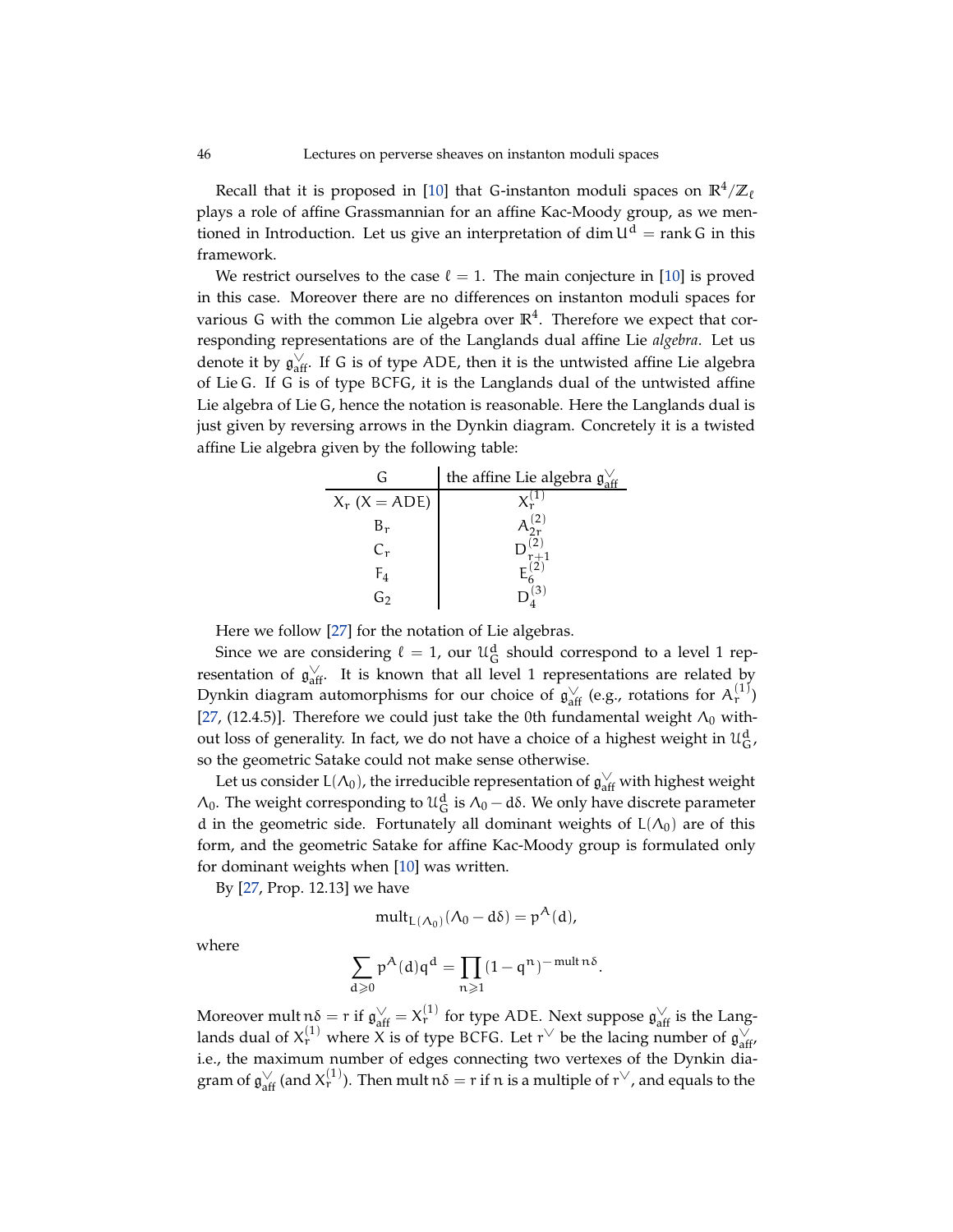## Hiraku Nakajima 47

<span id="page-46-1"></span>number of long simple roots in the finite dimensional Lie algebra  $X_r$  otherwise. Explicitly  $r - 1$  for  $B_r$ , 1 for  $C_r$  and  $G_2$ , and 2 for  $F_4$ . See [\[27,](#page-54-23) Cor. 8.3].

Let us turn to the geometric side. As we have explained in [§5.6,](#page-31-0) the hyperbolic restriction with respect to a maximal torus corresponds to a weight space. Our T is a maximal torus of G, but not of the affine Kac-Moody group. So let us consider a larger torus  $\widetilde{T} = T \times C_{hyp}^{\times}$ , where the second  $C_{hyp}^{\times}$  is a subgroup  $(t, t^{-1})$ of  $\mathbb{C}^{\times} \times \mathbb{C}^{\times}$  acting on  $\mathbb{C}^2$  preserving the symplectic form. There is only one fixed point (for each  $\mathfrak{U}_{\mathsf{G}}^{\mathsf{d}}$ ) with respect to  $\widetilde{\mathsf{T}}$ , as we have remarked at the end of [§7.2.](#page-41-0) Let us denote the corresponding hyperbolic restriction by  $\Phi$ . It is hyperbolic semi-small. (In fact, we proved the property first for  $\Phi$ , as we mentioned before.) Therefore we expect

# $\widetilde{\Phi}(\text{IC}(\mathfrak{U}^{\text{d}}_{\mathsf{G}}))$

is naturally isomorphic to a weight space of a level 1 representation of  $\mathfrak{g}^\vee_{\rm aff}$ . In our case, we have already computed this space implicitly in [§7.3](#page-42-0) for type ADE. It is equal to the degree d part of the right hand side of [\(7.3.1\)](#page-43-0). Otherwise solve Exercise [5.5.4.](#page-31-2) When G is of type BCFG, we have a different behavior because of the mismatch of instanton numbers under the restriction, explained in footnote [5.](#page-7-0) One can check that it matches with the above character formula.

For type ADE, the representation  $L(\Lambda_0)$  has an explicit realization by vertex operators (Frenkel-Kac construction) [\[27,](#page-54-23) §14.8]. The underlying vector space is given by

$$
Sym(\bigoplus_{d>0} z^{-d}\otimes \mathfrak{h})\otimes \mathbb{C}[Q],
$$

where  $\mathfrak h$  (resp. Q) is the Cartan subalgebra (resp. the root lattice) of Lie G. Therefore it is natural to identify  $U^d$  with  $z^{-d} \otimes \mathfrak{h}$ .

Let us remark that a conjecture (which is a theorem for  $\ell = 1$ ) in [\[10\]](#page-54-9) involves IH<sup>\*</sup>( $\mathcal{U}_{\mathsf{G}}^{\mathsf{d}}$ ) instead of  $\tilde{\Phi}(\mathrm{IC}(\mathcal{U}_{\mathsf{G}}^{\mathsf{d}}))$ . Two spaces have the same dimension thanks to [\[30\]](#page-55-24) mentioned above, but the information of the grading in  $IH^*(\mathcal{U}_G^d)$  is lost in  $\tilde{\Phi}$ (IC( $\mathcal{U}_{\mathsf{G}}^{\mathsf{d}}$ )). Therefore our formulation here is simpler than [\[10\]](#page-54-9).

#### <span id="page-46-0"></span>**7.6. Heisenberg algebra representation on localized equivariant cohomology**

Let us fix a Borel B, and consider the parabolic subgroups  $P_i \supset B$  for each vertex i of the Dynkin diagram of G. Let  $L_i$  be the Levi factor. By the associativity of the hyperbolic restriction (Proposition [7.1.5\)](#page-40-2), we have a natural decomposition

$$
u^d_{T,G}\cong u^d_{T,L_i}\oplus u^d_{L_i,G}.
$$

Since  $[L_i, L_i] \cong SL(2)$ , we apply the construction in [§7.4](#page-44-1) to get a Fock space representation on  $\mathbf{F}_T \otimes_{\mathbb{C}} \mathrm{Sym}(\mathsf{U}_{T,L_i}^1 \oplus \mathsf{U}_{T,L_i}^2 \oplus \ldots)$ . Let us denote the Heisenberg operator by  $P_m^i$ . We extend it to  $\mathbf{F}_T \otimes_C \mathrm{Sym}(\mathsf{U}_{T,G}^1 \oplus \mathsf{U}_{T,G}^2 \oplus \dots)$  by letting act trivially on  $U^d_{\mu, G}$ . So we have rank G copies of Heisenberg generators action on  $\mathbf{F}_{\mathsf{T}} \otimes_{\mathbb{C}} \mathrm{Sym}(\mathsf{U}_{\mathsf{T},\mathsf{G}}^1 \oplus \mathsf{U}_{\mathsf{T},\mathsf{G}}^2 \oplus \ldots).$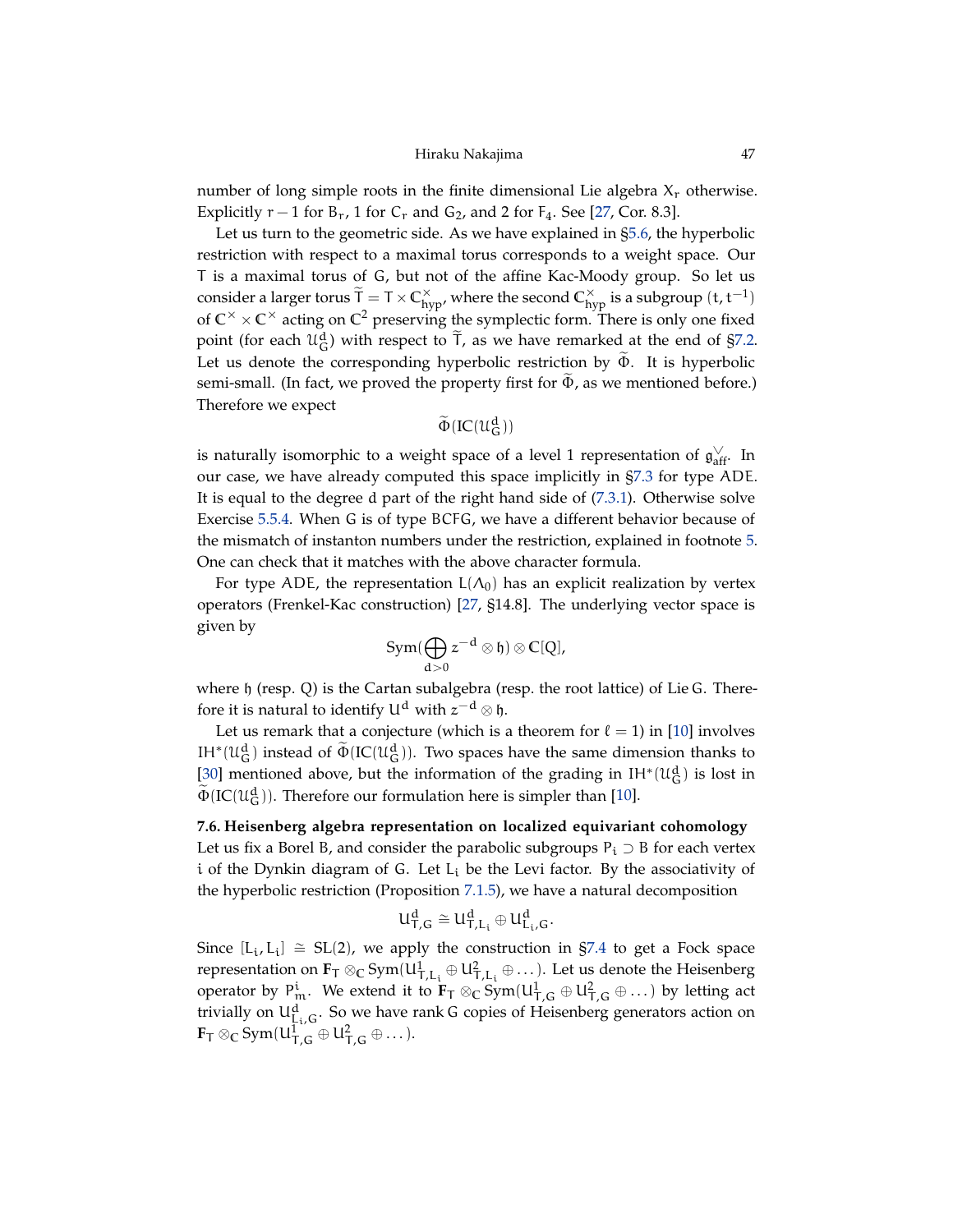<span id="page-47-3"></span>**Proposition 7.6.1.** *We have*

<span id="page-47-1"></span>(7.6.2) 
$$
[P_m^i, P_n^j] = -m\delta_{m,-n}(\alpha_i, \alpha_j) \frac{1}{\epsilon_1 \epsilon_2},
$$

*where* α<sup>i</sup> *is the simple root of* G *corresponding to* P<sup>i</sup> *. Therefore*

<span id="page-47-2"></span>
$$
(7.6.3)\qquad \bigoplus_{d}H_{\mathbb{T}}^*(\Phi_{\mathsf{T},G}^B({\rm IC}(\mathfrak{U}_G^d)))\otimes_{\mathbf{A}_{\mathsf{T}}}\mathbf{F}_{\mathsf{T}}\cong\mathbf{F}_{\mathsf{T}}\otimes_{\mathbb{C}}\mathrm{Sym}\left(\mathsf{U}_{\mathsf{T},G}^1\oplus\mathsf{U}_{\mathsf{T},G}^2\oplus\cdots\right)
$$

*is naturally the Fock representation of the Heisenberg algebra associated with the Cartan subalgebra*  $\mathfrak h$  *of*  $\mathfrak g$  = Lie G.

*Proof.* Let us consider the commutator  $[P^i_{m}, P^j_{n}]$ . If  $i = j$ , it is the SL(2)-case. Hence it is just given by  $[P_m^{(1)} - P_m^{(2)}, P_n^{(1)} - P_n^{(2)}]$  in the notation in [§6.4.](#page-36-2)

For two distinct vertexes i, j, we consider the corresponding parabolic subgroup  $P_{i,j}$  with Levi factor  $L_{i,j}$ . We have  $U_{T,G}^d \cong U_{T,L_{i,j}}^d \oplus U_{L_{i,j},G}^d$ . Since  $[L_{i,j}, L_{i,j}]$ is either SL(3) or SL(2)  $\times$  SL(2). For SL(2)  $\times$  SL(2), the commutator is clearly 0. For SL(3), we consider  $\bigoplus H_T^{[*]}((\widetilde{u}_3^d)^T)$  as the tensor product of three copies of Fock space as in [§6.4.](#page-36-2) Then we have three Heisenberg operators  $P_m^{(1)}$ ,  $P_m^{(2)}$ ,  $P_m^{(3)}$ and  $P_m^{\hat{\Delta}} = P_m^{(1)} + P_m^{(2)} + P_m^{(3)}$ . It is also clear that  $P_m^i = P_m^{(1)} - P_m^{(2)}$ ,  $P_m^j = P_m^{(2)} - P_m^{(3)}$ by a consideration of the associativity of the hyperbolic restriction.

Hence we get [\(7.6.2\)](#page-47-1). In fact, there is a delicate point here. We need to choose a polarization for instanton moduli spaces so that it is compatible with a polarization for  $\widetilde{\mathfrak{u}}_{3}^{\mathfrak{d}}$  for each  $L_{i,j}$ . See [\[12,](#page-54-1) §6.2] for detail.

Finally the size of [\(7.6.3\)](#page-47-2) is the same as that of the Fock representation by Lemma [7.3.2.](#page-43-1) Since the Fock representation is irreducible, we conclude [\(7.6.3\)](#page-47-2) is the Fock representation.

# <span id="page-47-0"></span>**8.** W**-algebra representation on equivariant intersection cohomology groups**

The goal of this final lecture is to explain a construction of W-algebra representation on  $\bigoplus_{d} \mathrm{IH}_{\mathbb{T}}^*(\mathfrak{U}_{\mathbb{G}}^d)$ . In fact, if we assume level is *generic,* or take  $\otimes_{\mathbf{A}_{\mathbb{T}}} \mathbf{F}_{\mathbb{T}}$ in equivariant cohomology, we have already achieved it. This is because the W-algebra is known to be a (vertex) subalgebra of the Heisenberg (vertex) algebra at generic level by Feigin-Frenkel (see [\[21,](#page-54-4) Ch. 15]). So we just restrict the Heisenberg algebra representation on  $\bigoplus_d H^*_{\mathbb{T}}(\Phi_{T,G}^B({\rm IC}(\mathcal{U}_G^d)))$  to W, and use the localization theorem  $H^*_{\mathbb{T}}(\Phi_{T,G}^B(IC(\mathcal{U}_G^d))) \otimes_{\mathbf{A}_T} \mathbf{F}_{T} \cong H^*_{\mathbb{T}}(\mathcal{U}_G^d) \otimes_{\mathbf{A}_T} \mathbf{F}_T$ . But this is not an interesting assertion, as it does not explain any geometric meaning of the W-algebra.

One way to explain such a meaning is to prove the Whittaker conditions are satisfied for fundamental classes  $[\mathfrak{U}_G^d] \in IH_T^0(\mathfrak{U}_G^d)$  as in [\[12,](#page-54-1) §8]. We will go a half way towards this goal, namely we will explain a construction of a representation of an integral form of W-algebra on  $\bigoplus_d \mathrm{IH}_{\mathbb{T}}^*(\mathfrak{U}_G^d)$ . The remaining half requires an introduction of generating fields (denoted by  $W_i$  in [\[21\]](#page-54-4) and by  $\widetilde{W}^{(\kappa)}$  in [\[12\]](#page-54-1)), which is purely algebraic, and hence is different from the theme of lectures.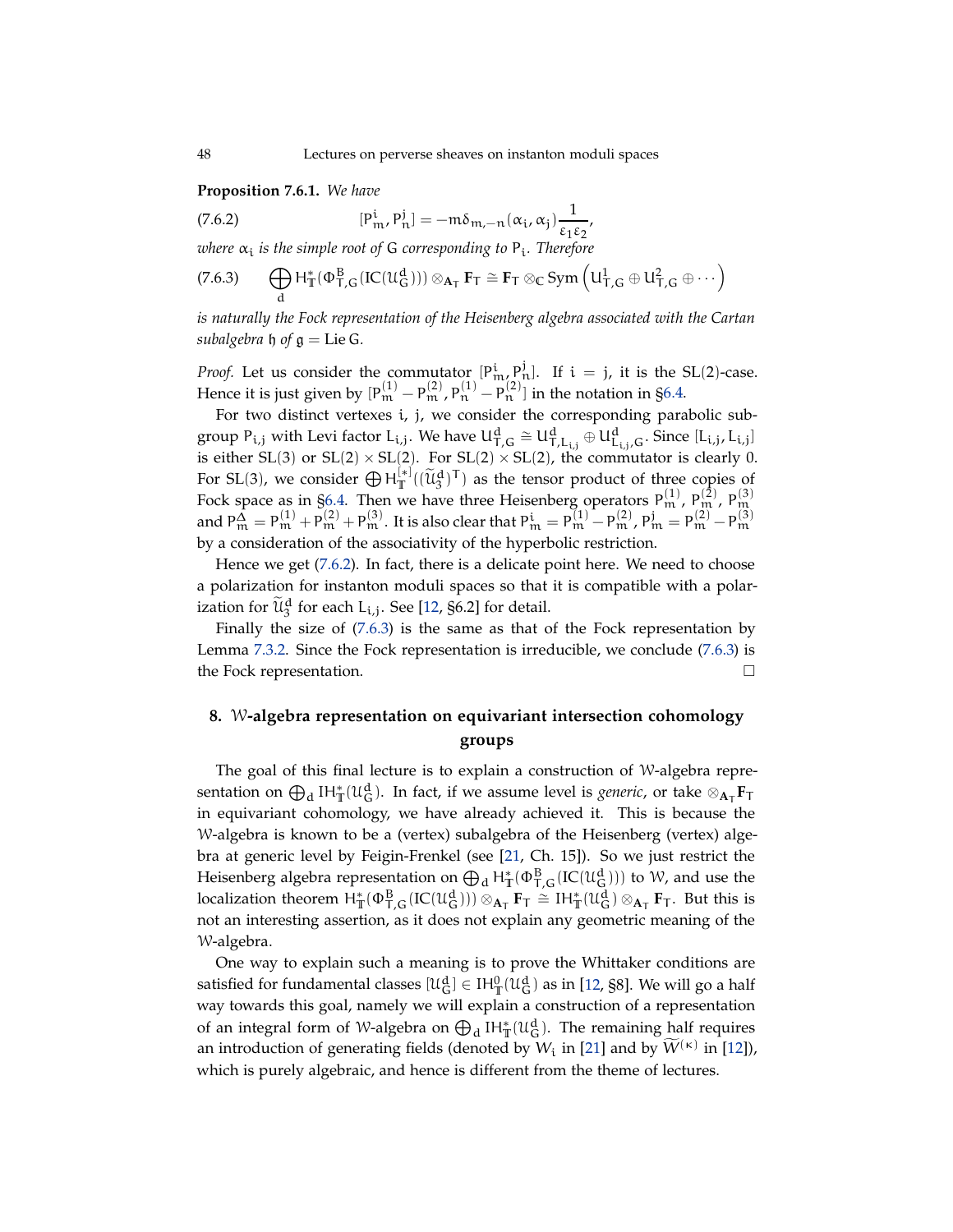## Hiraku Nakajima 49

<span id="page-48-1"></span>We think that the integral form itself is an important object, as we can recover arbitrary level (and highest weight) representation by a specialization  $A_T \rightarrow C$ . Thus highest weights and level are identified with equivariant variables. This will be supposed to be discussed in future.

The W-algebra is defined by the quantum Drinfeld-Sokolov reduction, that is the cohomology of the so-called BRST complex associated with an affine Lie algebra [\[21,](#page-54-4) Ch. 15]. This definition is algebraic, and will not be recalled here. The integral form mentioned above is also defined by the BRST complex. Therefore we will treat its characterization as a subalgebra of the Heisenberg algebra (Theorem [8.3.1\)](#page-49-2) as a black box, and regard that it is defined in this way.

**8.1. Four types of nonlocalized equivariant cohomology groups** We consider cohomology groups with compact and arbitrary support with coefficients in  $\mathop{\rm IC}(\mathfrak{U}^{\rm d}_\mathsf{G})$ and its hyperbolic restriction  $\Phi_{\mathsf{T},\mathsf{G}}(\mathrm{IC}(\mathfrak{U}^{\mathbf{d}}_\mathsf{G})).$  So we consider four types of nonlocalized equivariant cohomology groups. They are related by natural adjunction homomorphisms as

<span id="page-48-0"></span>
$$
\bigoplus_{d} \mathrm{IH}_{\mathbb{T},c}^{*}(\mathcal{U}_{G}^{d}) \rightarrow \bigoplus_{d} \mathrm{H}_{\mathbb{T},c}^{*}(\Phi_{T,G}^{B}({\rm IC}(\mathcal{U}_{G}^{d}))) \\ \rightarrow \bigoplus_{d} \mathrm{H}_{\mathbb{T}}^{*}(\Phi_{T,G}^{B}({\rm IC}(\mathcal{U}_{G}^{d}))) \rightarrow \bigoplus_{d} \mathrm{IH}_{\mathbb{T}}^{*}(\mathcal{U}_{G}^{d}).
$$

(See  $(5.3.3)$ .) One can show that they are free  $A_T$ -modules, and homomorphisms are inclusion, which become isomorphisms over  $\mathbf{F}_T$  ([\[12,](#page-54-1) §6]).

Moreover, we have a natural Poincaré pairing between the first and fourth cohomology groups. When we compare it with Kac-Shapovalov form so that it is a pairing between the Verma module with highest weight  $a$  and the dual of the Verma module with highest weight −a, we need to make a certain twist of this pairing. In particular, the pairing is sesquilinear in equivariant variables. See [\[12,](#page-54-1) §6.8]. Let us ignore this point, as we will not discuss details of highest weights. The pairing between the second and third can be defined if we replace one of the hyperbolic restriction by the opposite one  $\Phi_{T,G}^{B-}$  as  $Dp_*j' = p_!j^*D =$ p<sub>-∗j</sub>! by Theorem [5.3.1.](#page-28-3) This is compensated by the twist above, hence we have a pairing between the second and third.

Let  $\tilde{P}_n^i = \varepsilon_1 \varepsilon_2 P_n^i = P_n^i([0])$  be the Heisenberg operator associated with the fundamental class of the origin  $0 \in \mathbb{C}^2$ . This operator is always well-defined on the middle two cohomology groups in [\(8.1.1\)](#page-48-0). It satisfies

$$
[\widetilde{P}_{m}^{i}, \widetilde{P}_{n}^{i}] = -m\delta_{m,-n}(\alpha_{i}, \alpha_{j})\epsilon_{1}\epsilon_{2}.
$$

Note that the right hand side is a polynomial in  $\varepsilon_1$ ,  $\varepsilon_2$  contrary to [\(7.6.2\)](#page-47-1). The pairing is invariant.

Let  $\tilde{p}$ <sub>i</sub>  $\tilde{P}$ <sub>i</sub> denote the algebra over  $A \stackrel{\text{def.}}{=} C[\varepsilon_1, \varepsilon_2]$  generated by  $\tilde{P}$ <sup>i</sup> with the above relations. It is an **A**-form of the Heisenberg algebra. Two middle cohomology groups in [\(8.1.1\)](#page-48-0) are  $\mathfrak{Heis}_{\mathbf{A}}(\mathfrak{h})$ -modules dual to each other.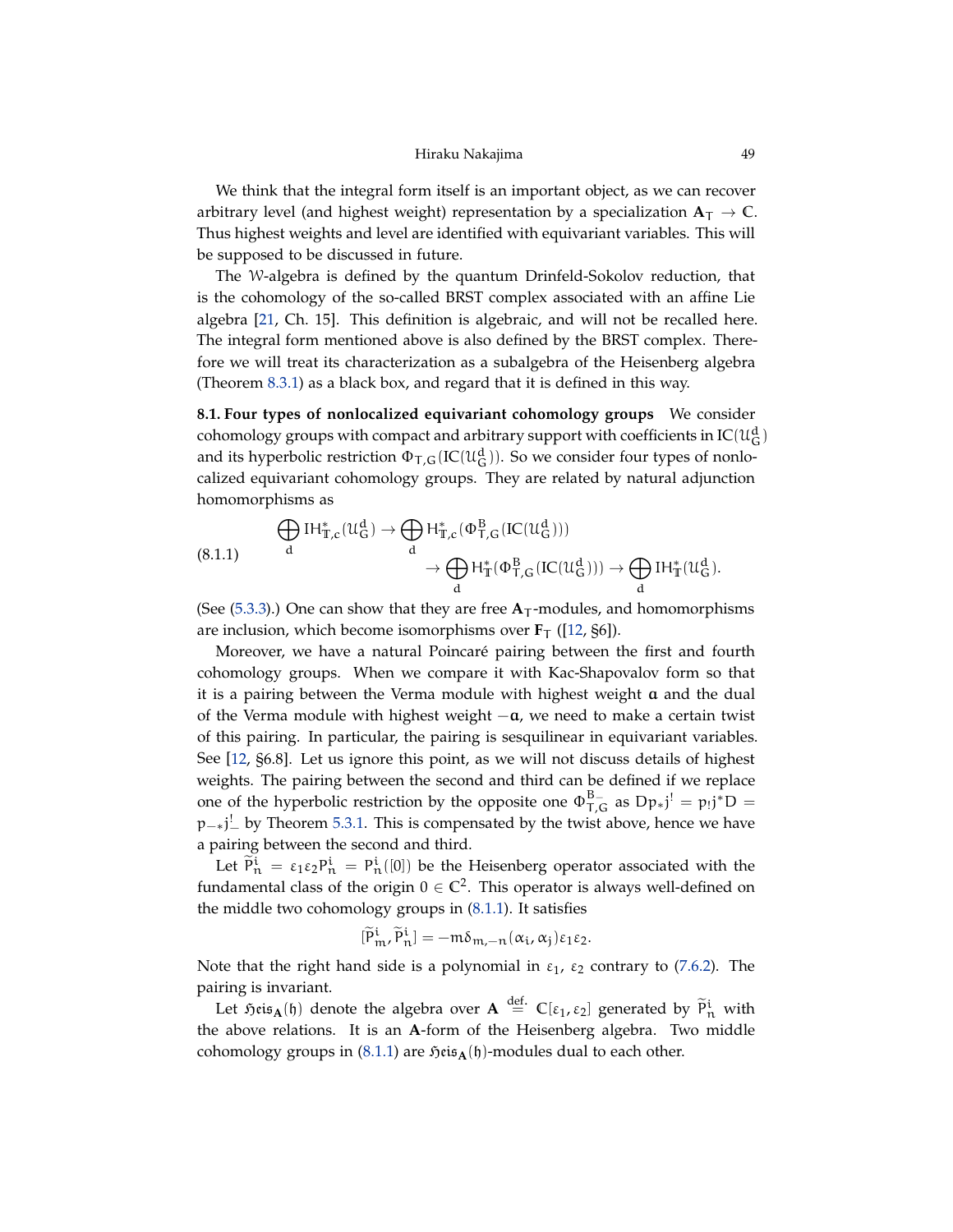Let us look at [\(7.3.1\)](#page-43-0). The isomorphism uses the identification  $H^*_T(\overline{S_\lambda C^2}) \cong A_T$  , which is given by the fundamental class  $[\overline{S_{\lambda}C^2}]$ . It is not compatible with  $\widetilde{P}_{n}^i$ , but  $H_{T,c}^{*}(\overline{S_{\lambda}C^2})$  ≅ **A**<sub>T</sub> does as it is given by the fundamental class [0]. Therefore we should consider the cohomology group with compact support. We get

**Proposition 8.1.2.**  $\bigoplus_{d} H_{T,c}^{*}(\Phi_{T,G}^{B}(IC(\mathcal{U}_{G}^{d})))$  *is a highest weight module of*  $\mathfrak{H}$ *eis*<sub>A</sub>(h) *with the highest weight vector*  $|vac\rangle$ , *i.e.*,

$$
\bigoplus_d H^*_{\mathbb{T},c}(\Phi^B_{\mathsf{T},G}(\textnormal{IC}(\mathfrak{U}_G^d)))\cong \mathfrak{H}\textnormal{eis}_\mathbf{A}(\mathfrak{h})|\textnormal{vac}\rangle.
$$

<span id="page-49-1"></span>**8.2. Integral form of Virasoro algebra** Consider the case  $G = SL(2)$ . Recall that we can normalize Virasoro operators so that they act on non-localized equivariant cohomology as we have discussed after Theorem [6.6.1.](#page-38-1) More precisely, as we set  $\tilde{P}_n^i = \varepsilon_1 \varepsilon_2 P_n^i$ , it is natural to introduce  $\tilde{L}_n = \varepsilon_1 \varepsilon_2 L_n$ . Then it is a well-defined operator on  $IH^*_{\mathbb{T}}(\mathcal{U}^d_{SL(2)})$  and  $IH^*_{\mathbb{T},c}(\mathcal{U}^d_{SL(2)})$  by Theorem [6.6.1.](#page-38-1)

The relation [\(6.4.2\)](#page-36-3) is modified to

$$
[\widetilde{L}_m,\widetilde{L}_n]=\epsilon_1\epsilon_2\left\{(m-n)\widetilde{L}_{m+n}+\left(\epsilon_1\epsilon_2+6(\epsilon_1+\epsilon_2)^2\right)\delta_{m,-n}\frac{m^3-m}{12}\right\}.
$$

The relation is defined over  $C[\epsilon_1, \epsilon_2]$ . Therefore we have the integral form of the Virasoro algebra defined over  $C[\epsilon_1, \epsilon_2]$ . Let us denote it by  $\mathfrak{Vir}_A$ . We have an embedding  $\mathfrak{Vir}_A\subset \mathfrak{H}$ eis $_A(\mathfrak{h}_{\mathfrak{sl}_2})$ , where  $\mathfrak{h}_{\mathfrak{sl}_2}$  is the Cartan subalgebra of  $\mathfrak{sl}_2$ .

**Proposition 8.2.1.**  $IH_{\mathbb{T},c}^{*}(\mathfrak{U}_{\mathrm{SL}(2)}^{\mathrm{d}})$  *is a highest weight module with the highest weight vector*  $|vac\rangle$ *.* 

We already know that  $|vac\rangle$  is killed by  $\tilde{L}_n$ . The highest weight is computed in [\(6.4.3\)](#page-37-2). Hence we need to check  $IH_{\mathbb{T},c}^{\ast}(U_{\mathrm{SL}(2)}^{d}) = \mathfrak{Vir}_{A}|vac\rangle$ . This is done by comparing graded dimensions of both sides ([\[12,](#page-54-1) Prop. 8.1.11]). (This argument works for general G.)

We call  $\mathrm{IH}_{\mathbb{T},c}^*(\mathfrak{U}_{\mathrm{SL}(2)}^{\mathrm{d}})$  the *universal Verma module*, as it is specialized to the Verma module in the usual sense by a specialization  $A_T \to \mathbb{C}$ . Then  $IH^*_{\mathbb{T}}(\mathcal{U}^d_{SL(2)})$ is the dual universal Verma module.

<span id="page-49-0"></span>**8.3. Integral form of W-algebra** Let us take the parabolic subgroup  $P_i$  and its Levi factor  $L_i$  as in [§7.6.](#page-46-0) Then we have the corresponding integral Virasoro algebra as a subalgebra in  $\mathfrak{Heis}_{\mathbf{A}}(\mathfrak{h})$ . Let us denote it by  $\mathfrak{Vir}_{\mathfrak{i},\mathbf{A}}.$  Let  $\mathfrak{Heis}_{\mathbf{A}}(\alpha_{\mathfrak{i}}^\perp)$  denote the integral Heisenberg algebra for the root hyperplane  $\alpha_i = 0$  corresponding to L<sub>i</sub>. Then  $\mathfrak{Vir}_{i,\mathbf{A}} \otimes_{\mathbf{A}} \mathfrak{Heis}_{\mathbf{A}}(\alpha_i^{\perp})$  is an  $\mathbf{A}\text{-subalgebra of } \mathfrak{Heis}_{\mathbf{A}}(\mathfrak{h})$ . More precisely we need to consider them as *vertex algebras*, but we ignore this point. Then an integral version of Feigin-Frenkel's result is

<span id="page-49-2"></span>**Theorem 8.3.1** ([\[12,](#page-54-1) Th. B.6.1]). Let  $W_A(g)$  be an A-form of the W-algebra defined by *an* **A***-form of the BRST complex. Then*

$$
\mathcal{W}_{\mathbf{A}}(\mathfrak{g}) \cong \bigcap_{i} \mathfrak{Vir}_{i,\mathbf{A}} \otimes_{\mathbf{A}} \mathfrak{H}\mathrm{eis}_{\mathbf{A}}(\alpha_i^{\perp}),
$$

<span id="page-49-3"></span>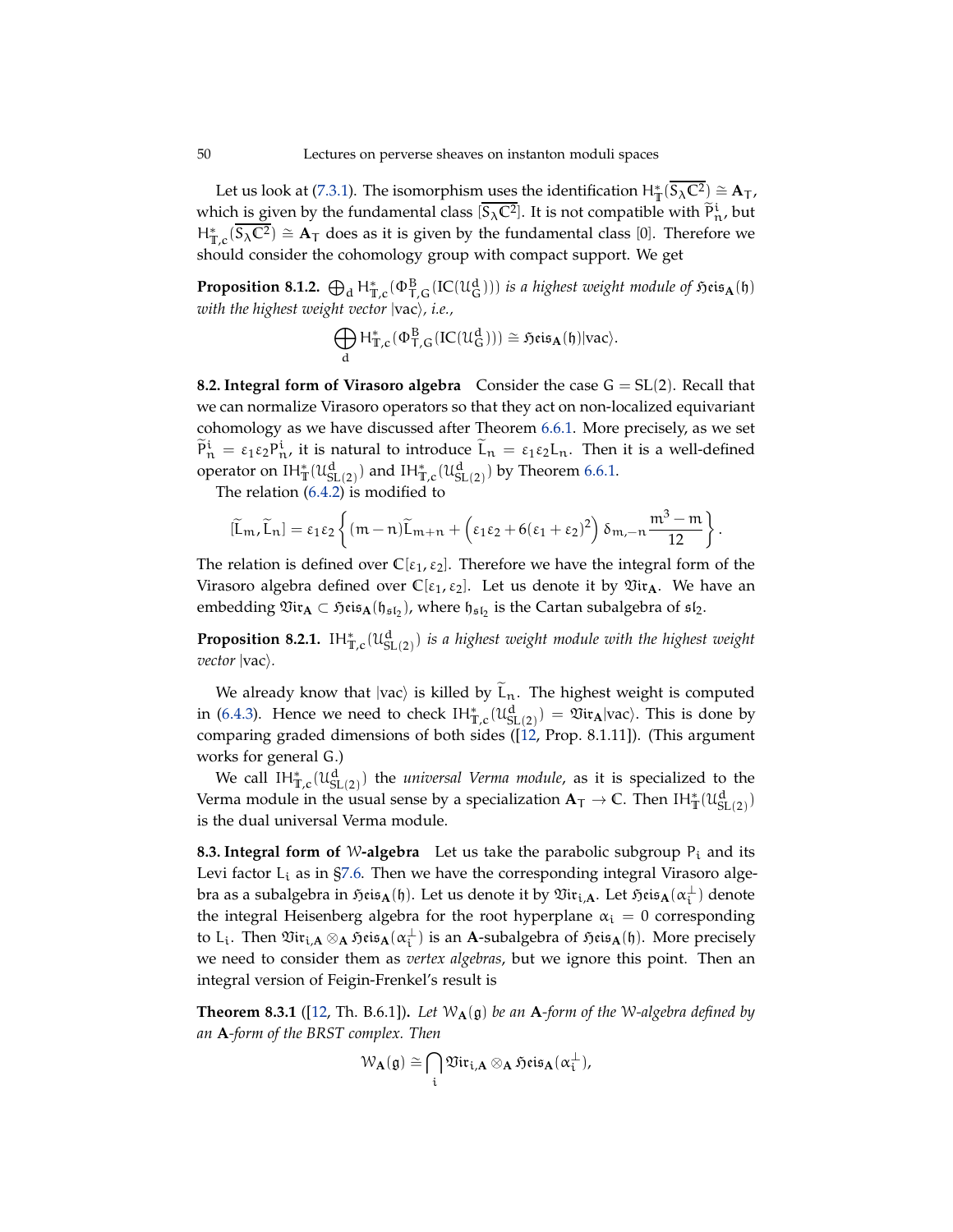<span id="page-50-4"></span>*where the intersection is taken in*  $\mathfrak{H}\text{eis}_{\mathbf{A}}(\mathfrak{h})$ *.* 

The original version states the same result is true for *generic* level, and can be deduced from above by taking  $\otimes_{A} C(\epsilon_1, \epsilon_2)$ . The level k in the usual approach is related to  $\varepsilon_1$ ,  $\varepsilon_2$  by the formula

$$
k+h^\vee=-\frac{\epsilon_2}{\epsilon_1},
$$

where h $\vee$  is the dual Coxeter number of  $\mathfrak{g} =$  Lie G.

As mentioned above, we will not review the definition of the BRST complex here. For our purpose, it is enough to consider the right hand side of the isomor-phism in Theorem [8.3.1](#page-49-2) as a definition of  $W_{\mathbf{A}}(\mathfrak{g})$ .

*Remark* 8.3.2. Two equivariant variables  $\varepsilon_1$ ,  $\varepsilon_2$  are symmetric in the geometric context. On the other hand,  $\varepsilon_1$  and  $\varepsilon_2$  play very different role in the **A**-form on the BRST complex above. On the other hand,  $\mathfrak{Vir}_A$  and  $\mathfrak{Heis}_A$  have symmetry  $\varepsilon_1 \leftrightarrow$  $\varepsilon_2$ . Therefore the theorem implies the symmetry on  $W_{\mathbf{A}}(\mathfrak{g})$ . This symmetry is nontrivial, and is called the Langlands duality of the W-algebra. (If g is not of type ADE, g must be replaced by its Langlands dual, as the Heisenberg commutation relation involves the inner product  $(\alpha_i, \alpha_j)$ .) See [\[21,](#page-54-4) Ch. 15].

Note also the symmetry is apparent in the geometric context, but it is so only for type ADE, and is not clear for other types. (To realize  $W_{A}(g)$ , one should use instanton moduli spaces for *twisted* affine Lie algebras. Then the roles of  $\varepsilon_1$ ,  $\varepsilon_2$ are asymmetric.)

<span id="page-50-3"></span>**8.4. Intersection cohomology with compact support as the universal Verma module of the** W**-algebra** We use the associativity of the hyperbolic restriction as in [§7.6.](#page-46-0) Combining Theorem [8.3.1](#page-49-2) with the result in [§8.2,](#page-49-1) we find that

$$
\bigoplus_d \bigcap \mathsf{H}^*_{\mathbb{T},c}(\Phi_{L_i,G}^{P_i}(\mathop{\mathrm{IC}}\nolimits({\mathcal{U}}_G^d)))
$$

is a module of  $W_{\bf A}(\mathfrak{g})$ . Here the intersection is taken in  $\bigoplus_{d} H_{\mathbb{T},c}^*(\Phi_{\mathbb{T},G}^B({\rm IC}(\mathcal{U}_G^d)))$ . One can check that this intersection is equal to  $IH_{\mathbb{F},c}^{*}(\mathcal{U}_{G}^{d})$ . (See the proof of [\[12,](#page-54-1) Prop. 8.1.7].) Therefore

<span id="page-50-2"></span>**Theorem 8.4.1** ([\[12,](#page-54-1) §8.1]).  $\bigoplus_{d} \mathrm{IH}_{T,c}^{*}(\mathfrak{U}_{G}^{d})$  *is a*  $\mathcal{W}_{A}(\mathfrak{g})$ *-module. It is a highest weight module with the highest weight vector*  $|vac\rangle$ *.* 

We do not review the highest weight, but it is given by an explicit formula in equivariant variables as in [\(6.4.3\)](#page-37-2). We call  $\bigoplus_d H^*_{\mathbb{T},c}(\mathfrak{U}_G^d)$  the universal Verma module as for the Virasoro algebra.

## **9. Concluding remarks**

<span id="page-50-1"></span><span id="page-50-0"></span>**9.1. AGT correspondence** As mentioned in Introduction, the AGT correspondence is based on a hypothetical 6-dimensional quantum field theory. This theory is rather difficult to justify its existence even in a physical level of rigor, as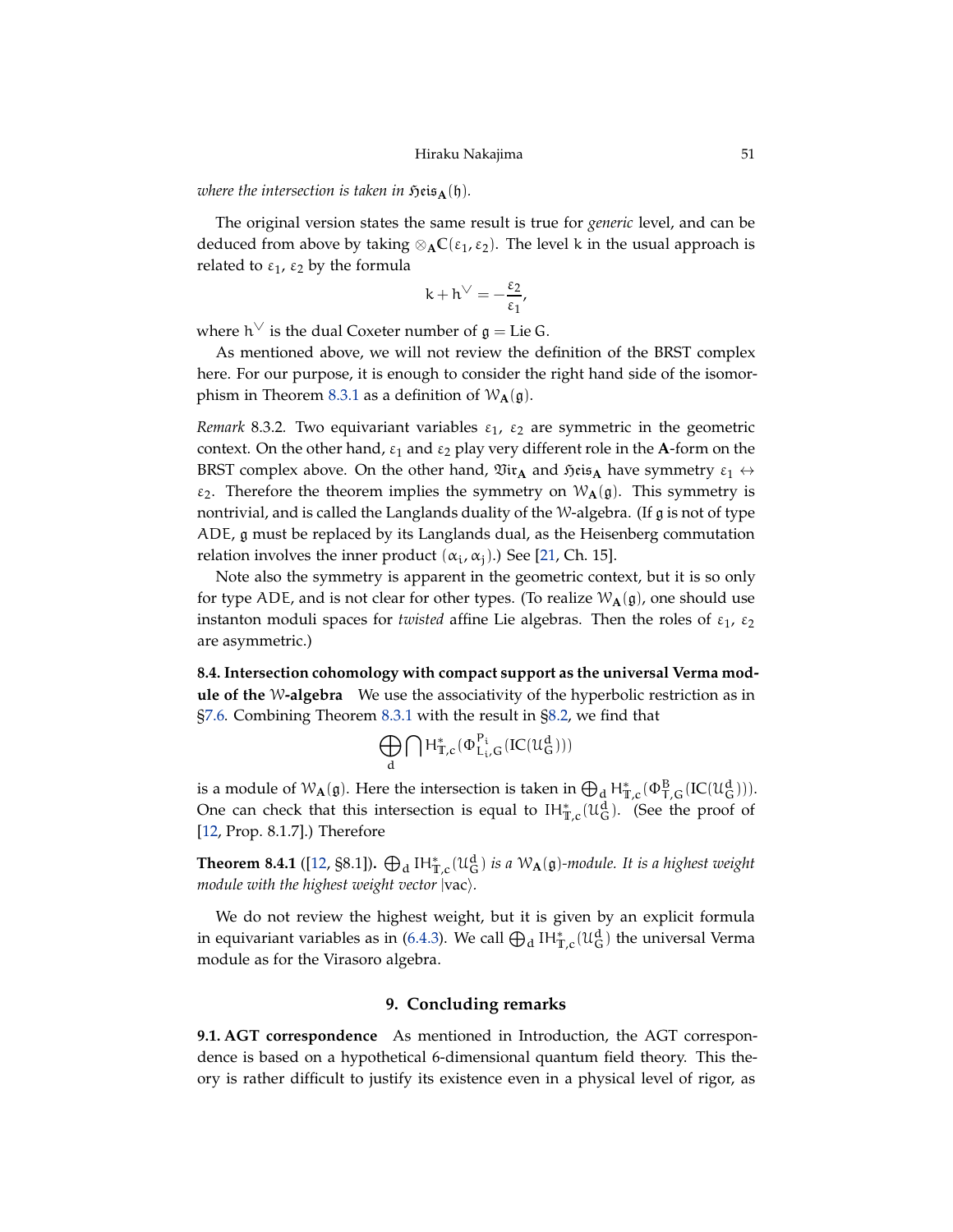<span id="page-51-1"></span>its lagrangian description is unknown. There are surveys on the AGT correspondences and other related subjects by a group of physicists [\[60\]](#page-56-5), and another by Tachikawa written for mathematicians [\[59\]](#page-56-6). Let us try to give a very short summary of what the author has understood from [\[59\]](#page-56-6). We will also omit several important points, say topological twists, to make it in a reasonable size, hence the reader should read it with care, and consult [\[59\]](#page-56-6) for corrections.

The 6-dimensional quantum field theory is associated with a Dynkin diagram Γ of type ADE. Let us denote it by  $S_{\Gamma}$ . It gives a number  $Z_{S_{\Gamma}}(X^6)$  for a compact Riemannian 6-dimensional manifold X, called the *partition function*. If X <sup>6</sup> has a boundary ∂X<sup>6</sup>, Z<sub>Sг</sub>(X<sup>6</sup>) depends on a Riemannian metric on ∂X<sup>6</sup>. Hence Z<sub>Sг</sub>(X<sup>6</sup>) is a function on the space of Riemannian metric on  $\partial X^6$ . It is not an arbitrary function, and is an element of the *space of states* or *quantum Hilbert space*  $Z_{S_{\Gamma}}(Y^5)$ associated with a compact 5-manifold  $Y^5 = \partial X^6$ . The reader should be familiar with Atiyah's axiomatic approach to topological quantum field theories, and the theory  $S_{\Gamma}$  should rise a similar structure. A function may be multi-valued, or a section of a line bundle, but we ignore this point, as we will consider it as an element of  $Z_{S_{\Gamma}}(Y^5)$ .

For an application to our study of instanton moduli spaces, we take  $\mathbb{R}^4 \times C$  as a 6-manifold X, where C is a Riemann surface. We endow  $\mathbb{R}^4$  with the  $\mathbb{C}^\times \times \mathbb{C}^\times$ action as in the main body. It can be regarded as a 'skeleton' of a Riemannian metric on  $\mathbb{R}^4$  appeared above. In particular, the partition function  $Z_{S_{\Gamma}}(\mathbb{R}^4 \times C)$ depends on the equivariant variable  $\varepsilon_1$ ,  $\varepsilon_2$ . On the other hand, as a function on C,  $Z_{S_{\Gamma}}(\mathbb{R}^4 \times C)$  depends only on a conformal structure on C, hence C is a Riemann surface instead of a Riemannian 2-manifold.

We now view  $Z_{S_\Gamma}(\mathbb{R}^4 \times C)$  as a partition function  $Z_{S_\Gamma(\mathbb{R}^4)}(C)$  for a 2-dimensional conformal field theory S<sup>Γ</sup> [**R**<sup>4</sup> ]. The latter S<sup>Γ</sup> [**R**<sup>4</sup> ] is called the *dimension reduction* of S<sup>Γ</sup> by **R**<sup>4</sup> , and physicists accept that this procedure from the 6d theory to a 2d theory is possible.

A care is required as  $\mathbb{R}^4$  is noncompact. We need to specify a point in the *moduli space of vacua*, or rather the partition function is a function on the moduli space of vacua. It is a finite dimensional manifold associated with a 4-dimensional quantum field theory  $S_{\Gamma}$ [C] obtained as the dimension reduction of  $S_{\Gamma}$  by C. Unfortunately there is no mathematically rigorous definition of the moduli space of vacua for an arbitrary quantum field theory, but for  $S_{\Gamma}[C]$ , it is believed to be an affine space, something like the base of Hitchin integrable system on C associated with the group  $G^{13}$  $G^{13}$  $G^{13}$  whose Dynkin diagram is  $\Gamma$ , or its modification. It should be also emphasized that the partition function may have poles, and is defined only *locally* on the moduli space of vacua.

When C has punctures, fields are allowed to have singularities there. We need to specify a type of singularities, which is explained in [\[59,](#page-56-6) §3.5]. It is very roughly

<span id="page-51-0"></span> $13$ Tachikawa told me that we need to specify a group upon a reduction.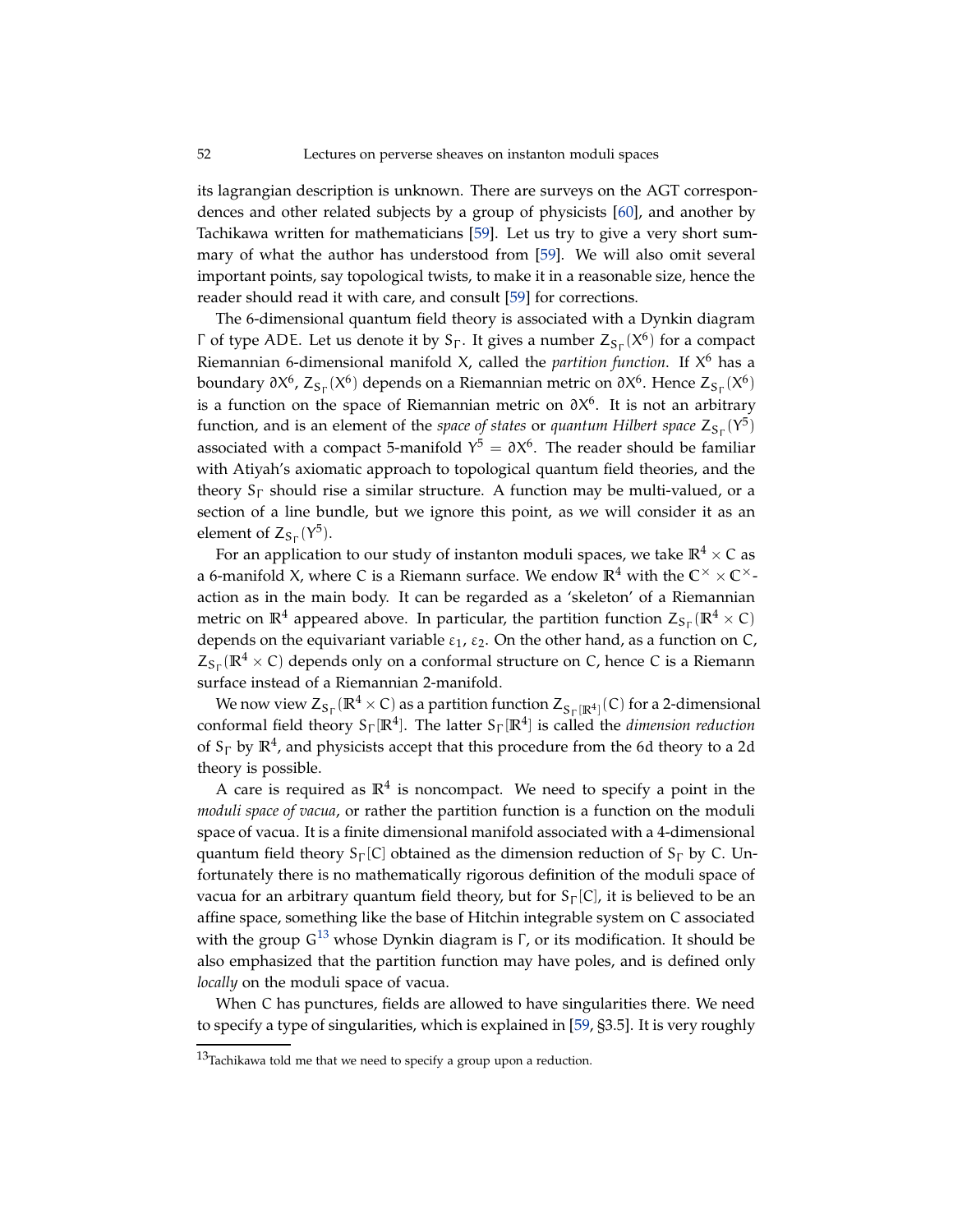<span id="page-52-0"></span>corresponds to one for the moduli space of Higgs bundles. Since Hitchin integrable system appears as the moduli space of vacua, this sounds reasonable. But Lusztig-Spaltenstein duality is involved, and the actual relation is quite far from simple. We will not go further detail.

As a 2-dimensional quantum field theory,  $S_\Gamma[\mathbb{R}^4]$  has the space of states associated with  $S^1$ . A fundamental claim is

$$
\mathsf{Z}_{S_\Gamma[\mathbb{R}^4]}(S^1)=\mathsf{Z}_{S_\Gamma}(\mathbb{R}^4\times S^1)=\prod_d \mathrm{IH}_{T\times C^\times\times C^\times}^*(\mathfrak{U}_G^d)\otimes \mathbf{F}_T.
$$

Namely the direct product of localized equivariant intersection cohomology groups of instanton moduli spaces is the space of states of  $S_\Gamma[\mathbb{R}^4]$ . Its element is a function in equivariant variables  $\varepsilon_1$ ,  $\varepsilon_2$  as well as  $\vec{a}$ . The latter is related with the moduli space of vacua above.

Let us take an elliptic curve  $E_{\tau}$  of period  $\tau$  as an example of C. Since  $E_{\tau}$  is obtained by a gluing of a cylinder, we have

$$
Z_{S_{\Gamma}[\mathbb{R}^{4}]}(E_{\tau}) = tr_{Z_{S_{\Gamma}[\mathbb{R}^{4}]}(S^{1})}(A),
$$

where A is an operator on  $Z_{S_{\Gamma}[\mathbb{R}^4]}(S^1)$  corresponding to the cylinder. Note that the base of Hitchin integrable system on  $E_{\tau}$  is regarded as a single point, hence  $Z_{S_{\Gamma}[\mathbb{R}^4]}(E_{\tau})$  does not have an extra dependence on points in the moduli space of vacua. It is believed that the operator A is given by  $e^{2\pi\sqrt{-1}\tau d}$  on the summand IH<sup>\*</sup><sub>T×</sub>C<sup>×</sup>×C<sup>×</sup> (U<sub>G</sub><sup>d</sup>). Thus the trace is equal to  $\prod_{n\geqslant 1}(1-q^n)^{-\text{rank }G}$  with q =  $e^{2\pi\sqrt{-1}\tau}$  by [§7.3.](#page-42-0) This is essentially a power of the Dedekind eta function η, which satisfies  $\eta(-1/\tau) = (-\sqrt{-1}\tau)^{1/2} \eta(\tau)$ . This is compatible with the above consideration, as  $E_{\tau}$  and  $E_{-1/\tau}$  is isomorphic. In fact, the dimension reduction of S<sub>Γ</sub> by E<sub>τ</sub> is known to be the 4-dimensional N = 4 supersymmetric gauge theory, whose topological (Vafa-Witten) twist roughly gives generating functions of Euler numbers of instanton moduli spaces [\[61\]](#page-56-7). The conjecture that the generating function is a modular form is explained as a consequence of  $E_{\tau} \cong E_{-1/\tau}$ .

The sum of fundamental cycles  $\sum_d$  [U $^d_{\rm G}$ ] is a vector in  $Z_{S_\Gamma[\mathbb{R}^4]}(S^1)$ . It is believed that it is  $Z_{S_{\Gamma}[\mathbb{R}^4]}(C)$  where C is the unit disk with an *irregular* puncture at the origin.

For type  $A_{r-1}$ , we can consider the rth power  $e(\mathcal{V})^r$  of the equivariant Euler class of the tautological vector bundle  $\mathcal V$  on  $\widetilde{\mathfrak{U}}_r^d$ . It is believed that the corresponding C is the unit disk with two regular punctures. Since  $\mathcal V$  is of rank d,  $e(\mathcal V)^r$  has degree 2dr, which is the dimension of  $\widetilde{\mathcal{U}}_{r}^{d}$ . Hence  $e(\mathcal{V})^{r}$  lives in  $H_{T\times C\times \times C\times}^{[0]}(\widetilde{\mathcal{U}}_{r}^{d})$ in our convention, hence the rth power is expected to be natural. We also observe that  $V^{\oplus r}$  is  $Ext^1(\mathcal{O}_{\mathbb{P}^2}^{\oplus r}, \mathcal{E}_d(-\ell_\infty))$ , where  $\mathcal{E}_d$  is the universal bundle over  $\mathbb{P}^2 \times \widetilde{\mathcal{U}}_r^d$ . Considering  $\mathcal{O}_{\mathbb{P}^2}^{\oplus r}$  is the special case of  $\mathcal{E}_d$  with  $d = 0$ , we can more generally consider the class  $Ext^{\bullet}(\mathcal{E}_{d'}, \mathcal{E}_{d}(-\ell_{\infty}))$  on  $\mathcal{U}_{r}^{d'} \times \mathcal{U}_{r}^{d}$ . This class for  $r = 1$  is studied in [\[14\]](#page-54-24). See also [\[53\]](#page-55-25). The corresponding C is a cylinder with a regular puncture. We do not know how to generalize these constructions outside type A.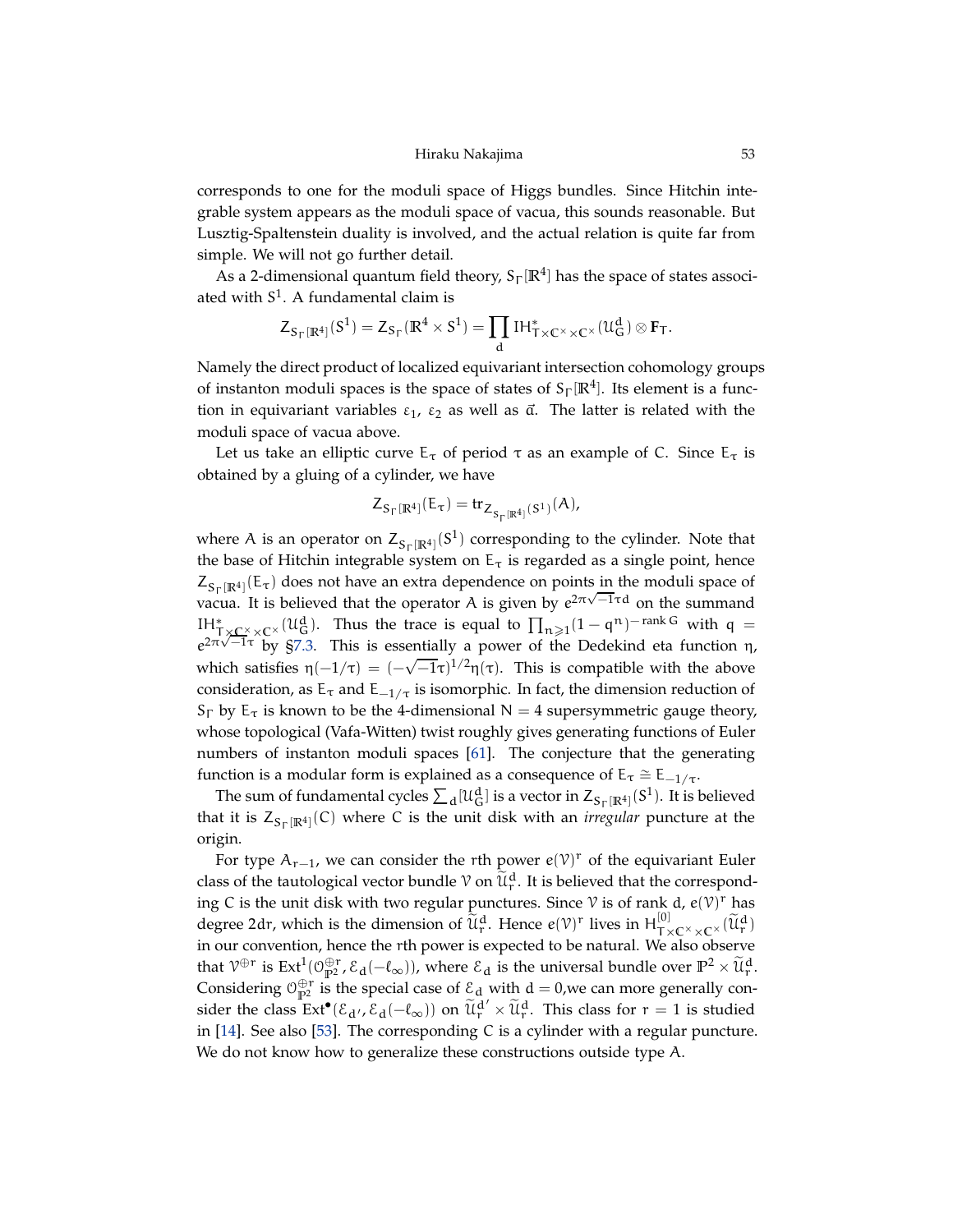Now it comes to a punch line of this story. The AGT correspondence predicts that

 $Z_{S_{\Gamma}[\mathbb{R}^4]}$  is the conformal field theory associated with the W-algebra for  $Γ$ .

This is an almost mathematically rigorous statement, except that only the chiral part of a conformal field theory is usually studied as a vertex algebra in the mathematical community. Nevertheless we can still derive rigorous statements, for example our result that  $Z_{S_{\Gamma}[\mathbb{R}^4]}[S^1]$  is the Verma module of W is the very first consequence. The vector  $\sum_{d} [\mathcal{U}_{G}^{d}] = Z_{S_{\Gamma}[\mathbb{R}^{4}]}(C)$  is a characterization in terms of W, i.e., it is the Whittaker vector. For further results, besides papers [\[14,](#page-54-24) [53\]](#page-55-25) mentioned above, there are many papers in physics literature for type A, and also for classical groups. See Tachikawa's survey in [\[60\]](#page-56-5).

**9.2. Post-requisite** Further questions and open problems are listed in [\[12,](#page-54-1) §1.11]. In order to do research in those directions, the followings would be necessary besides what are explained in this lecture series.

- As explained above, the AGT correspondence predicts that  $Z_{S_{\Gamma}[\mathbb{R}^4]}$  is the conformal field theory associated with the W-algebra. In order to understand it in mathematically rigorous way, one certainly needs to know the theory of vertex algebras (e.g., [\[21\]](#page-54-4)). In fact, we still lack a fundamental understanding why equivariant intersection cohomology groups of instanton moduli spaces have structures of vertex algebras. We do want to have an *intrinsic* explanation without any computation, like checking Heisenberg commutation relations.
- The AGT correspondence was originally formulated in terms of Nekrasov partition functions. Their mathematical background is given for example in [\[51\]](#page-55-26).
- In view of the geometric Satake correspondence for affine Kac-Moody groups [\[10\]](#page-54-9), the equivariant intersection cohomology group IH<sup>\*</sup><sub>G×</sub>C×<sub>×</sub>C×<sup>→</sup> of instanton moduli spaces of  $\mathbb{R}^4/\mathbb{Z}_{\ell}$  should be understood in terms of representations of the affine Lie algebra of g and the corresponding generalized W-algebra. We believe that necessary technical tools are more or less established in [\[12\]](#page-54-1), but it still needed to be worked out in detail. Anyhow, one certainly needs knowledge of W-algebras in order to study their generalization.

# **References**

- <span id="page-53-0"></span>[1] Luis F. Alday, Davide Gaiotto, and Yuji Tachikawa, *Liouville correlation functions from fourdimensional gauge theories*, Lett. Math. Phys. **91** (2010), no. 2, 167–197. ←[4,](#page-3-1) [5](#page-4-2)
- <span id="page-53-2"></span>[2] M. F. Atiyah, N. J. Hitchin, and I. M. Singer, *Self-duality in four-dimensional Riemannian geometry*, Proc. Roy. Soc. London Ser. A **362** (1978), no. 1711, 425–461. ←[9](#page-8-3)
- <span id="page-53-1"></span>[3] Shigetoshi Bando, *Einstein-Hermitian metrics on noncompact Kähler manifolds*, Einstein metrics and Yang-Mills connections (Sanda, 1990), 1993, pp. 27–33.  $\leftarrow$ [8](#page-7-3)

<span id="page-53-3"></span>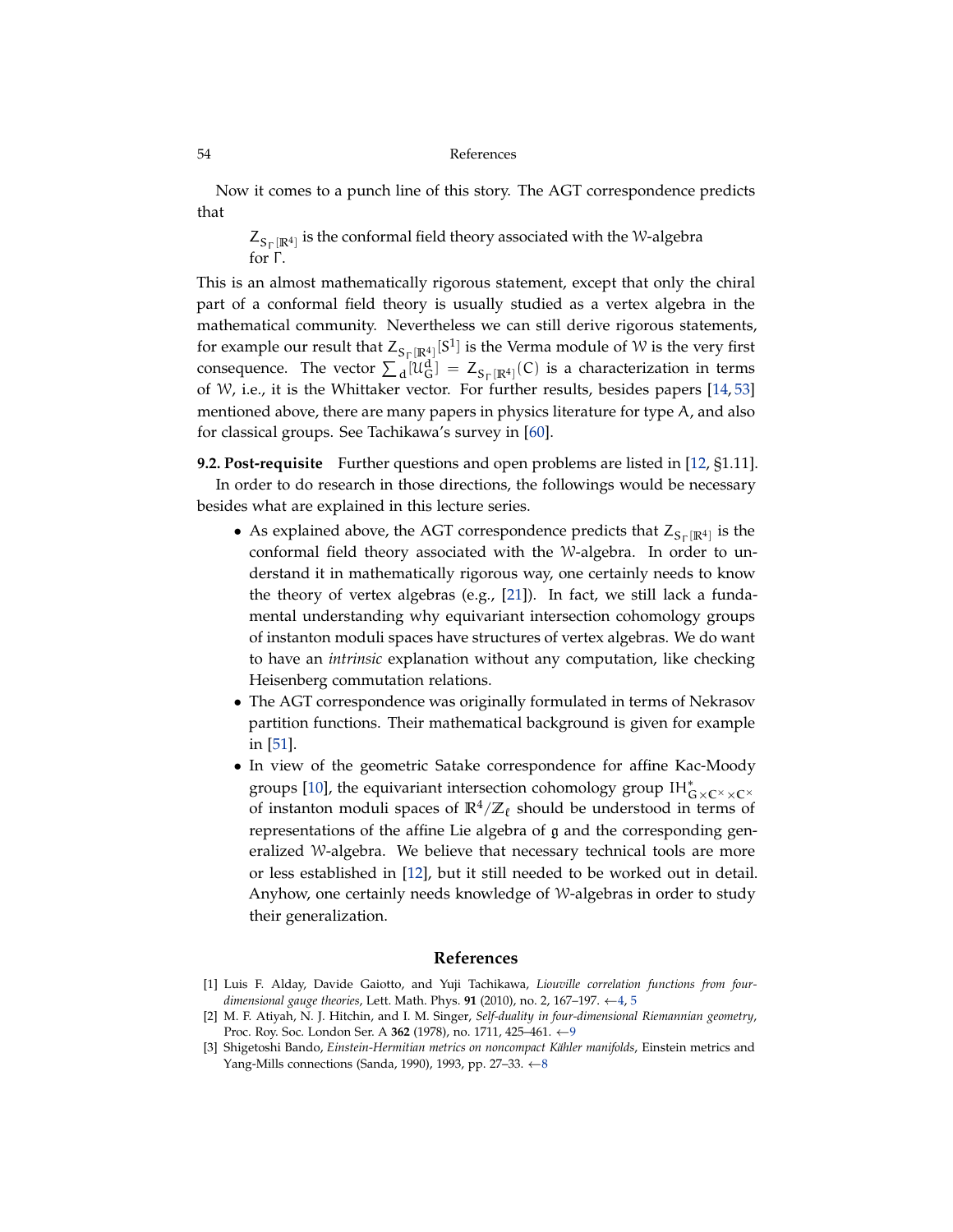#### References 55

- <span id="page-54-6"></span>[4] Vladimir Baranovsky, *Moduli of sheaves on surfaces and action of the oscillator algebra*, J. Differential Geom. **55** (2000), no. 2, 193–227. ←[3,](#page-2-0) [12,](#page-11-3) [13,](#page-12-2) [14](#page-13-3)
- <span id="page-54-3"></span>[5] Joseph Bernstein and Valery Lunts, *Equivariant sheaves and functors*, Lecture Notes in Mathematics, vol. 1578, Springer-Verlag, Berlin, 1994. ←[3](#page-2-0)
- <span id="page-54-18"></span>[6] A. Białynicki-Birula, *Some theorems on actions of algebraic groups*, Ann. of Math. (2) **98** (1973), 480– 497. ←[19](#page-18-4)
- <span id="page-54-14"></span>[7] T. Braden, A. Licata, N. Proudfoot, and B. Webster, *Quantizations of conical symplectic resolutions II: category* O *and symplectic duality*, ArXiv e-prints (July 2014), available at 1407.0964. ←[7,](#page-6-1) [33](#page-32-2)
- <span id="page-54-22"></span>[8] T. Braden and C. Mautner, *Ringel duality for perverse sheaves on hypertoric varieties*. in preparation.  $-34$  $-34$
- <span id="page-54-12"></span>[9] Tom Braden, *Hyperbolic localization of intersection cohomology*, Transform. Groups **8** (2003), no. 3, 209–216.  $\leftarrow$  [5,](#page-4-2) [26,](#page-25-4) [28,](#page-27-1) [29](#page-28-5)
- <span id="page-54-9"></span>[10] Alexander Braverman and Michael Finkelberg, *Pursuing the double affine Grassmannian I: transversal slices via instantons on*  $A_k$ -singularities, Duke Math. J. **152** (2010), no. 2, 175–206.  $\leftarrow$ [4,](#page-3-1) [5,](#page-4-2) [33,](#page-32-2) [46,](#page-45-0) [47,](#page-46-1) [54](#page-53-3)
- <span id="page-54-15"></span>[11] Alexander Braverman, Michael Finkelberg, and Dennis Gaitsgory, *Uhlenbeck spaces via affine Lie algebras*, The unity of mathematics, 2006, pp. 17–135. see <http://arxiv.org/abs/math/0301176> for erratum.  $\leftarrow$  [7,](#page-6-1) [9,](#page-8-3) [44](#page-43-2)
- <span id="page-54-1"></span>[12] Alexander Braverman, Michael Finkelberg, and Hiraku Nakajima, *Instanton moduli spaces and* W*algebras*, ArXiv e-prints (June 2014), available at 1406.2381. Asterisqué, to appear. ←[2,](#page-1-1) [6,](#page-5-0) [7,](#page-6-1) [25,](#page-24-2) [31,](#page-30-1) [32,](#page-31-3) [41,](#page-40-3) [43,](#page-42-1) [44,](#page-43-2) [48,](#page-47-3) [49,](#page-48-1) [50,](#page-49-3) [51,](#page-50-4) [54](#page-53-3)
- <span id="page-54-13"></span>[13] Alexander Braverman, Michael Finkelberg, and Hiraku Nakajima, *Towards a mathematical definition of Coulomb branches of* 3*-dimensional* N = 4 *gauge theories, II*, ArXiv e-prints (January 2016), available at 1[6](#page-5-0)01.03586.  $\leftarrow$  6
- <span id="page-54-24"></span>[14] Erik Carlsson and Andrei Okounkov, *Exts and vertex operators*, Duke Math. J. **161** (2012), no. 9, 1797–1815. ←[53,](#page-52-0) [54](#page-53-3)
- <span id="page-54-19"></span>[15] James B. Carrell and Andrew John Sommese, **C** ∗ *-actions*, Math. Scand. **43** (1978/79), no. 1, 49–59.  $\leftarrow$ [19](#page-18-4)
- <span id="page-54-2"></span>[16] Neil Chriss and Victor Ginzburg, *Representation theory and complex geometry*, Birkhäuser Boston Inc., Boston, MA, 1997. ←[3,](#page-2-0) [17,](#page-16-3) [21,](#page-20-2) [24,](#page-23-0) [27](#page-26-8)
- <span id="page-54-0"></span>[17] S. K. Donaldson and P. B. Kronheimer, *The geometry of four-manifolds*, Oxford Mathematical Monographs, The Clarendon Press, Oxford University Press, New York, 1990. Oxford Science Publications.  $\leftarrow$  [2](#page-1-1)
- <span id="page-54-21"></span>[18] V. Drinfeld and D. Gaitsgory, *On a theorem of Braden*, ArXiv e-prints (August 2013), available at  $1308.3786. \leftarrow 29$  $1308.3786. \leftarrow 29$
- <span id="page-54-11"></span>[19] V. G. Drinfel′d, *Hopf algebras and the quantum Yang-Baxter equation*, Dokl. Akad. Nauk SSSR **283** (198[5](#page-4-2)), no. 5, 1060–1064. ←5
- <span id="page-54-10"></span>[20] B. L. Feigin and A. I. Tsymbaliuk, *Equivariant* K*-theory of Hilbert schemes via shuffle algebra*, Kyoto J. Math. **51** (2011), no. 4, 831–854. ←[5](#page-4-2)
- <span id="page-54-4"></span>[21] Edward Frenkel and David Ben-Zvi, *Vertex algebras and algebraic curves*, Second, Mathematical Surveys and Monographs, vol. 88, American Mathematical Society, Providence, RI, 2004.  $\leftarrow$ [3,](#page-2-0) [6,](#page-5-0) [48,](#page-47-3) [49,](#page-48-1) [51,](#page-50-4) [54](#page-53-3)
- <span id="page-54-16"></span>[22] Baohua Fu, *Symplectic resolutions for nilpotent orbits*, Invent. Math. **151** (2003), no. 1, 167–186. ←[9](#page-8-3)
- <span id="page-54-20"></span>[23] Dennis Gaitsgory, *Construction of central elements in the affine Hecke algebra via nearby cycles*, Invent. Math. **144** (2001), no. 2, 253–280. ←[26](#page-25-4)
- <span id="page-54-7"></span>[24] Lothar Göttsche, Hiraku Nakajima, and Kōta Yoshioka, *Instanton counting and Donaldson invariants*, J. Differential Geom. **80** (2008), no. 3, 343–390. ←[4](#page-3-1)
- <span id="page-54-8"></span>[25] Lothar Göttsche, Hiraku Nakajima, and Kōta Yoshioka, *Donaldson = Seiberg-Witten from Mochizuki's formula and instanton counting*, Publ. Res. Inst. Math. Sci. **47** (2011), no. 1, 307–359.  $\leftarrow$ [4](#page-3-1)
- <span id="page-54-5"></span>[26] I. Grojnowski, *Instantons and affine algebras. I. The Hilbert scheme and vertex operators*, Math. Res. Lett. **3** (1996), no. 2, 275–291. ←[3,](#page-2-0) [13,](#page-12-2) [14](#page-13-3)
- <span id="page-54-23"></span>[27] Victor G. Kac, *Infinite-dimensional Lie algebras*, Third, Cambridge University Press, Cambridge, 1990. ←[46,](#page-45-0) [47](#page-46-1)
- <span id="page-54-17"></span>[28] D. Kaledin, *Symplectic singularities from the Poisson point of view*, J. Reine Angew. Math. **600** (2006), 135–156.  $\leftarrow$  [12,](#page-11-3) [20](#page-19-4)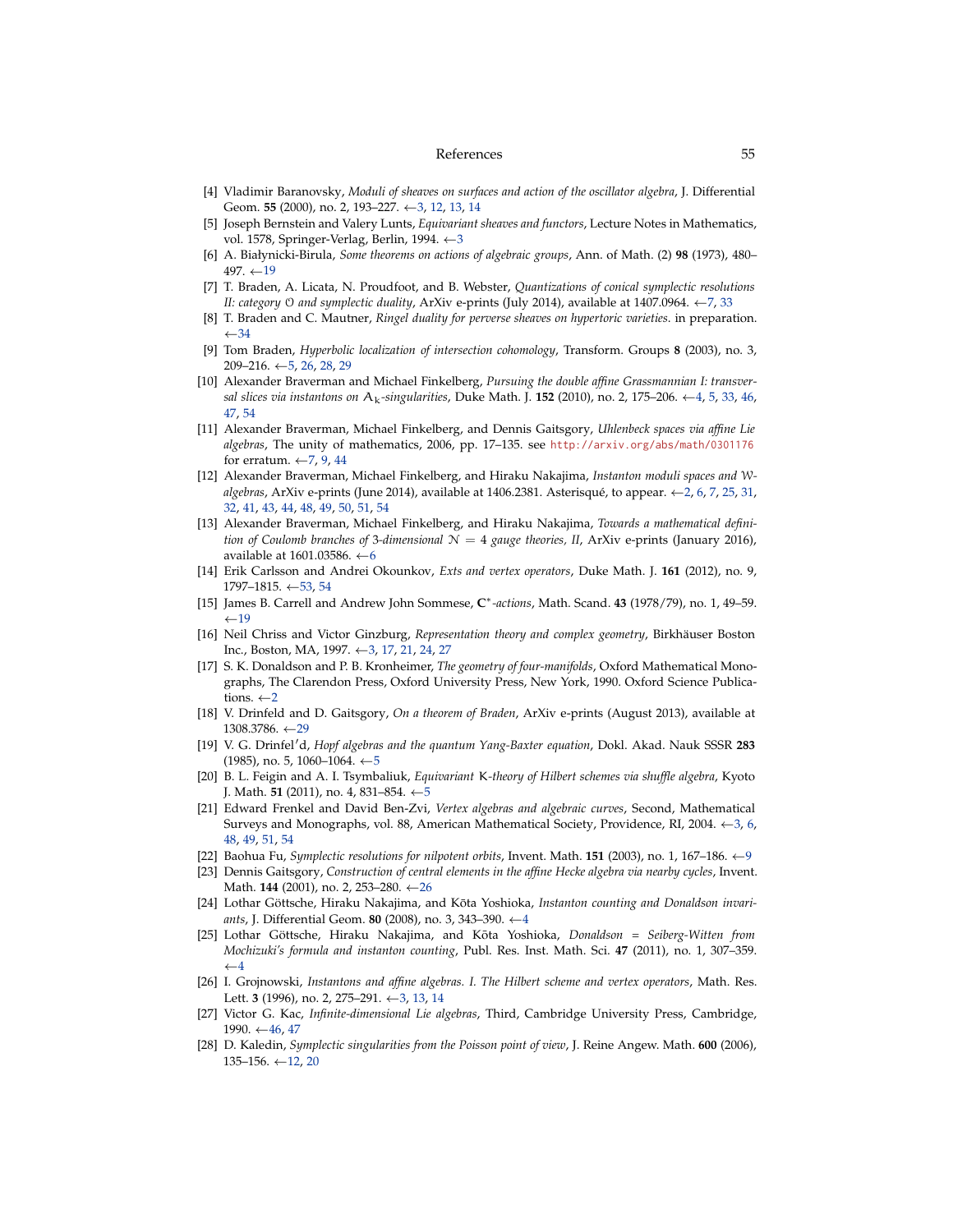#### 56 References

- <span id="page-55-16"></span>[29] Masaki Kashiwara and Pierre Schapira, *Sheaves on manifolds*, Grundlehren der Mathematischen Wissenschaften [Fundamental Principles of Mathematical Sciences], vol. 292, Springer-Verlag, Berlin, 1990. With a chapter in French by Christian Houzel. ←[26,](#page-25-4) [27](#page-26-8)
- <span id="page-55-24"></span>[30] Gerard Laumon, *Comparaison de caractéristiques d'Euler-Poincaré en cohomologie* l*-adique*, C.R.Acad. Sci. Paris Sér. I Math **292** (1981), no. 3, 209–212. ←[44,](#page-43-2) [47](#page-46-1)
- <span id="page-55-23"></span>[31] Manfred Lehn, *Chern classes of tautological sheaves on Hilbert schemes of points on surfaces*, Invent. Math. **136** (1999), no. 1, 157–207. ←[38](#page-37-3)
- <span id="page-55-13"></span>[32] G. Lusztig, *Canonical bases arising from quantized enveloping algebras*, J. Amer. Math. Soc. **3** (1990), no. 2, 447–498. ←[14](#page-13-3)
- <span id="page-55-19"></span>[33] G. Lusztig, *Quivers, perverse sheaves, and quantized enveloping algebras*, J. Amer. Math. Soc. **4** (1991), no. 2, 365–421.  $\leftarrow$ [30](#page-29-0)
- <span id="page-55-18"></span>[34] George Lusztig, *Character sheaves. I*, Adv. in Math. **56** (1985), no. 3, 193–237. ←[30](#page-29-0)
- <span id="page-55-4"></span>[35] George Lusztig, *Cuspidal local systems and graded Hecke algebras. II*, Representations of groups (Banff, AB, 1994), 1995, pp. 217–275. With errata for Part I [Inst. Hautes Études Sci. Publ. Math. No. 67 (1988), 145–202; MR0972345 (90e:22029)]. ←[3](#page-2-0)
- <span id="page-55-0"></span>[36] Davesh Maulik and Andrei Okounkov, *Quantum Groups and Quantum Cohomology*, ArXiv e-prints (November 2012), available at 1211.1287. ←[2,](#page-1-1) [5,](#page-4-2) [15,](#page-14-1) [17,](#page-16-3) [35,](#page-34-0) [37,](#page-36-4) [38,](#page-37-3) [39,](#page-38-2) [40](#page-39-2)
- <span id="page-55-22"></span>[37] Michael Ben McBreen, *Quantum Cohomology of Hypertoric Varieties and Geometric Representations of Yangians*, ProQuest LLC, Ann Arbor, MI, 2013. Thesis (Ph.D.)–Princeton University. ←[35,](#page-34-0) [40](#page-39-2)
- <span id="page-55-17"></span>[38] Ivan Mirkovi´c and Kari Vilonen, *Geometric Langlands duality and representations of algebraic groups over commutative rings*, Ann. of Math. (2) **166** (2007), no. 1, 95–143. ←[28,](#page-27-1) [31,](#page-30-1) [32,](#page-31-3) [33,](#page-32-2) [34](#page-33-1)
- <span id="page-55-21"></span>[39] Alexander Molev, *Yangians and classical Lie algebras*, Mathematical Surveys and Monographs, vol. 143, American Mathematical Society, Providence, RI, 2007. ←[35](#page-34-0)
- <span id="page-55-5"></span>[40] Hiraku Nakajima, *Instantons on ALE spaces, quiver varieties, and Kac-Moody algebras*, Duke Math. J. **76** (1994), no. 2, 365–416. ←[3,](#page-2-0) [13,](#page-12-2) [14](#page-13-3)
- <span id="page-55-6"></span>[41] Hiraku Nakajima, *Heisenberg algebra and Hilbert schemes of points on projective surfaces*, Ann. of Math. (2) **145** (1997), no. 2, 379–388. ←[3,](#page-2-0) [13,](#page-12-2) [14](#page-13-3)
- <span id="page-55-20"></span>[42] Hiraku Nakajima, *Quiver varieties and Kac-Moody algebras*, Duke Math. J. **91** (1998), no. 3, 515–560.  $\leftarrow 34$  $\leftarrow 34$
- <span id="page-55-2"></span>[43] Hiraku Nakajima, *Lectures on Hilbert schemes of points on surfaces*, University Lecture Series, vol. 18, American Mathematical Society, Providence, RI, 1999. ←[3,](#page-2-0) [11,](#page-10-0) [12,](#page-11-3) [14,](#page-13-3) [20,](#page-19-4) [38](#page-37-3)
- <span id="page-55-7"></span>[44] Hiraku Nakajima, *Quiver varieties and finite-dimensional representations of quantum affine algebras*, J. Amer. Math. Soc. **14** (2001), no. 1, 145–238 (electronic). ←[3](#page-2-0)
- <span id="page-55-14"></span>[45] Hiraku Nakajima, *Quiver varieties and tensor products*, Invent. Math. **146** (2001), no. 2, 399–449.←[19](#page-18-4)
- <span id="page-55-9"></span>[46] Hiraku Nakajima, *Quiver varieties and branching*, SIGMA Symmetry Integrability Geom. Methods Appl. **5** (2009), Paper 003, 37. ←[4,](#page-3-1) [33](#page-32-2)
- <span id="page-55-1"></span>[47] Hiraku Nakajima, *Quiver varieties and tensor products, II*, Symmetries, integrable systems and representations, 2013, pp. 403–428. ←[2,](#page-1-1) [5,](#page-4-2) [27](#page-26-8)
- <span id="page-55-3"></span>[48] Hiraku Nakajima, *More lectures on Hilbert schemes of points on surfaces*, ArXiv e-prints (January 2014), available at 1401.6782.  $\leftarrow$ [3,](#page-2-0) [39](#page-38-2)
- <span id="page-55-10"></span>[49] Hiraku Nakajima, *Towards a mathematical definition of Coulomb branches of* 3*-dimensional* N = 4 *gauge theories, I*, Adv. Theor. Math. Phys. **20** (March 2016), no. 3, 595–669, available at 1503.03676. ← $6, 33, 34$  $6, 33, 34$  $6, 33, 34$  $6, 33, 34$  $6, 33, 34$
- <span id="page-55-11"></span>[50] Hiraku Nakajima and Yuuya Takayama, *Cherkis bow varieties and Coulomb branches of quiver gauge theories of affine type* A, ArXiv e-prints (June 2016), available at 1606.02002. ←[7](#page-6-1)
- <span id="page-55-26"></span>[51] Hiraku Nakajima and Kōta Yoshioka, *Lectures on instanton counting*, Algebraic structures and moduli spaces, 2004, pp. 31–101. ←[54](#page-53-3)
- <span id="page-55-15"></span>[52] Yoshinori Namikawa, *Poisson deformations of affine symplectic varieties*, Duke Math. J. **156** (2011), no. 1, 51–85. ←[23](#page-22-1)
- <span id="page-55-25"></span>[53] A. Negut, *Exts and the AGT Relations*, Letters in Mathematical Physics (June 2016), available at 1510.05482. ←[53,](#page-52-0) [54](#page-53-3)
- <span id="page-55-8"></span>[54] Nikita A. Nekrasov, *Seiberg-Witten prepotential from instanton counting*, Adv. Theor. Math. Phys. **7**  $(2003)$  $(2003)$  $(2003)$ , no. 5, 831–864.  $\leftarrow$ 3
- <span id="page-55-12"></span>[55] Claus Michael Ringel, *Hall algebras and quantum groups*, Invent. Math. **101** (1990), no. 3, 583–591.  $\leftarrow$ [14](#page-13-3)